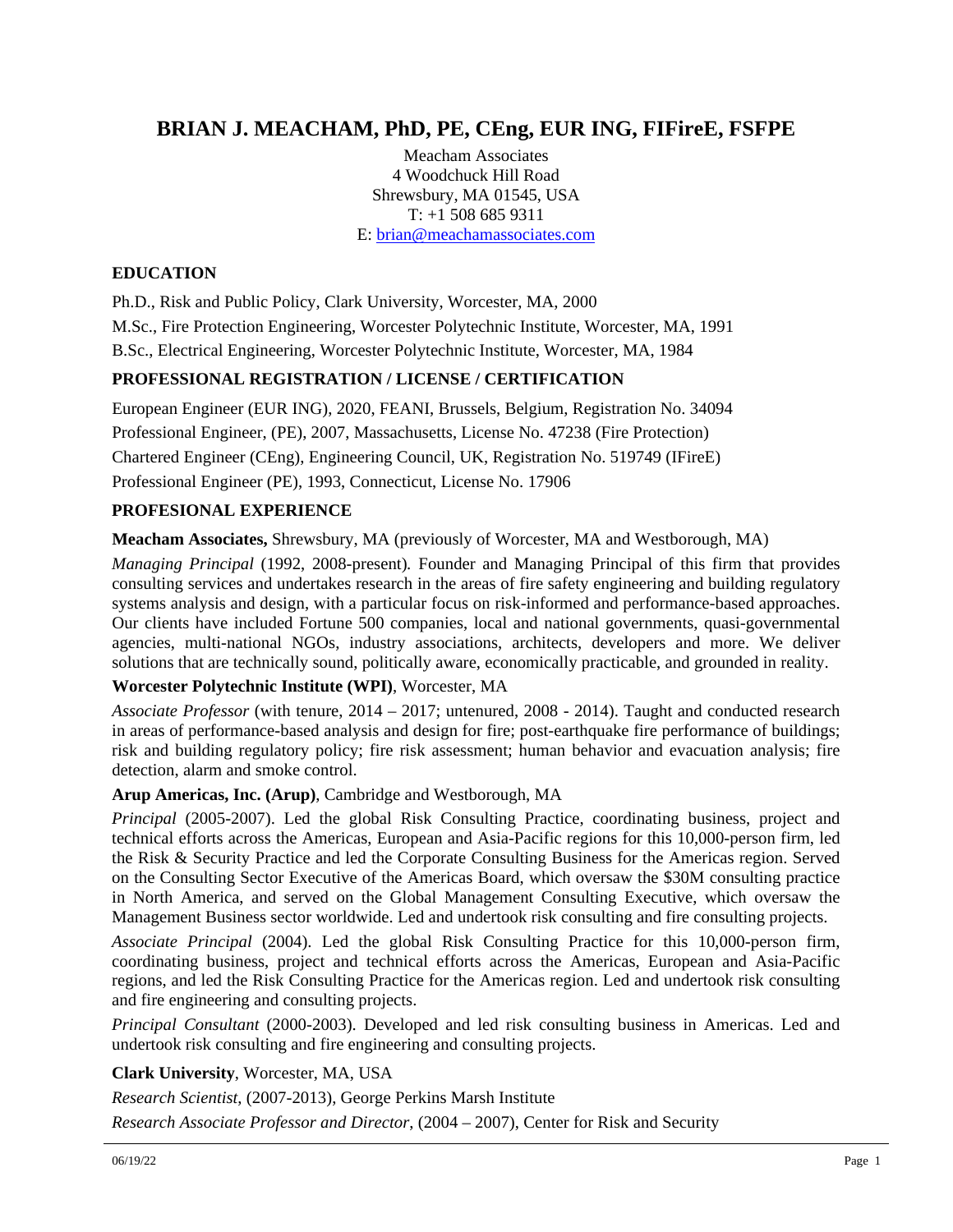#### **Society of Fire Protection Engineers**, Boston, MA and Bethesda, MD

*Research Director* (1998-2000). Responsibilities included identifying grant opportunities; developing and managing research program; undertaking research on risk-informed performance-based regulations and on performance-based fire safety analysis and design methods; identifying emerging fire protection engineering methodologies and tools; developing and implementing programs to integrate methodologies and tools into engineering practice; liaison with engineering and research organizations; publications and presentations.

*Technical Director* (1995-97). Served as catalyst in identifying, evaluating and implementing into practice emerging fire protection engineering methodologies. Responsibilities included identifying emerging fire protection engineering methodologies and tools; developing and implementing programs to integrate methodologies and tools into engineering practice; coordinating the activities of SFPE engineering committees; providing liaison with engineering and research organizations input to key SFPE publications; oral and written presentations.

#### **FireTech**, Meilen, Switzerland

*Principal Fire Protection Engineer* (1994-95). Co-founder and Principal Engineer. Provided a wide range of fire protection consulting services including analyses of existing fire and life safety conditions; performance-based fire hazard analysis and design using the principles of fire dynamics; computer fire simulations; fire related research; fire protection system design, evaluation and diagnostics; and building and fire code consultation. Also undertook business development, project acquisition and management, personnel supervision and business management functions.

### **Cerberus AG,** Männedorf, Switzerland

*Principal Fire Protection Engineer* (1993). Undertook fire protection consulting services and managed projects in various areas, including: fire and life safety analyses; fire hazard analysis; fire risk analysis; computer fire simulations; fire protection system design, evaluation and diagnostics; and building and fire code consultation.

#### **FP&C Consultants, Inc.**, Newton, MA

*Senior Associate, Fire Protection Engineer* (1989-1992). Responsible for a variety of fire protection consulting functions including fire detection and alarm system design; fire suppression system design; detection and alarm system diagnostics; hazard, risk, fire and life safety analyses; building, fire and life safety code consulting; and fire investigation and reconstruction, as well as project acquisition and management.

#### **Firepro Incorporated**, Wellesley Hills, MA

*Associate, Manager of the Detection and Alarm Group* (1989). Developed consultation business pertaining to fire detection, alarm and emergency voice communication systems.

**The Gamewell Corporation**, Medway, MA and Franklin, MA.

*Manager of the Systems Engineering Group* (1988-89), responsible for Systems Engineering,

Applications Engineering and Field Service for all detection and alarm system products.

*Product Marketing Manager* (1987), responsible for microprocessor-based FACP product.

*Systems Engineering Manager* (1986), responsible for multiplex and addressable fire alarm control panel product lines.

*Systems Engineer* (1985), responsible for fire detection and alarm system layout / design using addressable detector and multiplex control panel (microprocessor based) product line.

*Applications Engineer* (1984), responsible for fire detection and alarm system layout / design.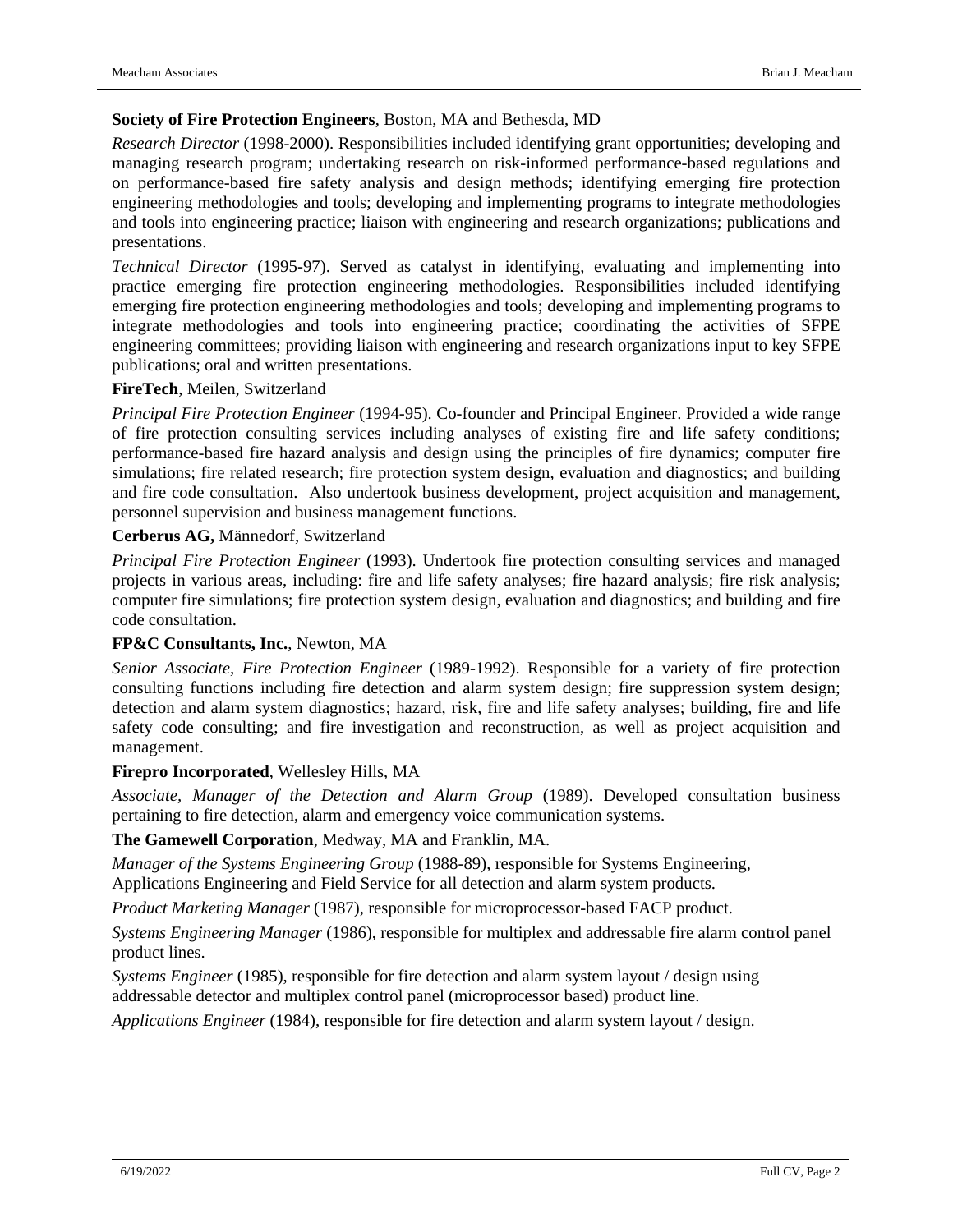#### **INTERNATIONAL APPOINTMENTS AND COMMISSIONS**

Appointed Vice Chair, *Decade of Action for Fire Safety, Coordinating Committee*, RICS, London, January 2022 -

Appointed Member, Expert Panel, *Capacity Boost Tunnel Safety (KATS)* Project, Stavanger University (UiS), Norway, January 2021 – April 2022

Appointed Member, Project Technical Panel, FPRF Project – *Data Informed Crowd Management,* FPRF, January – October 2020.

Appointed Member, Project Technical Panel, FPRF Project – *Review of Use of Risk Terminology in NFPA Codes and Standards,* FPRF, April 2019 – December 2019.

Appointed Member, Project Technical Panel, FPRF Project – *Prototype Fuel Load Survey Methodology,* FPRF, January 2019 – December 2019.

Appointed Member, *International Review Panel, Building Standards (Fire Safety) in Scotland*, October 2017 - December 2018

Appointed Member, Project Technical Panel, FPRF Project – *High Rise Buildings with Combustible Exterior Wall Assemblies: Fire Risk Assessment Tool*, FPRF, July 2017 – June 2018.

Appointed as Senior Consultant, World Bank project, *Building Regulatory Capacity Assessment,* tool to assess building regulatory systems in low income countries, January 2017 – June 2018.

Appointed Member, Blue Ribbon Panel for Review of the *ASCE/SEI Manual of Practice: Structural Fire Engineering*, ASCE, July – August 2017

Appointed as Advisor, World Bank project, *Building Regulation for Resilience*, to increase the implementation of building regulatory systems in low income countries, May - November 2016

Appointed as Chair, United States Technical Advisory Group (US TAG) to the *International Organization for Standardization (ISO), Technical Committee (TC) 92, Sub-committee (SC) 4, Fire Safety Engineering*, December 2014 – 2018 (currently on hiatus from ISO leadership due to SFPE role).

Appointed as Chair, Fire Protection Research Foundation (FPRF), *Research Advisory Committee* (RAC), August 2016. Member of the RAC, 2014 – 2018.

Appointed by the Singapore Minister of Economic Development to a team of International Experts charged to assist the Singapore Building and Construction Authority with a review of the building control system with a focus on structural safety, 2007.

Elected Chair, Inter-jurisdictional Regulatory Collaboration Committee (IRCC), a committee of the lead building regulatory agencies of thirteen countries who develop and promulgate performance-based building regulations [\(www.ircc.info\)](http://www.ircc.info/), 2007-2010.

Appointed Chair, Risk and Security Advisory Committee, New York City Department of Buildings, New York, NY, 2003-2007.

Appointed to National Research Council Committee on *Developing a Performance-based Approach for Security-related Design of Federal Facilities*, Board on Infrastructure in the Constructed Environment (BICE), BICE project number BICE-J-00-02-A, 2000-2002.

Commissioned by the Australian Department of Industry, Science and Tourism to participate in an international review of the Australian Building Codes Board (April 1999).

Commissioned by the Australian Fire Code Reform Centre, Ltd. to participate in an international review of the Fire Code Reform Centre's research, product, scope and direction (1996 and 1998).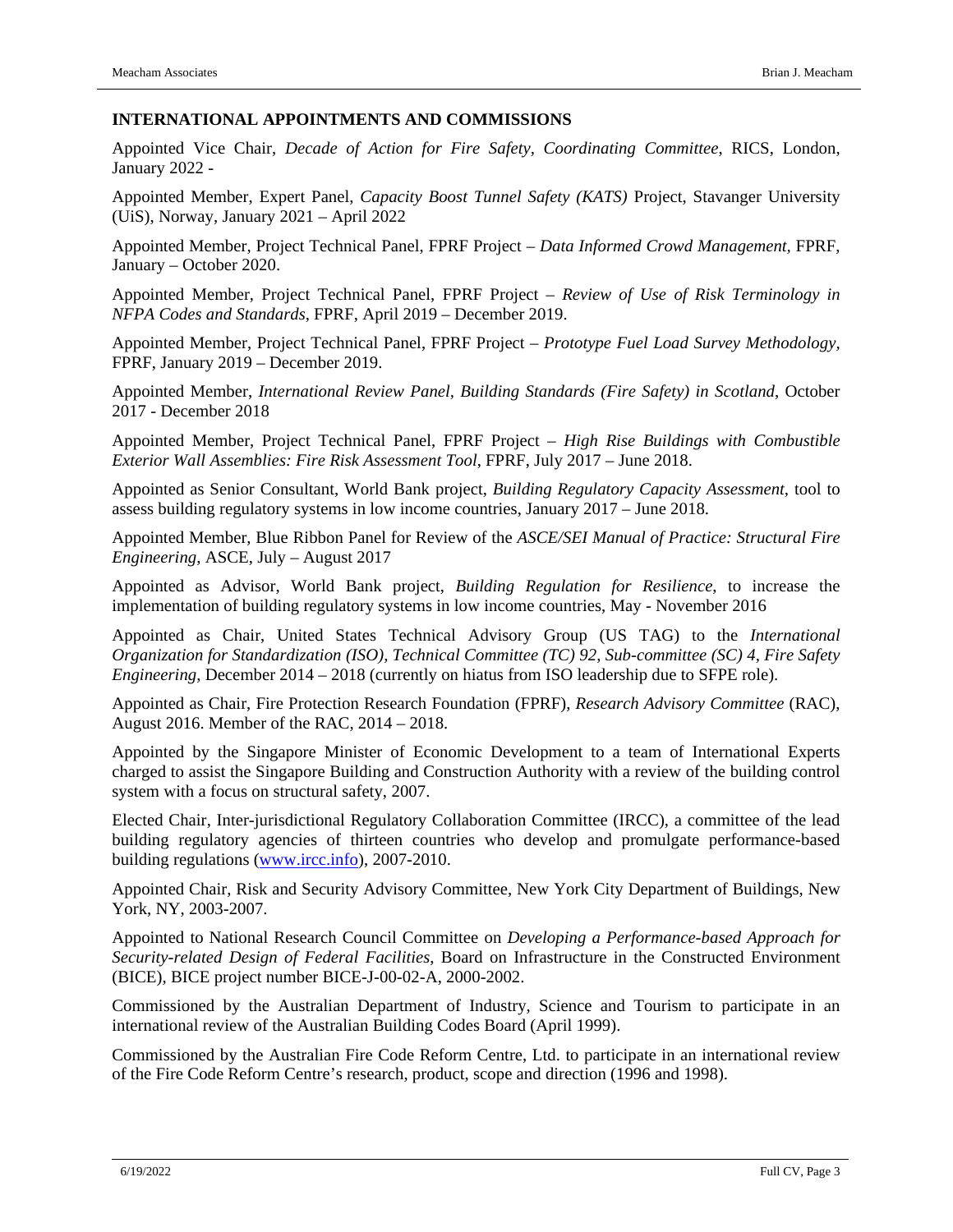### **HONORS, AWARDS AND CERTIFICATES**

*Certificate of Appreciation* – Society of Fire Protection Engineers – for service to the Society as a member of the Board of Directors, 2009-2015 and 2018-2020, December 2020.

*Certificate of Appreciation* – Society of Fire Protection Engineers – for service to the Society as Chair of the Standing Committee on Research, Tools and Methods (RTM) in 2016 and 2017, October 2018.

*ICC 2017 Global Award* - Given by the ICC Global Membership Council to individuals or organizations with outstanding performance in promoting building safety in the world and supporting ICC carry its global mission. The award is in recognition of the contributions to building safety done through your research and publication of scholarly papers on Performance Codes and in innovative Fire Protection systems, thus furthering the Code Council's global mission and vision.

*The Society of Fire Protection Engineers (SFPE) Harold E. Nelson Service Award* – The SFPE Board of Directors created the Harold E. Nelson Service Award in 1987 to recognize dedicated and inspired service to the ideals and goals of the Society. The award is named after Harold E. "Bud" Nelson, P.E., whose unparalleled fire protection engineering and Society careers are truly worthy of emulation. July 2016.

*Fulbright Global Scholar* – Awarded one of 19 prestigious, inaugural, Fulbright Global Scholar Awards by the Institute of International Education, Council for International Exchange of Scholars (CIES). This program supports scholars to conduct research and/or teach in from one to three countries, over a period of one to three years (see <http://www.cies.org/program/fulbright-global-scholar-award> and [http://www.cies.org/fulbright-global-award-scholars\)](http://www.cies.org/fulbright-global-award-scholars), June 2016.

*Certificate of Appreciation* – Society of Fire Protection Engineers – for service to the Society as a member of the Board of Directors, 2009 – 2015, October 2016.

*Fellow – Institution of Fire Engineers* (IFE) – Elected "in recognition of your significant and sustained contributions to the field of fire engineering and the fire service," February 2014.

*SFPE "Hat's Off" Award* – "For your efforts and service to the Society of Fire Protection Engineers," October 18, 2009.

*Certificate of Appreciation* – Asociación de Profesionales de Ingeniería de Protección contra Incendios (APICI), for "many years of service and dedication to the support of the Spanish fire safety engineering community," February 2009.

*Certificate of Appreciation* – Inter-jurisdictional Regulatory Collaboration Committee (IRCC), for "dedication to the global advancement of performance-based building codes," Nov. 2003.

*Honorary Member* – Salamander Fire Protection Engineering Honorary Society, November 2001.

*Fellow – Society of Fire Protection Engineers* – Elected "in recognition of significant accomplishment and stature in engineering," May 2000.

*NCSBCS Best Paper Award* – "A Performance-Based Building Regulatory System: Providing a Means to Streamline the Building Regulatory Process, Promote Innovation in the Construction Industry, and Improve International Economic Competitiveness," *The NCSBCS/NIST/HUD Joint Technical and Research Conference: Innovations in the Construction Industry and Building Regulatory Process*, December 1998.

*SFPE "Hat's Off" Award* – development of SFPE short course, performance-based fire detection system design, October 1994.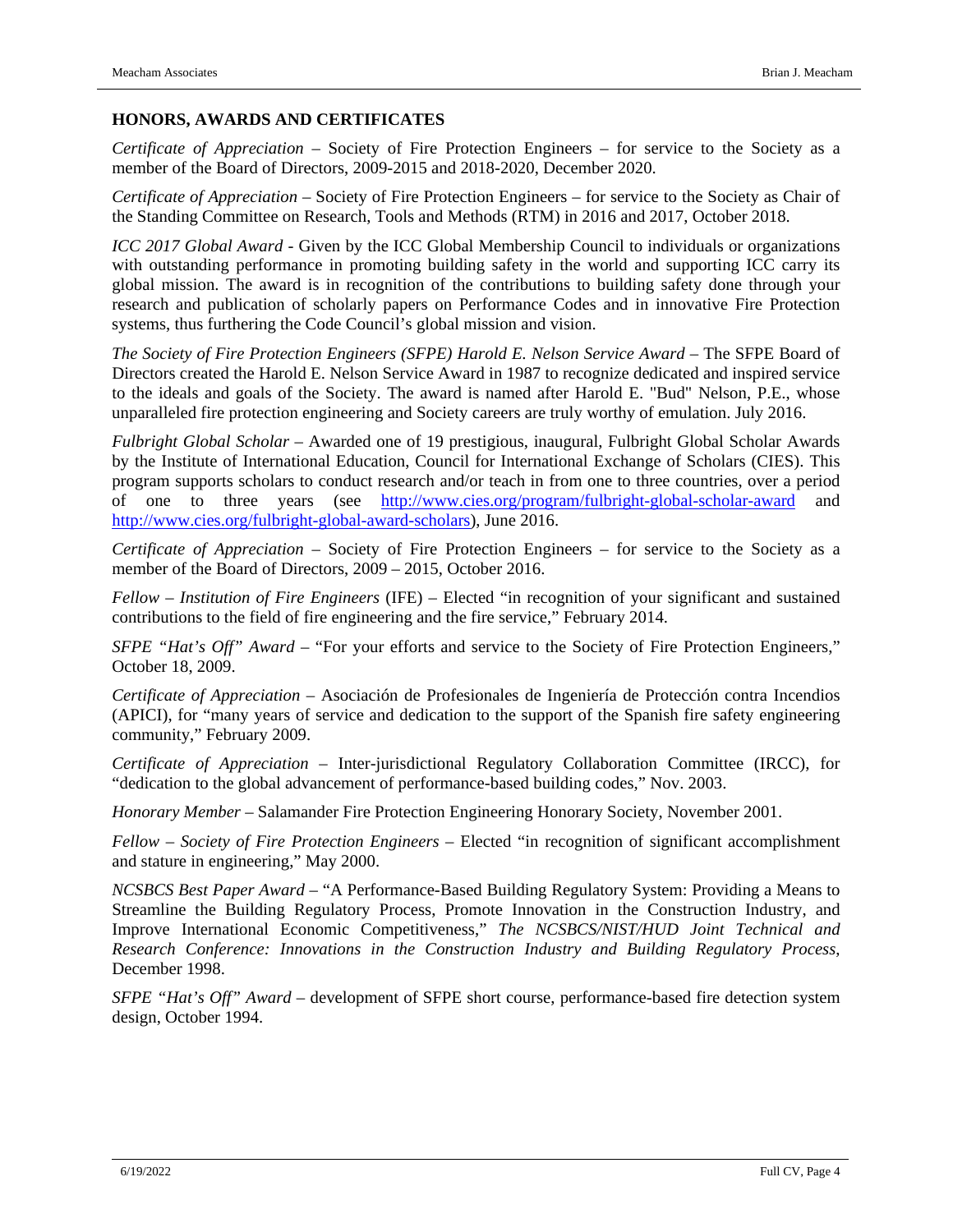### **REPRESENTATIVE CONSULTING PROJECTS**

#### **Meacham Associates (2008 – present)**

*World Bank (Washington, DC, USA).* Contracted to provide review of the fire safety section of the draft building code of Malawi, to provide peer review of the BRCA 2.0, and to develop a diagnostic to help team members review fire-related building code provisions (Mar – Jun 2022)

*Cladding Safety Victoria (Melbourne, Australia)*. Contracted to provide independent international expert review of the draft Protocols for Managing Cladding Risk (PMCR), which detail CSV's proposed rules for assessing the risks of flammable cladding and applying a proportionate response, with a particular focus on low-to-medium-risk buildings which may be ineligible for government funding (Mar 2022 - ).

*Port Authority of New York and New Jersey, (New York, NY).* Contracted (via Mott MacDonald) to provide fire safety peer-review services of a performance-based fire safety design for an innovative theater project with moveable floors and configurable theater spaces (Feb 2022 - )

*Confidential Client*. Review of engineering approach and analysis of a port explosion event. (Feb 2022 - )

*Kindling, Inc. (Duxbury, MA)*. Research into the fire safety risk of the insecure and vulnerably sheltered in USA for the National Fire Protection Association (2021 - ).

*International Code Council (Washington, DC).* Engaged to lead research into reimagining the *ICC Performance Code for Buildings and Facilities* (ICCPC). The aim of this effort is to gain a better understanding of current thinking and perspectives, across multiple disciplines, about how performancebased approaches are viewed in the United States and internationally. (May 2021 – ).

*UCSD (San Diego, CA).* Fire safety engineering and fire research support for project on Earthquake and Fire-Following Earthquake Resiliency of Mid-Rise Cold-Formed Steel Buildings (2021 – )

*Boverket (Karlskrona, Sweden)*. Contracted (via Briab Brand & Riskingenjörerna AB) to provide expert services related to stakeholder engagement and concepts communication on principles of proposed building regulatory restructuring (2020 –).

*World Bank (Washington, DC, USA).* Contracted to provide 'high-level' review of draft building code of Kenya (August 2020 – June 2021).

*Firescon (Madrid, Spain)*. Contracted to assist in a quality control audit of fire protection services provided to GE Water and Power (April – May 2020).

*Royal Institute of Chartered Surveyors (London, England)*. Contracted to develop research paper on gaps in fire loss statistics for informing public policy on fire safety issues (January – July 2020).

*Briab Brand & Riskingenjörerna AB (Stockholm, Sweden)*. Contracted to provide expert input to product installers association on changes to building and planning regulations in Sweden (January – March 2020).

*Fire Protection Research Foundation (Quincy, MA).* Contracted in partnership with Lund University and Zurich Insurance Plc to conduct research on *Review of Oxygen Reduction Systems for Warehouse Storage Applications - Phase 2 – Fire Test Method Development* (November 2019 – June 2021).

*Qatar Civil Defence (Doha, Qatar)*. Contracted with JVVA (Madrid, Spain) to deliver courses on review of performance-based designs (October – November 2019).

*Fire Protection Research Foundation (Quincy, MA).* Research project to conduct a literature review on *Fire Safety Challenges of 'Green' Buildings and Attributes* (November 2019 – October 2020).

*World Bank (Washington, DC, USA).* Contracted to develop the Urban Fire Regulatory Assessment and Mitigation Evaluation (Urban FRAME) diagnostic (July 2019 – October 2020).

*World Bank (Washington, DC, USA).* Contracted to provide 'high-level' review of draft building codes of Malawi and Uganda (May - July 2019).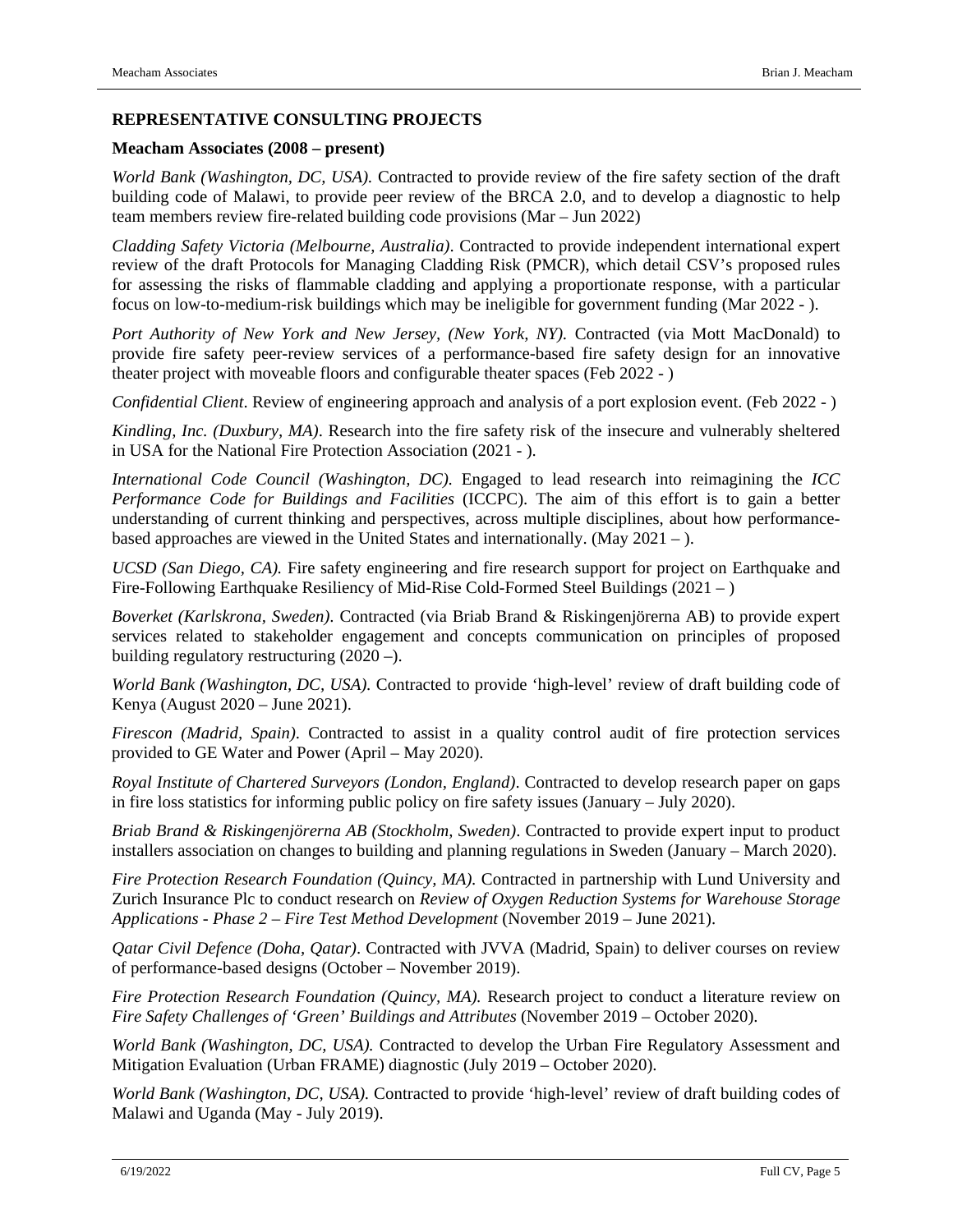*Knauf Insulation (Vise, Belgium).* Contracted to provide expert services related to building regulatory requirements for fire safety and associated standardized fire test methods (April 2019 – March 2020).

*Lund University (Lund, Sweden)*. Subcontractor on Fire Protection Research Foundation project on development of a *Research Roadmap for Environmental Impacts of Fire* (April – December 2019).

*APICI (Madrid, Spain).* Assistance with program for 10<sup>th</sup> International Conference on Performance-Based Fire Safety Engineering, 25-27 September 2019, Madrid, Spain (February – October 2019).

*TNO - Technical Research Organization of the Netherlands (Delft, the Netherlands)*. Contracted to provide expert consulting services on human behavior and evacuation at airports (January 2019 – )

*Port Authority of New York and New Jersey, (New York, NY).* Contracted (via Mott MacDonald) to provide fire safety peer-review services for a historic airport terminal project (Dec 2018 – Jan 2019)

*American Association of Insurance Services (Lisle, IL)*. Contracted to provide expert consultation on fire service response / data for insurance rating tool (May  $2018 -$ )

*Fire Protection Research Foundation (Quincy, MA).* Contracted in partnership with Lund University and Zurich Insurance Plc to conduct research on *Review of Oxygen Reduction Systems for Warehouse Storage Applications* (May – November 2018).

Port Authority of New York and New Jersey, (New York, NY). Contracted (via Mott MacDonald) to provide peer-review services for a performance-based design of a high-hazard facility (March 2018 – )

*International Code Council (Washington, DC).* Development of a publication on the benefits of building codes for increasing community resiliency (March – September 2018).

*Scottish Government, Building Standards Division (Edinburgh, Scotland)*. Contracted to conduct research into the options for a centralized hub for verification of fire engineering designs (February – June 2018).

*CECSI (A Coruna, Spain).* Contracted to assist in the development of the 3<sup>rd</sup> International Conference on Safety in Ports, 8-9 May 2018, A Coruna, Spain (February – May 2018).

*Scottish Government, Building Standards Division (Edinburgh, Scotland)*. Contracted to conduct research on the suitability of select standardized fire test methods as cited in the Building Standards and Technical Handbooks (February – April 2018).

*Scottish Government, Building Standards Division (Edinburgh, Scotland)*. Contracted to serve as International Expert on Review Panel for Building Regulations (Fire) following the Grenfell Tower fire (January – October 2018).

*APICI (Madrid, Spain).* Assistance with program for 9<sup>th</sup> International Conference on Performance-Based Fire Safety Engineering (August – October 2017).

*Australian Building Codes Board (Canberra, ACT, Australia).* Contracted to develop report on threshold tolerable risk levels for inclusion into the National Construction Code (August 2017).

*Scottish Government, Building Standards Division (Edinburgh, Scotland)*. Contracted to make recommendations on a professional qualification system for verifiers (February  $2017 -$ ).

*World Bank* (Washington, DC). Engaged as Senior Consultant to the World Bank, *Building Regulation for Resiliency* project, to develop building regulatory capacity assessment approach for low- and middleincome countries (December 2016 – ).

*SP Fire Research* (Trondheim, Norway). Contracted to review draft Nordic risk-based fire safety engineering standard (August 2016).

*Scottish Government, Building Standards Division (Edinburgh, Scotland)*. Contracted to review fire safety provisions in the building regulations and to review and make recommendations on a professional qualification system for fire safety engineers (June – August 2016).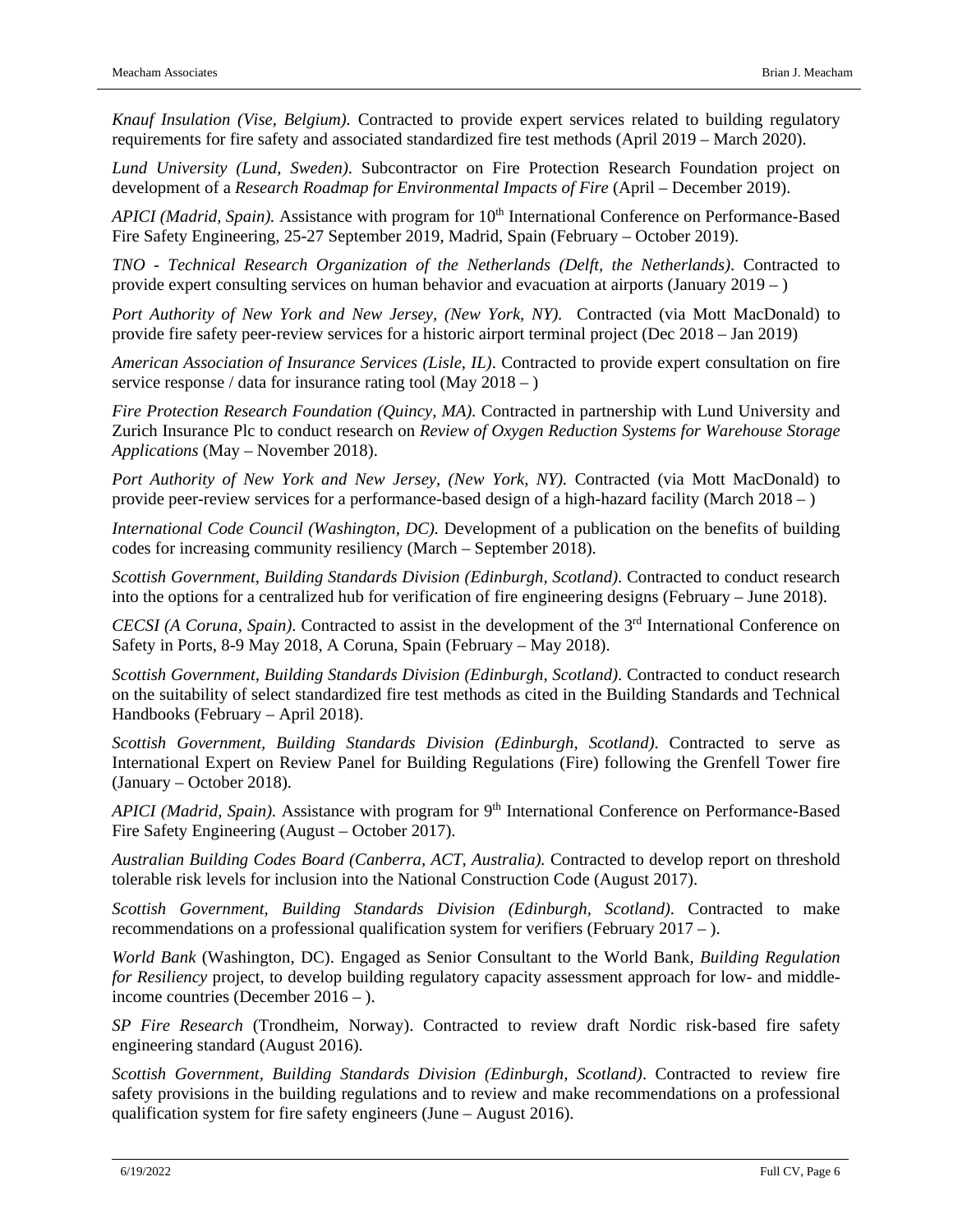*Australian Building Codes Board (Canberra, ACT, Australia).* Contracted to research and develop discussion paper on establishment of tolerable risk levels for inclusion into the NCC (Jan – Mar 2016).

*Ministry of Business, Innovation and Employment, Buildings Housing and Information Division (Wellington, NZ).* Contracted to provide research and expert input on the next generation fire engineering compliance document, quantification of risk and performance, and next generation framework for performance-based Building Code of New Zealand (January – May 2016).

*Parsons Brinckerhoff, Inc. (New York / Atlanta).* Contracted to review the CFD modeling methodology report; prepare a review report summarizing findings arising from the review; provide technical support to PB with FHRR profile (January – December 2016).

*Ministry of Business, Innovation and Employment, Buildings Housing and Information Division (Wellington, NZ).* Contracted to provide external review of fire Verification Methods and Acceptable Solutions in the New Zealand Building Code (October 2014 – June 2015).

*APICI* (*Madrid, Spain*). Assistance with program for 8<sup>th</sup> International Conference on Performance-Based Fire Safety Engineering (January – February 2015).

*Fire Protection Research Foundation (Quincy, MA)*. Contracted to co-author a chapter as part of the NIST Research Roadmap for SMART Firefighting (July – December 2014).

*Australian Building Codes Board (Canberra, ACT, Australia).* Contracted to review risk approach in WaterMark plumbing products approval scheme (April – June 2014).

*Ministry of Business, Innovation and Employment, Buildings Housing and Information Division (formerly Department of Building and Housing) (Wellington, NZ).* Contracted to provide input and review on riskbased building code provisions (April – June 2014).

*Adventis Ingeniria / AFITI / APICI (Madrid, Spain).* Assistance with program for  $7<sup>th</sup>$  International Conferences on Performance-Based Fire Safety Engineering (2013).

*Ministry of Land, Infrastructure, Transportation and Tourism (Tokyo, Japan)* Expert Panel Member input on the next generation performance-based building code for Japan (2013).

*Studio di Architettura (Milan, Italy)* and *Novartis (East Hannover, NJ)*. Code consulting and fire engineering alternatives analysis for parking garage. (2012).

*Department of Building and Housing (Wellington, NZ).* Review of risk-informed performance-based building regulatory approach for earthquake design (August – September 2012).

*Ministry of Land, Infrastructure, Transportation and Tourism (Tokyo, Japan)* Expert Panel Member, providing input on the next generation performance-based code for Japan (2011).

*Adventis Ingeniria / AFITI / APICI (Madrid, Spain).* Assistance with program for 6<sup>th</sup> International Conferences on Performance-Based Fire Safety Engineering (2011).

*TNO (the Netherlands)*. Expert consultant for development of approach to next-generation building regulations and testing of concepts within a TNO workshop on sustainability (2010).

*International Code Council (Washington, DC).* Expert consultant on development of *Performance-Based Guidelines for the Design and Construction of UNDG Common Premises Office Buildings* (2010-2012).

*SNIP Register, Inc. (Chicago, IL).* Expert Consultant for review of Guidelines for Eurocode Adoption in Kazakhstan (2010).

*Department of Building and Housing (Wellington, NZ).* Contracted to conduct a strategic assessment of the strengths and weaknesses of the New Zealand building control regulatory system (2009).

*Department of Building and Housing (Wellington, NZ).* Contracted to draft and edit international summary document on performance-based building regulations (2009).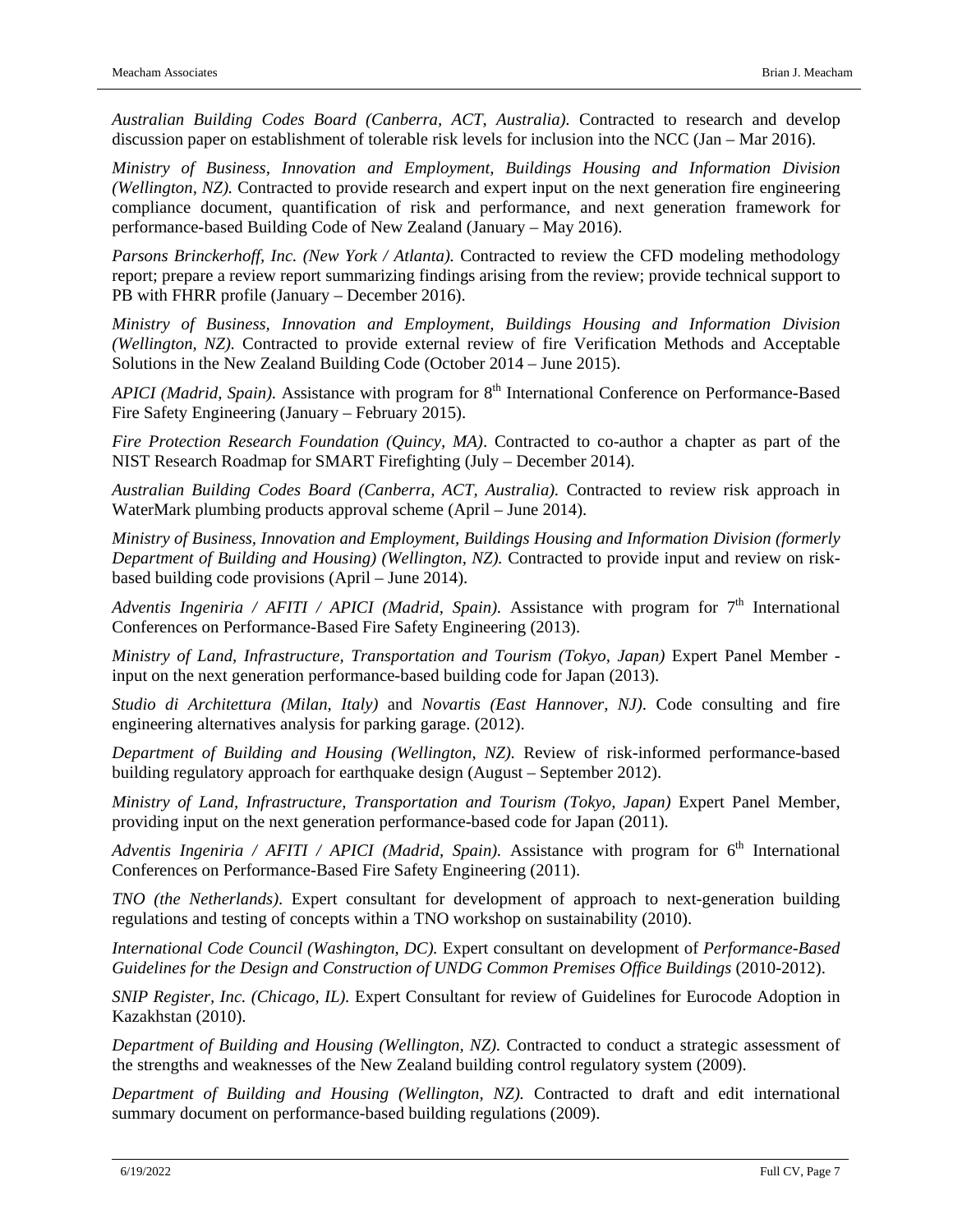*Australian Building Codes Board (Canberra, ACT, Australia).* Contracted to provide a review / comparison of risk/safety levels of buildings constructed to AS3959-1999 and -2009 (2009).

*Adventis Ingeniria / AFITI / APICI (Madrid, Spain).* Assistance with program for 5<sup>th</sup> International Conferences on Performance-Based Fire Safety Engineering (2009).

*Tyco Fire Suppression and Building Products (Cranston, RI)*. Appointed member of expert panel to provide input on next generation fire suppression systems (2009).

*National Institute of Building Sciences (Washington, DC)*. Peer review of approach to fire ignition frequency following earthquakes (2009).

*Ministry of Land, Infrastructure, Transportation and Tourism (Tokyo, Japan)* Principal author and editor of international summary document on performance-based building regulations (2008-2009).

*National Research Council, Institute for Research in Construction (Ottawa, Canada).* Principal author and editor of international summary document on performance-based building regulations (2008-2009).

*Applied Technology Council (Redwood City, CA)*. Member of Project Steering Committee on FEMAfunded project to develop performance-based seismic design guidelines (2008 - 2012).

*Department of Building and Housing (Wellington, NZ).* Consultant for review of performance-based Building Regulations of New Zealand, with a particular focus on use of risk as a basis for establishing performance levels and establishment of performance criteria for fire (2008).

*Arup (Westborough, MA).* Expert Consultant for FRA of an electrical power utility (2008).

#### **Representative Projects (Conducted while Employee of Arup, 2000 – 2007)**

*Confidential Client.* Principal-in-Charge for a call-in risk and security consulting / advisory services contract for a major regional government agency in the Northeast USA, whose holdings include airports, rail, ports, bridges, tunnels, stations and buildings. (2007)

*Aedas / Marina Bay Sands* (Singapore). Project Director and Principal Risk Consultant. Led a comprehensive threat, vulnerability and risk assessment for the design of the Marina Bay Sands Integrated Resort in Singapore. (2006-2007)

*Confidential Client.* Security, Terrorism, Fire and Life Safety advisor for a design team which is developing the design for a super-tall building. Advised on issues of structural response to extreme events and strategies for fire and life safety in super-tall buildings. (2006-2007)

*Transurban* (Australia and USA). Principal-in-Charge for risk consulting project aimed at identifying and understanding natural hazards, technological hazards, deliberate events, and operational risks associated with operation of a toll highway, for the purpose of estimating PML and MFL, mitigating and controlling risk, and advising on insurance. (2006-2007)

*SonoSite* (Bothell, WA). Project Director for this effort to assess and update the Business Continuity Plan and to develop Emergency Response and Recovery and Crisis Communication and Management plans for this manufacturing facility. (2006)

*Department of Building and Housing (Wellington, NZ).* Expert Consultant on the review of performancebased Building Regulations of New Zealand, with a particular focus on use of risk as a basis for establishing performance levels and establishment of performance criteria. (2006)

*Australian Building Codes Board (Canberra, Australia)*. Expert Consultant on the review of Building Code of Australia (BCA) with a focus on use of risk as a basis for establishing performance levels, and establishment of performance criteria for fire and life safety. (2006)

*Public Utilities Commission (San Francisco, CA).* Technical Advisor on project to review, consolidate and expand emergency response and recovery plans for a large water utility. (2006)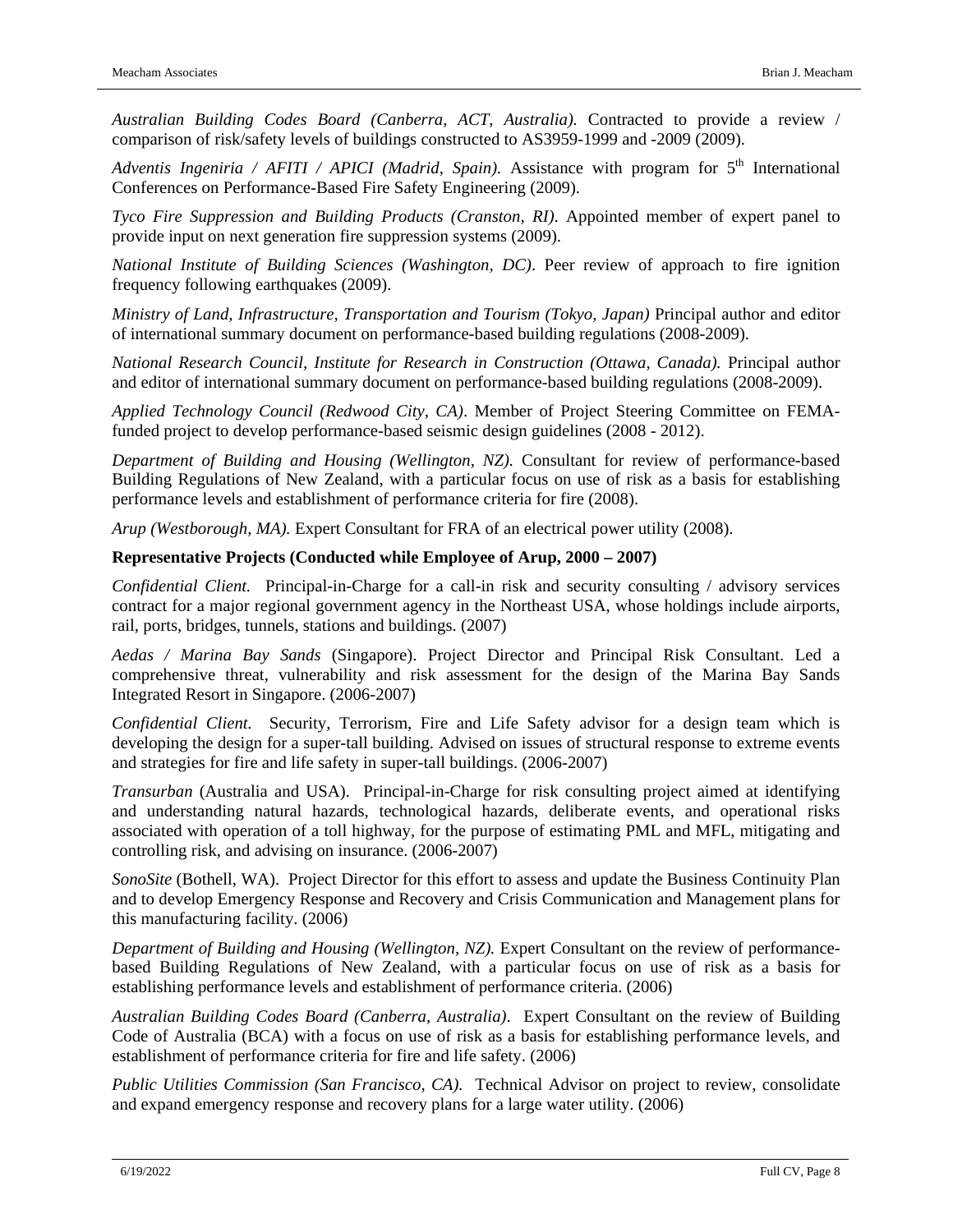*Confidential Client.* Project Director for a comprehensive review of hazards and risks associated with new corporate headquarters building, and for the development of a report on risk mitigation. (2006)

*Valley Metro RPTA (Phoenix, AZ).* Project Director, Regional Safety and Security Plan for Valley Metro Regional Public Transportation Authority. Development of agency and public involvement plans, review of past TRVAs, review of transit operation, and development of a regional safety & security plan. (2006)

*VTT (Espoo, Finland).* Serve as Senior Advisor on risk and security issues in buildings. Conducted research on sheltering for CBRN threat scenarios. (2006)

*University of Massachusetts (Amherst, MA)*. Project Director for a campus-wide security review, which encompassed the identification and review of current campus security systems, procedures and staffing, and provided options to enhance effectiveness of security systems, procedures and organization. (2006)

*Valley Metro RTPA (Phoenix, AZ).* Project Director for a threat and vulnerability assessment (TVA) of specific Valley Metro facilities in the Phoenix area. (2005)

*Bay Area Rapid Transit, (San Francisco, CA)*. Principal Risk Consultant for review of BART Security Criteria for systems and stations. (2005)

*New York City Transit, (New York, NY).* Principal Risk Consultant for a comprehensive Threat and Risk Assessment (TARA) for the South Ferry Terminal redesign project. (2003-2006)

*New York City Transit, (New York, NY).* Principal Risk Consultant for the design of the \$750 Million Fulton Street Transit Center in lower Manhattan. Led Threat and Risk Assessment (TARA) and project risk assessment and management effort, including developing a Risk and Opportunities register (2003-06)

*Port Authority of New York and New Jersey, (New York, NY).* Principal Risk Consultant for a proposed facility in lower Manhattan. Led a Threat and Risk Assessment (TARA) for defined areas. (2002-2004)

*Confidential Client*. Principal Risk and Fire Consultant for an effort which developed a stochastic fire loss prediction model. (2004)

*Tappan Zee Bridge Replacement Options Assessment, NY State Thruway Authority (Albany, NY)*. Principal Risk Consultant for this \$15 Million effort aimed at assessing options for maintaining, rehabilitating, modifying and/or replacing the Tappan Zee Bridge. Risk analysis responsibilities include co-development of a FMECA to determine risk-significant factors, and a risk-cost decision model for assisting in decision-making for options considered. (2002-2006)

*American Institute of Steel Construction, Inc. (Chicago, IL)*. Project Director for effort to help the AISC develop a long-term strategic plan for the integration of structural and fire protection engineering for the performance-based fire design of steel structures. (2003-2004)

*Miami International Airport, Rental Car Facility, (Miami, FL).* Principal Risk & Fire Consultant for this \$40 Million project to design and construct a consolidated rental car facility at the Miami International Airport. System safety assessment and performance-based fire and life safety analysis of facility with 120 interior fuel-dispensing stations. (2000-2008)

*Briggs & Morgan (Minneapolis, MN).* Testifying expert in litigation involving a natural gas explosion and subsequent deaths. (2003)

*Buildings Department (Hong Kong, SAR, China)*. Principal Risk & Policy Consultant / Principal Fire Engineering Consultant for this \$1.2 Million project to study and recommend a fire engineering approach and PB fire safety objectives for the HK Building Code. (2000-2003)

*NYCT, 2nd Avenue Subway (New York, NY).* Principal Risk Consultant for this estimated \$16 Billion project to design and construct 8 miles of new subway, with 16 new stations, under 2<sup>nd</sup> Avenue in New York City. Included supporting the design and project management teams on system safety management planning, hazard, risk and reliability assessments, and project management risk management. (2001-2003)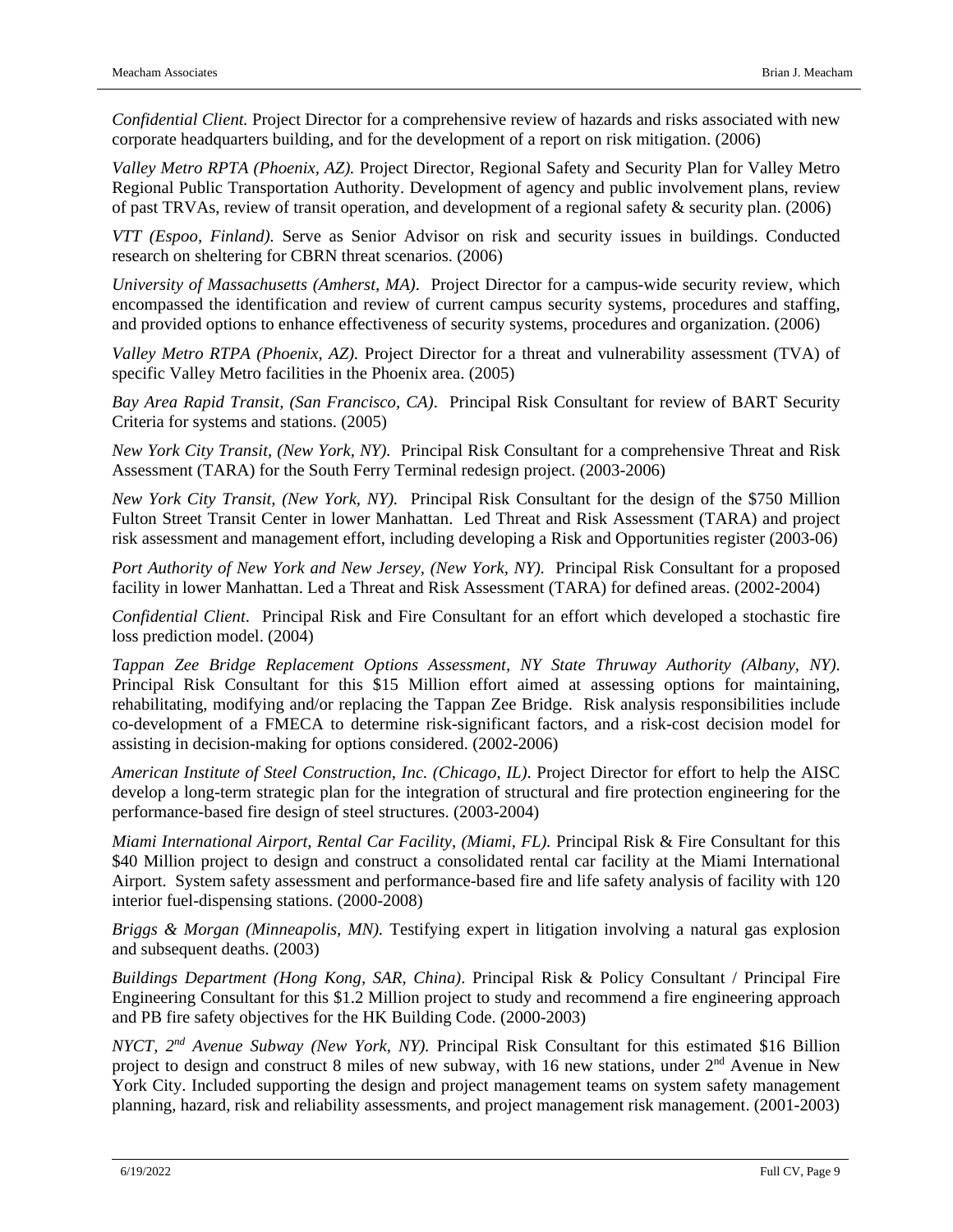*Applied Technology Council (Redwood City, CA)*. Associate Team Leader - Risk, for the project ATC 58 – Development of Performance-Based Seismic Design Guidelines, which is a Federal Emergency Management Agency (FEMA) funded effort of the Applied Technology Council (ATC). (2001-2006)

*Ratcliffe Building (Charlotte, NC)*. Principal Fire Consultant for this project, which involves integrating a 2-story historic building into a high-rise mixed-use building. Responsible for performance-based fire protection analysis and design. (2002)

*Bay Area Rapid Transit, (San Francisco, CA)*. Principal Fire Consultant on this research and analysis project to determine egress criteria and methods for use in the performance-based fire and life safety analyses of underground and above ground transit stations. (2001)

*San Mateo Transportation District (San Mateo, CA).* Principal Risk Consultant for assessment of critical exposures to help the District identify appropriate insurance coverage. (2001)

*SLC International Airport, (Salt Lake City, Utah).* Assisted in the development of the performance-based fire safety strategy for planned expansion. (2000)

*JFK International Airport, (New York, NY).* Reviewed PB fire safety analyses. (2000)

*Pennsylvania Station, (New York, NY).* Reviewed performance-based fire safety analysis and design concepts for this historically significant central rail station. (2000)

*Dobson Ice Arena, (Vail, CO).* Reviewed the performance-based analyses of smoke control, egress, passive fire protection, fire detection, and fire suppression systems. (2000)

*Dia Gallery, (New York, NY).* Review performance-based fire safety analysis and design concepts. (1999)

### **Representative Projects (With FireTech and Cerberus, Maennedorf, Switzerland, 1992 – 1995)**

*Sandoz (Switzerland).* Recommended modifications to fire safety standards and procedures for chemical warehouse facilities. The focus was to identify a performance-based approach as an alternative to prescriptive requirements in force at the time. (1994-1995)

*ITT Sheraton (Italy, United States).* Undertook fire and life safety evaluations of several ITT Sheraton hotels in Florence, Rome, and Venice Italy and developed conceptual design requirements and planning budgets. (1994-1995)

*Beznau Nuclear Power Plant (Switzerland).* Undertook fire hazard and qualitative risk analyses of nonnuclear parts of a nuclear power plant and developed a fire safety master plan to address hazards and risks. Analysis included evaluation of basic defense in depth strategies, prevention, detection and suppression, and containment, as well as programmatic issue such as training, maintenance and fire brigade capability. (1993-1994)

*Tungsram / G.E. Lighting (Hungary).* Undertook fire hazard and qualitative risk analyses of five light bulb manufacturing facilities and developed a fire safety master plan to address hazards and risks. Conceptual design strategies were developed. (1993-1994)

#### **Representative Projects with FirePro, FP&C Consultants and Meacham Associates (1989-1992)**

*Westover Air National Guard Base (United States).* Provided fire detection analysis and design services for fuel pump house at Air National Guard base. (1992)

*National Research Council Canada (Canada).* Provided analysis and recommendations on fire detection features for use with fine water mist systems for computer rooms. (1992)

*U.S. Department of Veterans Affairs (United States).* Provided analysis and design services for fire detection and alarm system requirements at the Manchester, NH, Bedford, MA, and Providence, RI, DVA medical facilities. FSES for Brockton, MA, DVA facility. (1989-1992)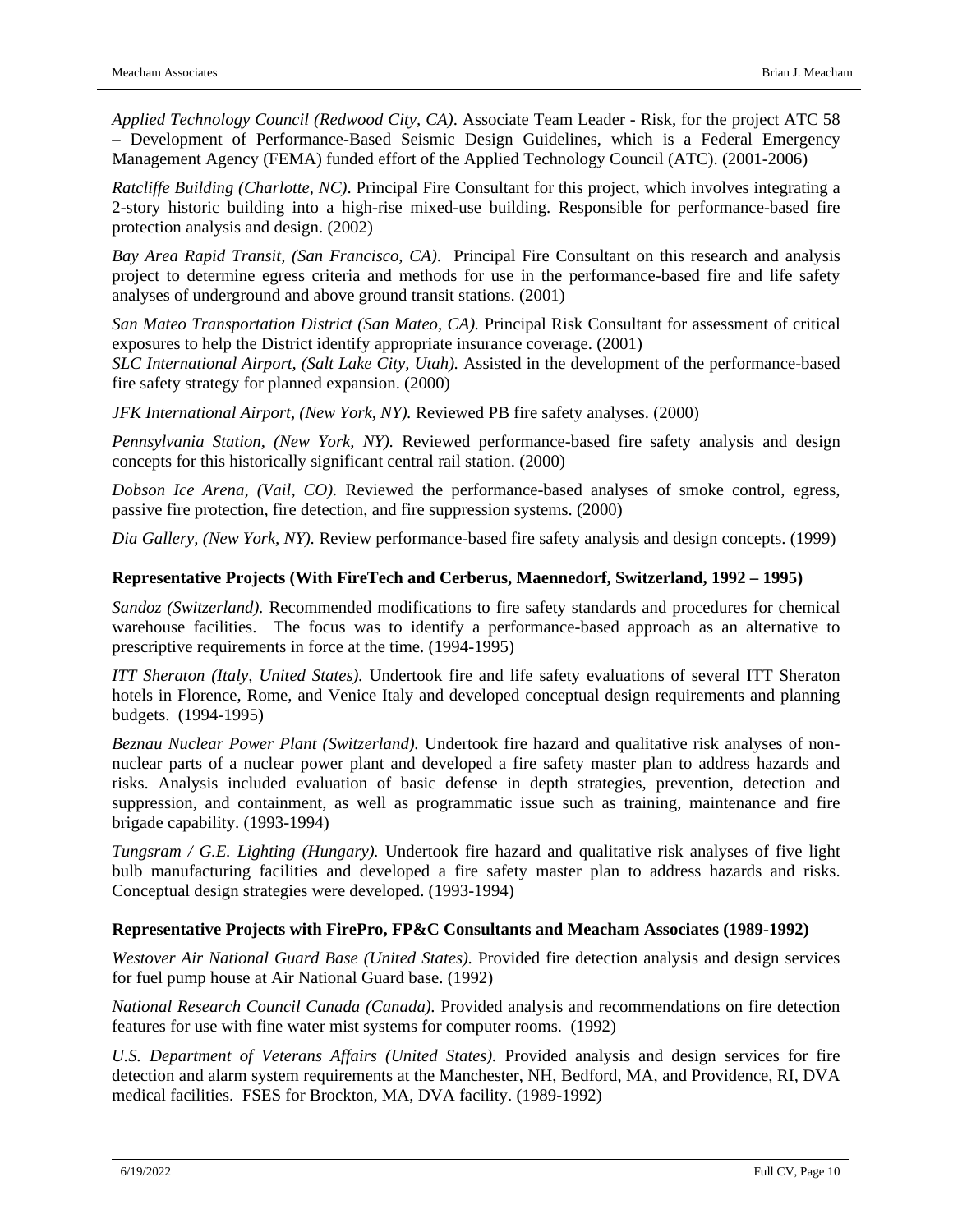*U.S. General Services Administration (United States).* Provided fire safety evaluations of federally owned and leased buildings, using the NFPA 101M FSES approach, throughout GSA Region 7. This involved evaluation of buildings in CO, LA, OK, SD, and TX. (1989-1992)

*G.E. Plastics (United States).* Provided fire detection and alarm system consulting services for large plastics manufacturing facility in Indiana. (1989-1991)

*National Archives (Canada).* Provided fire detection and alarm system consulting services for historically and culturally significant property. (1989)

*101 Federal Street, Boston (United States)*. Performed fire safety evaluation and code consulting. (1989)

ITT Sheraton (United States). Developed *ITT Sheraton Guidelines foe Fire Detection, Alarm and Signaling Systems* (1989-1990)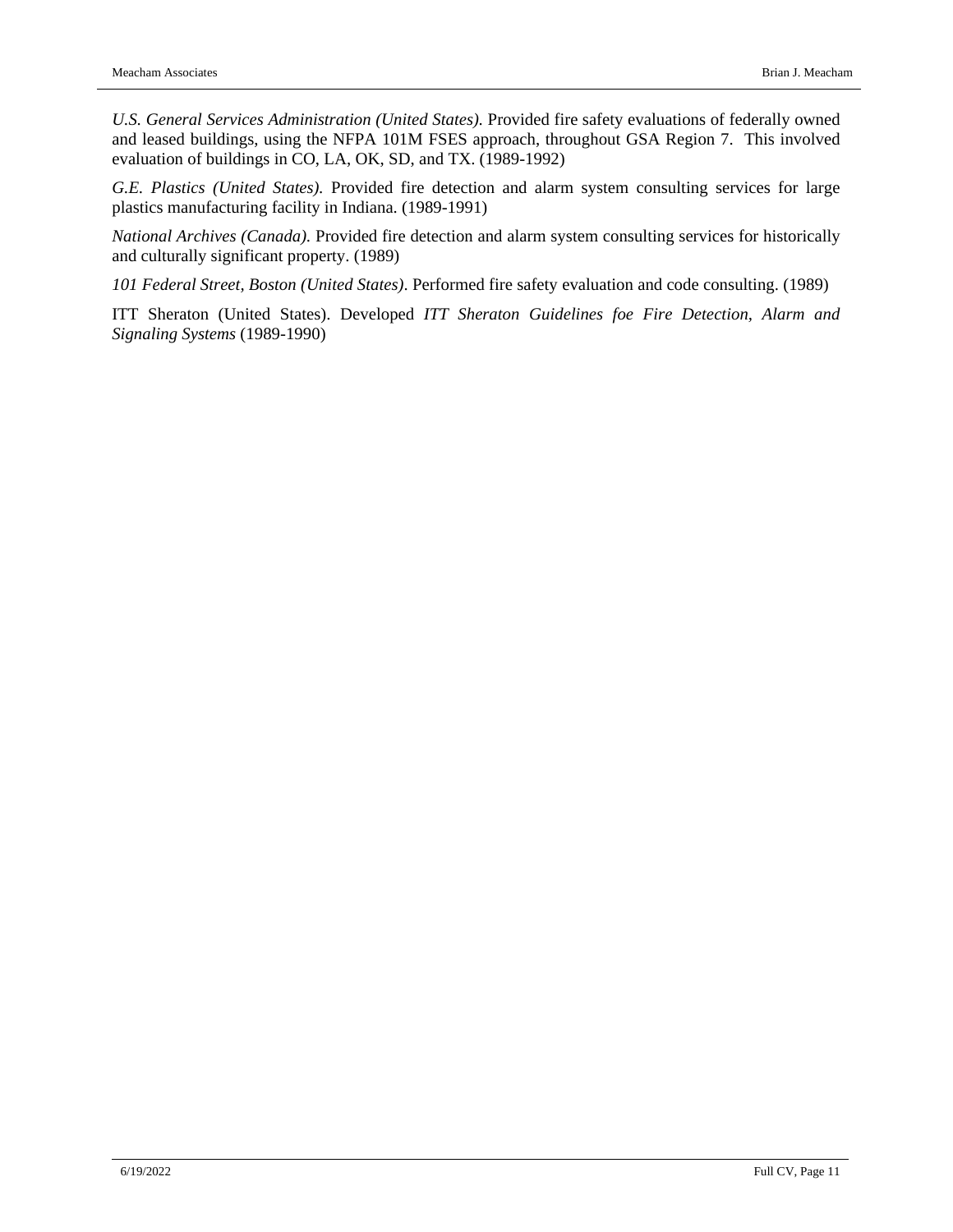#### **MEMBERSHIPS AND OFFICES HELD IN PROFESSIONAL SOCIETIES**

#### **Current Professional Society Membership and Offices**

*International Association for Fire Safety Science* (IAFSS), Member for Life

- Managing Committee Member (2014 2023)
	- o Chair and Trustee (2021-2023)
	- o Honorary Secretary (2017 2021)

*Interjurisdictional Regulatory Collaboration Committee* (IRCC), Founding Member

- Affiliate  $(2020 )$
- Member  $(1997 2020)$
- Chair (2007-2010)

#### *Institution of Fire Engineers* (IFireE), Chartered Engineer (CEng), Fellow

*Society of Fire Protection Engineers* (SFPE), Fellow

- Board of Directors (2009-2015; 2018-2020)
	- o Immediate Past-President (2020)
	- o President (2019)
	- o President-Elect (2018)
	- o Vice President (2015)
	- o Member, Executive Committee (President's Appointee, 2010-2014)
	- o Member, Finance Committee (2010-2011, 2013)
	- o Member, Compensation Committee (2010-2014)
	- o Board Liaison to European Chapters (2011-2014)
	- o Member, Higher Education Task Group (2009-2014)
	- o Chair, Search Committee for Executive Director (2009)
	- o Member, Search Committee for Executive Director (2013)
	- o Chair, Task Group on International Professional Recognition and Training (2012-2014)

#### **Past Professional Society Membership and Offices**

*American Society of Safety Engineers* (ASSE), Professional Member

*Institute of Electrical and Electronics Engineers* (IEEE), Member

*Institute of Management Consultants* (IMC), Member

*Society for Risk Analysis* (SRA), Member

#### **ENGINEERING GUIDANCE, CODES AND STANDARDS DEVELOPMENT COMMITTEES**

#### **Current Committees**

*National Fire Protection Association* (NFPA)

• NFPA Technical Committee on Fire Risk Assessment, Chair

#### **Previous Engineering Guidance, Codes and Standards Development Committees**

*American Institute of Steel Construction* (AISC)

- AISC Fire Safety Engineering Committee, Member
- AISC Specifications Committee Sub-Committee on Thermal Effects (TC 8), Member

*American Society of Civil Engineers* (ASCE)

• ASCE 7, Standards Committee, Sub-Committee 1 – General Requirements, Member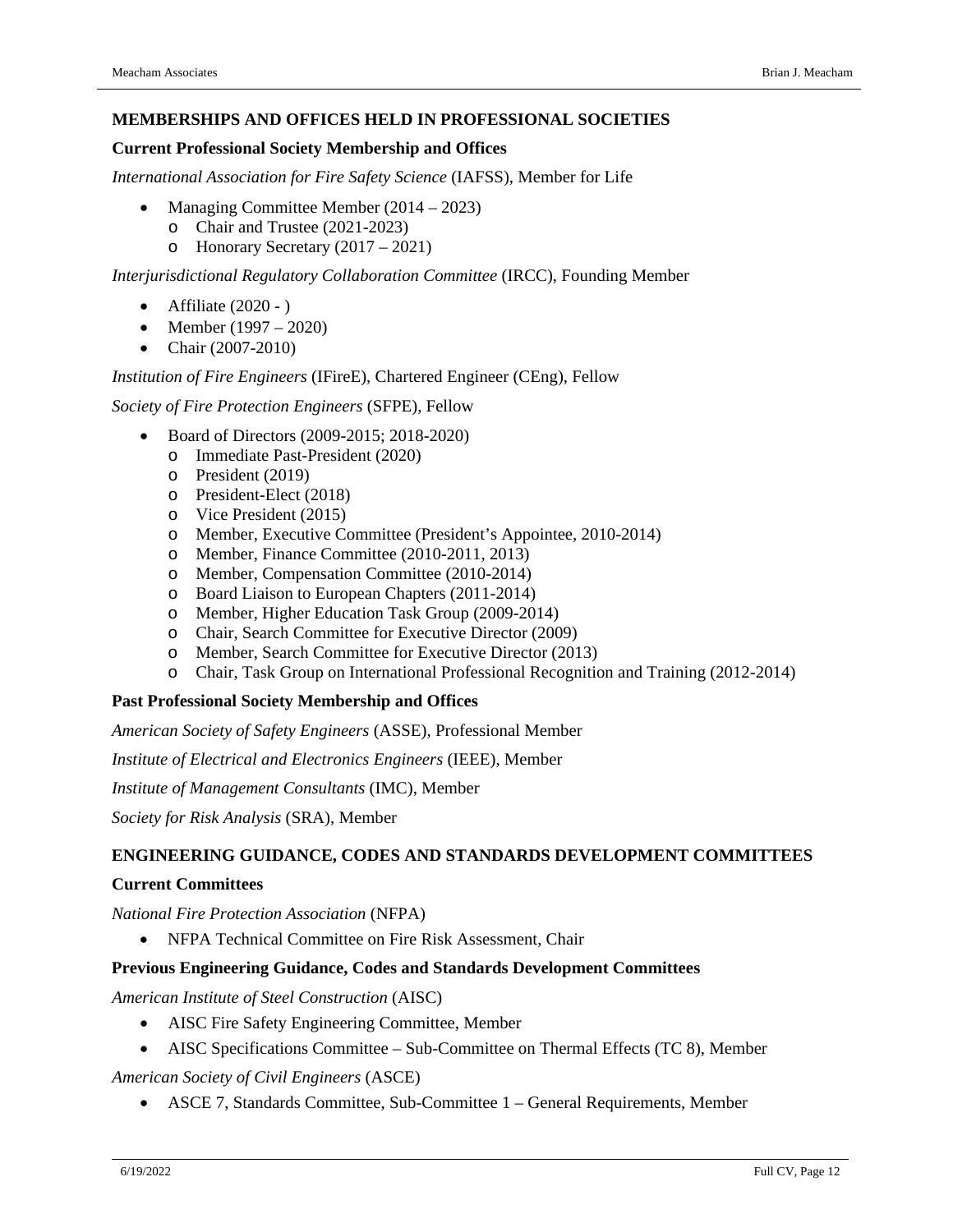*American Society for Testing and Materials* (ASTM)

- ASTM E05 Fire Standards, Subcommittee E05.44, Fire Safety Engineering, Member
- ASTM E06 Performance of Buildings, Member
- ASTM E54 Homeland Security Applications, Member

*International Council for Research and Innovation in Buildings* (CIB)

- CIB Working Commission 14 Fire, Member
- CIB Task Group 37 Performance-Based Building Regulatory Systems, Member
- CIB Task Group 50 Tall Buildings, Member
- CIB Task Group 11 Performance-Based Codes, Member
- CIB W14 Task Group on Identification of Uncertainties in Fire Safety Engineering, Chair

*International Code Council* (ICC)

- ICC Industry Advisory Committee, Member
- ICC Performance Code Development Committee, Member
- ICC Code Technology Committee Member

*International Organization for Standardization* (ISO)

• ISO TC 92 SC 4, Fire Safety Engineering, U.S. Technical Advisory Group, Expert, Chair

*National Fire Protection Association* (NFPA)

- NFPA 101, Correlating Committee Task Group on Performance-Based Design, Member
- NFPA 101A, Task Group on Engineering Evaluation of Building Fire Safety, Member
- NFPA 72 Committee on Protected Premises Signaling Systems, Member
- NFPA 72 Committee on Testing and Maintenance of Signaling Systems, Member
- NFPA 72 Committee on Initiating Devices for Protective Signaling Systems, Member
- NFPA Committee on Atomic Energy, Member
- NFPA Committee on Alternative Protection Options to Halon, Member
- NFPA Task Group on High Voltage DC Converter Station Fire Protection, Member
- NFPA Member Advisory Council, Member

*Society of Fire Protection Engineers* (SFPE)

- Chair, Committee on Research, Technology and Methods (RTM) (2016-2018)
- SFPE Standards Making Committee on Calculating Fire Exposures to Structures, Member
- SFPE Engineering Task Group on Computer Model Evaluation, Staff Liaison
- SFPE Engineering Task Group on Engineering Practices, Staff Liaison
- SFPE Engineering Task Group on Performance-Based Design, Staff Liaison
- SFPE Engineering Task Group on Building Code Liaison, Staff Liaison
- SFPE Education Committee, Member
- SFPE Research Committee, Member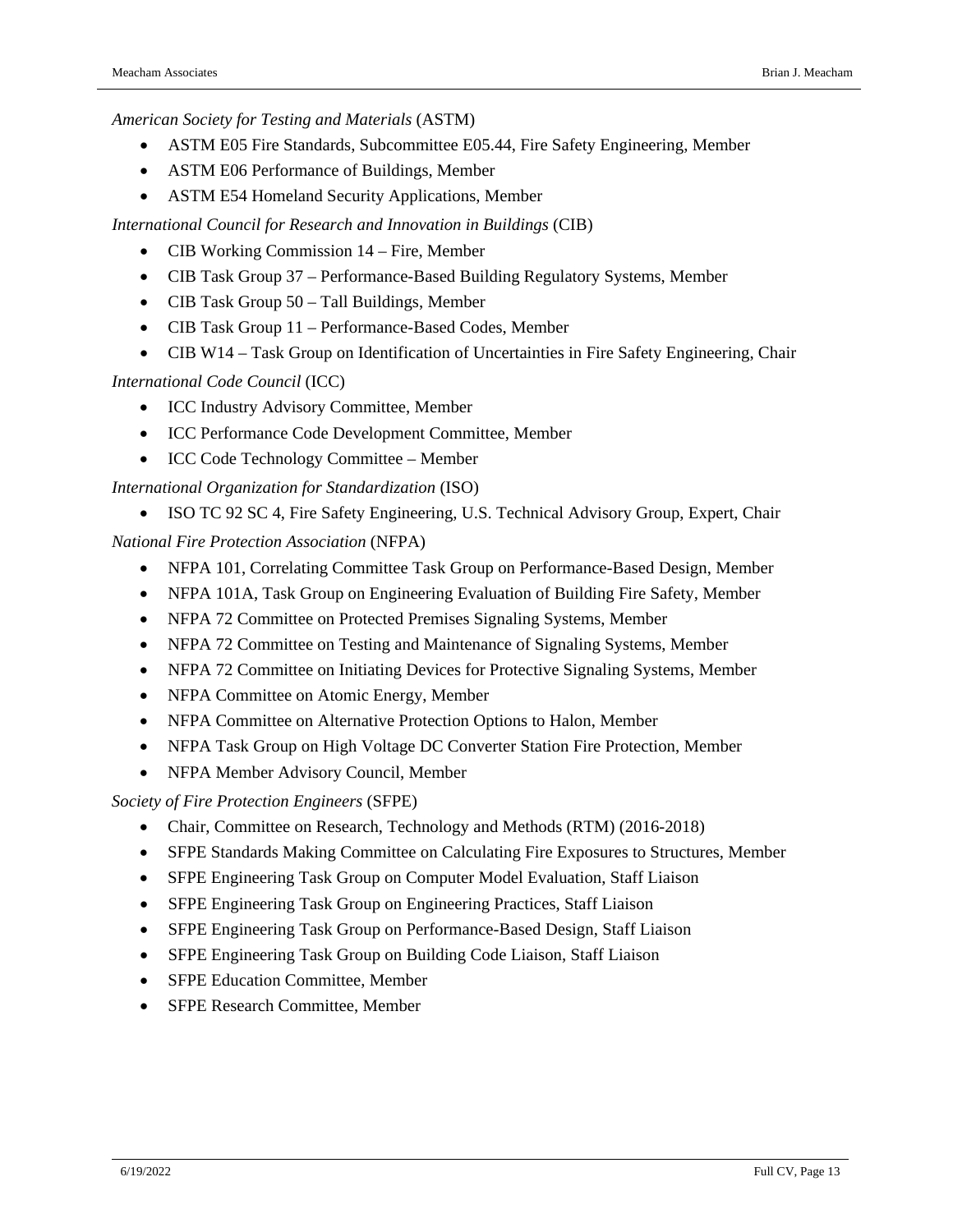#### **EDITORIAL APPOINTMENTS**

Co-Editor, *Handbook of Environmental Impacts of Fire*, Springer, December 2016 – Editor, *Case Studies in Fire Safety*, August 2015 – January 2017 (publication stopped in 2017) Editor-at-large, *SFPE Handbook of Fire Protection Engineering*, 6th Edition, 2018 – Guest Editor, Special Issue: Fire Safety Engineering, *Journal of Building Engineering*, 2015-2016 Guest Editor, Special Issue, Interflam 2019, *Fire and Materials*, 2019-2020 Guest Editor, Special Issue, Sustainability and Fire, *Fire Technology*, 2021-2023 Editorial Board, *Fire Technology* (G. Rein, Editor), 2014 – Editorial Board, *Fire and Materials* (S. Grayson, Editor), 2022 – Editorial Board, *Journal of Fire Protection Engineering* (R. Alpert, Editor), 2008-2013. Editorial Board, *Fire Science Reviews* (C. Beyler, Editor), 2011 – 2017 (stopped by publisher in 2017) Editorial Board, *Fire Protection Engineering – European Edition*, SFPE (J. Jonsson, Editor), 2016 – Member, *Springer Editorial Advisory Board for Fire Publications*, June 2016 –

### **GRANT AND JOURNAL REFEREE SERVICES**

#### **Referee / Reviewer for Grant Proposals**

*Department of Homeland Security* (DHS), Washington, DC (2 proposals) *Ministry of Science + Innovation* (MSI), New Zealand (5 proposals) *Research Grants Council* (RGC), Hong Kong (2 proposals) *Maryland Industrial Partnerships*, Maryland, USA (1 proposal) *John Jay College of Criminal Justice*, NY, USA (1 proposal)

### **Referee / Reviewer for Peer-Review Journals**

*Automation in Construction Case Studies in Fire Safety Building and Environment Buildings & Cities Building Research & Information Facilities Fire and Materials Fire Safety Journal Fire Science Reviews Fire Technology International Journal of Law and the Built Environment International Journal of Lifecycle Performance Engineering Journal of Building Engineering*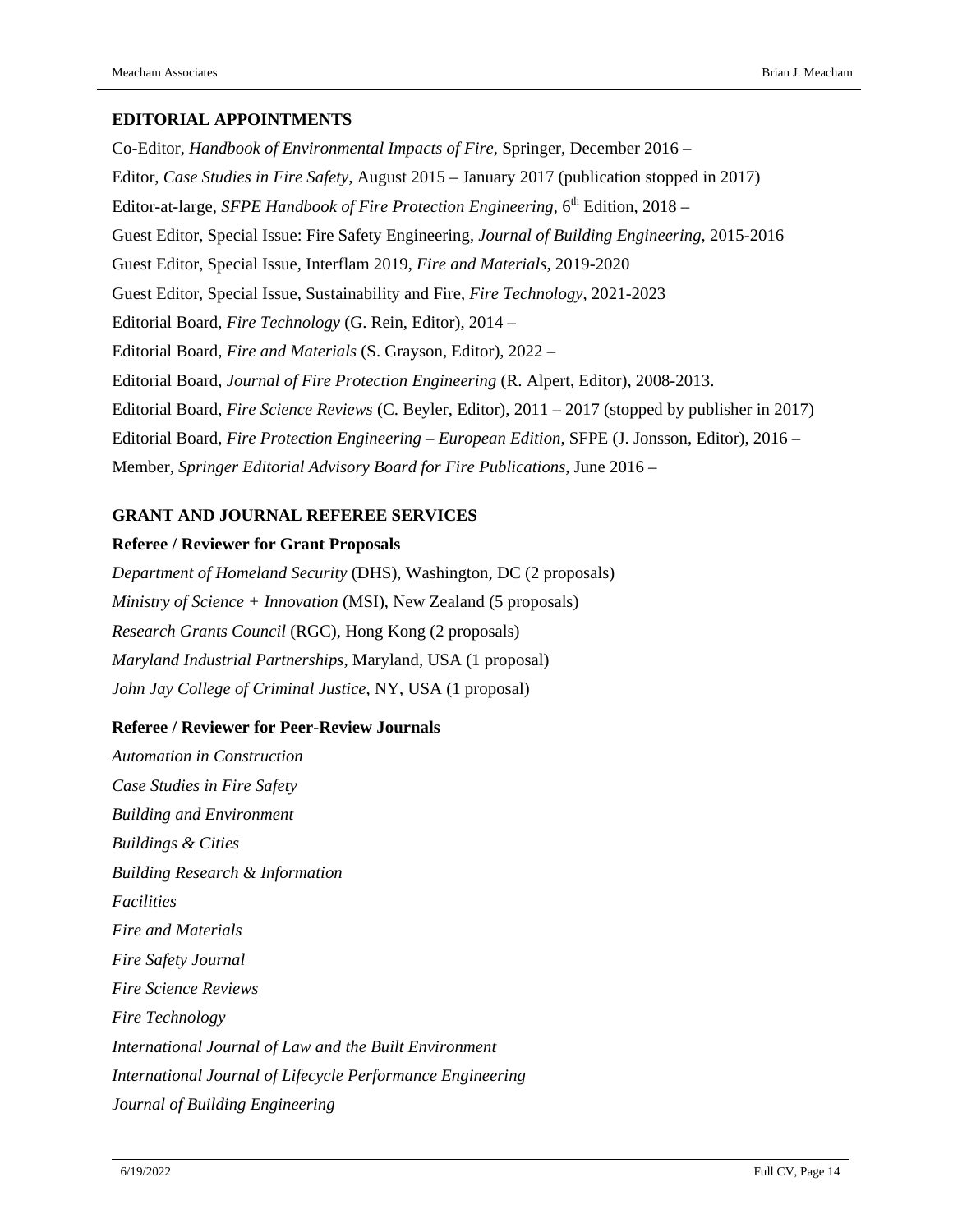*Journal of Critical Incident Analysis Journal of Engineering Journal of Fire Protection Engineering Journal of Infrastructure Systems Risk Analysis Safety Science Sage Open Smart and Sustainable Built Environment Sustainable Cities and Society Sustainability: Science, Practice, & Policy Transportation Research Tunneling and Underground Space*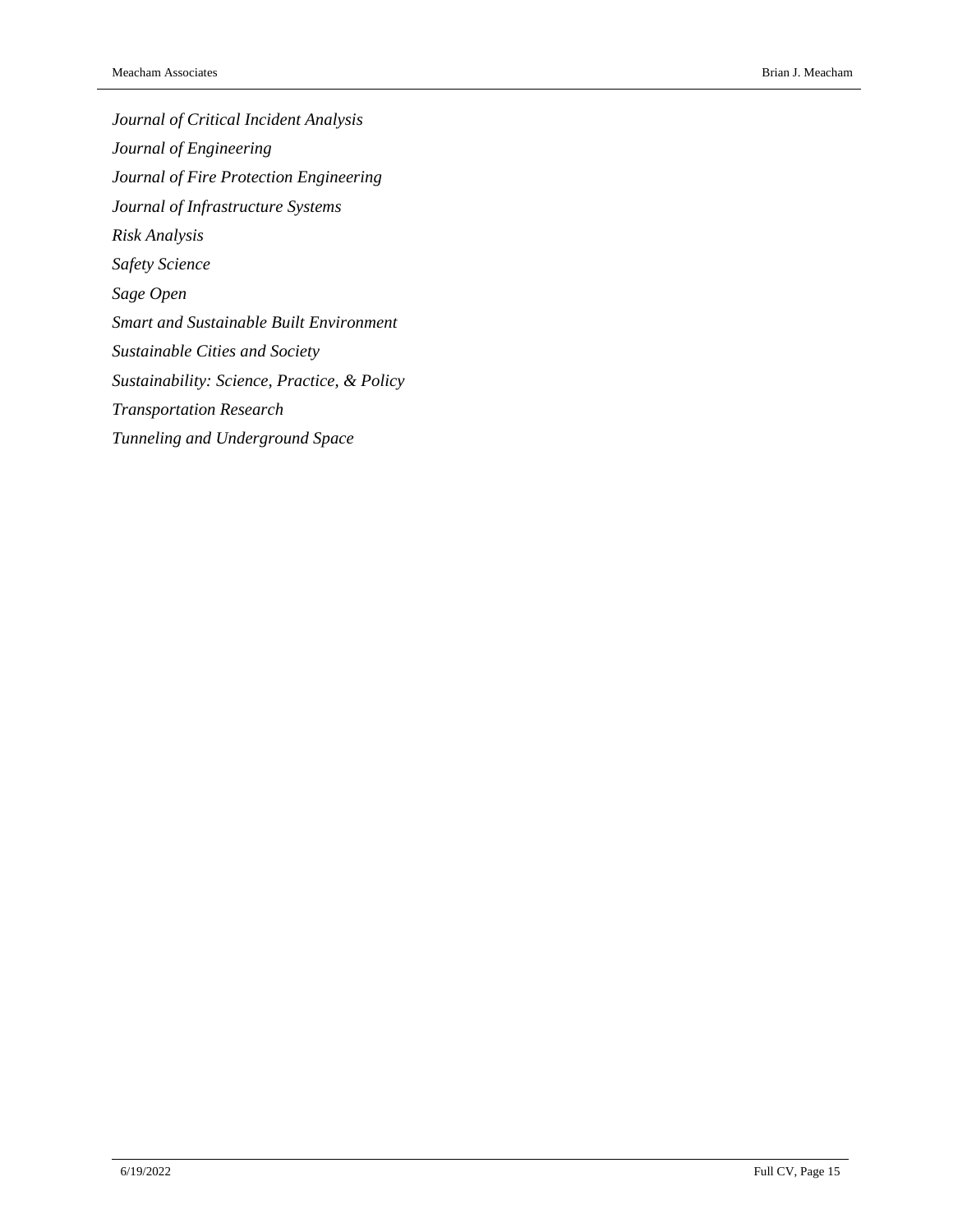#### **PUBLICATIONS (315)**

#### **Books, Handbooks and Monographs (17)**

- 1. Meacham, B.J. and McNamee, M. *Handbook of Fire and the Environment: Impacts and Mitigation*, Springer, [\(https://link.springer.com/book/9783030943554\)](https://link.springer.com/book/9783030943554), August 2022.
- 2. Meacham, B.J., *A Global Plan for a Decade of Action for Fire Safety*, Royal Institution of Chartered Surveyors, London, [\(https://www.rics.org/globalassets/rics](https://www.rics.org/globalassets/rics-website/media/knowledge/decade-of-action-for-fire-safety_oct2021.pdf)[website/media/knowledge/decade-of-action-for-fire-safety\\_oct2021.pdf\)](https://www.rics.org/globalassets/rics-website/media/knowledge/decade-of-action-for-fire-safety_oct2021.pdf), October 2021.
- 3. Meacham, B.J., *Developing a global standard for fire reporting*, RICS Insight, Royal Institution of Charters Surveyors, London [\(https://www.rics.org/uk/news-insight/research/insights/developing-a](https://www.rics.org/uk/news-insight/research/insights/developing-a-global-standard-for-fire-reporting/)[global-standard-for-fire-reporting/\)](https://www.rics.org/uk/news-insight/research/insights/developing-a-global-standard-for-fire-reporting/), December 2020.
- 4. *Urban Fire Regulatory Assessment and Mitigation Evaluation (Urban FRAME) Diagnostic*, World Bank, Washington, DC, (lead author), October 2020 [\(https://openknowledge.worldbank.org/handle/10986/34671\)](https://openknowledge.worldbank.org/handle/10986/34671).
- 5. Meacham, B.J. *Building Community Resilience Through Modern Building Codes*, ISBN: 978-1- 60983-867-6, International Code Council, Washington, DC, 2018.
- 6. Fitzgerald, R.W. and Meacham, B.J., *Fire Performance Analysis for Buildings*, John Wiley & Sons, New York, April 2017.
- 7. *Building Regulatory Capacity Assessment – Level 1*, World Bank, Washington, DC, July 2017 (contributing author, [Building Regulatory Capacity Assessment: Level 1 Initial Screening |](https://www.gfdrr.org/en/publication/building-regulatory-capacity-assessment-level-1-initial-screening) GFDRR).
- 8. *Building Regulatory Capacity Assessment – Level 2*, World Bank, Washington, July 2017 (contributing author, [Building Regulatory Capacity Assessment: Level 2 Detailed Exploration | GFDRR\)](https://www.gfdrr.org/en/publication/building-regulatory-capacity-assessment-level-2-detailed-exploration).
- 9. Amon, F., Gehandler, J., Stahl, S., Tomida, M. and Meacham, B., *Development of an Environmental and Economic Assessment Tool (Enveco Tool) for Fire Events*, Springer Briefs in Fire, ISBN 978-1-4939-6559-5 (eBook), J. Milke, Series Editor, Springer, 2016.
- 10. Meacham, B., Poole, B., Echeverria, J. Cheng, R., *Fire Safety Challenges of Green Buildings*, Springer Briefs in Fire, DOI:10.1007/978-1-4614-8142-3, J. Milke, Series Editor, Springer, 2013.
- 11. Tubbs, J. and Meacham, B.J., *Egress Design Solutions: A Guide to Evacuation and Crowd Management Planning*, John Wiley & Sons, New York, April 2007.
- 12. Meacham, B.J., Editor, and Johann, M., Associate Editor, *Extreme Event Mitigation in Buildings: Analysis and Design*, National Fire Protection Association, Quincy, MA, April 2006.
- 13. Meacham, B.J., Editor, *Performance-Based Building Design Concepts*, International Code Council, Falls Church, VA, July 2004.
- 14. Custer, R.L.P. and Meacham, B.J., *Introduction to Performance-Based Fire Safety*, NFPA, Quincy, MA, June 1997.
- 15. Meacham, B.J., *The Evolution of Performance-Based Codes and Fire Safety Design Methods*, SFPE, Boston, MA, August 1996.
- 16. Schifiliti, R.P., Meacham, B.J., Drouin, J., Parsons, D., Moore, W.D. and Wilson, D.K., *Fire Alarm Systems Workbook*, NFPA Fire Alarm Systems Seminar, NFPA, 1993.
- 17. *ITT Sheraton Guidelines for Fire Detection and Emergency Voice Alarm Communication Systems*, ITT Sheraton Corporation, Boston, MA, USA, 1993.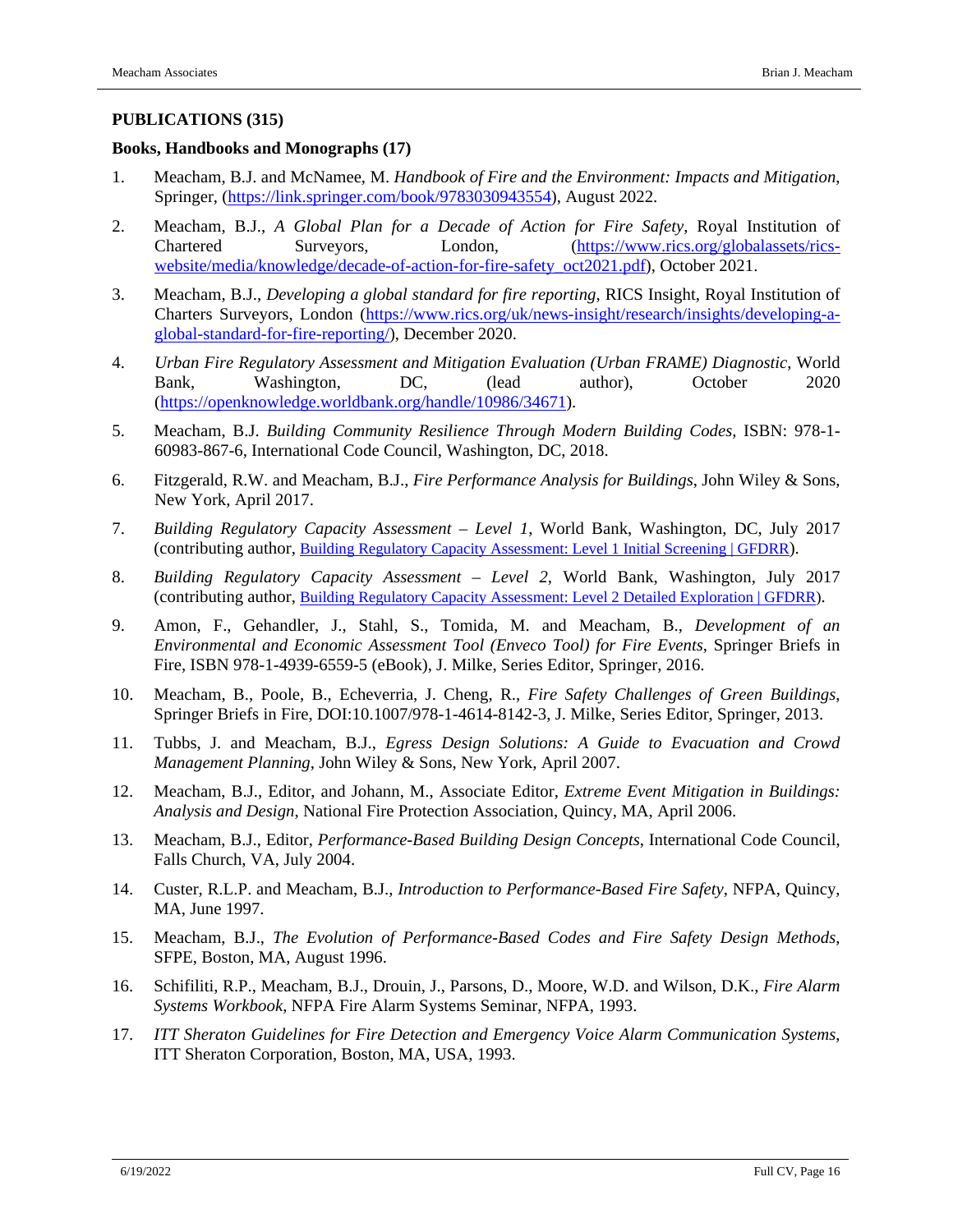#### **Book / Handbook Chapters (23)**

- 1. Meacham, B.J., "Fire Risk Analysis," Chapter 8, Section 3, *Fire Protection Handbook*, 21st Edition, National Fire Protection Association, Quincy, MA, 2023.
- 2. Hurley, M. and Meacham, B.J., "Systems Approach to Building Fire Safety Design," Chapter 9, Section 1, *Fire Protection Handbook*, 21<sup>st</sup> Edition, National Fire Protection Association, Quincy, MA, 2023.
- 3. Meacham, B.J., "Toward a Sociotechnical Systems Framing for Performance-Based Design for Fire Safety," in Naser, M.Z. and Gorbett, G., Eds., *Handbook of Cognitive and Autonomous Systems for Fire Resilient Infrastructures*, Springer AG, 2022.
- 4. Meacham, B.J. and McNamee, M. "Chapter 5 Terminology and Definitions," in Meacham and McNamee, Eds., *Handbook of Fire and the Environment: Impacts and Mitigation*, Springer, 2022.
- 5. Meacham, B.J. and McNamee, M. "Chapter 6 Introduction and Context," in Meacham and McNamee, Eds., *Handbook of Fire and the Environment: Impacts and Mitigation*, Springer, 2022.
- 6. Meacham, B.J., "Chapter 15 Mitigation Strategies for Buildings and Facilities," in Meacham and McNamee, Eds., *Handbook of Fire and the Environment: Impacts and Mitigation*, Springer 2022.
- 7. Meacham, B.J. and McNamee, M, "Chapter 18 SAFR Buildings, Infrastructure and Communities," in Meacham and McNamee, Eds., *Handbook of Fire and the Environment: Impacts and Mitigation* Springer, 2022.
- 8. Meacham, B.J., "Sustainability and resiliency objectives in performance building regulations," in *Building Governance and Climate Change Regulation and Related Policies*, edited by Richard Lorch, Jacques Laubscher, Edwin Hon-wan Chan, Henk Visscher, Routledge, London, 2018.
- 9. Meacham, B.J., Johnson, P.J., Charters, D. and Salisbury, M., "Building Fire Risk Analysis," Chapter 75, *SFPE Handbook of Fire Protection Engineering*, 5<sup>th</sup> Ed., Springer, USA, 2015.
- 10. Schifiliti, R.P., Custer, R.L.P. and Meacham, B.J., "Design of Detection Systems," *SFPE Handbook of Fire Protection Engineering*, 5<sup>th</sup> Ed., Springer, USA, 2015.
- 11. Meacham, B.J., "A Brief Overview of the Building Regulatory System in the United States," Chapter 9, in Stollard, P., Ed., *Fire from First Principles*, 4th Edition, Routledge, London, 2014.
- 12. Custer, R.L.P, Meacham, B.J., and Schifiliti, R.P., "Design of Detection Systems," Section 4, Chapter 1, *SFPE Handbook of Fire Protection Engineering*, 4<sup>th</sup> Ed., National Fire Protection Association, Quincy, MA, USA, 2008.
- 13. Meacham, B.J., Johnson, P.J., Charters, D. and Salisbury, M., "Building Fire Risk Analysis," Section 5, Chapter 12, *SFPE Handbook of Fire Protection Engineering*, 4<sup>th</sup> Ed., National Fire Protection Association, Quincy, MA, USA, 2008.
- 14. Meacham, B.J. and Galioto, C., "Protecting Against Extreme Events," Chapter 1.07, *Fire Protection Handbook*, 20<sup>th</sup> Edition, National Fire Protection Association, Quincy, MA, 2008.
- 15. Meacham, B.J., "Building Regulations Around the World," Chapter 5, *Building Department Administration*, 3rd Edition, ICC, Falls Church, VA, 2007.
- 16. Meacham, B.J., "Extreme Event Mitigation through Risk-Informed Performance-Based Analysis and Design," Chapter 2, in Meacham, B., Ed. and Johann, M., Co-Ed., *Extreme Event Mitigation in Buildings: Analysis and Design*, National Fire Protection Association, Quincy, MA, 2006.
- 17. Meacham, B.J., "Threat, Risk and Vulnerability Assessment," in Meacham, B.J., Ed., and Johann, M., Co-Ed., *Extreme Event Mitigation in Buildings: Analysis and Design*, NFPA, Quincy, 2006.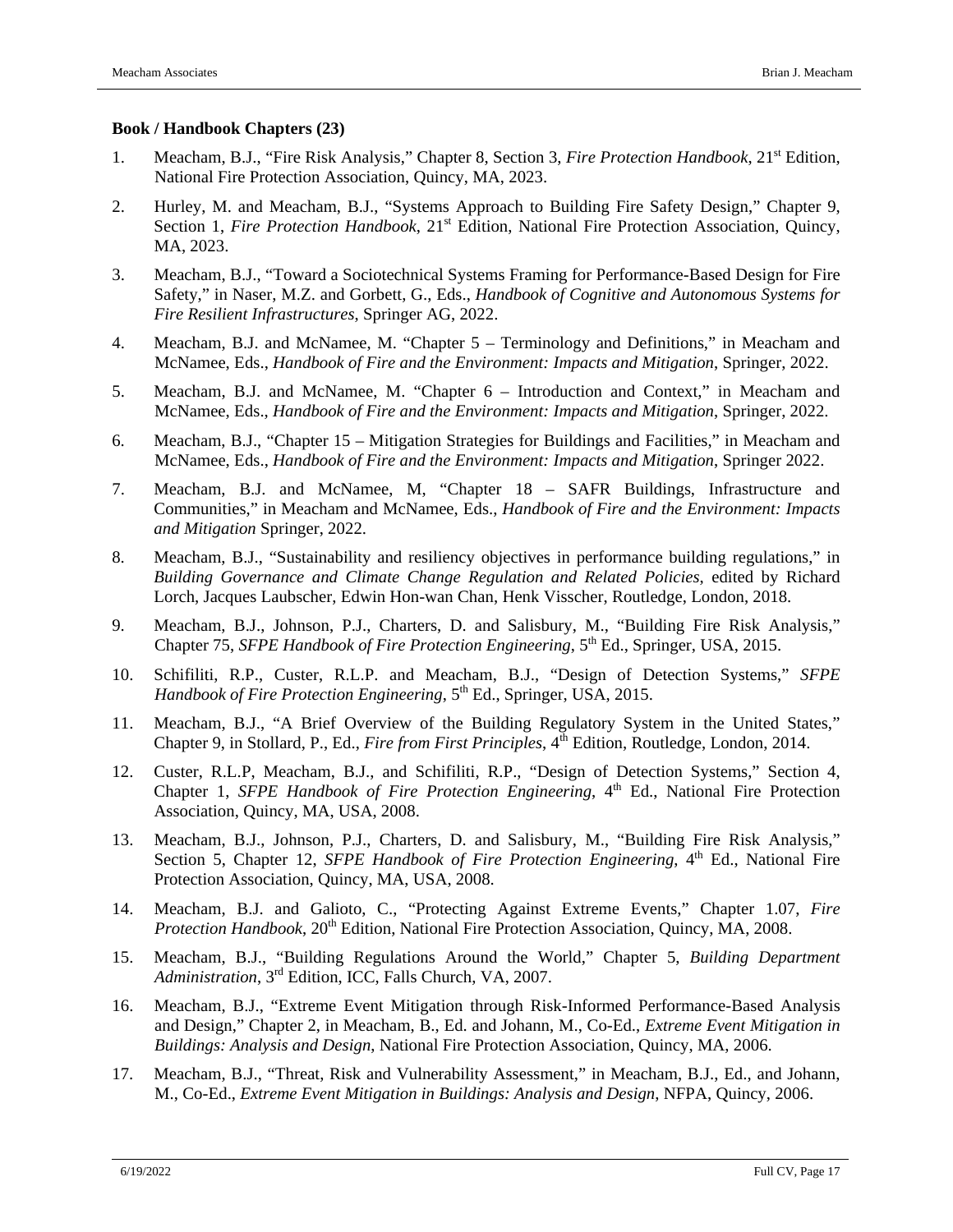- 18. Meacham, B.J., "Performance-Based Building Regulations Around the World: History and Overview," Chapter 1, in Meacham, B.J., Ed., *Performance-Based Building Design Concepts*, International Code Council (ICC), Falls Church, VA, 2004, pp.1-1 – 1-52.
- 19. Meacham, B.J., "Risk Characterization and Performance Concepts," Chapter 4, in *Performance-Based Building Design Concepts*, ICC, Falls Church, VA, 2004, pp.4-1 – 4-34.
- 20. Meacham, B.J., "Setting Risk Management Goals," Chapter 2, *Fire Protection of Storage Facilities*, NFPA, Quincy, MA, 2004, pp.57-75.
- 21. Meacham, B.J., "Building Fire Risk Analysis," *SFPE Handbook of Fire Protection Engineering*, 3rd Ed., NFPA, Quincy, MA, USA, 2002, pp.5-153 – 5-175.
- 22. Schifiliti, R.P., Meacham, B.J. and Custer, R.L.P., "Design of Detection Systems," Section 4, Chapter 1, *SFPE Handbook of Fire Protection Engineering*, 3rd Ed., NFPA, 2002, pp.4-1–4-43.
- 23. Schifiliti, R.P., Meacham, B.J. and Custer, R.L.P., "Design of Detection Systems," Section 4, Chapter 1, *SFPE Handbook of Fire Protection Engineering*, 2nd Ed., NFPA, 1995, pp.4-1–4-29.

### **Journal Articles – Peer-Reviewed Full Manuscripts (49)**

- 1. Meacham, B.J., "Fire performance and regulatory considerations with modern methods of construction," *Buildings and Cities*, accepted for publication 24 May 2022.
- 2. Wang, H-G., Dembsey, N.A., Meacham, B.J., Liu, S. and Simeoni, A. "Conceptual Design of a Building Fire Performance Monitoring Process," *Fire Technology*, Manuscript FIRE-D-20- 00271R1 (in review).
- 3. Meacham, B.J., "A Sociotechnical Systems Framing for Performance-Based Design for Fire Safety," *Fire Technology*,<https://doi.org/10.1007/s10694-022-01219-0> (on-line March 2022).
- 4. Wang, H-G., Dembsey, N.A., Meacham, B.J., Liu, S. and Simeoni, A. A sensitivity matrix method to understand the building fire egress performance gap, Fire Safety Journal, ISSN 0379-7112, <https://doi.org/10.1016/j.firesaf.2021.103516> (online 31 December 2021).
- 5. Leiras, A.B., Rodrigues, J.P.C. and Meacham, B.J., "A performance‑based fire risk analysis for buildings," *Architecture, Structures and Construction*, [https://doi.org/10.1007/s44150-021-00016-7,](https://doi.org/10.1007/s44150-021-00016-7) 2021.
- 6. Hutchinson, T.C., Wang, X., Hegemier, G., Kamath, P and Meacham, B. "Earthquake and Postearthquake Fire Testing of a Mid-Rise Cold-Formed Steel Framed Building. I: Building Response and Physical Damage," *Journal of Structural Engineering*, Volume 147, Issue 9, DOI: 10.1061/(ASCE)ST.1943-541X.0003097, 2021.
- 7. Wang, H-G., Dembsey, N.A., Meacham, B.J., Liu, S. and Simeoni, A. "Comparison of sensitivity matrix method, power function-based response surface method, and artificial neural network in the analysis of building fire egress performance," *Journal of Building Engineering*, [https://doi.org/10.1016/j.jobe.2021.102860,](https://doi.org/10.1016/j.jobe.2021.102860) available on-line 18 June 2021.
- 8. Meacham, B.J., van Straalen, IJ.J. and Ashe, B. "Roadmap for incorporating risk as a basis of performance objectives in building regulation," *Safety Science*, 141 (2021) 105337, [https://doi.org/10.1016/j.ssci.2021.105337,](https://doi.org/10.1016/j.ssci.2021.105337) 2021.
- 9. Osácar, A., Echeverria, J.B and Meacham, B.J. "Evaluation of the legal framework for building fire safety regulations in Spain," *buildings*, 11(2), 51; [https://doi.org/10.3390/buildings11020051,](https://doi.org/10.3390/buildings11020051) 2021
- 10. Meacham, B.J., Stromgren, M. and van Hees, P. "A Holistic Framework for Development and Assessment of Risk-Informed Performance-Based Building Regulation," *Fire and Materials*, DOI:10.1002/fam.2930, 2020.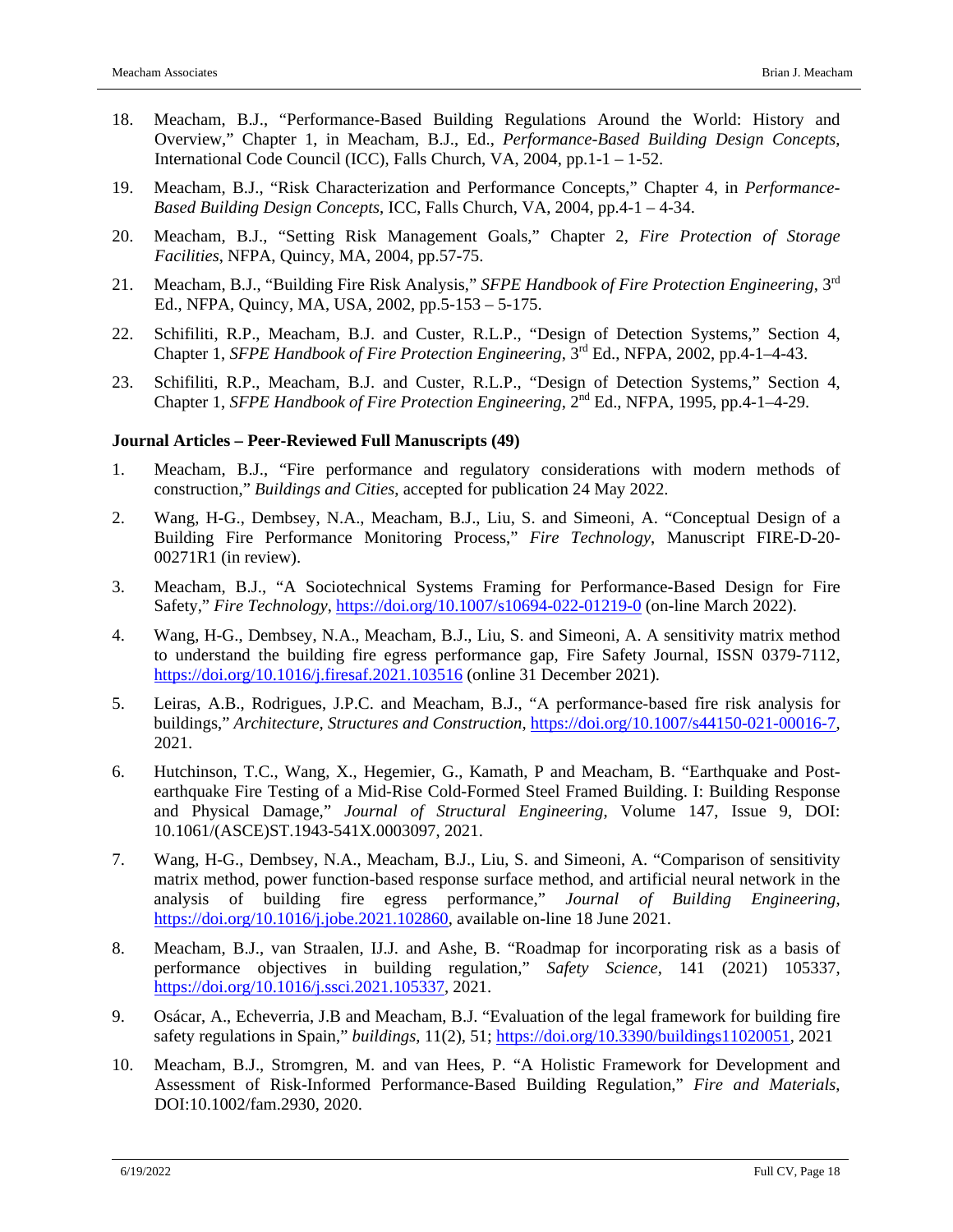- 11. McNamee, M., Meacham, B.J., van Hees, P. et al., "IAFSS agenda 2030 for a fire safe world," *Fire Safety Journal*, 110 (2019), [https://doi.org/10.1016/j.firesaf.2019.102889,](https://doi.org/10.1016/j.firesaf.2019.102889) 2019.
- 12. Hoehler, M., Smith, C., Hutchinson, T., Wang, X., Meacham, B. and Kamath, P. "Experimental Assessment of the Lateral Load Capacity of Steel sheathed Cold-Formed Steel Shear Walls Subjected to Fire," *Fire Safety Journal*, [http://dx.doi.org/10.1016/j.firesaf.2017.03.021,](http://dx.doi.org/10.1016/j.firesaf.2017.03.021) 2017.
- 13. Meacham, B.J. and van Straalen, I., "A Socio-Technical System Framework for Risk-Informed Performance-Based Building Regulation," *Building Research & Information,* DOI 10.1080/09613218.2017.1299525, 2017.
- 14. Almejmaj, M., Skorinko, J., Meacham, B.J., "The Effects of Cultural Differences between the US & Saudi Arabia on Emergency Evacuation – Analysis of Surveys on Fire Alarm Perception & Fire Safety Training," *Case Studies in Fire Safety*, [http://dx.doi.org/10.1016/j.csfs.2016.12.002,](http://dx.doi.org/10.1016/j.csfs.2016.12.002) 2016.
- 15. Jutras, I. and Meacham, B.J., "Development of objective-criteria-scenario triplets and design fires for performance-based Fire Safety Design," *Journal of Building Engineering*, available online 4 September 2016, [http://dx.doi.org/10.1016/j.jobe.2016.09.002.](http://dx.doi.org/10.1016/j.jobe.2016.09.002)
- 16. Martin, D., Tomida, M. and Meacham, B.J., "Environmental Impact of Fire," *Fire Science Reviews*, 5:5, DOI 10.1186/s40038-016-0014-1, published on-line 8 September 2016.
- 17. Meacham, B.J., "Towards a Risk-Informed Performance-Based Approach for Post-Earthquake Fire Protection Design of Buildings," Proceedings  $10<sup>th</sup>$  Asia-Oceania Symposium Fire Science & Technology, *Fire Science and Technology 2015*, IBSN978-981-10-0375-2, May 2016.
- 18. Meacham, B.J., "Sustainability and Resiliency Issues and Objectives in Performance Building Regulations," Special Edition – Building Governance and Climate Change: Regulation and Related Polices, *Building Research and Information*, Volume 44, Issue 5-6, DOI:10.1080/09613218.2016.1142330, 2016.
- 19. Gorbett, G.E., Meacham, B.J., Wood, C.B. and Dembsey, N.A., "Structure and Evaluation of the Process for Origin Determination (POD) in Compartment Fires," *Fire Technology*, DOI: 10.1007/s10694-015-0553-3, 2015.
- 20. Meacham, B.J., "Post-Earthquake Fire Performance of Buildings: Summary of a Large-Scale Experiment and Conceptual Framework for Integrated Performance-Based Seismic & Fire Design," *Fire Technology*, Vol.52, Iss.4, pp1133–1157, DOI:10.1007/s10694-015-0523-9, 2015.
- 21. Gorbett, G., Meacham, B.J., Wood, C. and Dembsey, N.A., "Use of Damage in Fire Investigation: A Review of Fire Patterns Analysis, Research, and Future Direction," *Fire Science Reviews*, Vol. 4, No. 4, DOI:10.1186/s40038-015-0008-4, published on-line 28 May 2015.
- 22. Gorbett, G., Adkins, S., Meacham, B., Wood, C., "A New Method for the Characterization of the Degree of Fire Damage to Gypsum Wallboard for Use in Fire Investigations," *Journal of Forensic Sciences*, DOI: 10.1111/1556-4029.12616, published on-line 20 November 2014.
- 23. Park, H., Meacham, B.J., Dembsey, N.A. and Goulthorpe, M., "Improved incorporation of fire safety performance into building design process," *Building Research and Information*, DOI**:**10.1080/09613218.2014.913452, published on-line 16 May 2014, print January 2015.
- 24. Berardi, U., Meacham, B.J. and Dembsey, N.A., "Fire performance assessment of a fiber reinforced polymer wall panel used in a single-family dwelling," *Fire Technology*, DOI 10.1007/s10694-014- 0403-8, published on-line 18 April 2014, print January 2015.
- 25. Almejmaj, M. and Meacham, B.J., "The Effects of Cultural Differences between the West and Saudi Arabia on Emergency Evacuation – Overview of Problem and Analysis of Clothing on Walking Speed," *Fire & Materials,* Volume 39, Issue 4, pp353–370, DOI: 10.1002/fam.2227.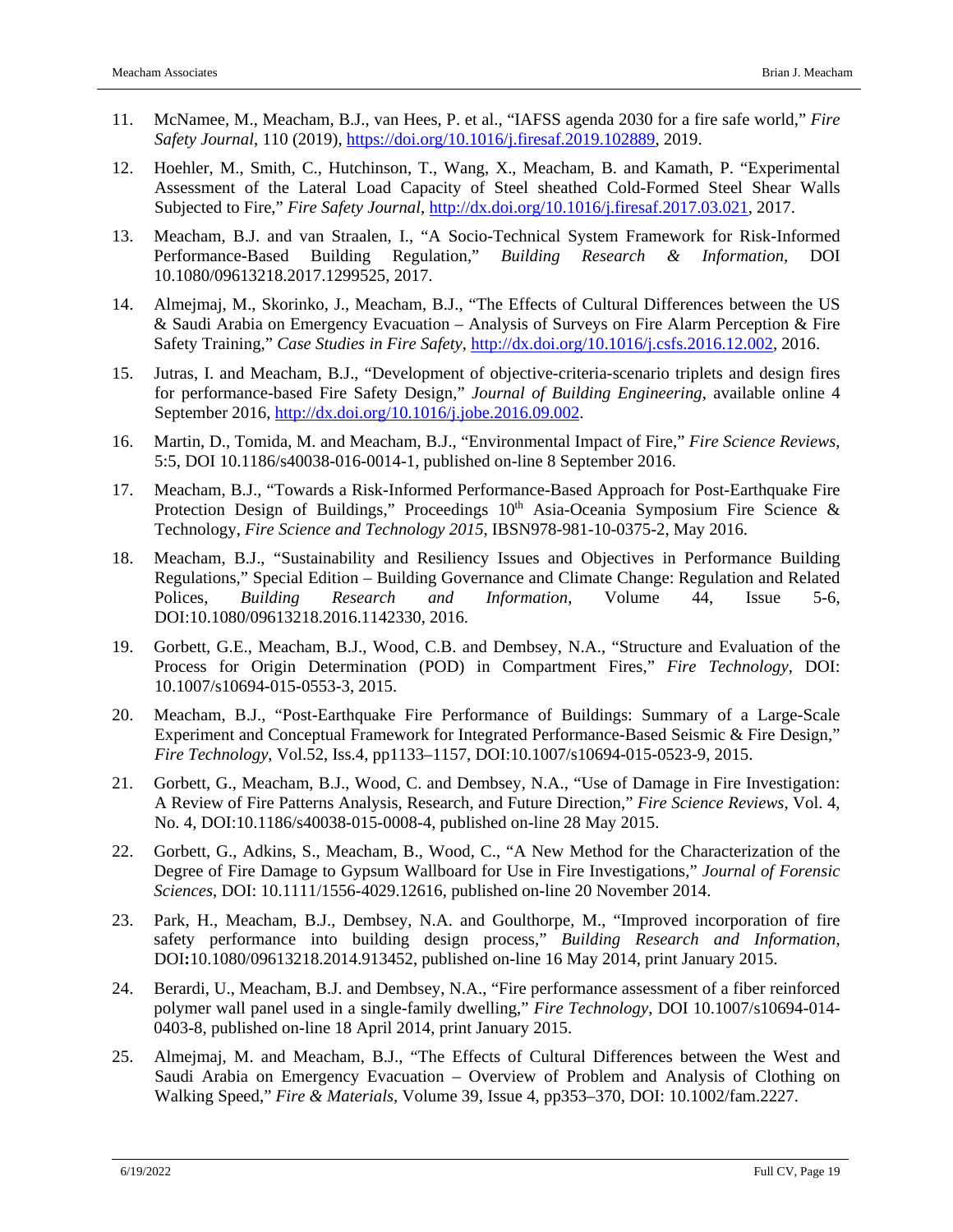- 26. Park, H., Meacham, B.J., Dembsey, N.A., and Goulthorpe, M., "Conceptual Models for Holistic Building Fire Safety Performance Analysis," *Fire Technology*, DOI:10.1007/s10694-013-0374-1, Volume 51, Issue 1, pp 173–193, 2015.
- 27. Alvarez, A., Meacham, B.J., Dembsey, N.A. and Thomas, J.R., "A Framework For Risk-Informed Performance-Based Fire Protection Design For The Built Environment," *Fire Technology*, DOI 10.1007/s10694-013-0366-1, Vol. 50, pp161-181, 2014.
- 28. Park, H., Meacham, B.J., Dembsey, N.A., and Goulthorpe, M. "Enhancing Communication with Architects: A Key Player in Building Fire Safety," *Fire Technology*, DOI: 10.1007/s10694-013- 0365-2, Vol. 50, No. 2, pp183-203, 2014.
- 29. Meacham, B.J., "Fire Safety Engineering at a Crossroad," *Case Studies in Fire Safety*, [http://dx.doi.org/10.1016/j.csfs.2013.11.001,](http://dx.doi.org/10.1016/j.csfs.2013.11.001) published on-line 19 November 2013.
- 30. Alvarez, A., Meacham, B.J., Dembsey, N.A. and Thomas, J.R., "20 Years of Performance-Based Fire Protection Design: Challenges Faced and a Look Ahead," *Journal of Fire Protection Engineering*, DOI: 10.1177/1042391513484911, Vol. 23, No. 4, 2013.
- 31. Schebel, K., Meacham, B.J., Dembsey, N.A., Johann, M., Alston, J. and Tubbs, J., "Fire Growth Simulation in Passenger Rail Vehicles Using a Simplified Flame Spread Model Coupled with a CFD Fire Model," *Journal of Fire Protection Engineering,* Vol. 22, Issue 3, pp. 197 – 225, 2012.
- 32. Meacham, B.J., Dembsey, N., Johann, M., Schebel, K., Tubbs, J., "Use of Small-Scale Test Data to Enhance Fire-Related Threat, Vulnerability, Consequence and Risk Assessment for Passenger Rail Vehicles," *Journal of Homeland Security and Emergency Management*, Vol. 9, Iss. 1, 2012.
- 33. Meacham, B.J., Dembsey, N.A., Tubbs, J., Johann, M. and Schebel, K., "A Simplified Approach for Assessing Initial Fire Development and Spread in Passenger Rail Vehicles," *Transportation Research Record*, DOI 10.3141/2261-07, Transportation Research Board, Vol. 2261, 2011.
- 34. Meacham, B.J., "Accommodating Innovation in Building Regulation: Lessons and Challenges," *Building Research & Information*, Vol.38, No. 6, 2010.
- 35. Meacham, B.J. "A Risk-Informed Performance-Based Approach to Building Regulation," *Journal of Risk Research*, Vol.13, Issue 7, 2010*.*
- 36. Ratick, S., Meacham, B.J., and Aoyama, Y., "Locating Backup Facilities to Enhance Supply Chain Disaster Resilience," *Growth and Change,* Volume 39, Issue 4, December 2008.
- 37. Johann, M.A., Albano, L.D., Fitzgerald, R.W., Meacham, B.J., "Performance-Based Structural Fire Safety," *Journal of Performance of Constructed Facilities*, Vol. 20, No. 1, 45-53, 2006.
- 38. Meacham, B.J., Moore, A., Bowen, R. and Traw, J., "Performance-Based Building Regulation: Current Situation and Future Needs," *Building Research & Information*, 33, 1, 91-106, 2005.
- 39. Meacham, B.J., "Understanding Risk: Quantification, Perception and Characterization," *Journal of Fire Protection Engineering*, Vol. 14, No. 3, pp.199-228, 2004.
- 40. Meacham, B.J., "Performance-Based Building Regulatory Systems: Structure, Hierarchy and Linkages," *Journal of Structural Engineering Society of New Zealand*, Vol.17, No.1, 37-51, 2004.
- 41. Meacham, B.J., "Decision-Making for Fire Risk Problems: A Review of Challenges and Tools," *Journal of Fire Protection Engineering*, Vol. 14, No 2, 149-168, 2004.
- 42. Wolski, A., Dembsey, N. and Meacham, B.J., "Accommodating Perceptions of Risk in Performance-Based Building Fire Safety Code Development," *Fire Safety Journal*, Vol. 34, No. 3, 297-310, 2000.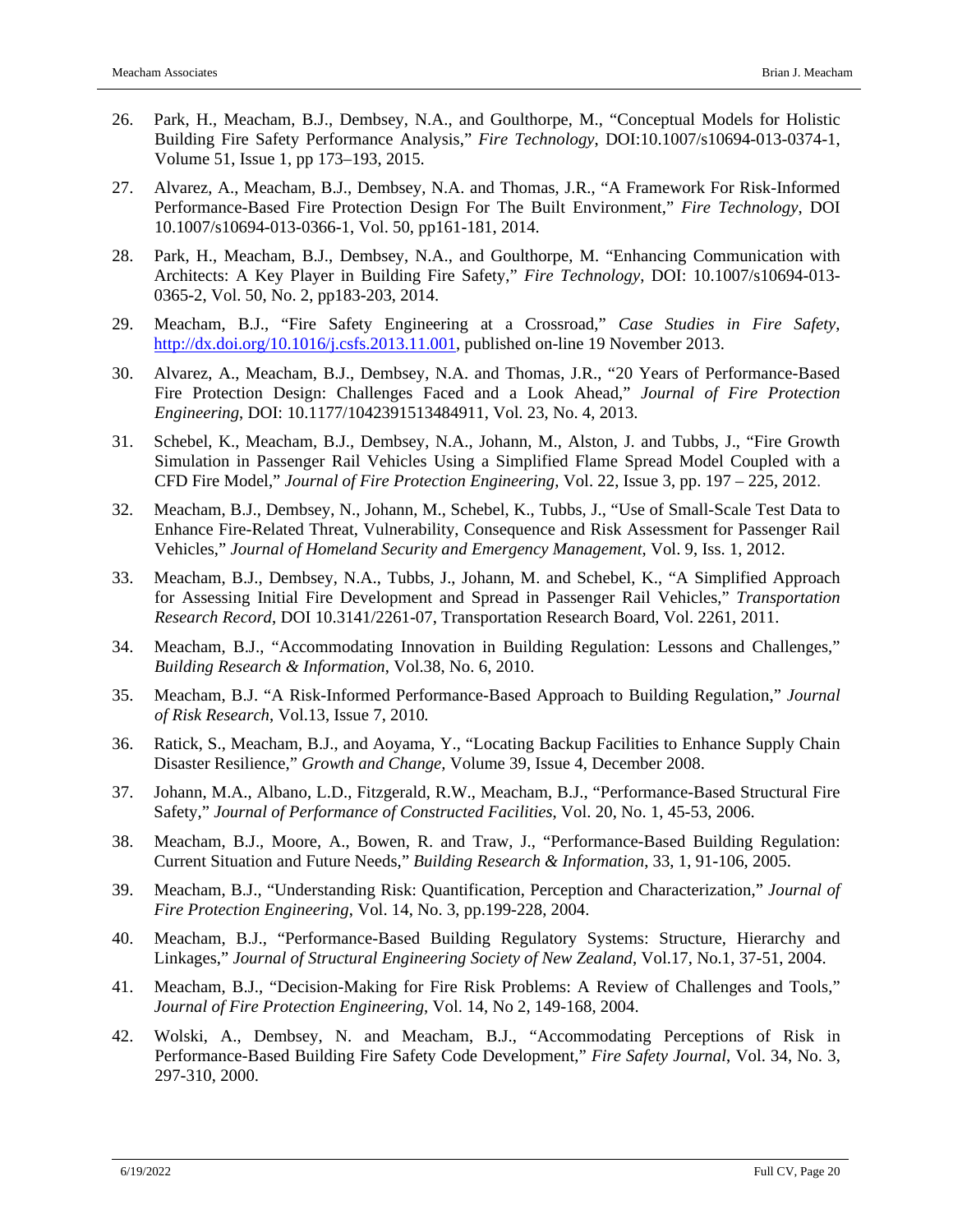- 43. Meacham, B.J., "Integrating Human Factors Issues into Engineered Fire Safety Design," *Fire and Materials*, Vol. 23, Issue 6, 273-280, Wiley, 1999.
- 44. Meacham, B.J., "Integrating Human Behavior and Response Issues into Fire Safety Management of Facilities," *Facilities*, Vol. 17, Number 9/10, ISSN 0263-2772, 303-312, MCB Press, 1999.
- 45. Meacham, B.J. and Custer, R.L.P., "Performance-Based Fire Safety Engineering: An Introduction of Basic Concepts," *Journal of Fire Protection Engineering*, Vol. 7, No. 2, 35-54, 1995.
- 46. Meacham, B.J., "The Use of Artificial Intelligence Techniques for Signal Discrimination in Fire Detection Systems," *Journal of Fire Protection Engineering*, Vol. 6, No. 3, 125-136, 1994.
- 47. Meacham, B.J., "International Developments in Fire Sensor Technology," *Journal of Fire Protection Engineering*, Vol. 6, No. 2,.89-98, 1994.
- 48. Meacham, Brian J., "Factors Affecting the Early Detection of Fire in Electronic Equipment and Cable Installations," *Fire Technology*, Vol. 29, No. 1, 34-59, February 1993.
- 49. Meacham, B.J. and Motevalli, V., "Characterization of Smoke from Smoldering Combustion for the Evaluation of Light Scattering Type Smoke Detector Response," *JFPE*, 4, 1, 17-28, 1992.

#### **Conference Proceedings – Peer-Reviewed Full Manuscripts (35)**

- 1. Astrom, J., Axelsson, E., Lindahl, S. and Meacham, B.J. (2019). "The State of Fire Safety Engineering in Seven Countries: Survey Outcomes and Preliminary Analysis," *Proceedings, 2019 International Fire Safety Symposium (IFireSS)*, Ottawa, Canada, June 2019.
- 2. Meacham, B.J., Nilsson, M, van Hees, P. and Barton, J. (2019). "Review of Oxygen Reduction Systems in Warehouse Storage Applications," *Proceedings, 2019 International Fire Safety Symposium (IFireSS)*, Ottawa, Canada, June 2019.
- 3. Militello, A., Jonsson, J. and Meacham, B.J. (2019). "SFPE Core Competencies for the Fire Protection Engineering Profession," *Proceedings, 2019 International Fire Safety Symposium (IFireSS)*, Ottawa, Canada, June 2019.
- 4. Leiras, A., Rodrigues, J.P., and Meacham, B.J. (2019). "Emergency planning based on the fire scenarios," *Proceedings, 2019 International Fire Safety Symposium (IFireSS)*, Ottawa, Canada.
- 5. Hutchinson, T.C., Wang, X., Hegemier, G., Meacham, B., and Kamath, P. (2018). "Earthquake and post-earthquake fire performance of a mid-rise cold-formed steel framed building: characterizing component-level physical damage," *11th National Conference on Earthquake Engineering – Integrating Science, Engineering & Policy*, Los Angeles, CA, 26-29 June 2018.
- 6. Kamath, P., Meacham, B.J., Matsuyama, K., "Fire Performance of a Full-Scale Loaded Cold-Formed Steel Framed Assembly in a Large Scale Furnace Test," *Fire Safety 2017, International Conference, Research and Advanced Technology in Fire Safety*, Santander, Spain, 20 Oct. 2017.
- 7. Kamath, P., Meacham, B,J., Hutchinson, T. and Wang, X. (2017). "Full-Scale Fire Tests on a Cold-Formed Steel Frame in Fire Following Earthquake," *IFireSS – International Fire Safety Symposium*, Naples, Italy, 7-9 June 2017.
- 8. Martin, D., You, Y-G., Meacham, B.J., Dembsey, N., Gollner, M., "Fire Performance of Select 'Green' Building Features and Technologies," *Proceedings*, *IFireSS 2015*, University of Coimbra, Portugal, 20-22 April 2015.
- 9. Jutras, I., Meacham, B.J. and Tubbs, B., "A Framework for Systematic Development of Fire Scenarios and Quantified Design Basis Fires," *Proceedings*, *IFireSS 2015*, University of Coimbra, Portugal, 20-22 April 2015.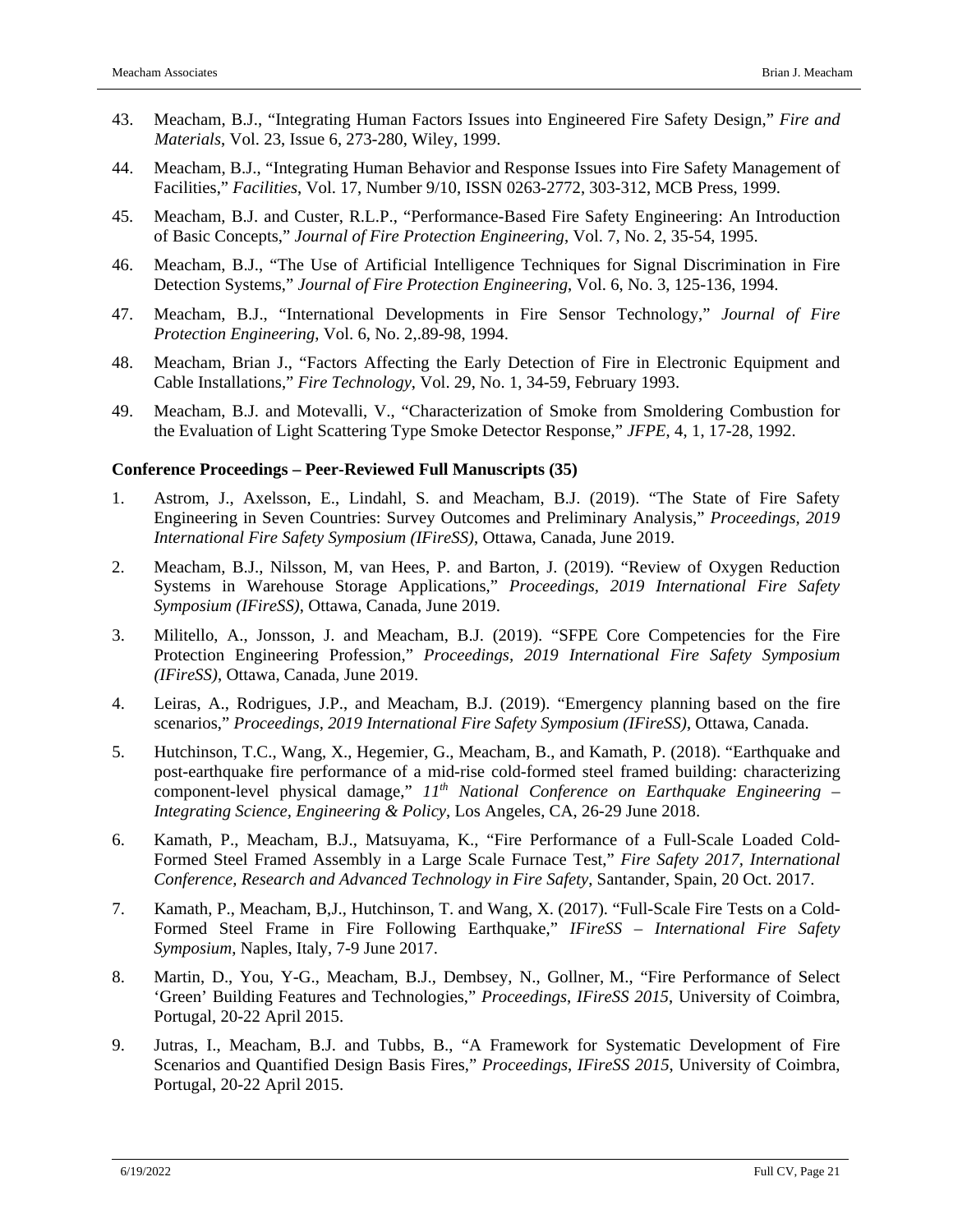- 10. Sánchez-Ostiz, A., Meacham, B.J., Domingo-Irigoyen, S. and Echeverria, J.B, "Implications of Thermal Envelope Retrofitting in Other Building Requirements' Performance," *Proceedings of the 40th IAHS World Congress on Housing: Sustainable Housing Construction*, 16-19 December 2014, Funchal, Portugal.
- 11. Meacham, B.J., "Responding to Climate Change Impacts on the Built Environment: New Objectives for Performance-Based Building Regulation," Paper 213, *Proceedings of WSB14 - World Sustainable Building Conference*, Barcelona, Spain, 28-30 October 2014.
- 12. Sanchez-Ostiz, A., Meacham, B.J., Echeverria, J. B and Pietroforte, R., "Towards a Risk-Informed Decision Approach for Optimizing Retrofit of Existing Buildings for Energy Performance," Paper 259, *Proceedings of WSB14 - World Sustainable Building Conference*, Barcelona, Spain, 28-30 October 2014.
- 13. Kim, J.K., Meacham, B.J., Park, H., Hutchinson, T. and Pantoli, E., "Fire Performance of Full-Scale Building Subjected to Earthquake Ground Motion: Test Specimen, Ground Motions and Seismic Performance of Fire Protection Systems," *Proceedings, 11th International Symposium on Fire Safety Science*, IAFSS, February 2014.
- 14. Park, H., Meacham, B.J. and Kim, J.K., "Fire Performance of Full-Scale Building Subjected to Earthquake Ground Motion: Fire Test Program and Outcomes," *Proceedings, 11th International Symposium on Fire Safety Science*, IAFSS, February 2014.
- 15. Fitzgerald, R.W. and Meacham, B.J., "Risk Management Based on Fire Performance Analysis," *Proceedings: 2nd CILASCI Conference*, University of Coimbra, Portugal, June 2013.
- 16. Fitzgerald, R.W., Meacham, B.J., Till, R. C. and Toomey, S.P. "Fire Extinguishment Analysis for Unsprinklered Buildings," *Proceedings: 2nd CILASCI Conference*, Coimbra, Portugal, June 2013.
- 17. Tubbs, J., Alston, J., Johann, M., Meacham, B.J., Dembsey, N.A. and Schebel, K., "A New Approach to Determining Passenger Rail Vehicle Design Fires," *ASHRAE Transactions*, *Volume 118*, January 2012.
- 18. Meacham, B.J., "Summary of the IRCC Workshop on International Perspectives on the Role of Building Regulation in Responding to the Challenges of Climate Change," *Proceedings of SB11 Helsinki World Sustainable Building Conference*, Helsinki, Finland, 18-21 October 2011.
- 19. Magnone, Z.L., Accosta Jr., R.F., Dembsey, N. and Meacham, B.J. "The Effects of Sprinkler Sprays on the Transport of Toxic Products, Comparison of Experimental and Numerical Results," *Proceedings, 10<sup>th</sup> IAFSS Symposium, International Association for Fire Safety Science, Jul 2011.*
- 20. Meacham, B.J., "Fire Safety Engineering: Current State and Possible Futures," Invited Keynote Paper, *Proceedings, International Conference on Fire Safety Engineering, FSE11, Raising the Bar,*" Society of Fire Safety, Sydney, Australia, March 2011.
- 21. Meacham, B.J., Dembsey, N.A., Tubbs, J., Johann, M. and Schebel, K., "A Simplified Approach for Assessing Initial Fire Development and Spread in Passenger Rail Vehicles," *Compendium of Papers, Transportation Research Board Annual Meeting*, Paper 11-1513, January 2011.
- 22. Tubbs, J., Meacham, B.J., and Kimball, A., "Evacuation Design Strategies and Considerations for Tall Buildings: Suggested Best Practices," *ASHRAE Transactions*, *Volume 115*, January 2009.
- 23. Meacham, B.J., Sarkis, J. and Dembsey, "Adaptive Management in Fire Regulation and Emergency Response," *Proceedings of the 2008 International Fire Safety Science Symposium*, International Association for Fire Safety Science, September 2008, pp.317-328.
- 24. Siu, N., Mosleh, A. and Meacham, B.J., "September 11, Columbia, Davis-Besse and PRA: Business as Usual?" *Proceedings of PSAM 7, International Conference on Probabilistic Safety Assessment and Management*, June 2004.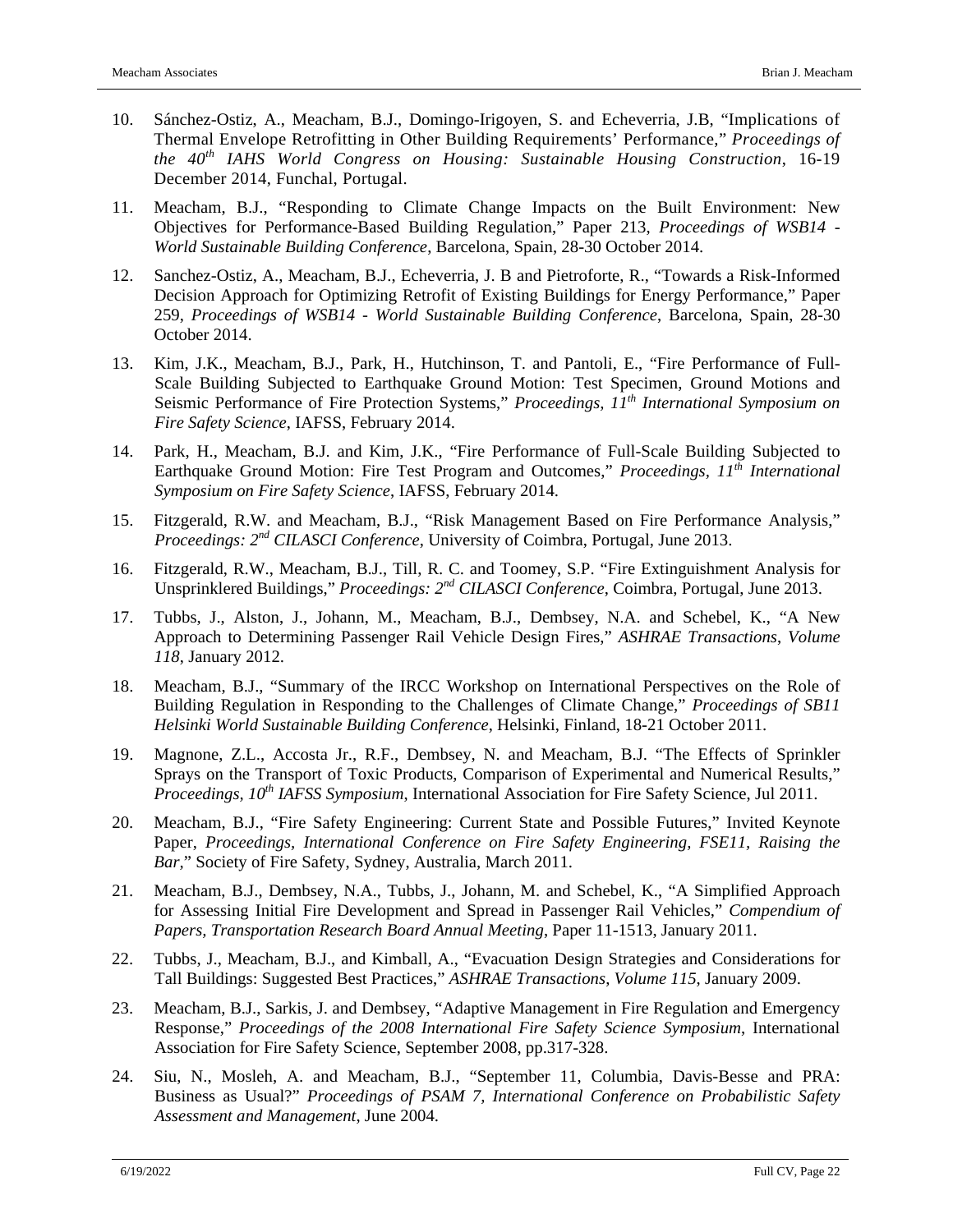- 25. Meacham, B.J., "A Risk-Informed Performance-Based Approach to Tall Building Design," *Proceedings of the CIB-CTBUH International Conference on Tall Buildings: Strategies for Performance in the Aftermath of the World Trade Center*, CIB/CTBUH, Oct. 2003, pp.279-286.
- 26. Meacham, B.J., Tubbs, B., Bergeron, D., and Szigeti, F., "Performance System Model A Framework for Describing the Totality of Building Performance," *Proceedings, CIB-CTBUH International Conference on Tall Buildings: Strategies for Performance in the Aftermath of the World Trade Center*, CIB and CTBUH, October 2003, pp.361-372.
- 27. Beller, D., Foliente, G. and Meacham, B.J., "Qualitative Versus Quantitative Aspects of Performance-Based Regulation" *Proceedings, CIB-CTBUH International Conference on Tall Buildings: Strategies for Performance in the Aftermath of the World Trade Center*, CIB and CTBUH, October 2003, pp.383-394.
- 28. Meacham, B.J., "Identifying and Regulating for Multiple Levels of Performance," *Proceedings of the International Council for Building Research and Innovation, World Congress* - *Wellington, NZ*, CIB, the Netherlands, April 2001 (published on CD).
- 29. Meacham, B.J., "Characterizing Risk for Performance-Based Building Regulations," *Proceedings of the International Conference on Safety and Risk in Engineering*, International Association for Bridge and Structural Engineering, Zurich, Switzerland, March 2001, pp.525-530.
- 30. Meacham, B.J., "Use of a Decision-Support Tool for Addressing Risk Concepts in Performance-Based Building Fire Safety Regulation Development," *Proceedings of PSAM5, Conference on Probabilistic Safety Assessment and Management*, Osaka, Japan, UAP, Nov 2001, pp.1757-1764.
- 31. Meacham, B.J., "Risk-Based and Risk-Informed Systems Approaches to Fire Safety Engineering: Historical Review and Current Trends," *Proceedings of PSAM5, Conference on Probabilistic Safety Assessment and Management*, Osaka, Japan, UAP, Nov 2001, pp.1737-1742.
- 32. Meacham, B.J., "Incorporating Risk Concepts into Performance-Based Building and Fire Regulation Development," in Boccio, J.L., Ed., *Safety Engineering and Risk Analysis,* SERA Volume 9, ISBN 0-7918-1657-5, ASME, New York, Nov 2000, pp.63-70.
- 33. Meacham, B.J., "International Experience in the Development and Use of Performance-Based Fire Safety Design Methods: Evolution, Current Situation, and Thoughts for the Future," Invited Paper, *Proceedings, 6th IAFSS International Symposium,* IAFSS, Poitiers, July 1999, pp.59-76.
- 34. Sheppard, D. and Meacham, B.J., "Acquisition, Analysis, and Reporting of Fire Plume Data for Fire Safety Engineering," *6th IAFSS International Symposium*, IAFSS, ISBN 0-925-223-25-5, July 1999, pp.195-206.
- 35. Meacham, B.J., "Concepts of a Performance-Based Regulatory System for the United States," *Proceedings of the IAFSS 5th Symposium,* Melbourne, Australia, March 1997, pp.701-712.

### **Conference Proceedings – Peer-Reviewed Abstracts (105)**

- 1. Meacham, B.J., "A Holistic Framework for Risk-Informed Performance-Based Building Regulation," *Proceedings, Interflam 2019*, Interscience Communications Ltd, London, July 2019.
- 2. Van Hees, P., Stromgren, M. and Meacham, B.J., "A Holistic Approach for Fire Safety Requirements and Design of Facade Systems," *Proceedings, Interflam 2019*, Interscience Communications Ltd, London, July 2019.
- 3. Meacham, B.J., "Situation with Performance-Based Codes and Fire Safety Design in Seven Countries." Invited Keynote Paper, 12<sup>th</sup> International Conference on Performance-Based Codes *and Fire Safety Design Methods*, SFPE, Gaithersburg, MD, April 2018.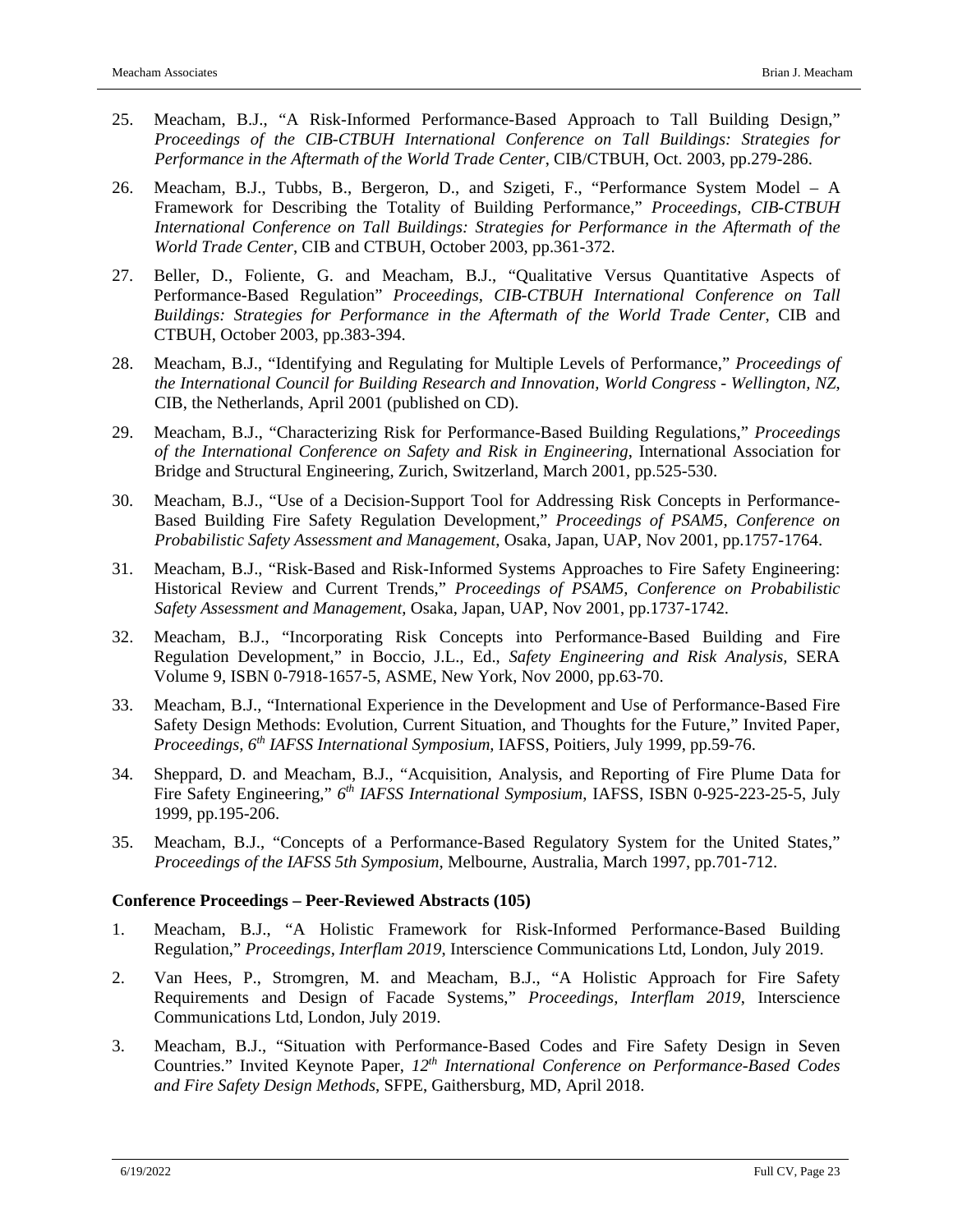- 4. Meacham, B.J. and van Straalen, IJ.J.. "A Roadmap for Quantification of Risk as a Basis for Performance Objectives in Building Regulation," *SFPE 12th International Conference on Performance-Based Codes and Fire Safety Design Methods*, SFPE, Gaithersburg, MD, April 2018.
- 5. van Straalen, IJ.J. and Meacham, B.J. "A Quantified Risk-Based Framework for Life Safety," *SFPE 12th International Conference on Performance-Based Codes and Fire Safety Design Methods*, SFPE, Gaithersburg, MD, April 2018.
- 6. Meacham, B.J., "Framework for Facilitating Next Generation Performance-Based Building Regulations" *Fire Safety Asia Conference 2017*, Singapore, 15-17 Nov. 2017.
- 7. Hutchinson, T.C., Wang, X., Hegemier, G., Meacham, B., Kamath, P., Sesma, F., and Holcomb, K., "Earthquake and post-earthquake fire performance of a mid-rise cold-formed steel framed building," *SEAOC 2017 Convention*, San Diego, CA, 13-15 September 2017.
- 8. Meacham, B.J., "Risk-Informed Performance-Based Design: Concepts and Applications to High-Challenge Facilities," *2nd International Congress of Industrial Safety in Ports,* A Coruña, Spain, 13- 14 October 2016.
- 9. Meacham, B.J., "Toward Next Generation Performance-Based Building Regulatory Systems," *SFPE 11th International Conference on Performance-Based Codes and Fire Safety Design Methods*, Warsaw, Poland, 23-25 May 2016, SFPE, Bethesda, MD, May 2016.
- 10. Almejmaj, M., Skorinko, J. and Meacham, B.J., "The Effects of Cultural Differences between Teachers and Pupils in the USA and Saudi Arabia on Emergency Evacuation – Analysis of Fire Alarm Recognition and Training," *6th International Symposium on Human Behavior in Fire,* Interscience Communications Ltd., London, Sep. 2015.
- 11. Martin, D**.,** Long, M.A. and Meacham, B.J., "Impact of Smoke Compartment Size on Horizontal Evacuation Time in Healthcare Facilities," *6th International Symposium on Human Behavior in Fire,* Interscience Communications, London, Sep. 2015.
- 12. Levy, C., Pierce, J., Porter, A., Da Vitorio, A. and Meacham, B.J., "Experimental Observations of People Movement on Stairs," *6th International Symposium on Human Behavior in Fire,* Interscience Communications Ltd., London, Sep. 2015.
- 13. Almejmaj, M., Meacham, B.J., Dembsey, N.A., Radzicki, M. and Skorinko, J., "Standardizing "Agent" Characteristics in Pedestrian Agent Based Modeling," *6th International Symposium on Human Behavior in Fire,* Interscience Communications, London, Sep. 2015.
- 14. Jutras, I., Meacham, B.J., Tubbs, B. and Hurley, M., "Proposed Design Fires and Scenarios for Regulation and Design," *SFPE 10th International Conference on Performance-Based Codes and Fire Safety Design Methods*, SFPE, Bethesda, MD, Nov. 2014.
- 15. Alvarez-Rodriquez, A., Meacham, B.J. and Almejmaj, M., "A Parametric Multi-Tool Study to Assess Smoke Management System Performance for an Atrium," *SFPE 10th International Conference on Performance-Based Codes and Fire Safety Design Methods*, SFPE, Nov. 2014.
- 16. Park, H., Meacham, B.J., Dembsey, N.A. and Goulthorpe, M., "Development of Conceptual Building Fire Safety Performance Analysis Tool Incorporating Building Design Features," *SFPE 10th International Conference on Performance-Based Codes and Fire Safety Design Methods*, SFPE, Bethesda, MD, Nov. 2014.
- 17. Martin, D., You, Y-G., Yin, M., Meacham, B., Dembsey, N., Gollner, M., Marshall, A., Ahrens, M., Grant, C., Rodrigue, T., "Quantification of Green Building Features on Firefighter Safety: Problem Definition, Data Collection, Preliminary Analysis and Experimental Plan," *SFPE* 10<sup>th</sup> International *Conference on Performance-Based Codes and Fire Safety Design Methods*, SFPE, Nov. 2014.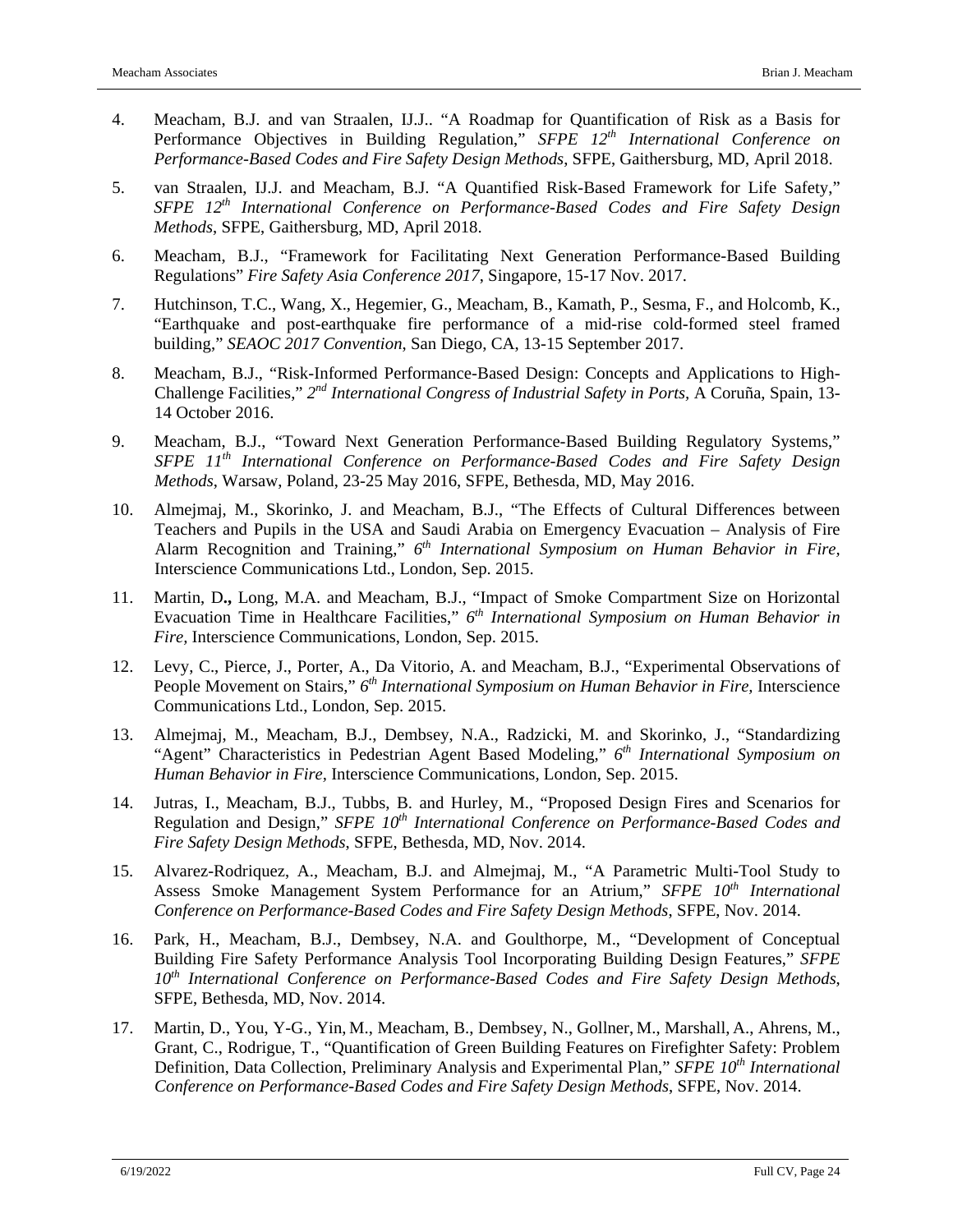- 18. Almejmaj, M., Meacham, B.J. and Skorinko, J., "The Effects of Culture-Specific Walking Speed Data on Egress Modeling in Shopping Malls- A Comparative Analysis," *SFPE 10<sup>th</sup> International Conference on Performance-Based Codes and Fire Safety Design Methods*, SFPE, Nov. 2014.
- 19. Albrecht, C. and Meacham, B.J., "Risk-Informed and Performance-Based Life Safety Design for Atria Buildings," *SFPE 10th International Conference on Performance-Based Codes and Fire Safety Design Methods*, SFPE, Bethesda, MD, Nov. 2014.
- 20. Meacham, B.J., "Risk-Informed Performance-Based Design: Concepts and Applications to High-Challenge Facilities," *2014 SFPE Saudi Arabian Chapter Annual Conference*, Khobar, Saudi Arabia, 15-18 Sep. 2014 (in English and Arabic).
- 21. Meacham, B.J., "New SFPE Guidance on Fire Safety in Very Tall Buildings," *2nd International Tall Buildings Fire Safety Conference*, CMS Press, University of Greenwich, Greenwich, England, June 2014.
- 22. Alvarez, A., Ferreira, M.A. and Meacham, B.J., "The VULCAN INITIATIVE: a web platform for the next generation of performance-based fire protection design," *Interflam 2013*, Interscience Communication, Ltd., London, June 2013.
- 23. Kim, J.K., Meacham, B.J. and Park, H., "Fire Performance of Earthquake-Damaged Buildings: Overview and Preliminary Analysis of Full-Building Earthquake and Fire Tests," *Interflam 2013*, Interscience Communication, Ltd., London, June 2013.
- 24. Meacham, B.J., "Fire Safety Challenges of Green Buildings," *Interflam 2013*, Interscience Communication, Ltd., London, June 2013.
- 25. Meacham, B.J., Kim, J.K. and Park, H., "Shake Table Testing of a Full-Scale Five-Story Building: Post-Earthquake Fire Performance," *2013 Structures Congress*, ASCE, Reston, VA.
- 26. Hutchinson, T., Restrepo J., Conte J. and Meacham, B.J., "Overview of the Building Nonstructural Components and Systems Project*,*" *2013 ASCE Structures Congress*, ASCE.
- 27. Pantoli, E., Chen, M., Wang, X., Hutchinson, T., Meacham, B. and Park, H., "Shake Table Testing of a Full-Scale Five-Story Building: Seismic Performance of the Major Nonstructural Components: Egress Systems, Facades," *2013 ASCE Structures Congress*, ASCE, Reston VA.
- 28. Engelhardt, M.D., Meacham, B.J., Kodur, V., Kirk, A., Park, H., van Straalen, I., Maljaars, J., van Weeren, K., de Feijter, R. and Both, K. (2013). "Observations from the Fire and Collapse of the Faculty of Architecture Building, Delft University of Technology," *Proceedings, 2013 ASCE Structures Congress*, ASCE, Reston, VA.
- 29. Almejmaj, M. and Meacham, B.J., "The Effects of Cultural and Social Differences between the West and Saudi Arabia on Emergency Evacuation," *5th International Symposium on Human Behavior in Fire,* Interscience Communications Ltd., London, September 2012.
- 30. Almejmaj, M. and Meacham, B.J., "Observations from Student Exercises and Proposed Experimental Scenarios for Human Behavior Data Collection," *Pedestrian and Evacuation Dynamics 2012*, ETH, Zurich, Switzerland, June 2012.
- 31. Alvarez, A. and Meacham, B.J., "'Test bed' Environment Process for Assessing the Appropriateness of Engineering Tools to be Used in Performance-Based Design Applications," *9th SFPE International Conference on Performance-Based Codes and Fire Safety Design Methods*, SFPE, Bethesda, MD, June 2012.
- 32. Park, H., Meacham, B.J., and Dembsey, N., "Increasing Fire Safety by Bridging the Gap between Architects and Fire Safety Engineers," *9th SFPE International Conference on Performance-Based Codes & Fire Safety Design Methods*, SFPE, June 2012.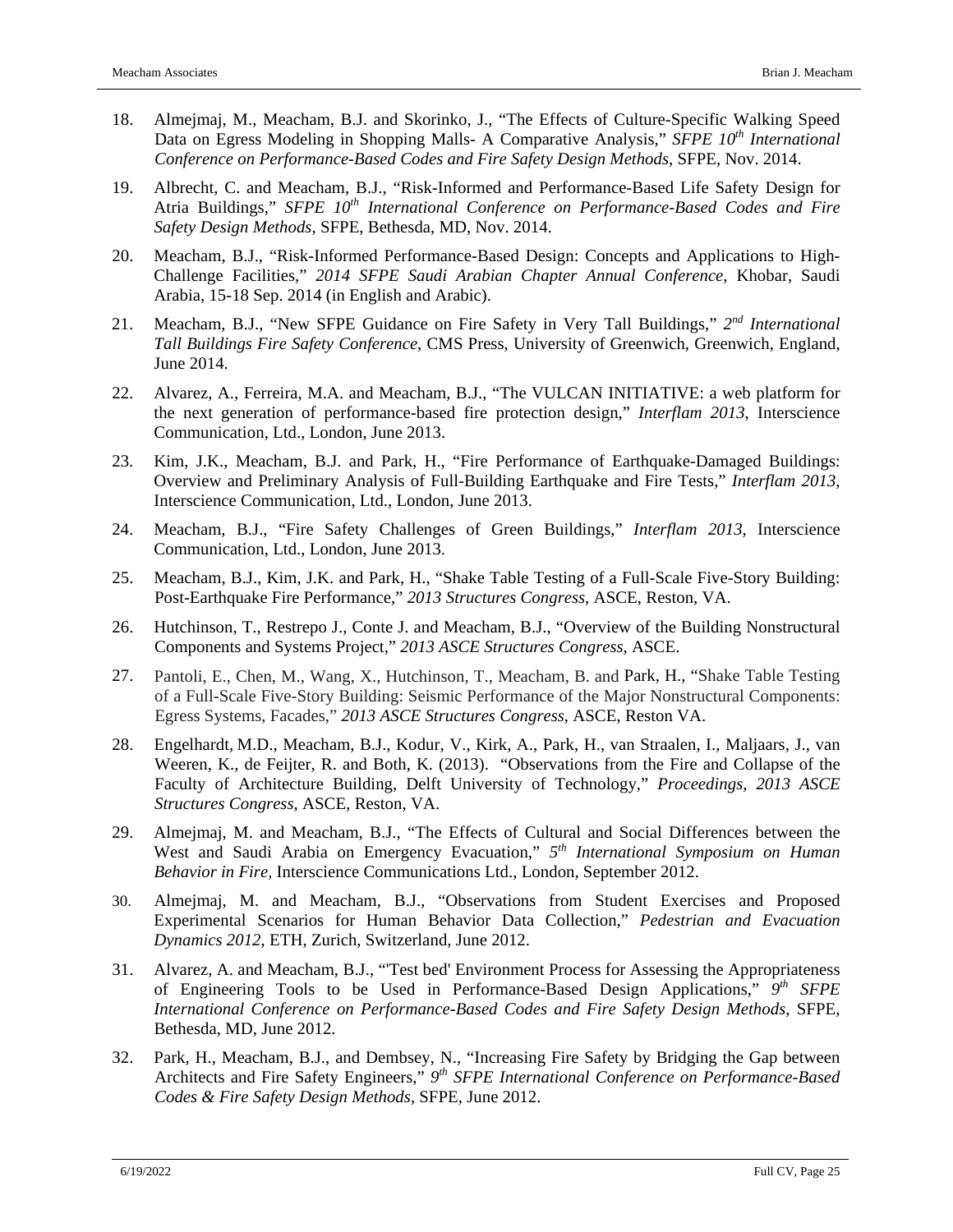- 33. Echeverria, J. and Meacham, B.J., "Development of a Performance-Based Approach to Addressing Fire Safety in Existing Buildings," *9th SFPE International Conference on Performance-Based Codes and Fire Safety Design Methods*, Hong Kong, June 2012.
- 34. Chen, M., Pantoli, E., Wang, X., Espino, E., Mintz, S., Conte, J., Hutchinson, T., Marin, C., Meacham, B., Restrepo, J., Walsh, K., Englekirk, R., Faghihi, M., Hoehler, M., "Design and Construction of a Full-scale 5-story Base Isolated Building outfitted with Nonstructural Components for Earthquake Testing at the UCSD-NEES Facility," *2012 ASCE Structures Congress*, ASCE, March 2012.
- 35. Alston, J., Schebel, K., Meacham, B., and Coles, A., "Assessing Fire Development Risk in Rail Vehicles and the Impacts on Tunnel Infrastructure," in Lonnermark, A. & Ingason, H., eds. *5th International Symposium on Safety and Security in Tunnels*, SP, Stockholm, Sweden, Jan. 2012.
- 36. Meacham, B.J., "Delivering Better Fire Safety Performance How New Zealand is Championing Change Worldwide," Invited Keynote Paper, *Fire NZ2011*, Auckland, New Zealand, 15 Sep 2011.
- 37. Alvarez, A. and Meacham, B.J., "'Ready-to-Use' Building Layouts and Combustible Packages for 3-D Fire Simulations," *Fire and Evacuation Modeling Technical Conference*, Baltimore, MD, 16 August 2011.
- 38. Meacham, B.J., Park, H., Engelhardt, M., Kodur, V., van Straalen, I., Maljaars, J., van Weeren, K., de Feijter, R. and Both, K., "Fire and Collapse, Faculty of Architecture Building, Delft University of Technology: Implications for Performance-Based Design," 6*th Biennial Conference on Fire Protection Engineering,* Mapfre Foundation, Madrid, Spain, 23 February 2011.
- 39. Meacham, B.J., "Fire Safety Engineering: Current State and Possible Futures," Invited Paper, 6*th Biennial Conference on Fire Protection Engineering,* Madrid, Spain, 23 February 2011.
- 40. Meacham, B.J., "Benefits of a Performance-Based Approach to Building Regulations," *International Conference on Building Quality and Safety: Modern Regulatory Principles and Introduction of Innovation*, Almaty, Kazakhstan, October 2010.
- 41. Gorbett, G.E., Meacham, B.J. and Wood, C.B., "Development and Assessment of a Decision Support Framework for Enhancing the Forensic Analysis and Interpretation of Fire Patterns," *2010 International Symposium on Fire Investigation and Technology*, Sep. 2010.
- 42. Meacham, B.J., "Performance-Based Design and Regulation: Challenges Faced, Lessons Learned, and a Look to the Future," *Interflam 2010,* Interscience Communication, Ltd., London, July 2010.
- 43. Alvarez, A. and Meacham, B.J., "Towards and Integrated Performance-Based Design Approach for Life Safety across Different Building Use Groups," *Interflam 2010,* Interscience, London, 2010.
- 44. Accosta, R., Xiao, B., Crocker, J., Magnone, Z, Dembsey, N, and Meacham, B.J., "The Effects of Sprinkler Sprays on the Transport of Toxic Products: Comparison of Experimental and Computer Model Results," *Interflam 2010,* Interscience Communication, London, July 2010.
- 45. Meacham, B.J., Park, H., Engelhardt, M., Kodur, V., van Straalen, I., Maljaars, J., van Weeren, K., de Feijter, R. and Both, K., "Fire and Collapse, Faculty of Architecture Building, Delft University of Technology: Implications for Performance-Based Design," *8th International Conference on Performance-Based Codes and Fire Safety Design Methods*, SFPE, June 2010.
- 46. Meacham, B.J., "Facilitating Innovation without Compromising Performance: Challenges Faced, Lessons Learned, and a Look to the Future," *2009 Building Australia's Future Conference and Workshops*, ABCB, Canberra, ACT, Australia, November 2009.
- 47. Meacham, B.J., "Application of Adaptive Management to Building Evacuation and Emergency Response," *4th International Symposium on Human Behavior in Fire*, Interscience Communications, Ltd., London, 459-470, July 2009.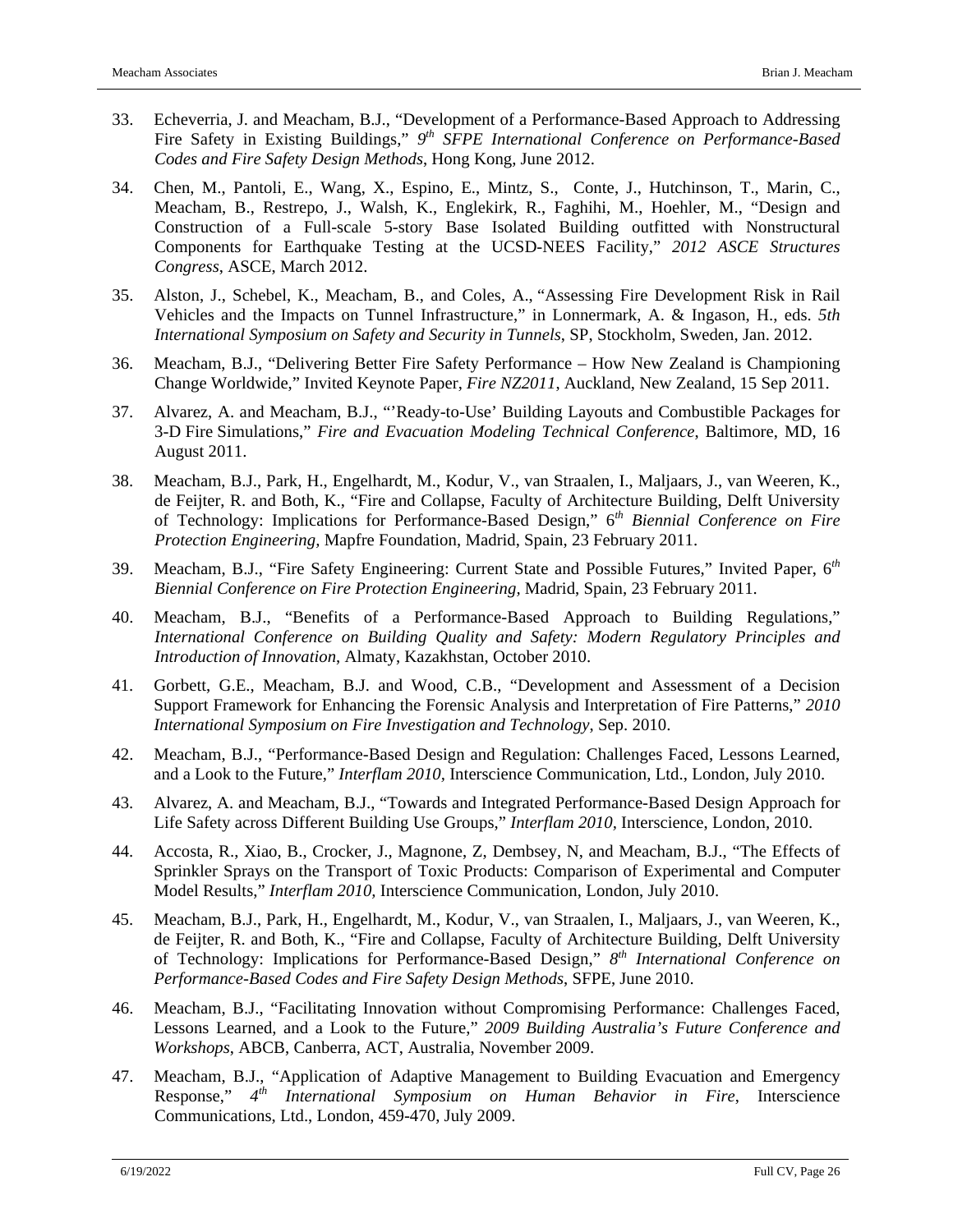- 48. Tubbs, J. and Meacham, B.J., "Selecting Appropriate Evacuation Strategies for Super Tall Buildings: Current Challenges and Needs," *4th International Symposium on Human Behavior in Fire*, Interscience Communications, Ltd., London,.41-50, July 2009.
- 49. Alvarez, A. and Meacham, B.J., "Assessment of Human Behavior Parameters Used in Performance-Based Fire Design Approaches for Different Building Use Groups," *4th International Symposium on Human Behavior in Fire*, Interscience Communications, Ltd., 585-590, 2009.
- 50. Meacham, B.J., Engelhardt, M., Kodur, V., "Collection of Data on Fire and Collapse, Faculty of Architecture Building, Delft University of Technology," *2009 CMMI Engineering Research and Innovation Conference*, National Science Foundation, June 2009.
- 51. Meacham, B.J. "A Risk-Informed Performance-Based Approach to Building Regulation," *7th International Conference on Performance-Based Codes and Fire Safety Design Methods*, SFPE, Bethesda, MD, 3-14, April 2008.
- 52. Meacham, B.J., "Quantification of Performance in Building Codes: Principles," *Australian Building Code Board 5th National Conference, Building Australia's Future 2007*, Australian Building Codes Board, Canberra, ACT, Australia, September 2007.
- 53. Meacham, B.J. "Using Risk as a Basis for Establishing Tolerable Performance: An Approach for Building Regulation," *Workshop on Risk Acceptance and Risk Communication*, Stanford University, Stanford, CA, 26-27 March 2007.
- 54. Meacham, B.J., "Using Risk as a Basis for Establishing Tolerable Performance: An Approach for Building Regulation," *Australian Building Code Board 4th National Conference, Building Australia's Future 2005*, ABCB, Canberra, ACT, Australia, Sep. 2005.
- 55. Moore, A.E., Albano, L.D., Fitzgerald, R.W. and Meacham, B.J., "Defining Design Fires for Structural Performance," *2005 ASCE Structures Congress*, ASCE, Reston, VA.
- 56. Meacham, B.J., "A Consultant's Perspective on the Role of Risk Analysis in Fire Engineering," *APEC TG3 Standards and Conformance Committee Seminar on Fire Performance of Timber Construction – Building Confidence in Timber*, 24-26 May 2005, Wellington, New Zealand
- 57. Meacham, B. J., "Building Codes and Fire Safety Design in the post September 11, 2001 Environment: How Have Things Changed*?" 5th International Conference on Performance-Based Codes and Fire Safety Design Methods*, SFPE, Bethesda, MD, October 2004.
- 58. Lord, J., Meacham, B.J., Proulx, G., and Fahy, R., "Uncertainty in Egress Models and Data: Investigation of Dominant Parameters and Extent of Their Impact on Predicted Outcomes – Initial Findings," *5th International Conference on Performance-Based Codes and Fire Safety Design Methods*, SFPE, Bethesda, MD, October 2004, 342-353.
- 59. Meacham, B.J., Notarianni, K., Lord, J., Proulx, G. and Fahy, R., "Investigation of Uncertainty in Egress Models," *3rd International Symposium on Human Behaviour in Fire*, Interscience Communications Ltd., September 2004, 419-430.
- 60. Tubbs, J.S., Meacham, B.J., Moore, A., McLaughlin, B., Johann, M. and Woodward, A. (2004). "Fire and Life Safety Assessment of US Egress and Sprinkler Requirements within Nightclubs," *Interflam 2004*, Interscience Communications, London, 1139-1154.
- 61. Meacham, B.J., "A Risk-Informed Performance-Based Approach to Tall Building Design," *CIB-CTBUH International Conference on Tall Buildings: Strategies for Performance in the Aftermath of the World Trade Center*, Kuala Lumpur, Malaysia, 22 October 2003.
- 62. Johann, M.A., Albano, L.D., Fitzgerald, R.W. and Meacham, B.J., "Fire-Robust Structural Engineering: A Framework for Integration of Structural Fire Safety into Structural Design Practice," *Designing Structures for Fire*, SFPE and SEI, Bethesda, MD, Sep. 2003, 317-322.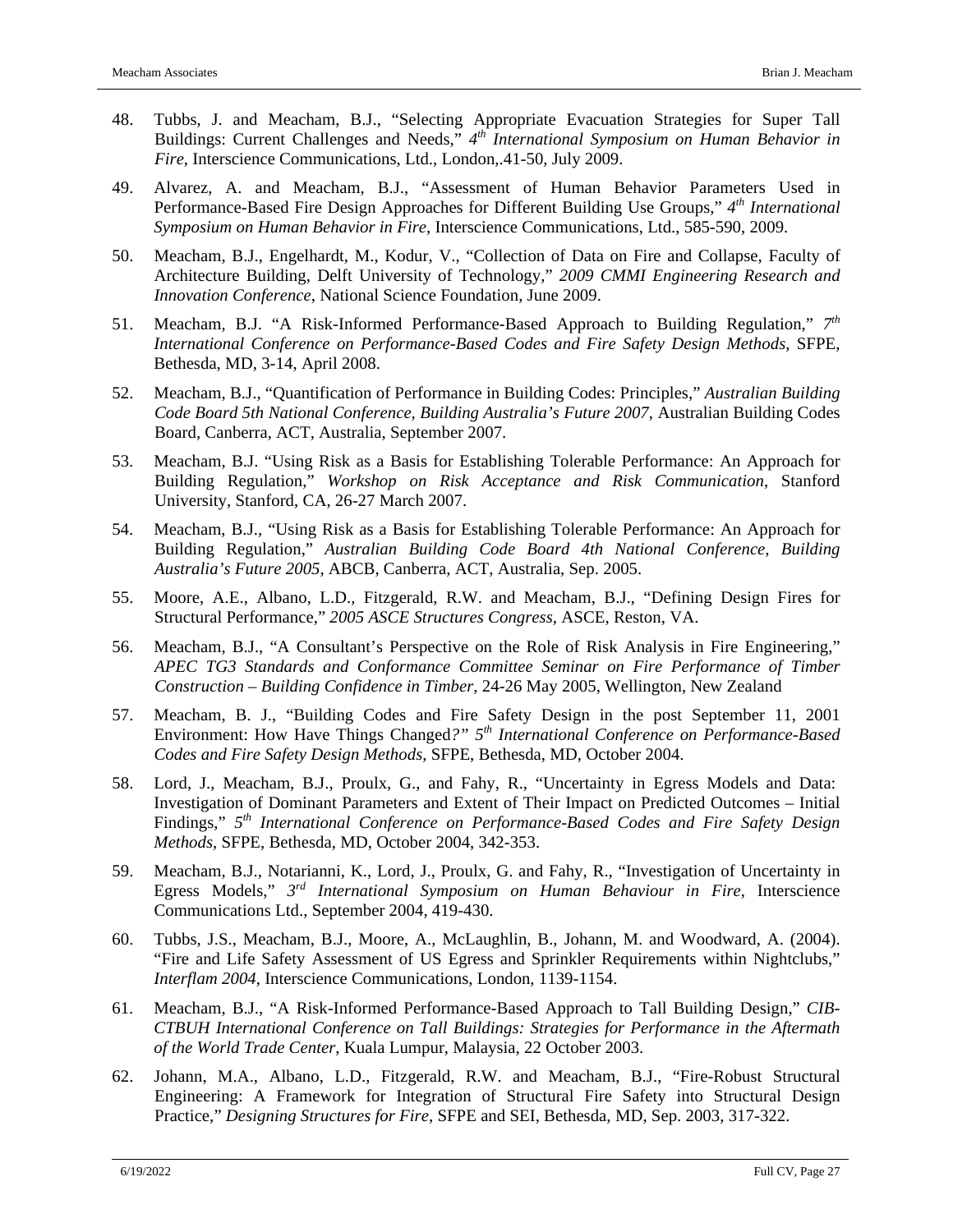- 63. Meacham, B.J., "Risk and Data Needs for Performance-based Codes," Workshop Papers of the Report, *Making the Nation Safe from Fire – A Path Forward in Research*, NAP, August 2003 (CD).
- 64. Meacham, B.J., "Challenges in Decision-Making for Fire Risk Problems," *SFPE Symposium on Issues in Fire Risk Assessment*, SFPE, Bethesda, MD, Dec 2002, 149-166.
- 65. Meacham, B.J., "Understanding Risk: Quantification, Perception and Characterization," *SFPE Symposium on Issues in Fire Risk Assessment*, SFPE, Bethesda, MD, Dec. 2002, pp.1-18.
- 66. Bressington, P., Lane, B., Meacham, B., Quiter, J. "High Rise Steel Frame Buildings in Fire Is Performance-Based Design the Way Forward?" *ASCE Structures Conference,* April 2002.
- 67. Meacham, B.J., Tubbs, B., Bergeron, D., and Szigeti, F., "Performance System Model A Framework for Describing the Totality of Building Performance," *4th International Conference on Performance-Based Codes and Fire Safety Design*, SFPE, Bethesda, MD, pp.63-77.
- 68. Beller, D., Foliente, G. and Meacham, B.J., "Qualitative Versus Quantitative Aspects of Performance-Based Regulation" *4th International Conference on Performance-Based Codes and Fire Safety Design*, SFPE, March 2002.
- 69. Tubbs, J., Wood, C. and Meacham, B.J., "Using a Performance-Based Approach to Interface Rail Facilities with Large Mixed-Use Structures," *4th International Conference on Performance-Based Codes and Fire Safety Design*, SFPE, March 2002.
- 70. Little, R., Meacham, B.J. and Smilowitz, R., "A Performance-Based Multi-Objective Decision Framework for Security and Natural Hazard Mitigation," *National Symposium on Comprehensive Force Protection*, Society of American Military Engineers, Charleston, SC, Nov. 2001 (CD).
- 71. Meacham, B.J., "Application of Risk Concepts in Performance-Based Fire Protection Engineering," *International Conference on Engineered Fire Safety Design*, San Francisco, CA, 11-15 June 2001, SFPE, Bethesda, MD, pp.122-131.
- 72. Meacham, B.J., "Understanding Risk Assessment and its Use in Performance-Based Codes and Fire Safety Design," *Building Tomorrow's Future – International and National Partners*, Australian Building Codes Board, Canberra, ACT, Australia, April 2001.
- 73. Meacham, B.J., "Application of a Decision-Support Tool for Comparing and Ranking Risk Factors for Incorporation into Performance-Based Building Regulations," *3rd International Conference on Performance-Based Codes and Fire Safety Design Methods*, SFPE, Bethesda, MD, 2000, pp.59-70.
- 74. Meacham, B.J., "The Role of Risk in Development of Performance-Based Regulations," *International Workshop: An Introduction to Performance Based Design for Fire Safety*, 17-18 February 2000, Global Window, Inc., Vancouver, BC, Canada (papers on CD).
- 75. Meacham, B.J., "Risk-Related Policy Issues in Performance-Based Building and Fire Code Development," *Interflam: 8th International Conference on Fire Science and Engineering*, Interscience Communications, Ltd, Greenwich, UK, pp.305-318.
- 76. Wolski, A., Dembsey, N. and Meacham, B.J., "Accommodating Perceptions of Risk in Performance-Based Building Fire Safety Codes," *Interflam: 8th International Conference on Fire Science and Engineering*, Interscience Communications, Ltd, Greenwich, UK, pp.489-500.
- 77. Meacham, B.J., "Incorporating Risk Concepts into Performance-Based Building and Fire Code Development," Lucht, D.A., Ed., *Second Conference on Firesafety Design in the 21st Century*, WPI and SFPE, Worcester, MA, 2000, 115-129.
- 78. Meacham, B.J., "Incorporating Risk Concepts into Performance-Based Building and Fire Code Development," *SFPE Symposium on Risk, Uncertainty, and Reliability in Fire Protection Engineering,* SFPE, May 1999, 222-236.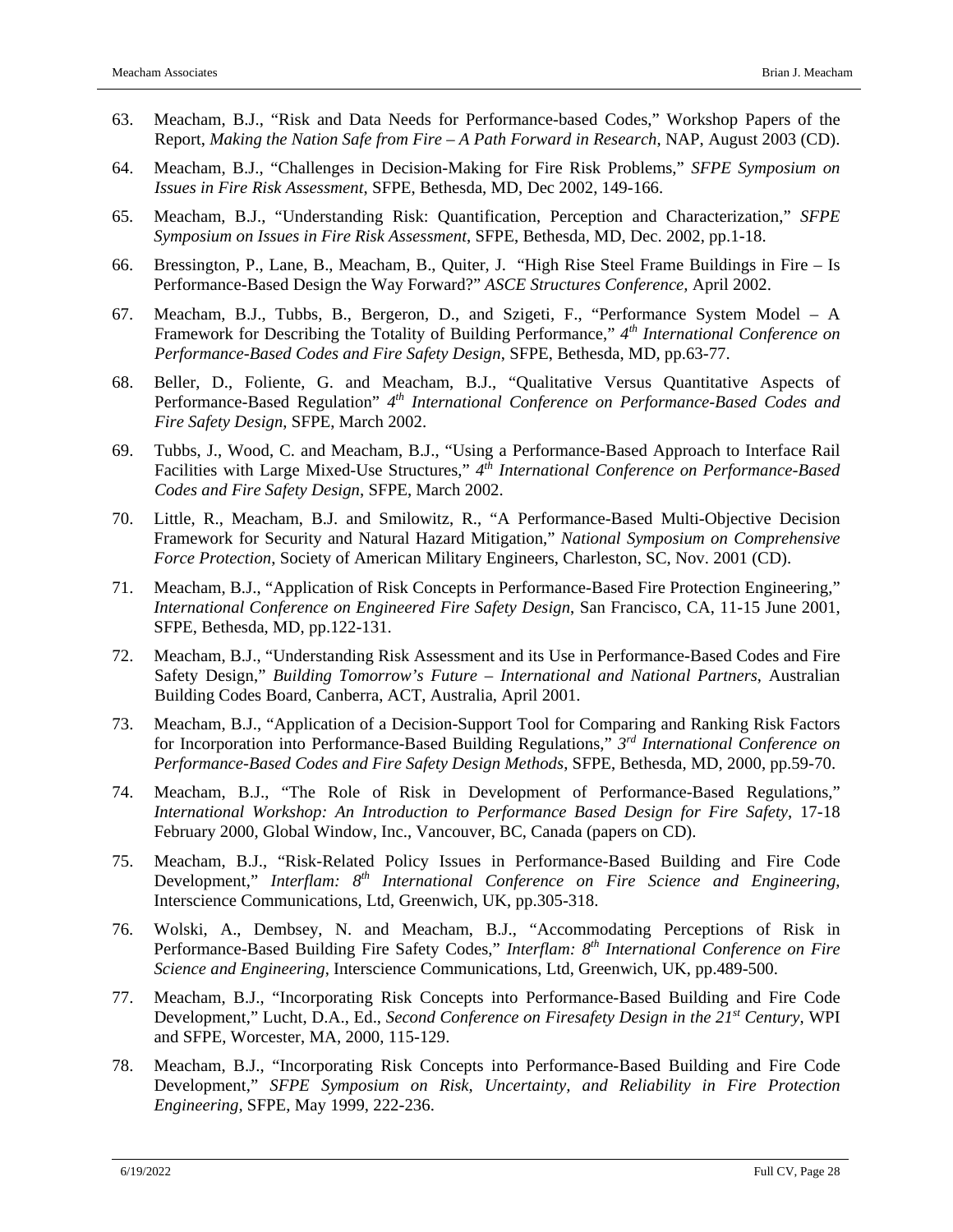- 79. Meacham, B.J., "Fire Safety Analysis and Design in a Performance-Based Regulatory System," *International Convention on Global Building Model in the Next Millennium*, Victoria Building Control Commission, Melbourne, Australia, 187-201, April 1999.
- 80. Meacham, B.J., "A Performance-Based Building Regulatory System: Providing a Means to Streamline the Building Regulatory Process, Promote Innovation in the Construction Industry, and Improve International Economic Competitiveness," *NCSBCS/NIST/HUD Joint Technical and Research Conference*, NCSBCS, Dana Point, CA, 4-7 Nov. 1998 (*Best Paper Award*).
- 81. Meacham, B.J., "Integrating Human Factors Issues into Engineered Fire Safety Design," *1st International Symposium on Human Behaviour in Fire*, University of Ulster, Antrim, Northern Ireland, 31 August - 2 September 1998.
- 82. Meacham, B.J., "Risk-Informed Decision-Making in Performance-Based Building and Fire Code Development," *NFPRF Fire Risk and Hazard Assessment Research Application Symposium*, Fire Protection Research Foundation, Quincy, MA, 24-26 June 1998.
- 83. Wolski, A., Dembsey, N., and Meacham, B., "Application of Acceptable Risk Principles to the Development of Performance-Based Building Fire Safety Regulations, *2nd International Conference on Performance-Based Codes and Fire Safety Design Methods*, SFPE, May 1998.
- 84. Meacham, B.J., "Performance-Based Codes and Fire Safety Design Methods: Current Situation & Future Needs," *AIA Center for Building Performance & Regulations Conference, Performance Codes: How Will They Happen*, AIA, Washington, October 1997.
- 85. Meacham, B.J., "Identifying and Addressing Uncertainty in Fire Protection Engineering," *2nd International Conference on Fire Research and Engineering,* SFPE, Bethesda, MD, August 1997.
- 86. Meacham, B.J., "Assessment of the Technological Requirements for Realization of Performance-Based Fire Safety Design in the United States: Phase I - Fundamental Requirements," *2nd International Conference on Fire Research and Engineering*, SFPE, Bethesda, MD, Aug. 1997.
- 87. Meacham, B.J., "SFPE Perspectives on Performance-Based Fire Safety Design," U.S./Japan Government Cooperative Program on Natural Resources (UJNR). *Fire Research and Safety. 13th Joint Panel Meeting. Volume 1*., NISTIR 6030, Gaithersburg, MD, June 1997, pp. 19-25.
- 88. Meacham, B.J., "Concepts of a Performance-Based Regulatory System for the United States," *AIA Center for Building Performance & Regulations Conference, Building Performance: What Is It?*  Washington, DC, USA, 18-19 April 1997.
- 89. Meacham, B.J., "Uncertainty in Fire Safety Engineering," *VUT CESARE and SFPE Workshop on Performance-Based Fire Safety Design, Victoria University of Technology*, Melbourne, Victoria, Australia, 28 February 1997.
- 90. Meacham, B.J., "An Introduction to Performance-Based Fire Safety Design with Applications to Structural Fire Safety Analysis and Design," *ASCE Structures Conference,* Portland, OR, Apr 1997.
- 91. Meacham, B.J., "Concepts of a Performance-Based System for the United States," *Proceedings of the Fire Safety Conference on Performance Concepts,* Zurich, Switzerland*,* 15-17 Oct 1996.
- 92. Meacham, B.J., "An Introduction to Performance-Based Fire Safety Design," *Proceedings of the National Fire Protection Research Foundation Fire Risk and Hazard Assessment Symposium, San Francisco, CA*, 26-28 June 1996.
- 93. Meacham, B.J., "Performance-Based Fire Safety Codes and Engineering Methods: Projects and Perspectives of the SFPE," *Interflam '96*, St. Johns College, Cambridge University, Cambridge, England, 26-28 March 1996.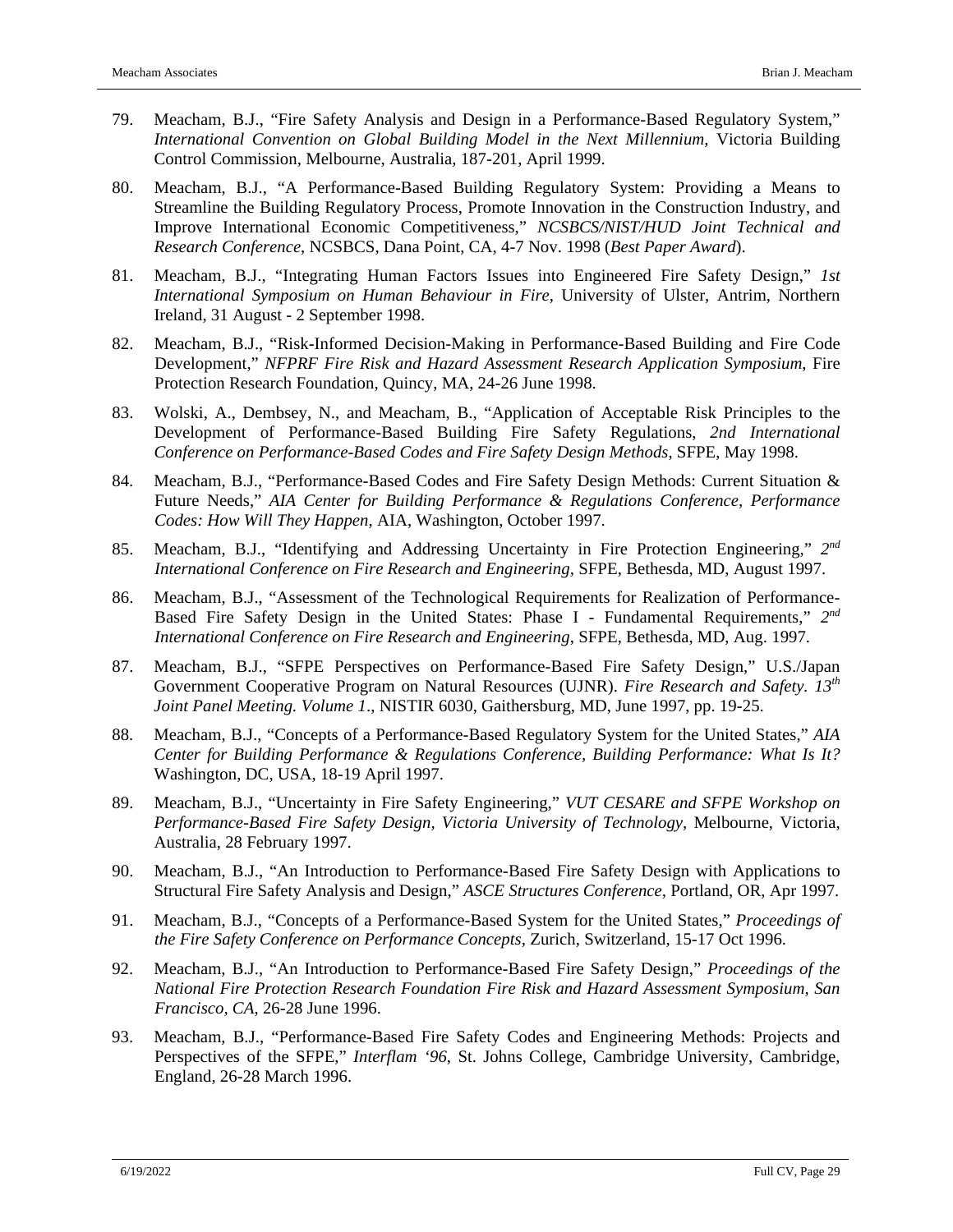- 94. Meacham, B.J., Capaul, T. and Custer, R.L.P., "Engineering Fire Protection in Large Enclosed Spaces: A Performance-Based Approach," *First International Conference on Fire Safety and Security of Large Enclosed Spaces*, ITC, Ltd., UK, September 1995.
- 95. Capaul, T., Meacham, B.J. and Fontana, M., "The Application of a Performance-Based Evaluation and Design Approach to a Structural Fire Resistance Problem," *IAFSS First European Symposium on Fire Safety Science*, ETH, Zurich, 21-23 August 1995.
- 96. Meacham, B.J. and Lucht, D.A., "Performance-Based Fire Safety Design in the United States: An Update From the Society of Fire Protection Engineers," *International Conference, Fire Safety by Design*, University of Sunderland, Newcastle upon Tyne, England, 10-12 July 1995.
- 97. Meacham, B.J., "Application of Fire Dynamics to Fire Detection System Design," *SFPE Technical Symposium on Applications of Fire Dynamics*, SFPE, Boston, MA, July 1995.
- 98. Meacham, B.J., "Fire Safety in Nuclear Facilities: A Performance-Based Approach," *Post SMiRT Conference No. 6 on Fire Safety in Nuclear Facilities*, Heidelberg, Germany, August 1993.
- 99. Custer, R.L.P., Meacham, B.J. and Wood, C.B., "Performance-Based Design Techniques for Detection and Special Suppression Applications," *SFPE Engineering Seminars on Advances in Detection and Suppression*, SFPE, Boston, MA, USA, 1994.
- 100. Meacham, B.J., "Benefits of Emergency Voice Communication in Hotels," *The Confederation of Fire Protection Associations (Europe) Symposium on Hotel Fire Safety*, 1-2 March 1994, Conference Centre of The European Commission, Luxembourg.
- 101. Meacham, B.J., "Challenges in Computer Simulation of Low Energy Fires for Smoke Detector Activation Modeling," *EUSAS Workshop on Simulation Techniques as a Background for Fire Detection*, University of Duisburg, Germany, 13-14 Jan 1994.
- 102. Capaul, T. and Meacham, B.J., "Structural Fire Resistance Analysis of a Diesel Engine Driven Power Generating Plant: A Performance-Based Approach," *SFPE Engineering Seminars on Performance-Based Fire Safety Engineering*, SFPE, Boston, MA, 1994.
- 103. Meacham, B.J., "Fire Protection in Cable and Service Tunnels: A Goal Oriented Approach," *International Conference on Safety in Cable and Service Tunnels*, Independent Technical Conferences Ltd, Kempston, Beds., UK, 1993.
- 104. Meacham, B.J., "International Issues and Developments in Fire Detection and Signaling Systems," *SFPE Engineering Seminars on Issues in International Fire Protection Engineering Practice*, SFPE, Boston, MA, USA, May 1993.
- 105. Meacham, B.J., "Factors Affecting the Early Detection of Fire in Electronic Equipment and Cable Installations," *International Telecommunications Fire Protection Symposium*, NFPA, May 1992.

#### **Theses (2)**

- 1. Meacham, B.J., *A Process for Identifying, Characterizing, and Incorporating Risk Concepts into Performance-Based Building and Fire Regulation Development*, Ph.D. Thesis, Clark University, Worcester, MA, April 2000.
- 2. Meacham, Brian J., *Characterization of Smoke from Burning Materials for the Evaluation of Light Scattering Type Smoke Detector Response*, MS Thesis, WPI, May 1991.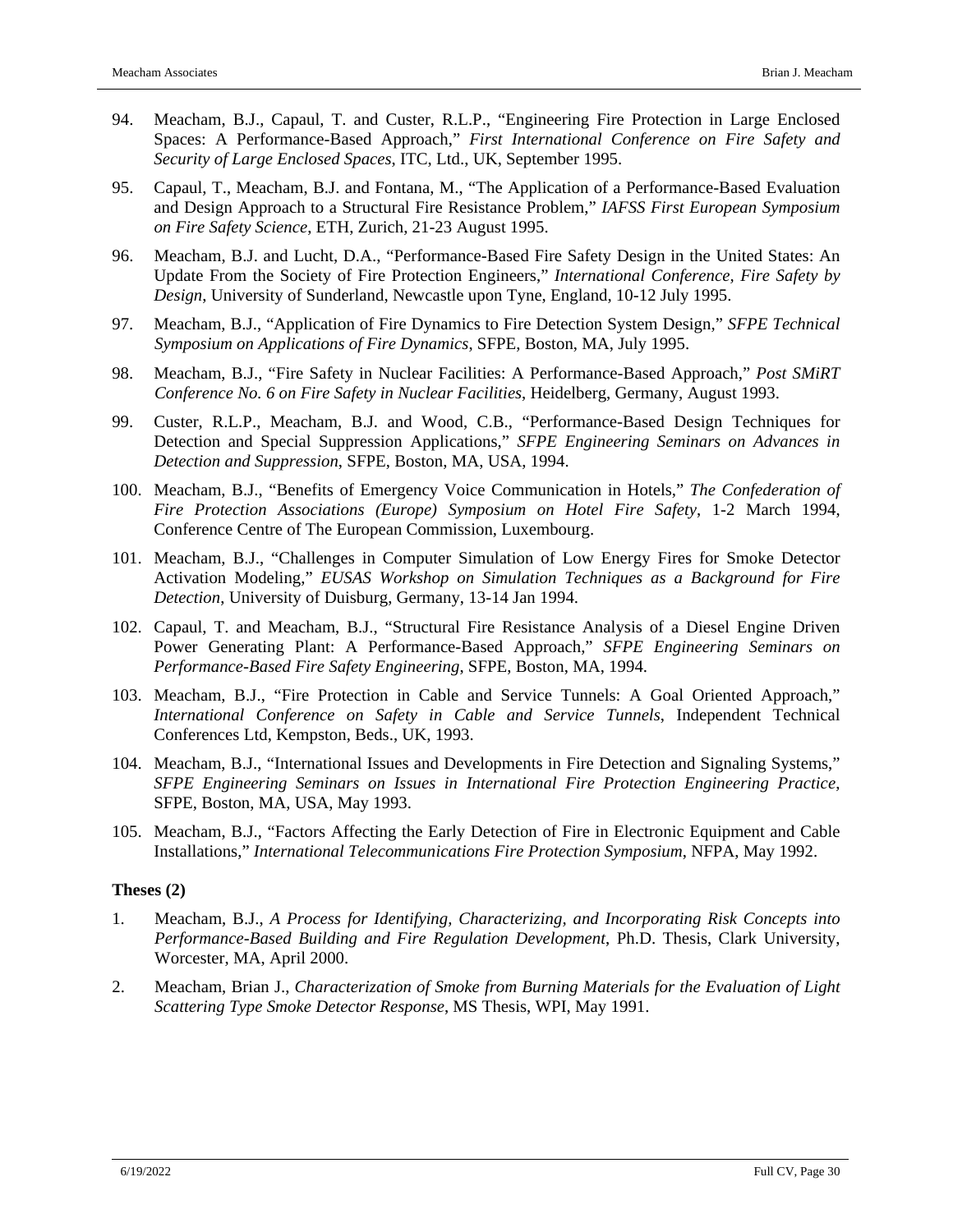### **Contract, Grant, Workshop & Committee Reports (52)**

- 1. *Evaluating Data and Voice Signals in Pathway Survivable Cables for Life Safety Systems*, Fire Protection Research Foundation, Quincy, MA (with P. van Hees, J. Astrom, P. Andersson, Lund University), April 2022 [\(https://www.nfpa.org/News-and-Research/Data-research-and](https://www.nfpa.org/News-and-Research/Data-research-and-tools/Emergency-Responders/Evaluating-Data-and-Voice-Signals-in-Pathway-Survivable-Cables-for-Life-Safety-Systems)[tools/Emergency-Responders/Evaluating-Data-and-Voice-Signals-in-Pathway-Survivable-Cables](https://www.nfpa.org/News-and-Research/Data-research-and-tools/Emergency-Responders/Evaluating-Data-and-Voice-Signals-in-Pathway-Survivable-Cables-for-Life-Safety-Systems)[for-Life-Safety-Systems\)](https://www.nfpa.org/News-and-Research/Data-research-and-tools/Emergency-Responders/Evaluating-Data-and-Voice-Signals-in-Pathway-Survivable-Cables-for-Life-Safety-Systems).
- 2. *Fire Safety Challenges of 'Green' Buildings and Attributes*, Fire Protection Research Foundation, Quincy, MA (with M. McNamee), November 2020 [\(https://www.nfpa.org/~/media/Files/News%20and%20Research/Fire%20statistics%20and%20repo](https://www.nfpa.org/%7E/media/Files/News%20and%20Research/Fire%20statistics%20and%20reports/Building%20and%20life%20safety/RFGreenBuildings2020.pdf) [rts/Building%20and%20life%20safety/RFGreenBuildings2020.pdf,](https://www.nfpa.org/%7E/media/Files/News%20and%20Research/Fire%20statistics%20and%20reports/Building%20and%20life%20safety/RFGreenBuildings2020.pdf) last accessed December 2020).
- 3. *A Holistic Approach for Fire Safety Requirements and Design of Façade Systems (HOLIFAS)*, Lund University, with van Hees and Stromgren, lead author van Hees, May 2020 [\(https://www.brandforsk.se/en/research-projects/2020/an-holistic-approach-for-fire-safety](https://www.brandforsk.se/en/research-projects/2020/an-holistic-approach-for-fire-safety-requirements-and-design-of-facade-systems-holifas/)[requirements-and-design-of-facade-systems-holifas/,](https://www.brandforsk.se/en/research-projects/2020/an-holistic-approach-for-fire-safety-requirements-and-design-of-facade-systems-holifas/) last accessed December 2020).
- 4. *Environmental Impact of Fire – Research Roadmap*, Fire Protection Research Foundation, Quincy, MA, USA, February 2020 (with McNamee, Marlair and Truchot, McNamee lead author), [https://www.nfpa.org/-/media/Files/News-and-Research/Fire-statistics-and-reports/US-Fire-](https://www.nfpa.org/-/media/Files/News-and-Research/Fire-statistics-and-reports/US-Fire-Problem/RFRoadmapEnvironmentalImpactFires.pdf)[Problem/RFRoadmapEnvironmentalImpactFires.pdf](https://www.nfpa.org/-/media/Files/News-and-Research/Fire-statistics-and-reports/US-Fire-Problem/RFRoadmapEnvironmentalImpactFires.pdf) (last accessed 18 April 2020).
- 5. *A Review of the English and Swedish Building Regulatory Systems for Fire Safety using a Socio-Technical System (STS) Based Methodology*, HOLIFAS Project WP 3 Report, Briab Brand & Riskingenjörerna AB (Sweden) and Meacham Associates (USA) Research Report 2019:01 (with M. Stromgren), [http://dx.doi.org/10.13140/RG.2.2.34702.72001\(](http://dx.doi.org/10.13140/RG.2.2.34702.72001)last accessed 18 April 2020)
- 6. *Review of Oxygen Reduction Systems for Warehouse Storage Applications*, Fire Protection Research Foundation, November 2018 (with van Hees, Barton, and Nilsson, van Hees lead author), [https://www.nfpa.org/-/media/Files/News-and-Research/Fire-statistics-and](https://www.nfpa.org/-/media/Files/News-and-Research/Fire-statistics-and-reports/Suppression/RFOxygenReductionSystems.pdf)[reports/Suppression/RFOxygenReductionSystems.pdf](https://www.nfpa.org/-/media/Files/News-and-Research/Fire-statistics-and-reports/Suppression/RFOxygenReductionSystems.pdf) (last accessed 18 April 2020).
- 7. Meacham, B.J., *Feasibility of a Centralised Hub for Verification of Complex Fire Engineered Solutions in Scotland*, research report prepared for Scottish Government, Building Standards Division, Livingston, Scotland, May 2018 (available for download at [https://www.gov.scot/publications/feasibility-centralized-hub-verification-complex-fire-engineered](https://www.gov.scot/publications/feasibility-centralized-hub-verification-complex-fire-engineered-solutions-scotland/)[solutions-scotland/,](https://www.gov.scot/publications/feasibility-centralized-hub-verification-complex-fire-engineered-solutions-scotland/) last accessed 20 April 2019).
- 8. Meacham, B.J., *Research on Regulatory Appropriateness of Currently Cited Reaction to Fire Tests in Technical Handbook – Section 2: Fire – Standards 2.4 – 2.7*, prepared for Scottish Government, Building Standards Division, Livingston, Scotland, March 2018 (available for download at [http://www.gov.scot/Topics/Built-Environment/Building/Building](http://www.gov.scot/Topics/Built-Environment/Building/Building-standards/publications/pubresearch/researchfire)[standards/publications/pubresearch/researchfire,](http://www.gov.scot/Topics/Built-Environment/Building/Building-standards/publications/pubresearch/researchfire) last accessed 25 July 2018).
- 9. Dembsey, N.A., Meacham, B.J., Wang, H. and Kamath, P. (2018). Fire Modeling Results for Sprinkler Trade-offs Related to Building Size/Egress, Unprotected Opening Areas and Fire Resistance Ratings for Selected R-2 Occupancies. National Association of State Fire Marshals. [\(https://www.firemarshals.org/resources/Documents/NASFM%20Modeling%20R2%20Results%20](https://www.firemarshals.org/resources/Documents/NASFM%20Modeling%20R2%20Results%20FINAL%20V3.1.pdf) [FINAL%20V3.1.pdf,](https://www.firemarshals.org/resources/Documents/NASFM%20Modeling%20R2%20Results%20FINAL%20V3.1.pdf) last accessed June 2020)
- 10. Dembsey, N.A., Meacham, B.J. and Wang, H. (2017). A Literature Review of Sprinkler Trade-offs. Report for Project FAIL SAFE. NASFM Research and Educational Foundation, National Association of State Fire Marshals [\(https://www.firemarshals.org/resources/Documents/FAIL-](https://www.firemarshals.org/resources/Documents/FAIL-SAFE/The%20Goals%20and%20Objectives%20of%20Project%20FAIL.pdf)[SAFE/The%20Goals%20and%20Objectives%20of%20Project%20FAIL.pdf,](https://www.firemarshals.org/resources/Documents/FAIL-SAFE/The%20Goals%20and%20Objectives%20of%20Project%20FAIL.pdf) accessed June 2020)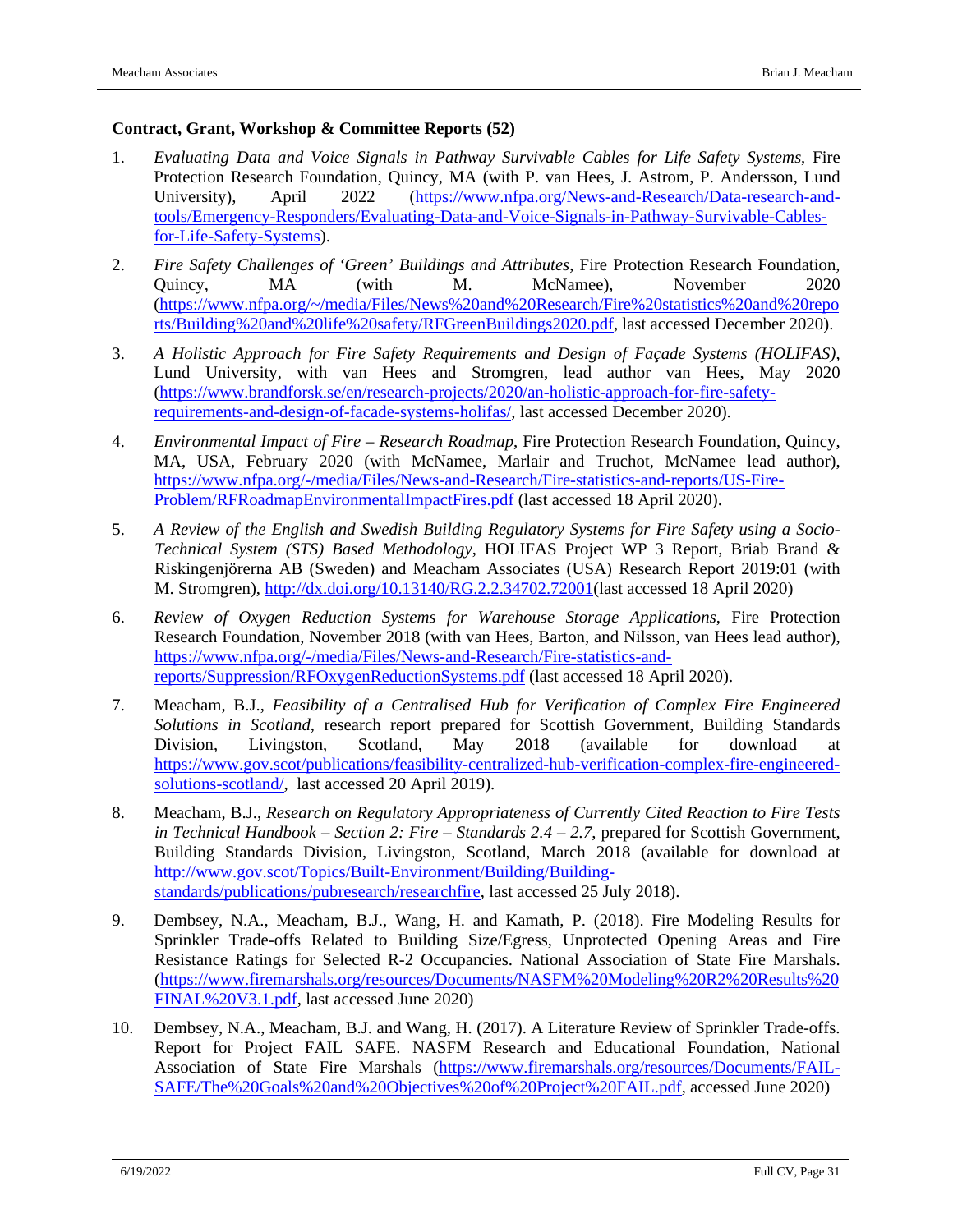- 11. Meacham, B.J., Dembsey, N.A., Kamath, P., Gollner, M., Marshall, A. and Maisto, P., *Quantification of Green Building Features on Firefighter Safety: FINAL Report*, DHS Award EMW-2012-FP-01336, October 2017 (copy available at [https://www.researchgate.net/publication/341121364\\_Quantification\\_of\\_Green\\_Building\\_Features](https://www.researchgate.net/publication/341121364_Quantification_of_Green_Building_Features_on_Firefighter_Safety_-_Year_3_4_Report) [\\_on\\_Firefighter\\_Safety\\_-\\_Year\\_3\\_4\\_Report,](https://www.researchgate.net/publication/341121364_Quantification_of_Green_Building_Features_on_Firefighter_Safety_-_Year_3_4_Report) last accessed June 2020).
- 12. Meacham, B.J., *Benchmark Tolerable Levels of Individual and Societal Risk for Use in the National Construction Code (NCC)*, prepared for the Australian Building Codes Board, Canberra, ACT, Australia, September 2017.
- 13. Park, W-J. and Meacham, B.J., *Marina Risk Reduction*, Fire Protection Research Foundation, August 2017 [\(https://www.nfpa.org/-/media/Files/News-and-Research/Resources/Research-](https://www.nfpa.org/-/media/Files/News-and-Research/Resources/Research-Foundation/Research-Foundation-reports/Electrical/RFMarinaRiskReduction.pdf)[Foundation/Research-Foundation-reports/Electrical/RFMarinaRiskReduction.pdf\)](https://www.nfpa.org/-/media/Files/News-and-Research/Resources/Research-Foundation/Research-Foundation-reports/Electrical/RFMarinaRiskReduction.pdf).
- 14. Meacham, B.J., *Competency Criteria for Local Authority Verifiers When Checking Fire Engineered Solutions for Compliance with Building Standards*, prepared for Scottish Government, Building Standards Division, Livingston, Scotland, March 2017 (available for download from [http://www.gov.scot/Topics/Built-Environment/Building/Building](http://www.gov.scot/Topics/Built-Environment/Building/Building-standards/publications/pubresearch/researchfire/resfirdvfes)[standards/publications/pubresearch/researchfire/resfirdvfes,](http://www.gov.scot/Topics/Built-Environment/Building/Building-standards/publications/pubresearch/researchfire/resfirdvfes) last accessed 27 July 2018).
- 15. Meacham, B.J., *Observations on the Situation with Performance-Based Building Regulation and Fire Safety Engineering Design in Sweden and the Potential for Incorporation of More Risk-Based Concepts*, Report from Fulbright Global Scholar research, Sweden, March 2017 [\(http://www.boverket.se/sv/byggande/sakerhet/brandskydd/riskbaserade-byggregler/\)](http://www.boverket.se/sv/byggande/sakerhet/brandskydd/riskbaserade-byggregler/).
- 16. Wang, X., Hutchinson, T.C., Hegemier, G., Gunisetty, S., Kamath, P, and Meacham, B., "Earthquake and fire performance of a mid-rise cold-formed steel framed building – test program and test results: Final Report – Part II," SSRP-2016/08, Dept. of Structural Engineering, Univ. of California, San Diego, La Jolla, CA.
- 17. Wang, X., Hutchinson, T.C., Hegemier, G., Gunisetty, S., Kamath, P, and Meacham, B., "Earthquake and fire performance of a mid-rise cold-formed steel framed building – supplemental materials: Final Report – Part I," SSRP-2016/09, Structural Eng. Dept., UCSD, La Jolla, CA, 2016.
- 18. Wang, X., Hutchinson, T.C., Hegemier, G., Gunisetty, S., Kamath, P, and Meacham, B., "Earthquake and fire performance of a mid-rise cold-formed steel framed building – test program  $\&$ test results: Rapid Release Report." SSRP-2016/07, Structural Eng Dept, UCSD, La Jolla, 2016.
- 19. Meacham, B.J., *Research to Support the Improvement of the Design Verification of Fire Engineered Solutions as Part of the Scottish Building Regulatory System*, prepared for Scottish Government, Building Standards Division, Livingston, Scotland, July 2016 (available for download [http://www.gov.scot/Topics/Built-Environment/Building/Building](http://www.gov.scot/Topics/Built-Environment/Building/Building-standards/publications/pubresearch/researchfire/resfirdvfes)[standards/publications/pubresearch/researchfire/resfirdvfes,](http://www.gov.scot/Topics/Built-Environment/Building/Building-standards/publications/pubresearch/researchfire/resfirdvfes) last accessed 27 July 2018).
- 20. Meacham, B.J., *New Zealand Fire Regulatory System Review*, for the Ministry of Business, Innovation and Employment, Building Standards Division, Wellington, New Zealand, April 2016.
- 21. Meacham, B.J., *Ultimate Health & Safety (UHS) Quantification: Individual and Societal Risk Quantification for Use in National Construction Code (NCC)*, prepared for the Australian Building Codes Board, Canberra, ACT, Australia, March 2016.
- 22. Kamath, P., Meacham, B.J., Dembsey, N.A., Martin, D., Gollner, M., Marshall, A. and Maisto, P., *Quantification of Green Building Features on Firefighter Safety: Year 2 Report*, DHS Award EMW-2012-FP-01336, January 2016.
- 23. Long, M. and Martin, D., *Impact of Smoke Compartment Size on Horizontal Evacuation Time in Healthcare Facilities*., ISG Report, Worcester Polytechnic Institute, July 2015.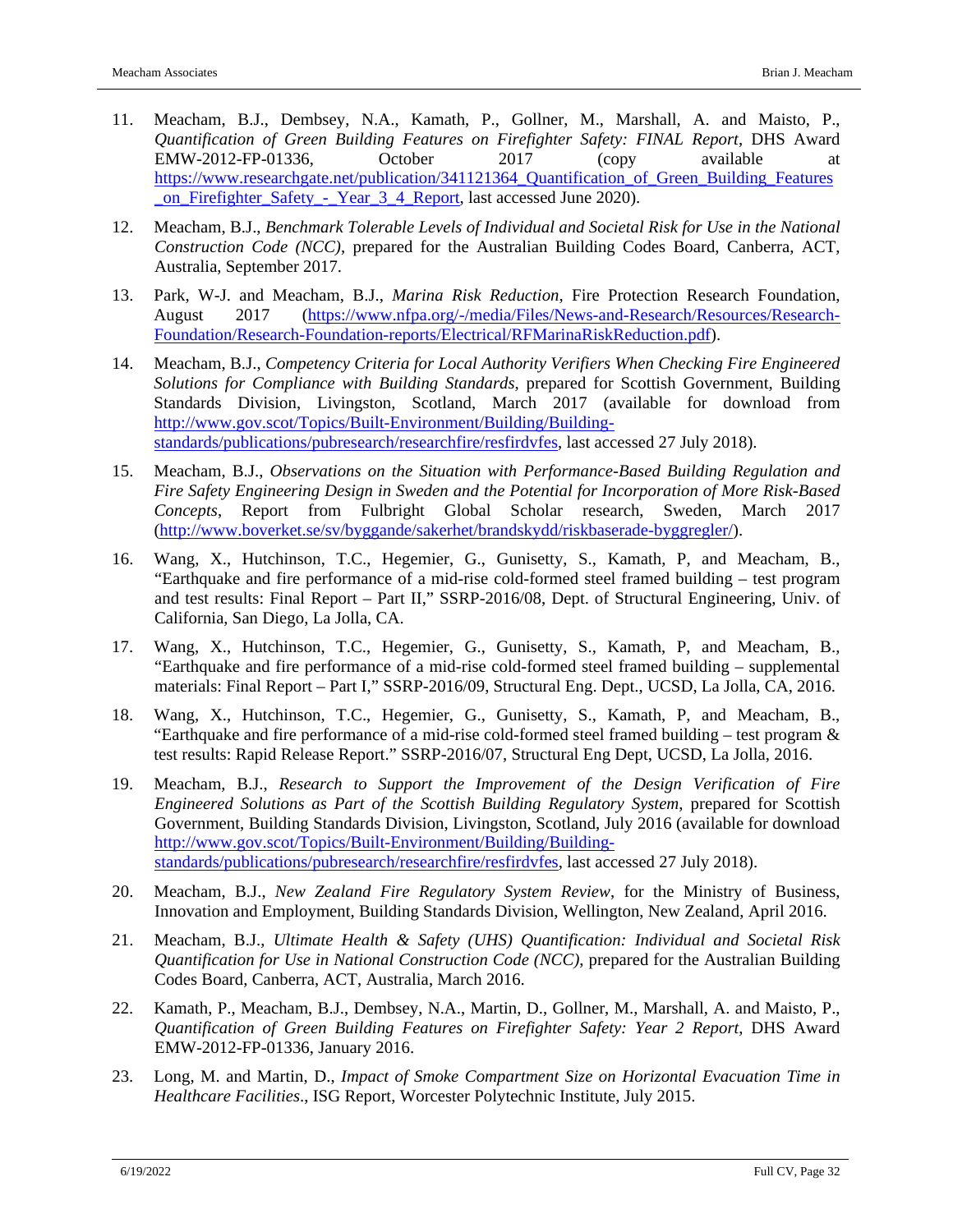- 24. Martin, D., Tomida, M. and Meacham, B.J., *The Environmental Impacts of Fire*, Final Project Report, Fire Protection Research Foundation (FPRF), 30 April 2015.
- 25. Meacham, B.J., *Risk-Informed Performance-Based Design for Fire: Concepts and Framework*, Final Report, NIST GCR 15-1000, dx.doi.org/10.6028/NIST.GCR.15-1000, Gaithersburg, MD, March 2015.
- 26. Chen, M.C., Pantoli, E., Astroza, R., Ebrahimian, H., Mintz, S., Wang, X., Hutchinson, T., Conte, J., Restrepo, J., Meacham, B., Kim, J., and Park, H., *BNCS Report #1: Full-scale structural and nonstructural building system performance during earthquakes and post-earthquake fire - specimen design, construction and test protocol. Structural Systems Research Project Report Series, SSRP 13/09*. UCSD, La Jolla, CA, Jan 2014.
- 27. Pantoli, E., Chen, M.C., Astroza, R., Ebrahimian, H., Mintz, S., Wang, X., Hutchinson, T., Conte, J., Restrepo, J., Meacham, B., Kim, J., and Park, H., *BNCS Report #2: Full-scale structural and nonstructural building system performance during earthquakes and post-earthquake fire - test results. Structural Systems Research Project Report Series, SSRP 13/10*. UCSD, La Jolla, CA, January 2014.
- 28. Meacham, B.J., Dembsey, N.A., You, Y-G., Martin, D., Gollner, M., Marshall, A. and Maisto, P., "Quantification of Green Building Features on Firefighter Safety: Year 1 Report, DHS Award EMW-2012-FP-01336, September 2014.
- 29. Kim, J.K., Meacham, B.J. and Park, H., *Full-Scale Structural and Nonstructural Building System Performance during Earthquakes and Post-Earthquake Fire: Fire Test Program and Preliminary Outcomes*, [http://www.wpi.edu/academics/fpe/earthq90.html,](http://www.wpi.edu/academics/fpe/earthq90.html) Jan 2013.
- 30. Meacham, B.J. and Boutin, V., *Comparison of the IFEG, SFPE Engineering Guide on Performance-Based Fire Protection, BS7974 – Application of Fire Safety Engineering Principles to the Design of Buildings and ISO 13387 - Fire Safety Engineering – Part 1*, Worcester, MA, 1/2013.
- 31. Meacham, B., Poole, B., Echeverria, J. Cheng, R., *Fire Safety Challenges of Green Buildings*, prepared under contract for the Fire Protection Research Foundation, November 2012 [\(http://www.nfpa.org/assets/files//Research%20Foundation/RFFireSafetyGreenBuildings.pdf\)](http://www.nfpa.org/assets/files/Research%20Foundation/RFFireSafetyGreenBuildings.pdf).
- 32. Meacham, B.J., *Building Regulatory and Control System in the United States*, Ministry of Land, Infrastructure, Transportation and Tourism, Institute for International Harmonization of Building & Housing and Architectural Institute of Japan Workshop on PB Building Regulation, Tokyo, 2011.
- 33. Meacham, B.J. and Alvarez, A., *Quantification of Fire Risk, Performance Levels, Design Fires and Acceptance Criteria for Use in Performance-Based Codes and Fire Safety Design*, Annual Report, NIST Award 60NANB10D228, NIST, Gaithersburg, MD, December 2011.
- 34. Park, H., Meacham, B.J. and Dembsey, N., *Research in Support of Performance-Based Fire Safety Design*, Final Report, Korea Institute of Construction Technology, December 2010.
- 35. Meacham, B., Dembsey, N., Schebel, K., Tubbs, J., Johann, M., Kimball, A. and Neviackas, A., *Rail Vehicle Fire Hazard Guidance*, Final Report, DHS Grant 2009-ST-108-000013, July 2010.
- 36. Meacham, B.J., Ed., *Performance-Based Building Regulatory Systems: Principles and Experiences*, IRCC, January 2010 (available at [www.ircc.info\)](http://www.ircc.info/).
- 37. Meacham, B.J., *Strengths and Weaknesses of the New Zealand Building Control Regulatory System and Recommendations for Reform: A Strategic Assessment*, prepared for the New Zealand Department of Building and Housing, September 2009.
- 38. Meacham, B.J. and Traw, J., *Review and Comparison of Risk/Safety Levels Associated with Buildings Constructed to AS3959-1999 and AS3959-2009*, prepared for the Australian Building Codes Board for the 2009 Victorian Bushfires Royal Commission, Melbourne, Australia.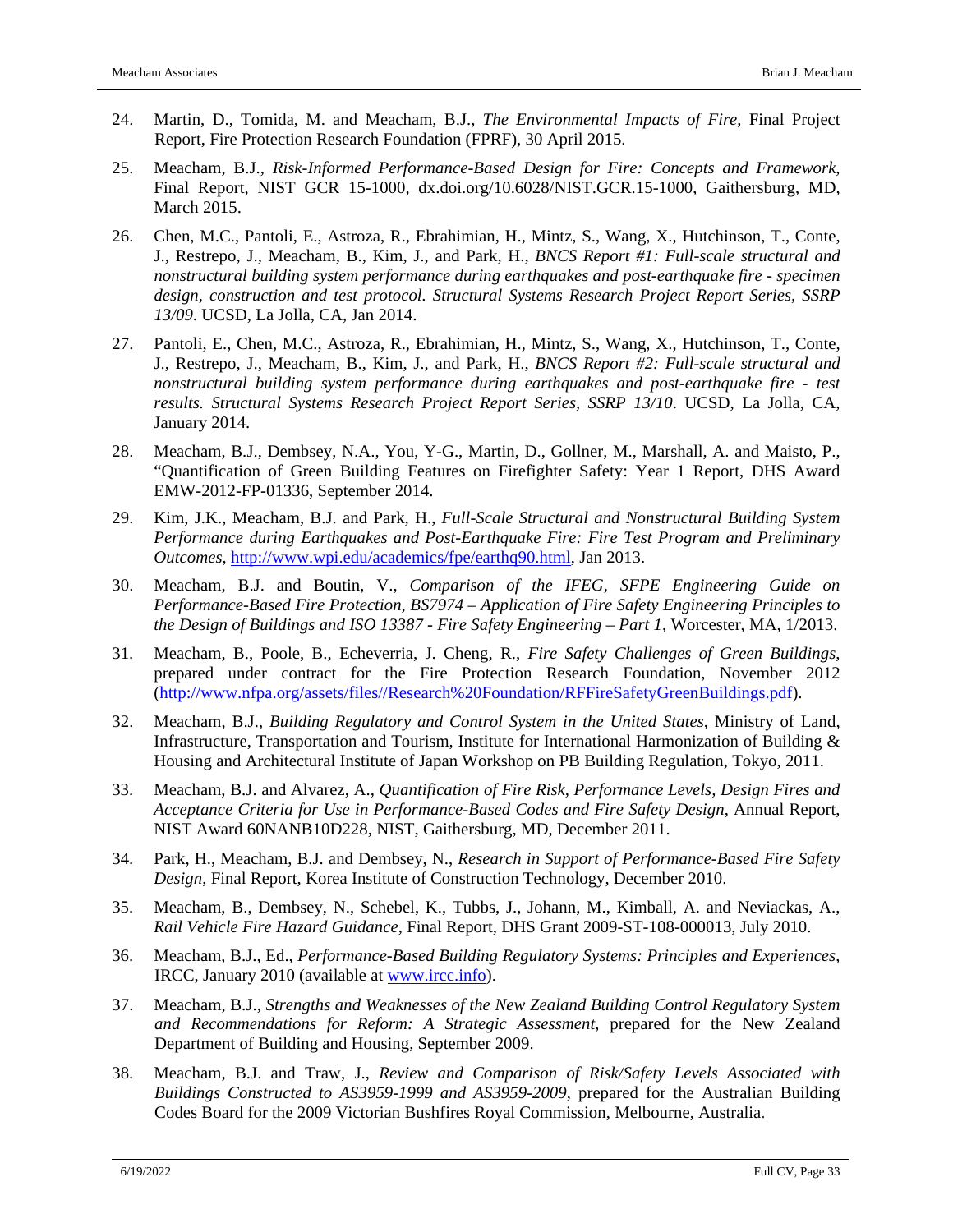- 39. Meacham, B.J., Ed., *Performance Requirements and Acceptance Criteria for Safety in Case of Fire*, IRCC Workshop Report, Vienna, Austria, Arup / IRCC, Aug. 2008 [\(www.ircc.info\)](http://www.ircc.info/).
- 40. Meacham, B.J., *The Use of Risk Concepts in Regulation – Report of the IRCC Workshop, San Francisco, CA, 17-18 October 2006*, Arup / IRCC, March 2007 (available at [www.ircc.info\)](http://www.ircc.info/).
- 41. Lord, J., Meacham, B.J., Moore, A., Fahy, R. and Proulx, G., *Guide for Evaluating the Predictive Capability of Computer Egress Models*, NIST GCR 06-886, National Institute of Standards and Technology, BFRL, Gaithersburg, MD, December 2005.
- 42. Katzman, G. and Meacham, B.J., *Risk and Security for New York City Buildings: Corporate Planning for Extreme Events, Report on a Roundtable Discussion,* Arup, September 2005.
- 43. Katzman, G. and Meacham, B.J., *Risk & Security in New York City Buildings, A Report of the Roundtable Discussion,* Arup, NY, New York, 2004.
- 44. Meacham, B. J., Editor, *Global Policy Summit on the Role of Performance-Based Building Regulations in Addressing Societal Expectations, International Policy, and Local Needs: Summit Report*, National Research Council, Washington, DC and IRCC, February 2004.
- 45. National Research Council, *ISC Security Design Criteria for New Federal Office Buildings and Major Modernization Projects: A Review and Commentary*, Committee for the Review of the Interagency Security Committee Security Criteria, NAP, Washington, DC, 2003.
- 46. Meacham, B.J, Thomas, R., and Traw, J., *International Review of the Australian Building Codes Board*, for the Australian Department of Industry, Science and Tourism, May 1999.
- 47. Kokkala, M., Beyler, C., and Meacham, B.J., *International Review of the Fire Code Reform Centre, Limited*, for the Australian Building Codes Board, May 1998.
- 48. Meacham, B.J., "Assessment of the Technological Requirements for Realization of Performance-Based Fire Safety Design in the United States," GCR 98-761, NIST, Gaithersburg, MD, 1998.
- 49. Meacham, B.J., "Concepts of a Performance-Based Building Regulatory System for the United States," GCR 98-762, NIST, Gaithersburg, MD, 1998.
- 50. Meacham, B.J., "The Evolution of Performance-Based Codes and Fire Safety Design Methods," GCR 98-763, NIST, Gaithersburg, MD, 1998.
- 51. Meacham, B.J., "Report of the 1996 Activities of the SFPE Focus Group on Concepts of a Performance-Based Regulatory System for the United States," SFPE, Boston, MA, USA, 1997.
- 52. Meacham, B.J., "Assessment of the Technological Requirements for Realization of Performance-Based Fire Safety Design in the United States: Fundamental Requirements," SFPE, Boston, 1997.

#### **Magazine Articles and Similar Publications (33)**

- 1. Meacham, B.J., "Global Plan for a Decade of Action for Fire Safety," *SFPE Europe Magazine*, January 2022.
- 2. Meacham, B.J., "Fire Safety Challenges of 'Green' Buildings and Attributes: Summary Findings," *SFPE Europe Magazine*, December 2020.
- 3. Meacham, B.J., "Development of the IAFSS Agenda 2030 for a Fire Safe World," *SFPE Europe Magazine*, April 2020.
- 4. Meacham, B.J., "Sustainable and Fire-Resilient Design of High-Rise Buildings," *Life Safety Digest*, FCIA, September 2019.
- 5. Meacham, B.J., "International Situation with Performance-Based Codes and Design for Fire," *Fire Protection Engineering Magazine*, Society of Fire Protection Engineers, September 2018.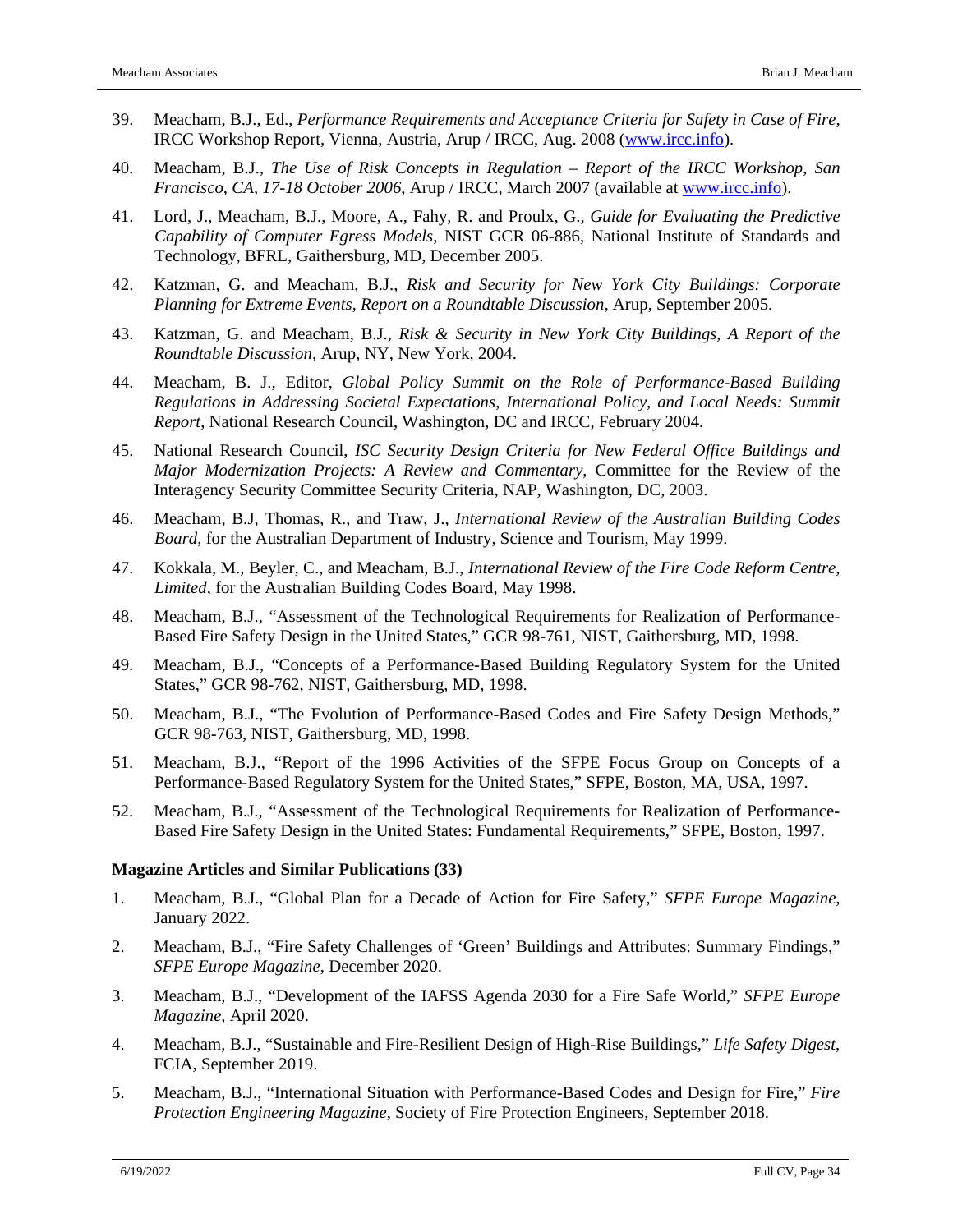- 6. Meacham, B.J., "A conceptual approach using risk as a basis of building performance design," *Risk Frontiers Newsletter*, Volume 16, Issue 2, December 2016 (available on-line at [https://riskfrontiers.wordpress.com/2016/12/05/newsletter-volume-16-issue-2-december-2016/\)](https://riskfrontiers.wordpress.com/2016/12/05/newsletter-volume-16-issue-2-december-2016/)
- 7. Meacham, B.J., "Environmental Impacts of Fire," *Fire Protection Engineering Magazine*, Society of Fire Protection Engineers, March 2016.
- 8. Meacham, B.J., "Performance-based building regulations a global perspective," *Building Safety Journal*, International Code Council, Washington, DC, Fall 2015.
- 9. Meacham, B.J., Kim, J.K. and Park, H., "Earthquake and Post-Earthquake Fire Performance," *Fire Protection Engineering*, Penton / Society of Fire Protection Engineers, Issue 82, March 2014.
- 10. Meacham, B.J., "An Overview of Approaches and Resources for Building Fire Risk Assessment," *Fire Protection Engineering*, Penton / Society of Fire Protection Engineers, August 2013.
- 11. Dembsey, N.A., Meacham, B.J., Schebel, K., Johann, M., Tubbs, J. and Alston, J. (2012). "Fire Spread: How a simplified flame spread model, integrated with CFD tools, can enable a go/no-go screening approach for assessing material flame spread potential," *Marine Technology*, July 2012.
- 12. Tubbs, J. and Meacham, B.J., "Selecting Appropriate Egress Strategies," *Consulting and Specifying Engineer*, Reed Elsevier, 2008.
- 13. Meacham, B.J., "Lessons to be Learned from Building Codes in Other Countries," *Building Safety Journal*, March 2008, 20-23.
- 14. Hadden, J.D., Johann, M. and Meacham, B.J., "Building Design for Extreme Events: Blast Events," *Structure*, Vol. 14, No.1, January 2007.
- 15. Johann, M. and Meacham, B.J., "Building Design for Extreme Events: Fire Events," *Structure*, Vol. 13, No.7, September 2006.
- 16. Johann, M. and Meacham, B.J., "Building Design for Extreme Events," *Structure*, Vol. 13, No. 6, June 2006, 36-39.
- 17. Meacham, B.J., "Global Policy Summit on Performance-Based Building Regulatory Systems," *Building Safety Journal*, Volume 2, Number 3, May-June 2004, 29-34.
- 18. Meacham, B. J., "Etter World Trade Center: Hva betyr erfaringene for byggereglene og brannteknikk (World Trade Center Collapse: Potential Impacts on Building Codes and Fire Engineering)," *Bedagene Nytt*, Statens Bygningstekniske Etat, Olso, Norway, April 2003, 28-29.
- 19. Meacham, B.J., "Addressing Risk and Uncertainty in Performance-Based Fire Protection Engineering," *Fire Protection Engineering*, Spring 2001, 16-25.
- 20. Meacham, B.J., "Analyzing Fire Risks Building by Building," *Architectural Record*, McGraw-Hill, NY, May, 2000, 293-304.
- 21. Meacham, B.J., "Update on SFPE Engineering Task Group Activities," *SFPE Bulletin*, SFPE, Boston, MA, Fall 1997.
- 22. Meacham, B.J., "Concepts of a Performance-Based System for the United States," *SFPE Bulletin*, SFPE, Boston, MA, Fall 1997.
- 23. Meacham, B.J., "Performance-Based Building and Fire Regulatory Development Activities in the United States," *Face Au Risque*, Paris, France, October 1997.
- 24. Meacham, B.J., "Update of SFPE Task Groups," *SFPE Bulletin*, SFPE, Boston, Winter '96-'97.
- 25. Meacham, B.J. and Richardson, J.K., "How the Society of Fire Protection Engineers is Addressing International Issues in Fire Safety Engineering," *SFPE Bulletin,* SFPE, Boston, MA, Fall 1996.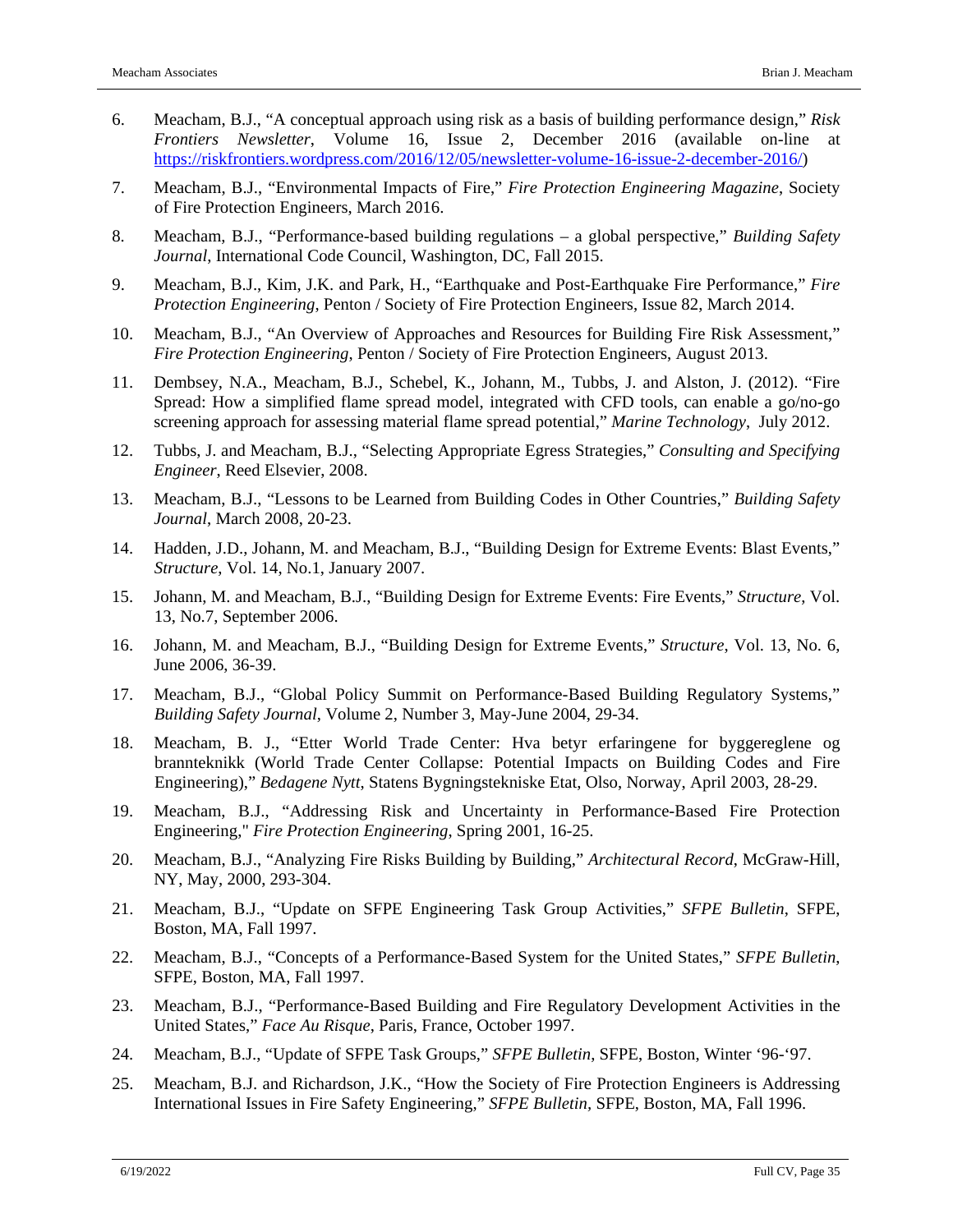- 26. Capaul, T., Meacham, B.J. and Sica, G., "Un nuovo metodo per la protezione degli edifici storici (A New Method for the Protection of Historical Structures)," *Antincendio*, No. 7, Ministero dell'Interno, Rome, Italy, July 1996.
- 27. Capaul. T., Meacham, B.J. and Sica, G., "Un nuovo metodo per la protezione degli edifici storici (A New Method for the Protection of Historical Structures)," *anti furto*, Rome, Italy, June 1996.
- 28. Meacham, B.J. and Lucht, D.A., "Performance-Based Fire Safety Design: An Update from the Society of Fire Protection Engineers," *Plant Services*, Vol. 17, No. 1, January 1996.
- 29. Meacham, B.J. and Lucht, D.A., "Performance-Based Fire Safety Design in the United States: An Update from the Society of Fire Protection Engineers," *SFPE Bulletin,* SFPE, 1995.
- 30. Meacham, B.J., "International Development and Use of Performance-Based Building Codes and Fire Safety Design Methods," *SFPE Bulletin*, SFPE, March/April 1995.
- 31. Meacham, Brian J., "Fire Research in Europe: A Look at European Fire Safety Seminars, Conferences and Workshops in 1993," *SFPE Bulletin*, SFPE, March/April 1994.
- 32. Capaul, T., Meacham, B.J. and Sica, G., "Resistenza Antincendio di Un Impianto di Generalzione con Motore Diesel (Structural Fire Resistance Analysis of a Diesel Engine Driven Power Generating Plant)," *Antincendio*, No. 2, Ministero dell'Interno, Rome, Italy, Feb. 1994.
- 33. Meacham, Brian J., "Sounding the Alarm for Fire Detection," *Best's Review*, *Property -Casualty Insurance Edition*, Vol. 92, No. 10, February 1992.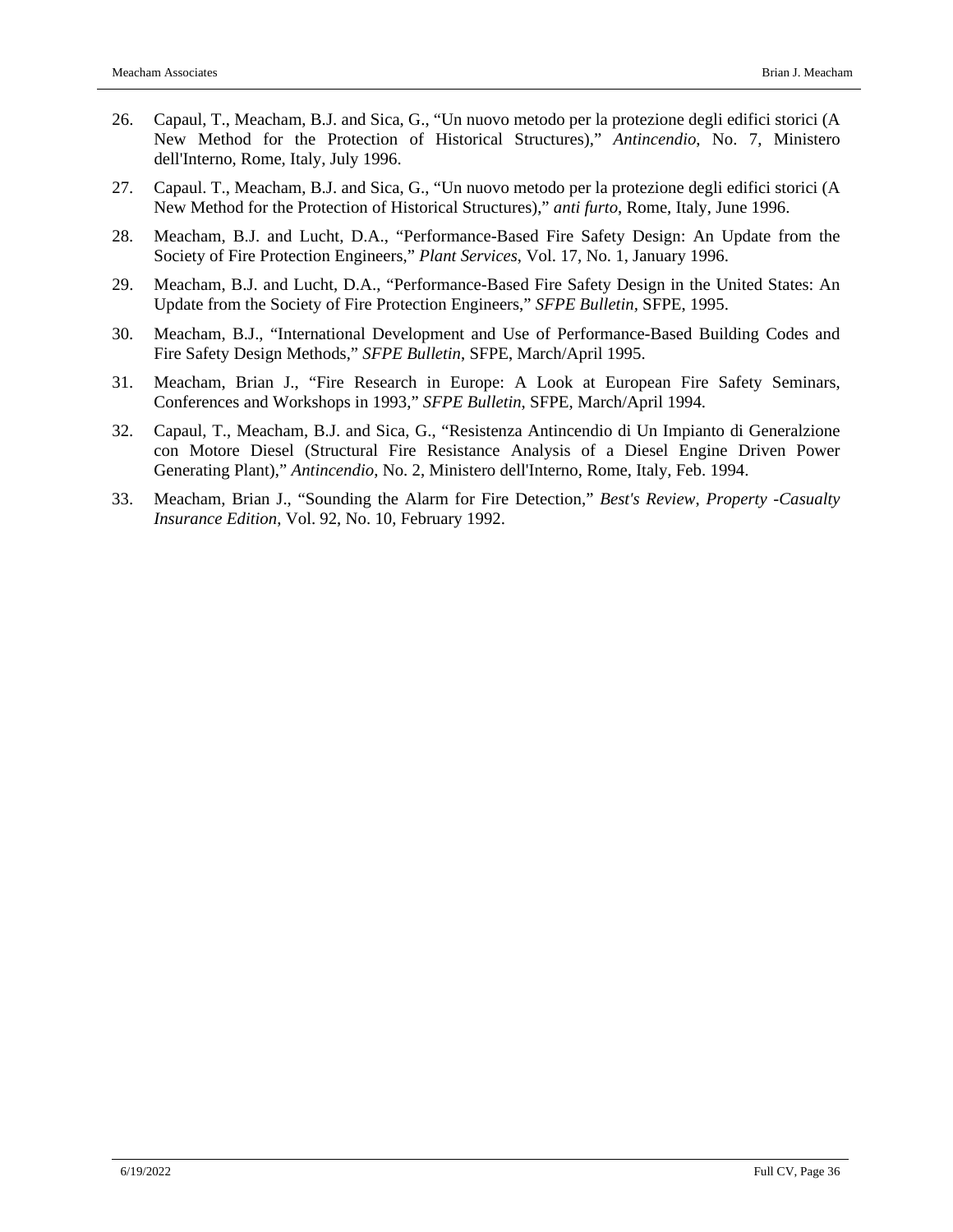# **FELLOWSHIPS, GRANTS AND GIFTS AWARDED**

# **Grants Summary** (**\$3,637,615**)

| <b>SFPE Foundation - Risk Framework</b><br>2022-<br>2023<br>\$30,000<br>for SAFR-BE<br>PI, with M. McNamee and H. Frantzich<br>NFPA - Fire Risk of Vulnerably-<br>$2021 -$<br>Co-I , with D. Antonellis (PI) and C.<br>2022<br>Jennings (Co-I)<br>Housed<br>\$50,000<br>FPRF - Survivability of Voice<br>$2021 -$<br>Communication Cables to Fire, Co-I<br>2022<br>Co-I, with P. van Hees and P. Andersson<br>\$27,000<br>FPRF Award - Safety Challenges of<br>Green Buildings - Phase 2, PI<br>2020<br>\$25,000<br>PI, with M. McNamee (LU)<br>FPRF - Oxygen Reduction Systems<br>2020-<br>Co-I with P. van Hees (LU) and M.<br>$-$ Phase 2, Co-I<br>2021<br>Nilsson (Zurich Insurance, Sweden)<br>\$213,000<br>FPRF – Environmental Impact of<br>Co-I, with M. McNamee (LU) and Guy<br>Fire Research Roadmap, Co-I<br>2019<br>Marlair (Ineris)<br>\$30,000<br>FPRF - ORS for Fire<br>2018<br>\$25,000<br>Co-I with P. van Hees and M. Nilsson<br>Brandforsk (Sweden) Holistic design<br>Co-I in multi-researcher effort led by P.<br>of façade systems (HOLIFAS)<br>van Hees (LU)<br>2018<br>\$100,000<br>**Transferred to N. Dembsey when left<br>NIST - Data Collection with UAV<br>Swarms, with UCSD, WPI, PI**<br>2017<br>WPI. Supported PhD student Wang.<br>\$200,000<br>TUS Structural Fire Engineering<br>Supported post-doc Kamath for structural<br>Joint Research Grant, PI<br>fire testing at TUS in Japan<br>2017<br>\$20,000<br>Supported PhD student Woojung Park for<br>FPRF Award - Marina Risk<br>six-month stipend and tuition<br>Reduction, PI<br>2017<br>\$30,000<br>TUS Structural Fire Engineering<br>Supported post-doc Kamath for structural<br>Joint Research Grant, PI<br>2016<br>\$17,000<br>fire testing at TUS in Japan<br>2016<br>\$102,000<br>Support PhD student Wang for one year<br>NASFM - Project FAIL-SAFE, Co-I<br>2014-<br>FPRF Award - Environmental<br>Supported in part Drew Martin and Mai<br>Tomida<br>2015<br>\$25,000<br>Impacts of Fire, PI<br>DHS Award EMW-2012-FP-01336 -<br>Supported PhD candidate Young-Geun<br>2013-<br>2016<br>You and MS students (Martin, Yin)<br>Green Building Fire Performance, PI<br>\$998,446<br>SFPE E&SF Award Post-Earthquake<br>2012-<br>Fire Performance, PI<br>2013<br>Supported MS candidate Jin Kyung Kim<br>\$15,000<br>FPRF Award - Safety Challenges of<br>2012<br>\$15,000<br>Green Buildings, PI<br>Supported summer RA Brandon Poole<br><b>USDOE Award - Solar Decathlon</b><br>2012<br>China Competition, Co-I<br>\$100,000<br>Supported various student projects<br>NIST Award 60NANB10D228-<br>Supports PhD candidate Alberto Alvarez<br>2010-<br>and PI<br>Fire Risk and Design Fires, PI<br>2013<br>\$341,602<br>KICT Contract - Advanced Research<br>Supported PhD candidate Haejun Park and<br>into PBFS Design Methods, PI<br>2010<br>PIs<br>\$87,727<br>NSF Award 0936505 - Earthquake<br>Unfunded co-I (see Gifts for funding<br>Performance of Nonstruct. Sys., Co-I<br>2009<br>$$0*$<br>discussion)<br>DHS Award 2009-ST-108-000013-<br>Supported ISG student Kurt Schebel and<br>Fire Hazards of Rail Vehicles, PI<br>2009<br>\$199,903<br>PIs<br>NSF Award 0840601 – Fire and<br>2008<br>Collapse at TUD, PI<br>Supported PI travel<br>\$11,377 | <b>Awards</b>              | Year | <b>Value</b> | <b>Comments</b>                     |
|--------------------------------------------------------------------------------------------------------------------------------------------------------------------------------------------------------------------------------------------------------------------------------------------------------------------------------------------------------------------------------------------------------------------------------------------------------------------------------------------------------------------------------------------------------------------------------------------------------------------------------------------------------------------------------------------------------------------------------------------------------------------------------------------------------------------------------------------------------------------------------------------------------------------------------------------------------------------------------------------------------------------------------------------------------------------------------------------------------------------------------------------------------------------------------------------------------------------------------------------------------------------------------------------------------------------------------------------------------------------------------------------------------------------------------------------------------------------------------------------------------------------------------------------------------------------------------------------------------------------------------------------------------------------------------------------------------------------------------------------------------------------------------------------------------------------------------------------------------------------------------------------------------------------------------------------------------------------------------------------------------------------------------------------------------------------------------------------------------------------------------------------------------------------------------------------------------------------------------------------------------------------------------------------------------------------------------------------------------------------------------------------------------------------------------------------------------------------------------------------------------------------------------------------------------------------------------------------------------------------------------------------------------------------------------------------------------------------------------------------------------------------------------------------------------------------------------------------------------------------------------------------------------------------------------------------------------------------------------------------------------------------------------------------------------------------------------------------------------------------------------------------------------------------------------------------------------------------------------------------------------------|----------------------------|------|--------------|-------------------------------------|
|                                                                                                                                                                                                                                                                                                                                                                                                                                                                                                                                                                                                                                                                                                                                                                                                                                                                                                                                                                                                                                                                                                                                                                                                                                                                                                                                                                                                                                                                                                                                                                                                                                                                                                                                                                                                                                                                                                                                                                                                                                                                                                                                                                                                                                                                                                                                                                                                                                                                                                                                                                                                                                                                                                                                                                                                                                                                                                                                                                                                                                                                                                                                                                                                                                                              |                            |      |              |                                     |
|                                                                                                                                                                                                                                                                                                                                                                                                                                                                                                                                                                                                                                                                                                                                                                                                                                                                                                                                                                                                                                                                                                                                                                                                                                                                                                                                                                                                                                                                                                                                                                                                                                                                                                                                                                                                                                                                                                                                                                                                                                                                                                                                                                                                                                                                                                                                                                                                                                                                                                                                                                                                                                                                                                                                                                                                                                                                                                                                                                                                                                                                                                                                                                                                                                                              |                            |      |              |                                     |
|                                                                                                                                                                                                                                                                                                                                                                                                                                                                                                                                                                                                                                                                                                                                                                                                                                                                                                                                                                                                                                                                                                                                                                                                                                                                                                                                                                                                                                                                                                                                                                                                                                                                                                                                                                                                                                                                                                                                                                                                                                                                                                                                                                                                                                                                                                                                                                                                                                                                                                                                                                                                                                                                                                                                                                                                                                                                                                                                                                                                                                                                                                                                                                                                                                                              |                            |      |              |                                     |
|                                                                                                                                                                                                                                                                                                                                                                                                                                                                                                                                                                                                                                                                                                                                                                                                                                                                                                                                                                                                                                                                                                                                                                                                                                                                                                                                                                                                                                                                                                                                                                                                                                                                                                                                                                                                                                                                                                                                                                                                                                                                                                                                                                                                                                                                                                                                                                                                                                                                                                                                                                                                                                                                                                                                                                                                                                                                                                                                                                                                                                                                                                                                                                                                                                                              |                            |      |              |                                     |
|                                                                                                                                                                                                                                                                                                                                                                                                                                                                                                                                                                                                                                                                                                                                                                                                                                                                                                                                                                                                                                                                                                                                                                                                                                                                                                                                                                                                                                                                                                                                                                                                                                                                                                                                                                                                                                                                                                                                                                                                                                                                                                                                                                                                                                                                                                                                                                                                                                                                                                                                                                                                                                                                                                                                                                                                                                                                                                                                                                                                                                                                                                                                                                                                                                                              |                            |      |              |                                     |
|                                                                                                                                                                                                                                                                                                                                                                                                                                                                                                                                                                                                                                                                                                                                                                                                                                                                                                                                                                                                                                                                                                                                                                                                                                                                                                                                                                                                                                                                                                                                                                                                                                                                                                                                                                                                                                                                                                                                                                                                                                                                                                                                                                                                                                                                                                                                                                                                                                                                                                                                                                                                                                                                                                                                                                                                                                                                                                                                                                                                                                                                                                                                                                                                                                                              |                            |      |              |                                     |
|                                                                                                                                                                                                                                                                                                                                                                                                                                                                                                                                                                                                                                                                                                                                                                                                                                                                                                                                                                                                                                                                                                                                                                                                                                                                                                                                                                                                                                                                                                                                                                                                                                                                                                                                                                                                                                                                                                                                                                                                                                                                                                                                                                                                                                                                                                                                                                                                                                                                                                                                                                                                                                                                                                                                                                                                                                                                                                                                                                                                                                                                                                                                                                                                                                                              |                            |      |              |                                     |
|                                                                                                                                                                                                                                                                                                                                                                                                                                                                                                                                                                                                                                                                                                                                                                                                                                                                                                                                                                                                                                                                                                                                                                                                                                                                                                                                                                                                                                                                                                                                                                                                                                                                                                                                                                                                                                                                                                                                                                                                                                                                                                                                                                                                                                                                                                                                                                                                                                                                                                                                                                                                                                                                                                                                                                                                                                                                                                                                                                                                                                                                                                                                                                                                                                                              |                            |      |              |                                     |
|                                                                                                                                                                                                                                                                                                                                                                                                                                                                                                                                                                                                                                                                                                                                                                                                                                                                                                                                                                                                                                                                                                                                                                                                                                                                                                                                                                                                                                                                                                                                                                                                                                                                                                                                                                                                                                                                                                                                                                                                                                                                                                                                                                                                                                                                                                                                                                                                                                                                                                                                                                                                                                                                                                                                                                                                                                                                                                                                                                                                                                                                                                                                                                                                                                                              |                            |      |              |                                     |
|                                                                                                                                                                                                                                                                                                                                                                                                                                                                                                                                                                                                                                                                                                                                                                                                                                                                                                                                                                                                                                                                                                                                                                                                                                                                                                                                                                                                                                                                                                                                                                                                                                                                                                                                                                                                                                                                                                                                                                                                                                                                                                                                                                                                                                                                                                                                                                                                                                                                                                                                                                                                                                                                                                                                                                                                                                                                                                                                                                                                                                                                                                                                                                                                                                                              |                            |      |              |                                     |
|                                                                                                                                                                                                                                                                                                                                                                                                                                                                                                                                                                                                                                                                                                                                                                                                                                                                                                                                                                                                                                                                                                                                                                                                                                                                                                                                                                                                                                                                                                                                                                                                                                                                                                                                                                                                                                                                                                                                                                                                                                                                                                                                                                                                                                                                                                                                                                                                                                                                                                                                                                                                                                                                                                                                                                                                                                                                                                                                                                                                                                                                                                                                                                                                                                                              |                            |      |              |                                     |
|                                                                                                                                                                                                                                                                                                                                                                                                                                                                                                                                                                                                                                                                                                                                                                                                                                                                                                                                                                                                                                                                                                                                                                                                                                                                                                                                                                                                                                                                                                                                                                                                                                                                                                                                                                                                                                                                                                                                                                                                                                                                                                                                                                                                                                                                                                                                                                                                                                                                                                                                                                                                                                                                                                                                                                                                                                                                                                                                                                                                                                                                                                                                                                                                                                                              |                            |      |              |                                     |
|                                                                                                                                                                                                                                                                                                                                                                                                                                                                                                                                                                                                                                                                                                                                                                                                                                                                                                                                                                                                                                                                                                                                                                                                                                                                                                                                                                                                                                                                                                                                                                                                                                                                                                                                                                                                                                                                                                                                                                                                                                                                                                                                                                                                                                                                                                                                                                                                                                                                                                                                                                                                                                                                                                                                                                                                                                                                                                                                                                                                                                                                                                                                                                                                                                                              |                            |      |              |                                     |
|                                                                                                                                                                                                                                                                                                                                                                                                                                                                                                                                                                                                                                                                                                                                                                                                                                                                                                                                                                                                                                                                                                                                                                                                                                                                                                                                                                                                                                                                                                                                                                                                                                                                                                                                                                                                                                                                                                                                                                                                                                                                                                                                                                                                                                                                                                                                                                                                                                                                                                                                                                                                                                                                                                                                                                                                                                                                                                                                                                                                                                                                                                                                                                                                                                                              |                            |      |              |                                     |
|                                                                                                                                                                                                                                                                                                                                                                                                                                                                                                                                                                                                                                                                                                                                                                                                                                                                                                                                                                                                                                                                                                                                                                                                                                                                                                                                                                                                                                                                                                                                                                                                                                                                                                                                                                                                                                                                                                                                                                                                                                                                                                                                                                                                                                                                                                                                                                                                                                                                                                                                                                                                                                                                                                                                                                                                                                                                                                                                                                                                                                                                                                                                                                                                                                                              |                            |      |              |                                     |
|                                                                                                                                                                                                                                                                                                                                                                                                                                                                                                                                                                                                                                                                                                                                                                                                                                                                                                                                                                                                                                                                                                                                                                                                                                                                                                                                                                                                                                                                                                                                                                                                                                                                                                                                                                                                                                                                                                                                                                                                                                                                                                                                                                                                                                                                                                                                                                                                                                                                                                                                                                                                                                                                                                                                                                                                                                                                                                                                                                                                                                                                                                                                                                                                                                                              |                            |      |              |                                     |
|                                                                                                                                                                                                                                                                                                                                                                                                                                                                                                                                                                                                                                                                                                                                                                                                                                                                                                                                                                                                                                                                                                                                                                                                                                                                                                                                                                                                                                                                                                                                                                                                                                                                                                                                                                                                                                                                                                                                                                                                                                                                                                                                                                                                                                                                                                                                                                                                                                                                                                                                                                                                                                                                                                                                                                                                                                                                                                                                                                                                                                                                                                                                                                                                                                                              |                            |      |              |                                     |
|                                                                                                                                                                                                                                                                                                                                                                                                                                                                                                                                                                                                                                                                                                                                                                                                                                                                                                                                                                                                                                                                                                                                                                                                                                                                                                                                                                                                                                                                                                                                                                                                                                                                                                                                                                                                                                                                                                                                                                                                                                                                                                                                                                                                                                                                                                                                                                                                                                                                                                                                                                                                                                                                                                                                                                                                                                                                                                                                                                                                                                                                                                                                                                                                                                                              |                            |      |              |                                     |
|                                                                                                                                                                                                                                                                                                                                                                                                                                                                                                                                                                                                                                                                                                                                                                                                                                                                                                                                                                                                                                                                                                                                                                                                                                                                                                                                                                                                                                                                                                                                                                                                                                                                                                                                                                                                                                                                                                                                                                                                                                                                                                                                                                                                                                                                                                                                                                                                                                                                                                                                                                                                                                                                                                                                                                                                                                                                                                                                                                                                                                                                                                                                                                                                                                                              |                            |      |              |                                     |
|                                                                                                                                                                                                                                                                                                                                                                                                                                                                                                                                                                                                                                                                                                                                                                                                                                                                                                                                                                                                                                                                                                                                                                                                                                                                                                                                                                                                                                                                                                                                                                                                                                                                                                                                                                                                                                                                                                                                                                                                                                                                                                                                                                                                                                                                                                                                                                                                                                                                                                                                                                                                                                                                                                                                                                                                                                                                                                                                                                                                                                                                                                                                                                                                                                                              |                            |      |              |                                     |
|                                                                                                                                                                                                                                                                                                                                                                                                                                                                                                                                                                                                                                                                                                                                                                                                                                                                                                                                                                                                                                                                                                                                                                                                                                                                                                                                                                                                                                                                                                                                                                                                                                                                                                                                                                                                                                                                                                                                                                                                                                                                                                                                                                                                                                                                                                                                                                                                                                                                                                                                                                                                                                                                                                                                                                                                                                                                                                                                                                                                                                                                                                                                                                                                                                                              |                            |      |              |                                     |
|                                                                                                                                                                                                                                                                                                                                                                                                                                                                                                                                                                                                                                                                                                                                                                                                                                                                                                                                                                                                                                                                                                                                                                                                                                                                                                                                                                                                                                                                                                                                                                                                                                                                                                                                                                                                                                                                                                                                                                                                                                                                                                                                                                                                                                                                                                                                                                                                                                                                                                                                                                                                                                                                                                                                                                                                                                                                                                                                                                                                                                                                                                                                                                                                                                                              |                            |      |              |                                     |
|                                                                                                                                                                                                                                                                                                                                                                                                                                                                                                                                                                                                                                                                                                                                                                                                                                                                                                                                                                                                                                                                                                                                                                                                                                                                                                                                                                                                                                                                                                                                                                                                                                                                                                                                                                                                                                                                                                                                                                                                                                                                                                                                                                                                                                                                                                                                                                                                                                                                                                                                                                                                                                                                                                                                                                                                                                                                                                                                                                                                                                                                                                                                                                                                                                                              |                            |      |              |                                     |
|                                                                                                                                                                                                                                                                                                                                                                                                                                                                                                                                                                                                                                                                                                                                                                                                                                                                                                                                                                                                                                                                                                                                                                                                                                                                                                                                                                                                                                                                                                                                                                                                                                                                                                                                                                                                                                                                                                                                                                                                                                                                                                                                                                                                                                                                                                                                                                                                                                                                                                                                                                                                                                                                                                                                                                                                                                                                                                                                                                                                                                                                                                                                                                                                                                                              |                            |      |              |                                     |
|                                                                                                                                                                                                                                                                                                                                                                                                                                                                                                                                                                                                                                                                                                                                                                                                                                                                                                                                                                                                                                                                                                                                                                                                                                                                                                                                                                                                                                                                                                                                                                                                                                                                                                                                                                                                                                                                                                                                                                                                                                                                                                                                                                                                                                                                                                                                                                                                                                                                                                                                                                                                                                                                                                                                                                                                                                                                                                                                                                                                                                                                                                                                                                                                                                                              |                            |      |              |                                     |
|                                                                                                                                                                                                                                                                                                                                                                                                                                                                                                                                                                                                                                                                                                                                                                                                                                                                                                                                                                                                                                                                                                                                                                                                                                                                                                                                                                                                                                                                                                                                                                                                                                                                                                                                                                                                                                                                                                                                                                                                                                                                                                                                                                                                                                                                                                                                                                                                                                                                                                                                                                                                                                                                                                                                                                                                                                                                                                                                                                                                                                                                                                                                                                                                                                                              |                            |      |              |                                     |
|                                                                                                                                                                                                                                                                                                                                                                                                                                                                                                                                                                                                                                                                                                                                                                                                                                                                                                                                                                                                                                                                                                                                                                                                                                                                                                                                                                                                                                                                                                                                                                                                                                                                                                                                                                                                                                                                                                                                                                                                                                                                                                                                                                                                                                                                                                                                                                                                                                                                                                                                                                                                                                                                                                                                                                                                                                                                                                                                                                                                                                                                                                                                                                                                                                                              |                            |      |              |                                     |
|                                                                                                                                                                                                                                                                                                                                                                                                                                                                                                                                                                                                                                                                                                                                                                                                                                                                                                                                                                                                                                                                                                                                                                                                                                                                                                                                                                                                                                                                                                                                                                                                                                                                                                                                                                                                                                                                                                                                                                                                                                                                                                                                                                                                                                                                                                                                                                                                                                                                                                                                                                                                                                                                                                                                                                                                                                                                                                                                                                                                                                                                                                                                                                                                                                                              |                            |      |              |                                     |
|                                                                                                                                                                                                                                                                                                                                                                                                                                                                                                                                                                                                                                                                                                                                                                                                                                                                                                                                                                                                                                                                                                                                                                                                                                                                                                                                                                                                                                                                                                                                                                                                                                                                                                                                                                                                                                                                                                                                                                                                                                                                                                                                                                                                                                                                                                                                                                                                                                                                                                                                                                                                                                                                                                                                                                                                                                                                                                                                                                                                                                                                                                                                                                                                                                                              |                            |      |              |                                     |
|                                                                                                                                                                                                                                                                                                                                                                                                                                                                                                                                                                                                                                                                                                                                                                                                                                                                                                                                                                                                                                                                                                                                                                                                                                                                                                                                                                                                                                                                                                                                                                                                                                                                                                                                                                                                                                                                                                                                                                                                                                                                                                                                                                                                                                                                                                                                                                                                                                                                                                                                                                                                                                                                                                                                                                                                                                                                                                                                                                                                                                                                                                                                                                                                                                                              |                            |      |              |                                     |
|                                                                                                                                                                                                                                                                                                                                                                                                                                                                                                                                                                                                                                                                                                                                                                                                                                                                                                                                                                                                                                                                                                                                                                                                                                                                                                                                                                                                                                                                                                                                                                                                                                                                                                                                                                                                                                                                                                                                                                                                                                                                                                                                                                                                                                                                                                                                                                                                                                                                                                                                                                                                                                                                                                                                                                                                                                                                                                                                                                                                                                                                                                                                                                                                                                                              |                            |      |              |                                     |
|                                                                                                                                                                                                                                                                                                                                                                                                                                                                                                                                                                                                                                                                                                                                                                                                                                                                                                                                                                                                                                                                                                                                                                                                                                                                                                                                                                                                                                                                                                                                                                                                                                                                                                                                                                                                                                                                                                                                                                                                                                                                                                                                                                                                                                                                                                                                                                                                                                                                                                                                                                                                                                                                                                                                                                                                                                                                                                                                                                                                                                                                                                                                                                                                                                                              |                            |      |              |                                     |
|                                                                                                                                                                                                                                                                                                                                                                                                                                                                                                                                                                                                                                                                                                                                                                                                                                                                                                                                                                                                                                                                                                                                                                                                                                                                                                                                                                                                                                                                                                                                                                                                                                                                                                                                                                                                                                                                                                                                                                                                                                                                                                                                                                                                                                                                                                                                                                                                                                                                                                                                                                                                                                                                                                                                                                                                                                                                                                                                                                                                                                                                                                                                                                                                                                                              |                            |      |              |                                     |
|                                                                                                                                                                                                                                                                                                                                                                                                                                                                                                                                                                                                                                                                                                                                                                                                                                                                                                                                                                                                                                                                                                                                                                                                                                                                                                                                                                                                                                                                                                                                                                                                                                                                                                                                                                                                                                                                                                                                                                                                                                                                                                                                                                                                                                                                                                                                                                                                                                                                                                                                                                                                                                                                                                                                                                                                                                                                                                                                                                                                                                                                                                                                                                                                                                                              |                            |      |              |                                     |
|                                                                                                                                                                                                                                                                                                                                                                                                                                                                                                                                                                                                                                                                                                                                                                                                                                                                                                                                                                                                                                                                                                                                                                                                                                                                                                                                                                                                                                                                                                                                                                                                                                                                                                                                                                                                                                                                                                                                                                                                                                                                                                                                                                                                                                                                                                                                                                                                                                                                                                                                                                                                                                                                                                                                                                                                                                                                                                                                                                                                                                                                                                                                                                                                                                                              |                            |      |              |                                     |
|                                                                                                                                                                                                                                                                                                                                                                                                                                                                                                                                                                                                                                                                                                                                                                                                                                                                                                                                                                                                                                                                                                                                                                                                                                                                                                                                                                                                                                                                                                                                                                                                                                                                                                                                                                                                                                                                                                                                                                                                                                                                                                                                                                                                                                                                                                                                                                                                                                                                                                                                                                                                                                                                                                                                                                                                                                                                                                                                                                                                                                                                                                                                                                                                                                                              |                            |      |              |                                     |
|                                                                                                                                                                                                                                                                                                                                                                                                                                                                                                                                                                                                                                                                                                                                                                                                                                                                                                                                                                                                                                                                                                                                                                                                                                                                                                                                                                                                                                                                                                                                                                                                                                                                                                                                                                                                                                                                                                                                                                                                                                                                                                                                                                                                                                                                                                                                                                                                                                                                                                                                                                                                                                                                                                                                                                                                                                                                                                                                                                                                                                                                                                                                                                                                                                                              |                            |      |              |                                     |
|                                                                                                                                                                                                                                                                                                                                                                                                                                                                                                                                                                                                                                                                                                                                                                                                                                                                                                                                                                                                                                                                                                                                                                                                                                                                                                                                                                                                                                                                                                                                                                                                                                                                                                                                                                                                                                                                                                                                                                                                                                                                                                                                                                                                                                                                                                                                                                                                                                                                                                                                                                                                                                                                                                                                                                                                                                                                                                                                                                                                                                                                                                                                                                                                                                                              |                            |      |              |                                     |
|                                                                                                                                                                                                                                                                                                                                                                                                                                                                                                                                                                                                                                                                                                                                                                                                                                                                                                                                                                                                                                                                                                                                                                                                                                                                                                                                                                                                                                                                                                                                                                                                                                                                                                                                                                                                                                                                                                                                                                                                                                                                                                                                                                                                                                                                                                                                                                                                                                                                                                                                                                                                                                                                                                                                                                                                                                                                                                                                                                                                                                                                                                                                                                                                                                                              |                            |      |              |                                     |
|                                                                                                                                                                                                                                                                                                                                                                                                                                                                                                                                                                                                                                                                                                                                                                                                                                                                                                                                                                                                                                                                                                                                                                                                                                                                                                                                                                                                                                                                                                                                                                                                                                                                                                                                                                                                                                                                                                                                                                                                                                                                                                                                                                                                                                                                                                                                                                                                                                                                                                                                                                                                                                                                                                                                                                                                                                                                                                                                                                                                                                                                                                                                                                                                                                                              |                            |      |              |                                     |
|                                                                                                                                                                                                                                                                                                                                                                                                                                                                                                                                                                                                                                                                                                                                                                                                                                                                                                                                                                                                                                                                                                                                                                                                                                                                                                                                                                                                                                                                                                                                                                                                                                                                                                                                                                                                                                                                                                                                                                                                                                                                                                                                                                                                                                                                                                                                                                                                                                                                                                                                                                                                                                                                                                                                                                                                                                                                                                                                                                                                                                                                                                                                                                                                                                                              |                            |      |              |                                     |
|                                                                                                                                                                                                                                                                                                                                                                                                                                                                                                                                                                                                                                                                                                                                                                                                                                                                                                                                                                                                                                                                                                                                                                                                                                                                                                                                                                                                                                                                                                                                                                                                                                                                                                                                                                                                                                                                                                                                                                                                                                                                                                                                                                                                                                                                                                                                                                                                                                                                                                                                                                                                                                                                                                                                                                                                                                                                                                                                                                                                                                                                                                                                                                                                                                                              |                            |      |              |                                     |
|                                                                                                                                                                                                                                                                                                                                                                                                                                                                                                                                                                                                                                                                                                                                                                                                                                                                                                                                                                                                                                                                                                                                                                                                                                                                                                                                                                                                                                                                                                                                                                                                                                                                                                                                                                                                                                                                                                                                                                                                                                                                                                                                                                                                                                                                                                                                                                                                                                                                                                                                                                                                                                                                                                                                                                                                                                                                                                                                                                                                                                                                                                                                                                                                                                                              |                            |      |              |                                     |
|                                                                                                                                                                                                                                                                                                                                                                                                                                                                                                                                                                                                                                                                                                                                                                                                                                                                                                                                                                                                                                                                                                                                                                                                                                                                                                                                                                                                                                                                                                                                                                                                                                                                                                                                                                                                                                                                                                                                                                                                                                                                                                                                                                                                                                                                                                                                                                                                                                                                                                                                                                                                                                                                                                                                                                                                                                                                                                                                                                                                                                                                                                                                                                                                                                                              | NSF Award 0322760 - Global |      |              | Supported international workshop to |
| \$40,000<br>2003<br>identify future of PB building codes<br>Policy Summit - PB Building Regs                                                                                                                                                                                                                                                                                                                                                                                                                                                                                                                                                                                                                                                                                                                                                                                                                                                                                                                                                                                                                                                                                                                                                                                                                                                                                                                                                                                                                                                                                                                                                                                                                                                                                                                                                                                                                                                                                                                                                                                                                                                                                                                                                                                                                                                                                                                                                                                                                                                                                                                                                                                                                                                                                                                                                                                                                                                                                                                                                                                                                                                                                                                                                                 |                            |      |              |                                     |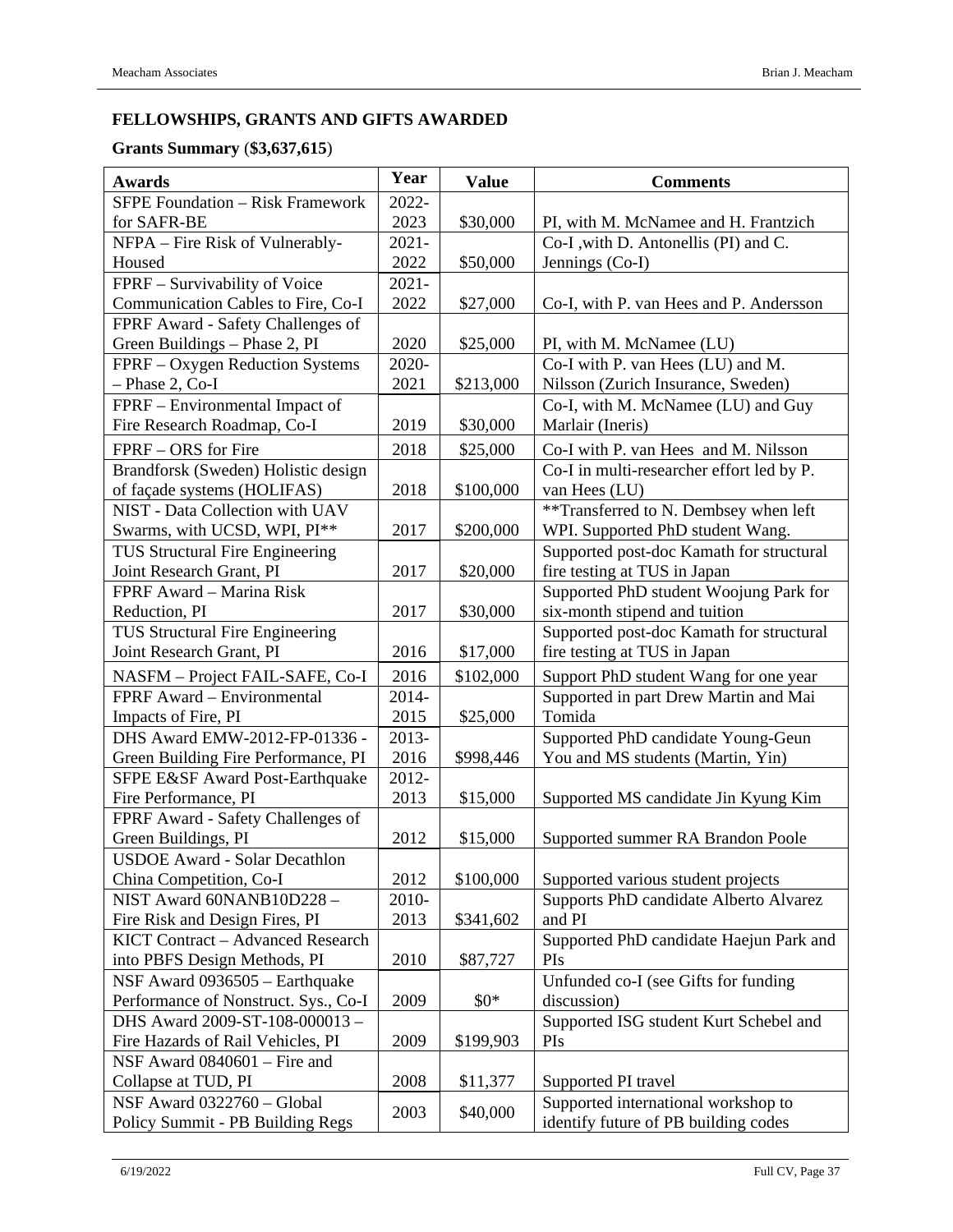| NIST Grant 60NANB2D0138 -             | $2002 -$<br>\$323,000 |             | Research to improve the predictive     |
|---------------------------------------|-----------------------|-------------|----------------------------------------|
| Uncertainty in Egress Models, PI      | 2005                  |             | capabilities of egress models          |
| NSF Award 9730783 – Use of Risk       | 1998 -                | \$266,000   | Supported Meacham PhD. (PI Roger       |
| in Performance Building Codes, Co-I   | 2000                  |             | Kasperson)                             |
| National Fire Protection Association, | 1997 -<br>\$150,000   |             | Supported development of the SFPE Eng. |
| PI                                    | 1999                  |             | <b>Guide to PB Fire Protection</b>     |
| NIST Grant 60NANB5D0138 -             | 1995-<br>\$225,560    |             | Conceptual basis for performance-based |
| Performance Based Fire Design, PI     | 1998                  |             | fire protection engineering for the US |
| <b>Total</b>                          |                       | \$3,667,615 |                                        |

**\*** *NEESR: Full-Scale Structural and Nonstructural Building System Performance during Earthquakes*, \$1,200,000, NSF Award 0936505 (to UCSD), with \$0 funding from NSF to WPI, 10/09–11/12. Overall funding valued at over \$5,000,000 with payload and industry support (cash and in-kind). PI Hutchinson (UCSD), co-Is Restrepo (UCSD), Conte (UCSD), Walsh (SDSU), Marin (Howard) and Meacham. Fire research led by Meacham. See project website for details [\(http://bncs.ucsd.edu/index.html\)](http://bncs.ucsd.edu/index.html).

| <b>Gift/Donation</b> | <b>Value</b> | <b>Notes</b>                                                             |
|----------------------|--------------|--------------------------------------------------------------------------|
|                      |              | Cash donation to project on post-earthquake fire performance of CFS      |
| <b>IBHS</b>          | \$12,500     | framed buildings (2016). Supports post-doc and equipment.                |
|                      |              | Cash donation to project on post-earthquake fire performance of CFS      |
| <b>State Farm</b>    | \$25,000     | framed buildings (2016). Supports post-doc and equipment.                |
|                      |              | Cash donation to project on post-earthquake fire performance of CFS      |
| <b>CSSC</b>          | \$50,000     | framed buildings (2016). Supports on-site needs (funds to stay in CA).   |
|                      |              | Fellowship to Praveen Kamath to support project on post-earthquake fire  |
| SFPE E&SF            | 10,000       | performance of CFS framed buildings (2016).                              |
|                      |              | Gift / fellowship to Mai Tomida to support student research on           |
| <b>FPRF</b>          | \$5,000      | environmental impacts of fire (2015).                                    |
|                      |              | Gift / fellowship to Young-Geun You to help complete Building Fire       |
| SFPE E&SF            | \$5,000      | Performance Analysis book by R.W. Fitzgerald and B.J. Meacham (2015)     |
| <b>FSNA</b>          | \$5,000      | Gift to support Mary Long in evacuation modeling project (2015).         |
|                      |              | Cash donation to support earthquake and fire project (2012). Supported   |
| <b>CSSC</b>          | \$50,000     | equipment purchases for use on site at UCSD (funds had to stay in CA).   |
|                      |              | Cash donation to support earthquake and fire project (2011). Supported   |
| Arup                 | \$15,000     | students Haejun Park and Jin Kyung Kim, as well as equipment and travel. |
|                      |              | Cash donation to support earthquake and fire project (2011). Supported   |
| Hilti                | \$15,000     | students Haejun Park and Jin Kyung Kim, as well as equipment and travel. |
|                      |              | Cash donation to support earthquake and fire project (2011). Supported   |
| <b>SFPE E&amp;SF</b> | \$10,000     | students Haejun Park and Jin Kyung Kim, as well as equipment and travel. |
| Tyco                 | \$5,000      | Cash donation via FPE department to support ISG of Robert Accosta (2008) |
| <b>Total</b>         | \$207,500    |                                                                          |

### **Research Gifts Facilitated (\$207,500)**

### **Other Research Funding (\$105,000)**

| <b>Source</b>       | Value    | <b>Comments</b>                                                         |
|---------------------|----------|-------------------------------------------------------------------------|
| Parsons             |          | Service to industry for small (Cone calorimeter) and real-scale         |
| <b>Brinckerhoff</b> | \$90,000 | (compartment-scale) testing of lining materials of rail vehicles        |
| University of       |          | Travel and accommodation to University of Navarra for performance-based |
| Navarra             | \$5,000  | assessment protocol for building energy performance of retrofit study   |
|                     |          | Grant to support workshop aimed at generating government and industry   |
| <b>CUREE</b>        | \$10,000 | support for a large-scale research effort on post-earthquake fire.      |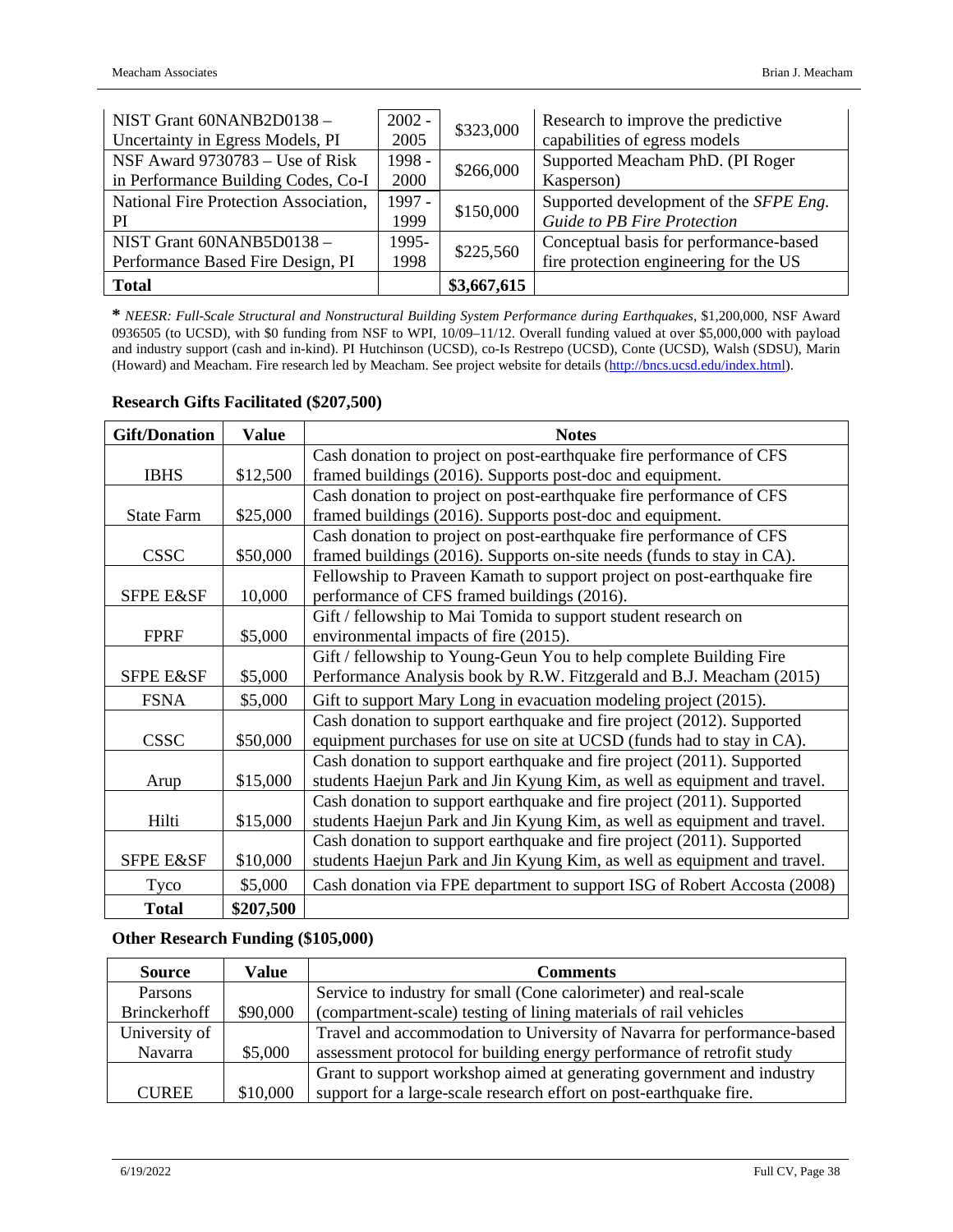#### **PRESENTATIONS AT CONFERENCES, SEMINARS, WORKSHOPS & COLLOQUIA (328)**

#### **Conference, Symposia and Colloquia Presentations (227)**

- 1. "Applying Performance-Based Codes and Design to Address Emerging Issues?" *2022 NFPA Annual Conference and Expo*, Boston, MA, 6-9 June 2022.
- 2. "Evaluating Data and Voice Signals in Pathway Survivable Cables for Life Safety Systems?" *2022 NFPA Annual Conference and Expo*, Boston, MA, 6-9 June 2022 (with J. Wilmot).
- 3. "Fire Safety Engineering and Sustainability," *Sustainability and Fire Safety: What's the link?*, Virtual Webinar, Fire Safe Europe, 2 June 2022.
- 4. "Managing Environmental Impacts of Fire at Ports,"*5th International Conference on Safety in Ports*, A Coruna, Spain, 19 May 2022.
- 5. "Decade of Action for Fire Safety," 7*th International Tall Building Fire Safety Conference*, Tall Building Fire Safety Network, London, 17 – 19 May 2022.
- 6. "A Sociotechnical System Framing for PBD for Fire Safety, *2022 SFPE International Conference on Performance-Based Codes and Fire Safety Design*, 23-25 March 2022 (virtual).
- 7. "A Framework for More Robust Fire Safety Engineering: A Sociotechnical Systems & Safety Systems Perspective," *SFPE Premium Webinar Series*, February-March 2022 (virtual).
- 8. "Fire Safety Challenges of 'Green' Buildings and Attributes," Webinar, *NFPA 125th Anniversary Conference Series*, 2 November 2021 (with M. McNamee, presented by Meacham).
- 9. "Fire Safety Challenges of 'Green' Buildings and Attributes," Webinar, Fire Research and Innovation Centre (FRIC), 27 September 2021 (with M. McNamee, presented by McNamee).
- 10. "Fire Safety Challenges of 'Green' Buildings and Attributes," *Nordic Fire & Safety Days*, RISE, Sweden, Webinar, to be held 15 June 2021.
- 11. "Fire Safety Challenges of 'Green' Buildings and Attributes," Webinar, FPRF, 14 April 2021 (with M. McNamee).
- 12. "Sustainable And Fire Resilient (SAFR) Buildings," Webinar, CSI Boston Chapter, 9 Sep 2020.
- 13. "The Importance of Fire Resilient and Sustainable Buildings Amid the COVID-19 Pandemic," Webinar, Fire Safe Europe, 26 June 2020 (with D. Beu).
- 14. "A Holistic Approach for Fire Safety Requirements and Design of Façade Systems (HOLIFAS)," *Final Reporting Webinar*, Brandforsk, Stockholm, Sweden, May 2020 (with P. van Hees and M. Stromgren).
- 15. "History of the ICC Performance Code for Buildings and Situation with Performance-Based Codes Worldwide," Building Code Committee Workshop, American Institute of Architects, April 2020.
- 16. "PBD for Fire Past, Present and Future," Invited Plenary, *2020 International Conference on Performance-Based Codes & Fire Safety Design Methods*, Auckland, New Zealand, 12 Mar 2020.
- 17. "International Perspective on Technical Competencies and Qualifications for Fire Safety Engineering (FSE)," *SFPE France Symposium on the Impact of the ESSOC Law on Fire Safety Engineering*, Paris, France, 7 November 2019.
- 18. "Design Fires for Fire Safety Engineering," *SFPE Switzerland Colloquium on Fire Safety Engineering*, ETH Zurich, Zurich, Switzerland, 5 November 2019.
- 19. "Fire Safety Engineering: Overview of International Approaches," *10th Congreso Internacional de Ingeniería de Seguridad contra Incendios: Diseno Basado en Prestaciones*, Madrid, Spain, 25-27 September 2019.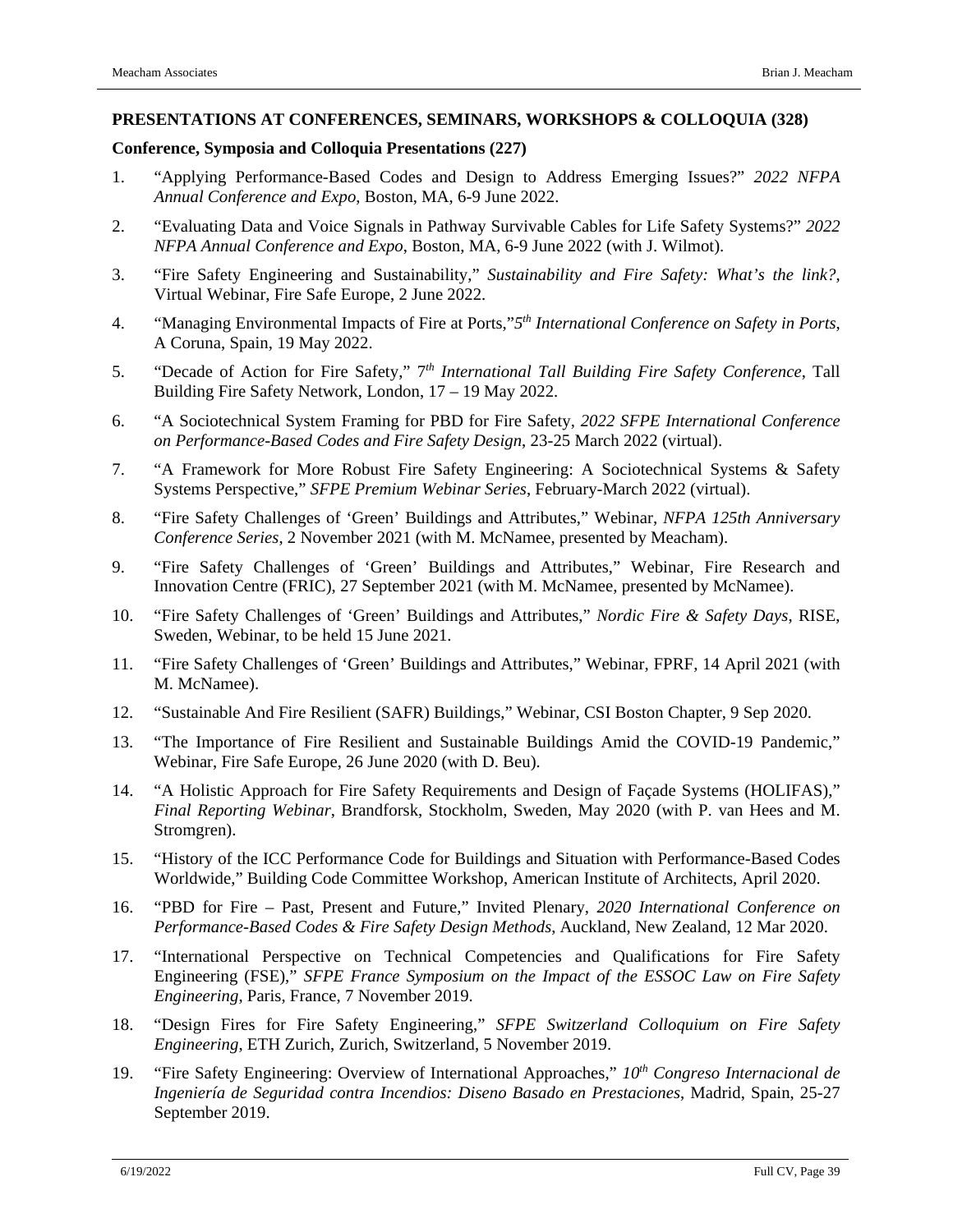- 20. "A Holistic Framework for Developing and Assessing Risk-Informed Performance-Based Building Regulation," *Interflam 2019*, Royal Holloway College, Windsor, England, 1 July 2019.
- 21. "The State of Fire Safety Engineering in Seven Countries: Survey Outcomes and Preliminary Analysis," *2019 International Fire Safety Symposium (IFireSS)*, Ottawa, Canada, June 2019 (with Astrom, J., Axelsson, E., Lindahl, S., presented by Meacham).
- 22. "Review of Oxygen Reduction Systems in Warehouse Storage Applications," *2019 International Fire Safety Symposium (IFireSS)*, Ottawa, Canada, June 2019 (with Nilsson, M, van Hees, P. and Barton, J., presented by Meacham).
- 23. "SFPE Core Competencies for the Fire Protection Engineering Profession," *2019 International Fire Safety Symposium (IFireSS)*, Ottawa, Canada, June 2019 (with Militello, A. and Jonsson, J., to be presented by Militello).
- 24. "Emergency planning based on the fire scenarios," *2019 International Fire Safety Symposium (IFireSS)*, Ottawa, Canada, June 2019 (with Leiras, A. and Rodrigues, J.P., presented by Leiras).
- 25. "Review of Oxygen Reduction Systems in Warehouse Storage Applications," *2019 NFPA Annual Convention and Expo*, June 2019 (with Nilsson, M, van Hees, P. and Barton, J., presented by Nilsson and Meacham).
- 26. "What is Needed to increase the Use and Acceptance of Fire Safety Engineering: Analysis of Survey Data from Seven Countries," *2019 SFPE Europe Conferenc*e, Malaga, Spain, 22-23 May 2019 (with Astrom, J., Axelsson, E. and Lindahl, S., presented by co-authors).
- 27. "Globally Significant Fire Research Needs and Funding Strategies: IAFSS Agenda 2030 for a Fire Safe World," *2019 SFPE Europe Conference*, Malaga, Spain, 22-23 May 2019 (with McNamee, M. and van Hees, P., to be presented by van Hees).
- 28. "Building Fire Resiliency Challenges and Opportunities," *2019 NFCA Annual Conference*, National Fireproofing Contractors Association, Orlando, FL, 22 March 2019.
- 29. "Earthquake and post-earthquake fire performance of a mid-rise cold-formed steel framed building: characterizing component-level physical damage," *11th National Conference on Earthquake Engineering – Integrating Science, Engineering & Policy*, Los Angeles, CA, 26-29 June 2018 (with Hutchinson, T.C., Wang, X., Hegemier, G., Kamath, P., presented by Hutchinson).
- 30. "Emerging Threats in Port Facilities," *3rd International Conference on Safety in Ports (SIP)*, A Coruna, Spain, 7-8 May 2018.
- 31. "Situation with Performance-Based Codes and Fire Safety Design in Seven Countries," Invited Keynote Presentation, *SFPE 12th International Conference on Performance-Based Codes and Fire Safety Design Methods*, Honolulu, HI, April 2018.
- 32. "Space Familiarity and Exit Familiarity for Emergency Egress," *SFPE 12th International Conference on Performance-Based Codes and Fire Safety Design Methods*, Honolulu, HI, April 2018 (with Park, H.J., Haejun Park, Bang, C., Agnew, R., and Charter, V, presented by Park).
- 33. "A Quantified Risk-Based Framework for Life Safety," *SFPE 12th International Conference on Performance-Based Codes and Fire Safety Design Methods*, Honolulu, HI, April 2018 (with I.J. van Straalen, presented by van Straalen).
- 34. "Roadmap for Incorporation of Risk Criteria and Analysis in Building Regulatory Decisions," *SFPE 12th International Conference on Performance-Based Codes and Fire Safety Design Methods*, Honolulu, HI, April 2018 (with I.J. van Straalen, poster presentation).
- 35. "Emerging Issues in FSE: Research Roadmap and the Path Forward," Invited Keynote Presentation, *2nd SFPE Europe Conference on Fire Safety Engineering,* Rotterdam, Netherlands, February 2018.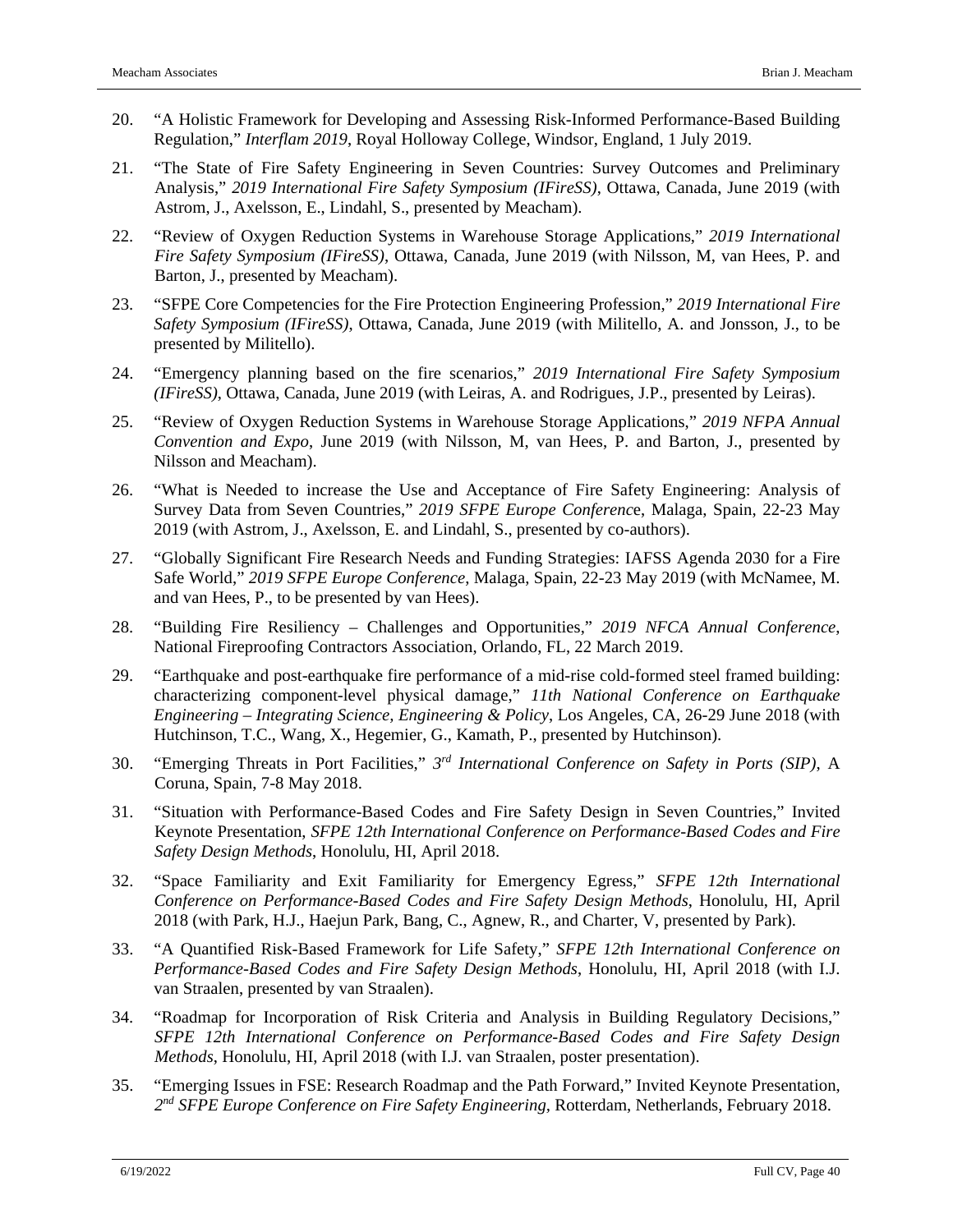- 36. "International Situation with Performance-Based Regulation for Fire and Fire Safety Engineering."  $6<sup>th</sup>$  Asia FORUM for Advanced Fire Education / Research in Asia, Tokyo University of Science / Agnes Hotel, Tokyo, Japan, 23 November 2017.
- 37. "Framework for Facilitating Next Generation Performance-Based Building Regulations" *Fire Safety Asia Conference 2017*, Singapore, 15-17 Nov. 2017.
- 38. "Fire Safety Design of Very Tall Buildings," *5th Annual Workshop of the Group on Protection of Buildings from Fire*, University of Sao Paulo, Brazil, 31 October 2017.
- 39. "International Trends in Building Fire Regulation," *5th Annual Workshop of the Group on Protection of Buildings from Fire*, University of Sao Paulo, Brazil, 31 Oct. 2017.
- 40. "Fire Safety Engineering Resilience" *9th Congreso Internacional de Ingeniería de Seguridad contra Incendios: Diseno Basado en Prestaciones*, Madrid, Spain, 23-25 October 2017.
- 41. "Fire Performance of a Full-Scale Loaded Cold-Formed Steel Framed Assembly in a Large Scale Furnace Test," *Fire Safety 2017, International Conference, Research and Advanced Technology in Fire*, Santander, Spain, 20 Oct. 2017 (with Kamath, P. & Matsuyama, K., presented by Meacham).
- 42. "Earthquake and post-earthquake fire performance of a mid-rise cold-formed steel framed building," SEAOC 2017 Convention, San Diego, CA, 13-15 September 2017 (with Hutchinson, T.C., Wang, X., Hegemier, G., and Kamath, P., to be presented by Hutchinson).
- 43. "Experimental Assessment of Steel Sheathed Shear Walls Subjected to Seismic Load and Fire," *12th International Symposium on Fire Safety Science*, Lund, Sweden, June 2017 (with Hoehler, M., Smith, C., Hutchinson, T., Wang, X., Meacham, B. and Kamath, P., presented by Hoehler)
- 44. "Full-Scale Fire Tests on a Cold-Formed Steel Frame in Fire Following Earthquake," *IFireSS – International Fire Safety Symposium*, Naples, Italy, 7-9 June 2017 (with Kamath, P., Meacham, B.J., Hutchinson, T. and Wang, X., presented by Kamath)
- 45. "Marina Risk Reduction," *2017 NFPA Annual Meeting and Conference,* Boston, MA, USA, 4-6 June 2017 (with W. Park and C. Grant).
- 46. "Performance-Based Codes and Design An International Perspective," *2017 NFPA Annual Meeting and Conference,* Boston, MA, USA, 4-6 June 2017.
- 47. "Fire Performance of Green Building Features: Experimental Outcomes," *2017 NFPA Annual Meeting and Conference*, Boston, MA, USA, 4 June 2017 (M. Gollner, P. Kamath, N. Dembsey).
- 48. "Post-Earthquake Fire Performance of a Cold-Formed Steel Frame Building," *2017 NFPA Annual Meeting and Conference*, Boston, MA, 4-6 June 2017 (with P. Kamath).
- 49. "Post-Earthquake Fire Performance of Buildings: Outcomes from Full-Scale Experiments," *GRIPS International Symposium on Preparing for Earthquakes and Cascading Hazards*, National Graduate Institute for Policy Studies, Tokyo, Japan, 11 November 2016.
- 50. "Performance-Based Building Regulations: Historical Perspective and Future Trends," *Instituto de Ciencias de la Construcción Eduardo Torroja Session on the 10th Anniversary of the Technical Building Code of Spain (CTE), CONSTRUTEC Congress*, Madrid, 27 October 2016.
- 51. "Risk-Informed Performance-Based Design: Concepts and Applications to High-Challenge Facilities," *2nd International Congress of Industrial Safety in Ports,* A Coruña, Spain, October 2016
- 52. "Fire Safety Challenges with Sustainable Buildings, Materials & Systems," *Sustainable Fire Engineering 2016 Dublin*, Dublin, Ireland, 30 September 2016.
- 53. "Toward Next Generation Performance-Based Building Regulatory Systems," *SFPE 11th International Conference on Performance-Based Codes and Fire Safety Design Methods*, Poland, 23-25 May 2016.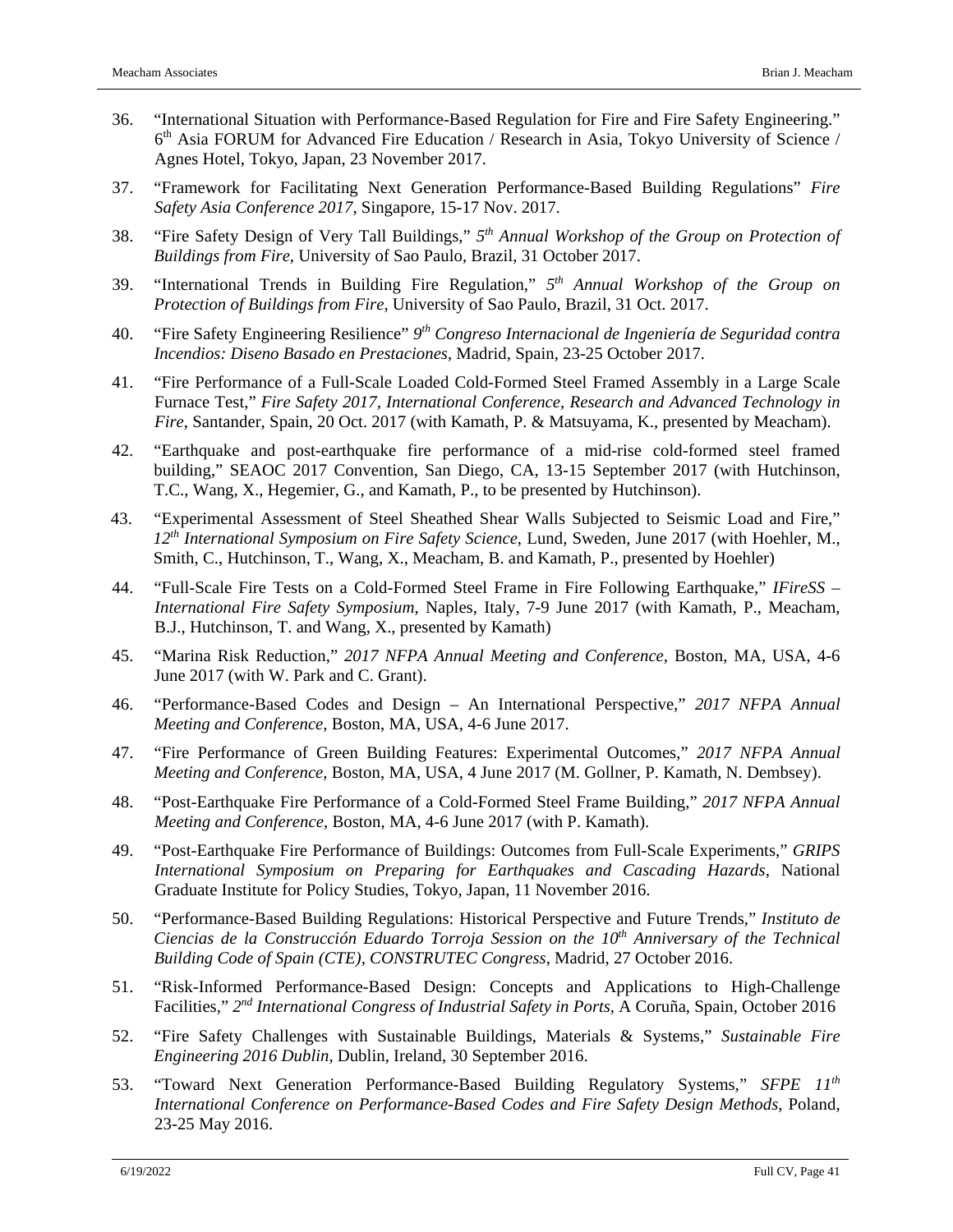- 54. "Towards a Risk-Informed Performance-Based Approach for Post-Earthquake Fire Protection Design of Buildings," Invited Speaker,  $10^{th}$  *Asia-Oceania Symposium on Fire Science and Technology*, Tsukuba, Japan, 5-7 October 2015.
- 55. "The Effects of Cultural Differences between Teachers and Pupils in the USA and Saudi Arabia on Emergency Evacuation – Analysis of Fire Alarm Recognition and Training," *6th International Symposium on Human Behavior in Fire,* Interscience Communications Ltd., London, September 2015 (with Almejmaj, M. and Skorinko, J., presented by Almejmaj).
- 56. "Impact of Smoke Compartment Size on Horizontal Evacuation Time in Healthcare Facilities," *6th International Symposium on Human Behavior in Fire,* Interscience Communications Ltd., London, September 2015 (with Martin, D. and Long, M.A., presented by Long and Martin).
- 57. "Experimental Observations of People Movement on Stairs," *6th International Symposium on Human Behavior in Fire,* Interscience Communications Ltd., London, Sep. 2015 (with Levy, C., Pierce, J., Porter, A., Da Vitorio, A., presented by Levy, Pierce and Da Vitorio).
- 58. "Standardizing "Agent" Characteristics in Pedestrian Agent Based Modeling," *6th International Symposium on Human Behavior in Fire,* Interscience Communications Ltd., London, September 2015 (with Almejmaj, M., Dembsey, N.A., Radzicki, M. and Skorinko, J., presented by Almejmaj).
- 59. "Time and Information as Central Factors in Modeling Human Behavior in Emergencies," *6th International Symposium on Human Behavior in Fire*, Cambridge, England, September 2015 (panel discussion with Pauls, J., Groner, N. and Gwynne, S.).
- 60. "Human Behavior in Fire: Informing Practice," 6th *International Symposium on Human Behavior in Fire*, Cambridge, England, September 2015 (with Gwynne, S., Fahy, R., Thomas, I., Tavares, R.).
- 61. "Performance-Based Design What's in it for me?" *2015 ABCB Building Australia's Future Conference*, Surfers Paradise, QSL, Australia, 14-16 September 2015.
- 62. "Quantification of Green Building Features on Firefighter Safety: Year 2 Report," DHS Award EMW-2012-FP-01336, *DHS 2015 Grantee Meeting*, August 2015, Washington, DC (with Dembsey, N.A., Martin, D., Yin, M., Figeroua, M., Kim, Y., Gollner, M., Marshall, A., Maisto, P.).
- 63. "Environmental Impacts of Fire," *2015 NFPA Annual Conference*, Chicago, IL, 22-25 June 2015 (with Martin, D. and Tomida, M., presented by Martin and Tomida).
- 64. "Impact of Green Building Features on Firefighter Safety," *2015 NFPA Annual Conference*, Chicago, IL, 22-25 June 2015 (with Martin, D., Gollner, M., presented by Martin & Gollner).
- 65. "Fire Performance of Select 'Green' Building Features and Technologies," *1st SFPE Europe Conference: Fire Safety Engineering*, Copenhagen, Denmark, 3-5 June 2015 (with Martin, D., presented by Martin).
- 66. "Assessing the Environmental Impact of Building and Wildland Fires," *1st SFPE Europe Conference: Fire Safety Engineering*, Copenhagen, Denmark, 3-5 June 2015 (with Martin, D., presented by Martin).
- 67. "Assessing Variability in Engineer Selection of Tenability Criteria," *1st SFPE Europe Conference: Fire Safety Engineering*, Copenhagen, June 2015 (Levy, C. and Martin, D., presented by Levy).
- 68. "Impact of Smoke Compartment Size on Horizontal Evacuation Time in Healthcare Facilities," poster presented at the *1st SFPE Europe Conference: Fire Safety Engineering*, Copenhagen, Denmark, June 2015 (with Martin, D. and Long, M, presented by Martin and Long).
- 69. "Fire Performance of Select 'Green' Building Features and Technologies," *IFireSS 2015*, University of Coimbra, Portugal, April 2015 (with Martin, D., Dembsey, N., presented by Martin).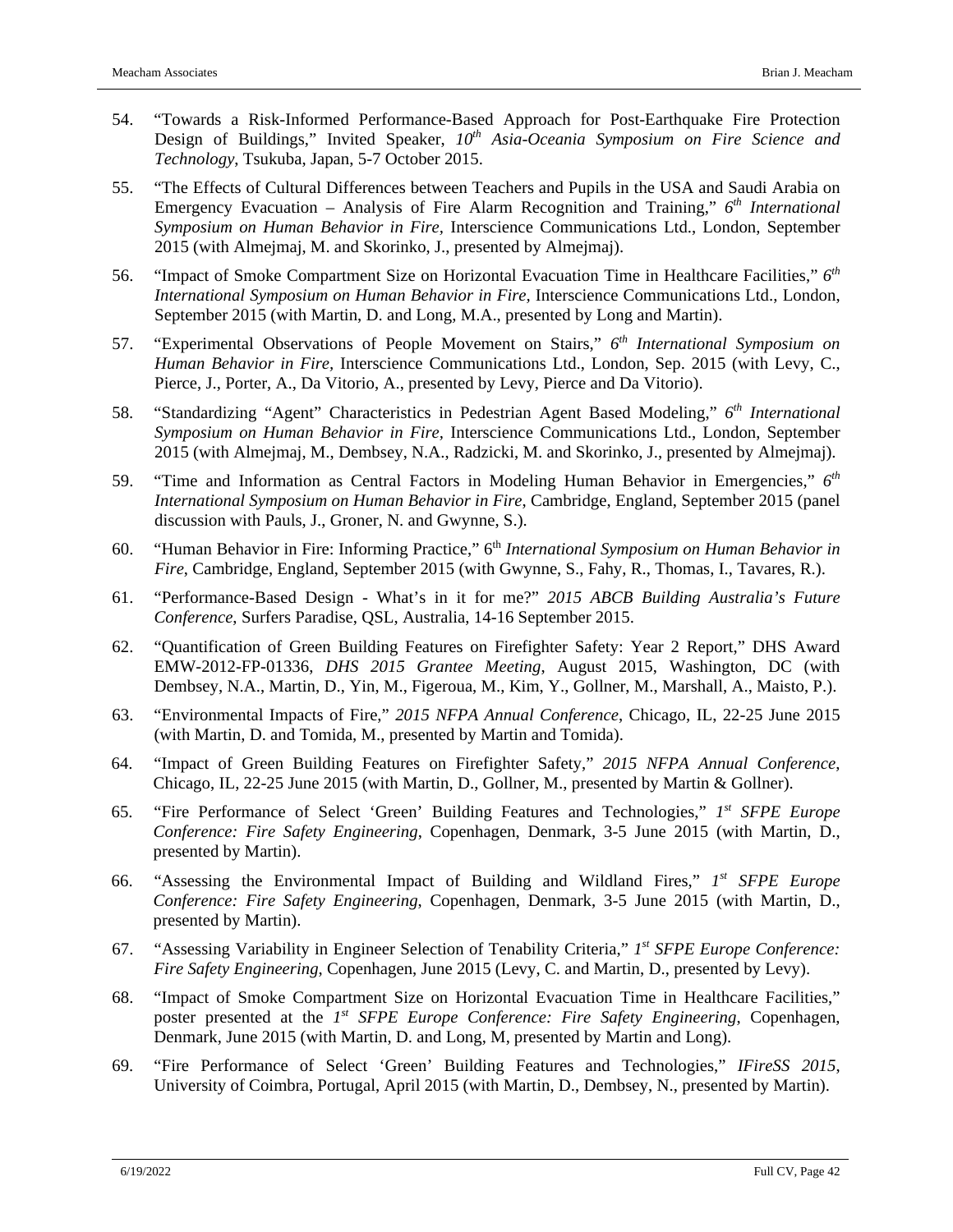- 70. "A Framework for Systematic Development of Fire Scenarios and Quantified Design Basis Fires," *IFireSS 2015*, University of Coimbra, Portugal, 20-23 April 2015 (with Jutras, I. and Tubbs, B., presented by Meacham).
- 71. "Engineering a Fire Safe and Sustainable Future" 8th Congreso Internacional de Ingeniería de Seguridad contra Incendios: Diseno Basado en Prestaciones, Madrid, Spain, 11 February 2015.
- 72. "Protecting Cultural Resources from Fire: A Performance-Based Approach" 1st Congreso Internacional de Ingeniería de Seguridad contra Incendios: Seguridad contra Incendios en el Patrimonio y en Bienes de Interés Cultural, Ourense, Spain, 8 February 2015.
- 73. "A Parametric Multi-Tool Study to Assess Smoke Management System Performance for an Atrium," *SFPE 10th International Conference on Performance-Based Codes and Fire Safety Design Methods*, Surfers Paradise, Australia, 12-14 Nov 2014 (Alvarez-Rodriquez, A. and Almejmaj, M.).
- 74. "Development of Conceptual Building Fire Safety Performance Analysis Tool Incorporating Building Design Features," *SFPE 10th International Conference on Performance-Based Codes and Fire Safety Design Methods*, Surfers Paradise, Australia, 12-14 November 2014 (with Park, H., Dembsey, N.A. and Goulthorpe, M., presented by Meacham).
- 75. "Proposed Design Fires and Scenarios for Regulation and Design," *SFPE 10th International Conference on Performance-Based Codes and Fire Safety Design Methods*, Surfers Paradise, Australia, 12-14 November 2014 (Jutras, I., Tubbs, B. & Hurley, M., presented by Meacham).
- 76. "Quantification of Green Building Features on Firefighter Safety: Problem Definition, Data Collection, Preliminary Analysis and Experimental Plan," *SFPE 10th International Conference on Performance-Based Codes and Fire Safety Design Methods*, Australia, Nov 2014 (with You, Y-G., Yin, M., Martin, D., Dembsey, N., Gollner, M., Marshall, A., Ahrens, M., Grant, C and Rodrigue, T., presented by Martin).
- 77. "The Effects of Culture-Specific Walking Speed Data on Egress Modeling in Shopping Malls- A Comparative Analysis," *SFPE 10<sup>th</sup> International Conference on Performance-Based Codes and Fire Safety Design Methods*, Surfers Paradise, Australia, 12-14 November 2014 (with Almejmaj, M. and Skorinko, J., presented by Almejmaj).
- 78. "Risk-Informed and Performance-Based Life Safety Design for Atria Buildings," *SFPE 10th International Conference on Performance-Based Codes and Fire Safety Design Methods*, Surfers Paradise, Australia, 12-14 Nov. 2014 (with Albrecht, C., presented by Meacham).
- 79. "Responding to Climate Change Impacts on the Built Environment: New Objectives for Performance-Based Building Regulation," Paper 213, *WSB14 - World Sustainable Building Conference*, Barcelona, Spain, 28-30 October 2014.
- 80. "Towards a Risk-Informed Decision Approach for Optimizing Retrofit of Existing Buildings for Energy Performance," *WSB14 - World Sustainable Building Conference*, Barcelona, Spain, 28-30 Oct. 2014 (with A. Sanchez, Echevarria, J., R. Pietroforte, R., presented by Echevarria).
- 81. "Post-Earthquake Fire Performance of Buildings," Invited Keynote Presentation, *2014 SFPE Technical Conference*, Long Beach, CA, 13-14 October 2014.
- 82. "Fire Safety Challenges of 'Green' Features and Systems in Buildings," *2014 ICC Annual Conference*, Educational Sessions, Ft. Lauderdale, FL, 29-30 September 2014.
- 83. "Risk-Informed Performance-Based Design: Concepts and Applications to High-Challenge Facilities," *SFPE Saudi Arabian Chapter Annual Conference*, Al-Khobar, Saudi Arabia, 15-18 September 2014.
- 84. "New SFPE Guidance on Fire Safety in Very Tall Buildings," *2nd International Tall Buildings Fire Safety Conference*, University of Greenwich, England, 17-19 June 2014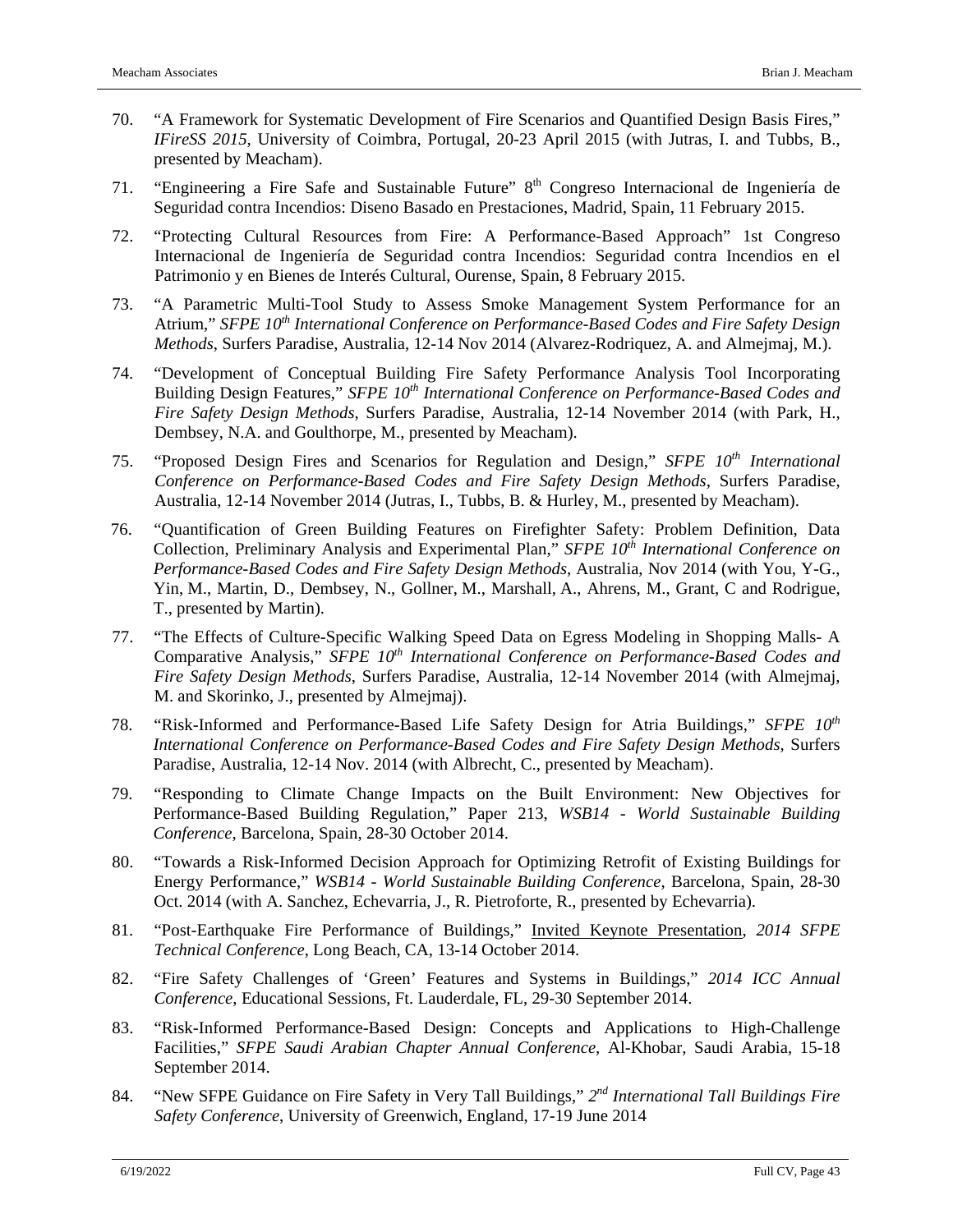- 85. "Fire Alarms: Recognition and Perceived Urgency," *2014 NFPA Conference & Exposition*, Las Vegas, NV, 9-12 June 2014 (with M. Almejmaj, presented by Almejmaj).
- 86. "Addressing Green Building Features for Fire Fighter Safety," *2014 NFPA Conference & Exposition*, Las Vegas, NV, 9-12 June 2014.
- 87. "Overview of Building Regulatory System and Use of Performance-Based Design for Fire in the USA," CBMDF Seminar, Research and Innovation in Fire Prevention & Firefighting, Brasilia, Brazil, May 2014.
- 88. "Fire Performance of Full-Scale Building Subjected to Earthquake Ground Motion: Fire Test Program and Outcomes," *11th International Symposium on Fire Safety Science*, Christchurch, New Zealand, Feb. 2014 (with Park, H. and Kim, J.K., presented by Park).
- 89. "Fire Performance of Full-Scale Building Subjected to Earthquake Ground Motion: Test Specimen, Ground Motions and Seismic Performance of Fire Protection Systems," *11th International Symposium on Fire Safety Science*, Christchurch, NZ, Feb. 2014, (with Kim, J.K. and Park, H., presented by Park).
- 90. "Analysis and Prediction of Post-Earthquake Fire Performance of Buildings," 2013 *SFPE Annual Professional Development Conference*, Austin, TX, Oct 2013 (with J.K. Kim, presented by Kim).
- 91. "Fire Safety Engineering: Current State and Possible Futures," *EUROFIRE 2013*, Basel, Switzerland, October 9-10, 2013.
- 92. "A New Paradigm and Framework for Risk-Informed Performance-Based Fire Safety Design Concept and Implementation," *EUROFIRE 2013*, Basel, Switzerland, October 9-10, 2013 (with A. Alvarez, presented by Alvarez).
- 93. "The VULCAN INITIATIVE: a Web Platform for the Next Generation of Performance-Based Fire Protection Design," *Interflam 2013*, Interscience Communication, Ltd., London, June 2013 (with A. Alvarez and M. Ferreira, presented by Alvarez and Meacham).
- 94. "Fire Performance of Earthquake-Damaged Buildings: Overview and Preliminary Analysis of Full-Building Earthquake and Fire Tests," *Interflam 2013*, Interscience Communication, Ltd., London, June 2013 (with J-K Kim and H. Park, presented by Kim and Meacham).
- 95. "Fire Safety Challenges of Green Buildings," *Interflam 2013*, Interscience Communication, Ltd., London, June 2013 (poster presentation).
- 96. "Fire Performance in Earthquake Damaged Buildings: Overview of Test Program and Preliminary Findings," *NFPA Conference & Exposition*, Chicago, IL, 10-13 June 2013 (with J. Kim and H. Park, presented by Kim and Park).
- 97. "Fire Safety Challenges of Green Buildings," *NFPA Conference*, Chicago, IL, June 2013.
- 98. "The VULCAN INITIATIVE: A Web Platform for the Next Generation of Performance-based Fire Protection Design," *NFPA Conference & Exposition*, Chicago, IL, 10-13 June 2013 (with A. Alvarez and M. Ferreira, presented by Alvarez).
- 99. "Fire Extinguishment Analysis for Unsprinklered Buildings," 2<sup>nd</sup> CILASCI Conference, University of Coimbra, Portugal, 1 June 2013 (with Fitzgerald, Till, Toomey, presented by Fitzgerald).
- 100. "Risk Management Based on Fire Performance Analysis," 2nd CILASCI Conference, University of Coimbra, Portugal, 1 June 2013 (with R.W. Fitzgerald, presented by Fitzgerald).
- 101. "Shake Table Testing of a Full-Scale Five-Story Building: Post-Earthquake Fire Performance," *2013 ASCE Structures Congress*, 2-4 May 2013, Pittsburg, PA (with J. Kim and H. Park).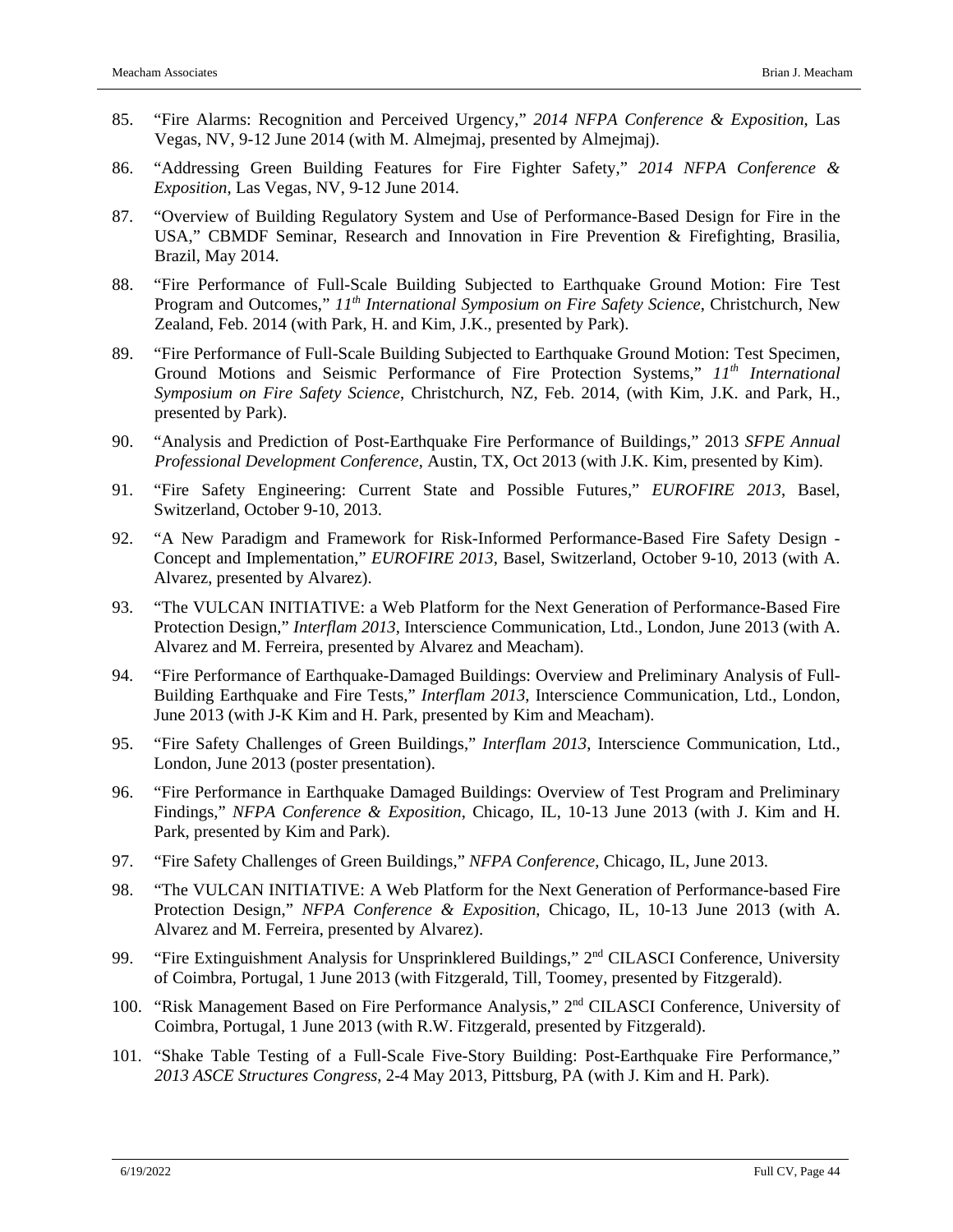- 102. "Shake Table Testing of a Full-Scale Five-Story Building: Seismic Performance of the Major Nonstructural Components: Egress Systems, Facades," *2013 ASCE Structures Congress*, 2-4 May 2013, (Pantoli, E., Chen, M., Wang, X., Hutchinson, T., Kim, J., presented by Pantoli).
- 103. "Observations from the Fire and Collapse of the Faculty of Architecture Building, Delft University of Technology," *2013 ASCE Structures Congress*, May 2013, Pittsburg, PA (Engelhardt, Kodur, Kirk, Park, van Straalen, Maljaars, van Weeren, de Feijter, R., Both, presented by Engelhardt).
- 104. "Global Situation with Performance-Based Codes and Fire Safety Design," Invited Keynote Presentation, 7*th Biennial Conference on Fire Protection Engineering: Performance-Based Design in Buildings, Industry and Transport*, Madrid, Spain, 20 February 2013.
- 105. "Snapshot of Global Situation with Performance-Based Codes and Fire Safety Design," Invited Keynote Address, 7*th Biennial Conference on Fire Protection Engineering,* Madrid, Feb. 2013.
- 106. "Fire and Use: Risk Characterization in Sustainable Buildings," *Solar Building Skins –7th ENERGY FORUM*, Bressanone, Italy, 6-7 December 2012. Post presentation (with Echeverria, J., Gonzalaz, P. and Sanchez-Ostiz, A. presented by Echeverria).
- 107. "Fire Safety Challenges of Green Buildings," *FPRF Symposium: Fire Safety Design and Sustainable Buildings: Challenges and Opportunities*, 7-8 Nov. 2012, Chicago, IL.
- 108. "Performance-Based Fire Protection Engineering: Current Situation and Future Trends," *SFPE Annual Meeting and Technical Conference*, Savannah, GA, 15 October 2012.
- 109. "The Effects of Cultural and Social Differences between the West and Saudi Arabia on Emergency Evacuation," *5th International Symposium on Human Behavior in Fire,* Cambridge, England, September 2012 (with M. Almejmaj).
- 110. "'Test bed' Environment Process for Assessing the Appropriateness of Engineering Tools to be Used in Performance-Based Design Applications," *9th SFPE International Conference on Performance-Based Codes and Fire Safety Design Methods*, Hong Kong, SAR China, June 2012 (with A. Alvarez, presented by Alvarez).
- 111. "Increasing Fire Safety by Bridging the Gap between Architects and Fire Safety Engineers," *9th SFPE International Conference on Performance-Based Codes and Fire Safety Design Methods*, Hong Kong, SAR China, June 2012 (with H. Park and N. Dembsey, presented by Park).
- 112. "Development of a Performance-Based Approach to Addressing Fire Safety in Existing Buildings," *9th SFPE International Conference on Performance-Based Codes and Fire Safety Design Methods*, Hong Kong, SAR China, June 2012 (with J. Echeverria, presented by both).
- 113. "Observations from Student Exercises and Proposed Experimental Scenarios for Human Behavior Data Collection," *Pedestrian and Evacuation Dynamics 2012,* ETH, Zurich, Switzerland (poster presentation with M. Almejmaj, presented by Meacham).
- 114. "International Experience with Performance-Based Codes and Fire Safety Design," Invited Speaker, *National Fire Safety Conference of Poland*, Krakow, Poland, 23-24 March 2012.
- 115. "Limits of Existing Data for Evacuation Modeling," Invited Speaker, *8th Annual Fire Safety Conference*, Society of Fire Protection Engineers Atlanta Chapter, Duluth, GA, 14 March 2012.
- 116. "Assessing Fire Development Risk in Vehicles and the Impacts on Tunnel Infrastructure," *5th International Symposium on Tunnel Safety and Security*, New York, NY, 14-16 March 2012 (with Alston, J., Schebel, K., and Coles, A., presented by Alston).
- 117. "A New Approach to Determining Passenger Rail Vehicle Design Fires," *2012 ASHRAE Annual Meeting,* January 2012, (with Tubbs, J., Alston, J., Johann, M., Dembsey, N.A., Schebel, K., presented by Tubbs).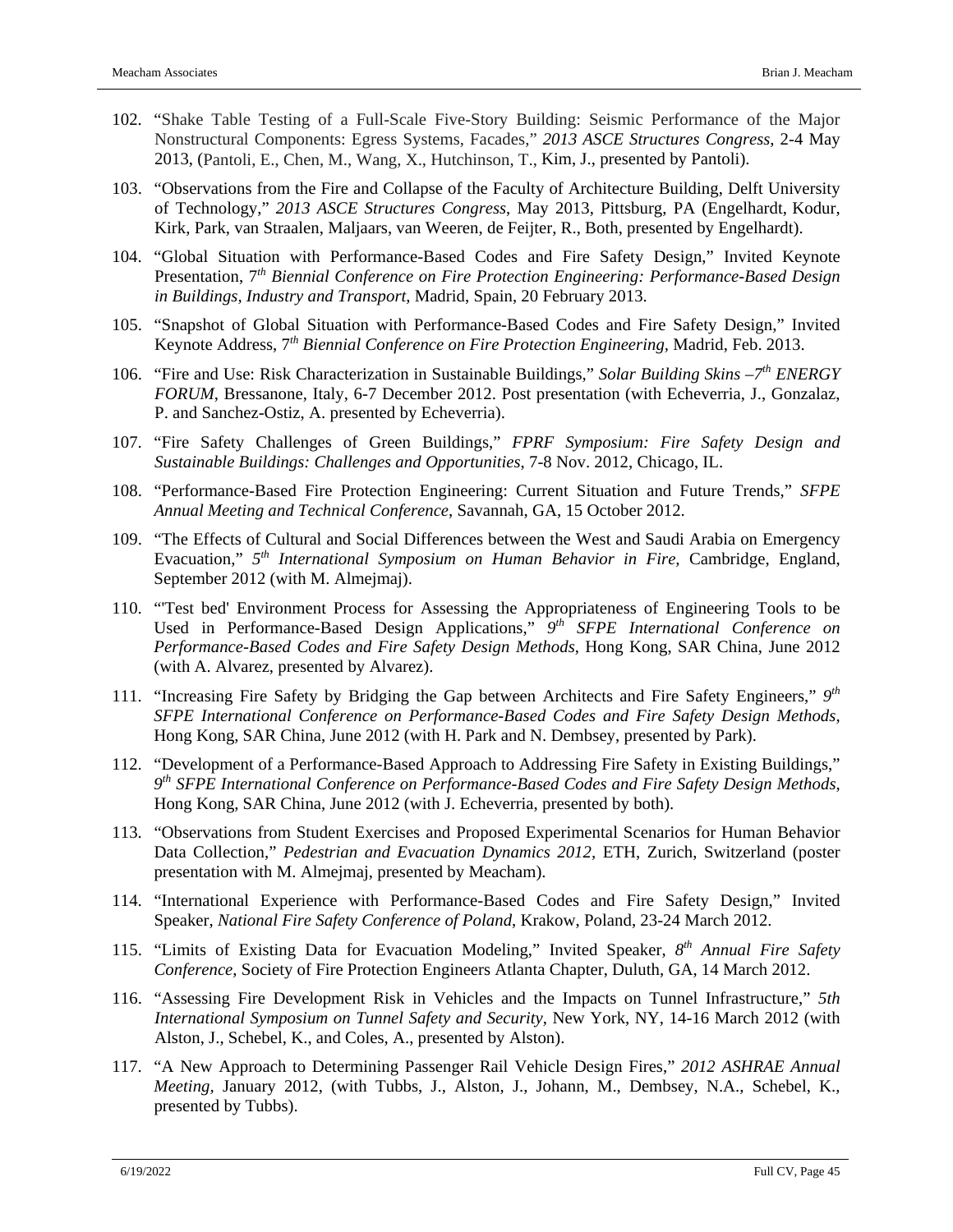- 118. "Fire Growth Simulation in Passenger Rail Vehicles Using a Simplified Flame Spread Model Coupled with a CFD Fire Model," *SFPE 2011 Engineering Technology Conference,* Portland, OR, 25 October 2011 (Schebel, Dembsey, Tubbs, Johann, Alston, presented by Schebel).
- 119. "Summary of the IRCC Workshop on International Perspectives on the Role of Building Regulation in Responding to the Challenges of Climate Change," *SB11 - World Sustainable Building Conference*, Helsinki, Finland, 19 October 2011 (presented by N. Tolstoy, Boverket).
- 120. "Delivering Better Fire Safety Performance How New Zealand is Championing Change Worldwide," Invited Keynote Paper, *Fire NZ2011*, Auckland, New Zealand, 15 Sep. 2011.
- 121. "'Ready-to-Use' Building Layouts and Combustible Packages for 3-D Fire Simulations," *Fire and Evacuation Modeling Technical Conference*, Baltimore, MD, 16 August 2011 (with A. Alvarez, presented by Alvarez).
- 122. "The Effects of Sprinkler Sprays on the Transport of Toxic Products, Comparison of Experimental and Numerical Results," poster, *IAFSS 10*, University of Maryland, College Park, July 2011 (with Magnone, Z.L., Accosta Jr., R.F., Dembsey, N., presented by Magnone).
- 123. "A Simplified Approach for Assessing Initial Fire Development and Spread in Passenger Rail Vehicles," *National Fire Protection Association 2011 Annual Conference,* Boston, MA, June 2011 (with Dembsey, N.A., Tubbs, J., Johann, M. and Schebel, K., presented by Schebel).
- 124. "Fire Safety Engineering: Current State and Possible Futures," Invited Keynote, *International Conference on Fire Safety Engineering, FSE11, Raising the Bar,*" Sydney, Australia, 23 Mar 2011.
- 125. "Performance-Based Fire Safety Engineering: Current Situation and Future Trends," Invited Keynote Address, 6*th Biennial Conference on Fire Protection Engineering: Performance-Based Design in Buildings, Industry and Transport*, Madrid, Spain, 23 February 2011.
- 126. "Fire and Collapse, Faculty of Architecture Building, DTU: Implications for Performance-Based Design," 6*th Biennial Conference on Fire Protection Engineering,* Madrid, Feb 2011.
- 127. "A Simplified Approach for Assessing Initial Fire Development and Spread in Passenger Rail Vehicles," *Transportation Research Board 2011 Annual Meeting*, Washington, DC, 25 January 2011 (with Dembsey, N.A., Tubbs, J., Johann, M. and Schebel, K., presented by Meacham).
- 128. "Green Buildings and Fire Safety," Invited Keynote Address, *The International Forum on the Special Challenges of MegaCity and the Solutions for Fire Safety*, Seoul, 6 October 2010.
- 129. "Development and Assessment of a Decision Support Framework for Enhancing the Forensic Analysis and Interpretation of Fire Patterns, Plenary Address, *2010 International Symposium on Fire Investigation and Technology*, University of Maryland, College Park, MD, 27-29 September 2010 (with Gorbett, G.E. and Wood, C.B., presented by Gorbett).
- 130. "Towards and Integrated Performance-Based Design Approach for Life Safety across Different Building Use Groups," *Interflam 2010,* London, July 2010 (with Alvarez, A., by Alvarez).
- 131. "The Effects of Sprinkler Sprays on the Transport of Toxic Products: Comparison of Experimental and Computer Model Results," *Interflam 2010,* London, July 2010 (with Accosta, R., Xiao, B., Crocker, J., Magnone, Z, and Dembsey, N, presented by Accosta).
- 132. "Performance-Based Design and Regulation: Challenges Faced, Lessons Learned, and a Look to the Future," *Interflam 2010,* London, July 2010.
- 133. "Fire and Collapse, Faculty of Architecture Building, Delft University of Technology: Implications for Performance-Based Design," *8th International Conference on Performance-Based Codes and Fire Safety Design Methods*, SFPE, Bethesda, MD, June 2010 (with Park, Engelhardt, Kodur, van Straalen, Maljaars, van Weeren, de Feijter, Both, presented by Meacham).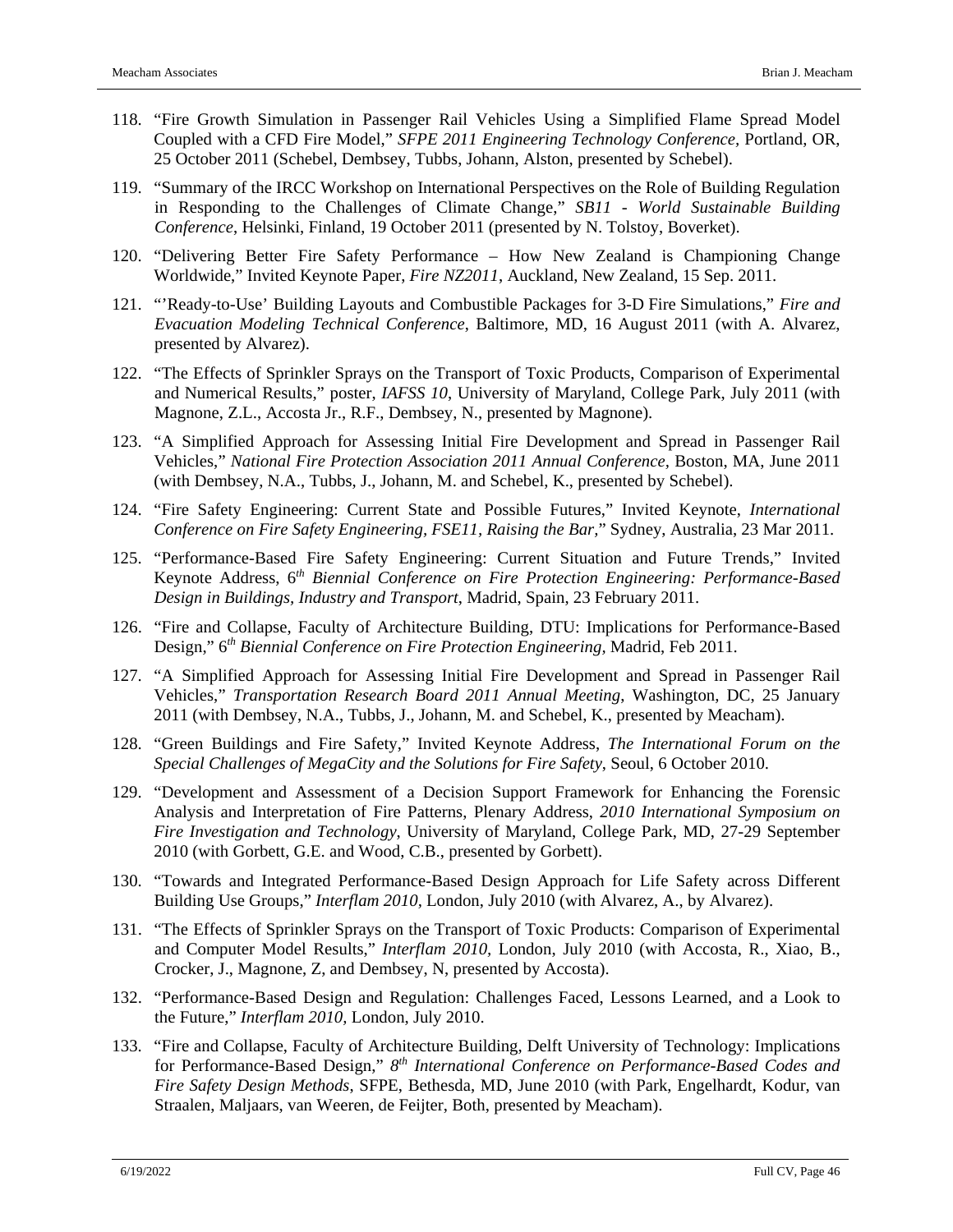- 134. "The Effect of Sprinkler Sprays on the Transport of Toxic Products," *2009 SFPE Annual Meeting and Technology Conference*, Scottsdale, AZ, October 19-20, 2009 (with Accosta, R., Dembsey, N., Beaulieu, T. and Crocker, J., presented by Accosta).
- 135. "Facilitating Innovation without Compromising Performance: Challenges Faced, Lessons Learned, and a Look to the Future," *2009 Building Australia's Future Conference and Workshops*, Surfer's Paradise, Australia, 21-25 September 2009.
- 136. "Application of Adaptive Management to Building Evacuation and Emergency Response," *4th International Symposium on Human Behavior in Fire*, Cambridge, England, July 13-15, 2009.
- 137. "Assessment of Human Behavior Parameters Used in Performance-Based Fire Design Approaches for Different Building Use Groups", 4<sup>th</sup> International Symposium on Human Behavior in Fire, Cambridge, England, July 2009 (poster presentation with Alvarez, A.,).
- 138. "Informing Responses through Improved Situational Awareness How do We Deliver the "Right" Information?" panel discussion, *Informed Emergency Responses through Improved Situation Awareness*, presented at the *4th International Symposium on Human Behavior in Fire*, Cambridge, UK, July 2009.
- 139. "Selecting Appropriate Evacuation Strategies for Super Tall Buildings: Current Challenges and Needs" *4th International Symposium on Human Behavior in Fire*, Cambridge University, Cambridge, England, July 13-15, 2009 (Tubbs, J. and Meacham, B., presented by Tubbs).
- 140. "Collection of Data on Fire and Collapse, Faculty of Architecture Building, Delft University of Technology," poster presentation, *2009 CMMI Engineering Research and Innovation Conference*, National Science Foundation, Honolulu, HI, June 25-28 2009.
- 141. "SFPE Engineering Guides," *5th Biennial Conference on Fire Protection Engineering: Performance-Based Design in Buildings, Industry and Transport*, Madrid, Spain, 18 Feb 2009.
- 142. "Global Status of Performance-Based Codes and Fire Protection Design Concepts," Invited Conference Keynote Address, *5th Biennial Conference on Fire Protection Engineering: Performance-Based Design in Buildings, Industry and Transport*, Madrid, 18 Feb 2009.
- 143. "CRS Criteria for Testing the Applicability of Adaptive Management Concepts to Emergency Planning and Response: A Study Case for Fire," *Society for Risk Analysis, 2008 Annual Meeting,* Symposium on *Broadening Risk Considerations in Infrastructure Design*, Boston, MA, Dec 2008.
- 144. "A Risk-Informed Approach to Fire Safety Design of Tall Buildings," Invited Lecture, *International Seminar for Fire Safety Technology on High Rise Buildings*, Seoul, Korea, Nov 2008.
- 145. "Adaptive Management in Fire Regulation and Emergency Response," *2008 International Association for Fire Safety Science Symposium*, Karlsruhe, Germany, September, 2008.
- 146. "Using Risk as a Basis for Establishing Tolerable Performance: An Approach for Performance-Based Building Regulation," *7th International Conference on Performance-Based Codes and Fire Safety Design Methods*, Wellington, NZ, April 2008.
- 147. "Quantification of Performance in Building Codes: Principles," presented at the *Australian Building Code Board 5th National Conference, Building Australia's Future 2007*, (Invited Speaker), Surfer's Paradise, Australia, September 25, 2007.
- 148. "Using Risk as a Basis for Establishing Tolerable Performance: An Approach for Building Regulation," presented at the *Workshop on Risk Acceptance and Risk Communication*, Stanford University, Stanford, CA, 26-27 March 2007.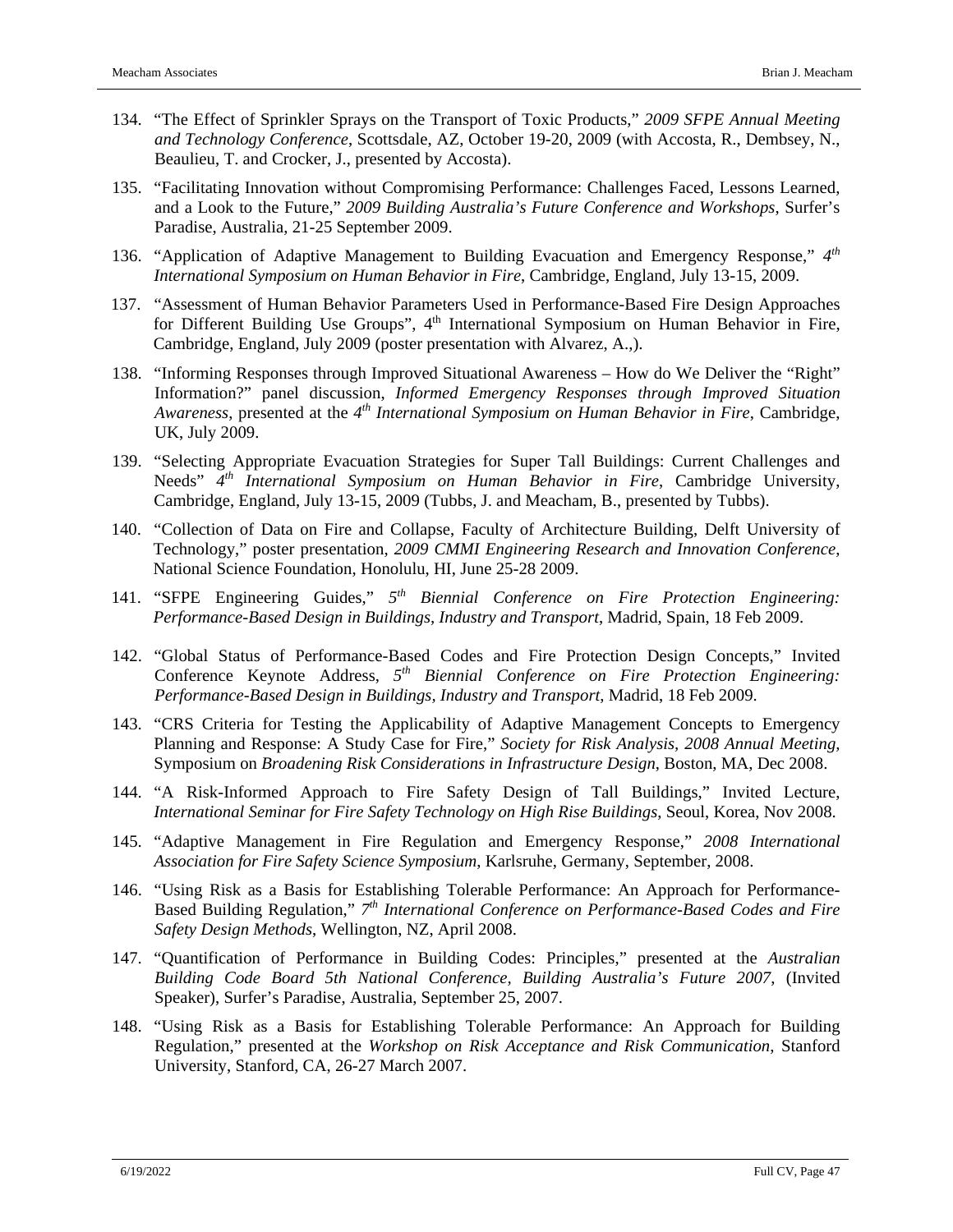- 149. "Current Worldwide Situation with Performance-Based Fire Protection Design," presented at the *4th Biennial Conference on Fire Protection Engineering: Performance-Based Design in Buildings, Industry and Transport*, (Invited Speaker), Madrid, Spain, 21 February 2007.
- 150. "Use of Refuge Floors in Very Tall Buildings: The Asian Experience," Joint CIB W14 & TG50 Symposium, *Tall Building and Fire*, Atlanta, GA, September 29, 2006.
- 151. "Fire as an Extreme Event," *ACI Annual Convention*, Kansas City, MO, November 6, 2005.
- 152. "Using Risk as a Basis for Establishing Tolerable Performance: An Approach for Building Regulation," presented at the *Australian Building Code Board 4th National Conference, Building Australia's Future 2005*, (Invited Speaker), Surfer's Paradise, Australia, 13 Sep. 2005.
- 153. "A Consultant's Perspective on the Role of Risk Analysis in Fire Engineering," *APEC TG3 Standards and Conformance Committee Seminar on Fire Performance of Timber Construction – Building Confidence in Timber*, (Invited Speaker), 24-26 May 2005, Wellington, NZ.
- 154. "Performance-Based Fire Protection Design: Evolution, Current Situation, and Thoughts for the Future," *3rd Biennial Conference on Fire Protection Engineering*, Madrid, Spain, 16 Feb 2005.
- 155. "Risk-Informed Performance-Based Design: A Process for Balancing Openness and Security Objectives in Buildings," *2004 NFPA Fall Education Forum – Preparedness and Protection in a Hazardous World*, (with Jeff Tubbs and Chris Marrion), Miami, FL, 15 November 2004.
- 156. "Use of TARA/TVA to Inform Risk Management Decisions," *BOMA Annual Codes & Regulations / Government Affairs Conference – New Codes for New York City*, New York, NY, Oct 21, 2004.
- 157. "Building Codes and Fire Safety Design in the post September 11, 2001 Environment: How Have Things Changed*?" 5th International Conference on Performance-Based Codes and Fire Safety Design Methods*, Luxembourg, 6-8 October 2004.
- 158. "Uncertainty in Egress Models and Data: Investigation of Dominant Parameters and Extent of Their Impact on Predicted Outcomes – Initial Findings," *5th International Conference on Performance-Based Codes and Fire Safety Design Methods*, Luxembourg, 6-8 October 2004.
- 159. "Investigation of Uncertainty in Egress Models," *3rd International Symposium on Human Behaviour in Fire*, Belfast, Northern Ireland, 1-3 September 2004.
- 160. "SFPE TG on Fire Risk: Current Status," *Fire Protection Research Foundation, Fire Risk and Hazard Assessment Research Application Symposium*, Annapolis, MD, 23-25 June 2004.
- 161. "Risk Assessment and Mitigation for Residential and Commercial Properties," *BuildingsNY*, (with Gayle Katzman, Arup Risk Consulting), New York, NY, 8-9 June 2004.
- 162. "Threat, Risk and Vulnerability Assessment over Building the New Fulton Street Transit Center in NYC," *Rail & Bus Transportation Security Summit*, (with Uday Durg, P.E., New York City Transit / MTA), Washington, DC, 23 August 2004.
- 163. "A Risk-Informed Performance-Based Approach to Tall Building Design," *CIB-CTBUH International Conference on Tall Buildings: Strategies for Performance in the Aftermath of the World Trade Center*, Kuala Lumpur, Malaysia, 22 October 2003.
- 164. "Performance System Model A Framework for Describing the Totality of Building Performance," *CIB-CTBUH International Conference on Tall Buildings: Strategies for Performance in the Aftermath of the World Trade Center*, CIB and CTBUH, 23 October 2003.
- 165. "Qualitative Versus Quantitative Aspects of Performance-Based Regulation" *CIB-CTBUH International Conference on Tall Buildings: Strategies for Performance in the Aftermath of the World Trade Center*, CIB and CTBUH, October 2003.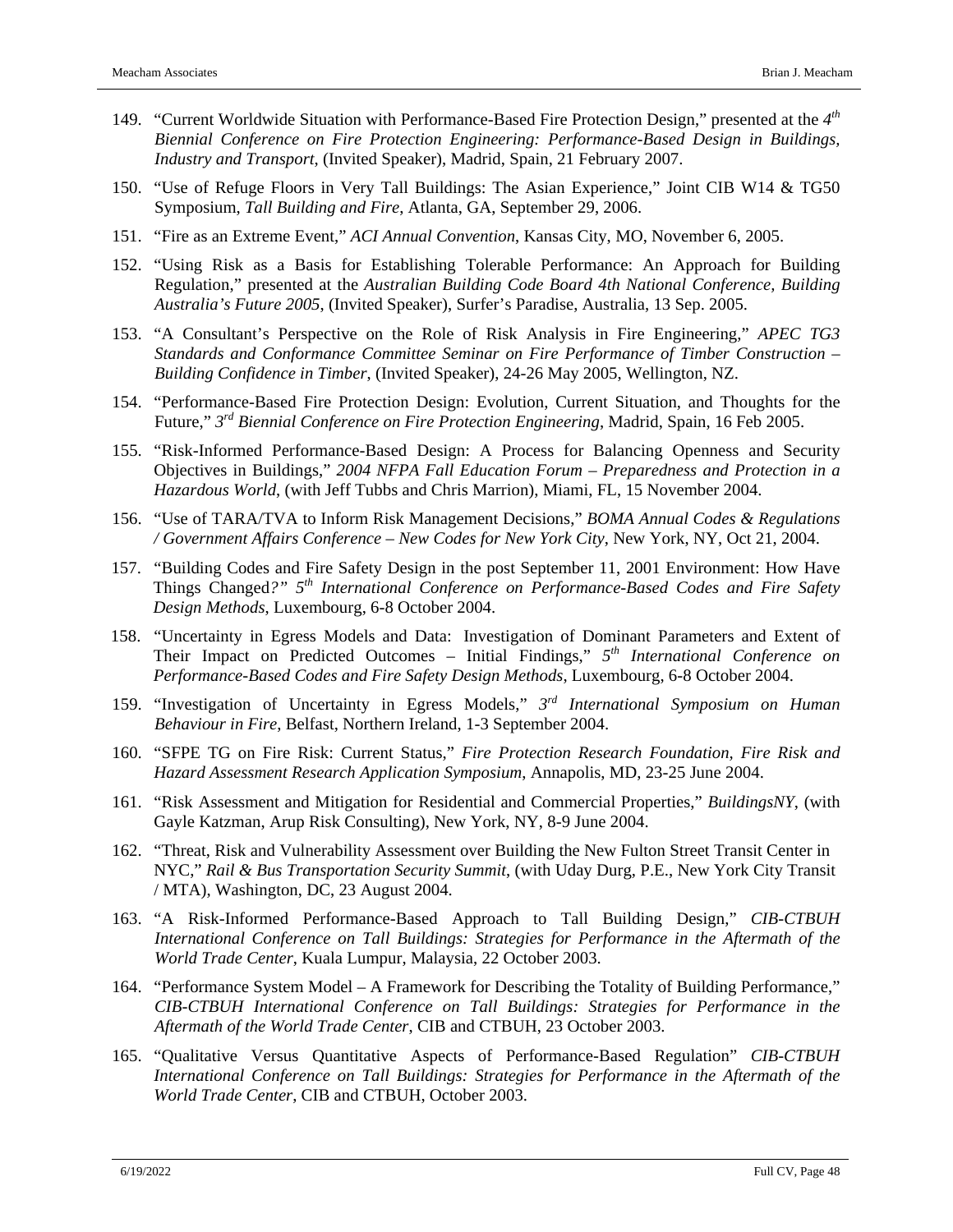- 166. "Risk-Informed Performance-Based Design for the 21st Century," *2003 AIA Annual Meeting*, San Diego, CA, USA, 8 May 2003.
- 167. "A Risk-Informed Performance-Based Decision Framework for Security, Blast, Technological and Natural Hazard Mitigation," *Society for Risk Analysis Annual Meeting*, New Orleans, LA, 9-10 December 2002 (with Richard Little, National Research Council).
- 168. "The Role of Risk in Building Regulation and Design for Extreme Events," *Society for Risk Analysis Annual Meeting*, New Orleans, LA, 9-10 December 2002.
- 169. "Challenges in Decision-Making for Fire Risk Problems," *SFPE Symposium on Issues in Fire Risk Assessment*, New Orleans, LA, 5-6 December 2002.
- 170. "Understanding Risk: Quantification, Perception and Characterization," *SFPE Symposium on Issues in Fire Risk Assessment*, New Orleans, LA, 5-6 December 2002.
- 171. "Extreme Events, Risk and Performance-Based Design," *Build Boston*, Boston Society of Architects, Boston, MA, November 13, 2002.
- 172. "Performance-Based Design for Fire Safety," *The MCEER Workshop, Lessons from the World Trade Center Terrorist Attack: Management of Complex Civil Emergencies and Terrorism-Resistant Civil Engineering Design*, New York, 24-25 June 2002.
- 173. "Risk Perception," *CIB Global Leaders Summit on Tall Buildings*, Garston, UK, 25 April 2002.
- 174. "Risk and Data Needs for Performance-based Codes," *National Research Council Workshop to Identify Innovative Research Needs to Foster Improved Fire Safety in the United States*, National Research Council, Washington, DC, 15-16 April 2002.
- 175. "High Rise Steel Frame Buildings in Fire Is performance Based Design the Way Forward?" *ASCE Structures Conference,* Denver, CO, 4-6 April 2002.
- 176. "A Performance-Based Multi-Objective Decision Framework for Security and Natural Hazard Mitigation," (with R. Little and R. Smilowitz), *National Symposium on Comprehensive Force Protection*, Society of American Military Engineers, Charleston, SC, Nov 1-2, 2001.
- 177. "Characterizing Design Loads for Performance-Based Fire Safety Design," *International Conference on Engineered Fire Safety Design*, San Francisco, CA, 11-15 June 2001.
- 178. "Application of Risk Concepts in Performance-Based Fire Protection Engineering," *International Conference on Engineered Fire Safety Design*, San Francisco, 11-15 June 2001.
- 179. "Identifying and Regulating for Multiple Levels of Performance," *International Council for Building Research and Innovation, World Congress*, Wellington, NZ, 2-7 April 2001.
- 180. "Understanding Risk Assessment and its Use in Performance-Based Codes and Fire Safety Design," Australian Building Codes Board Conference, *Building Tomorrow's Future – International and National Partners*, Surfers Paradise, Queensland, Australia, 9-11 April 2001.
- 181. "Factors Affecting the Perception of Risk and their Impact on Human Behavior in Fire," *Second International Symposium on Human Behavior in Fire*, Massachusetts Institute of Technology, Cambridge, MA, 26-28 March 2001.
- 182. "Characterizing Risk for Performance-Based Building Regulations," *International Conference on Safety and Risk in Engineering*, IABSE, Malta, 24 March 2001.
- 183. "A Framework for Incorporating Risk Concepts into Performance-Based Building and Fire Regulations," *Annual Meeting of the Society of Risk Analysis*, Arlington, VA, 3-6 Dec. 2000.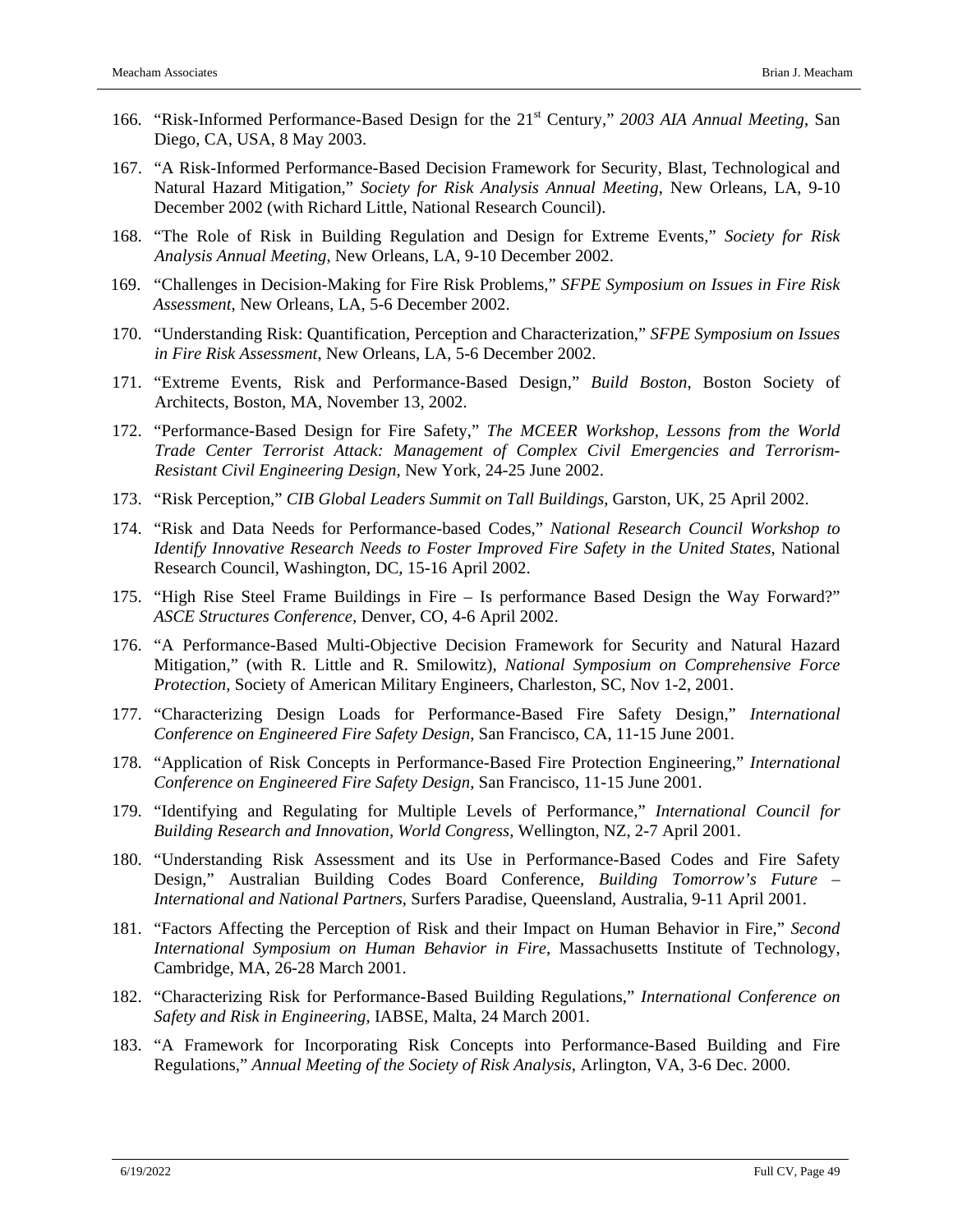- 184. "Use of a Decision-Support Tool for Addressing Risk Concepts in Performance-Based Building Fire Safety Regulation Development," *PSAM5, Fifth International Conference on Probabilistic Safety Assessment and Management*, Osaka, Japan, November 2000.
- 185. "Risk-Based and Risk-Informed Systems Approaches to Fire Safety Engineering: Historical Review and Current Trends," *PSAM5, Fifth International Conference on Probabilistic Safety Assessment and Management*, Osaka, Japan, November 2000.
- 186. "Addressing Uncertainty in Performance-Based Fire Safety Engineering: An International Perspective," *UNIFIRE 2000, Annual Conference of the Fire Code Reform Centre*, Ltd., Melbourne, Victoria, Australia, 10-11 August 2000.
- 187. "Application of a Decision-Support Tool for Comparing and Ranking Risk Factors for Incorporation into Performance-Based Building Regulations," *3rd International Conference on Performance-Based Codes and Fire Safety Design Methods*, 15-17 June 2000, Lund, Sweden.
- 188. "The Role of Risk in Development of Performance-Based Regulations," *International Workshop: An Introduction to Performance Based Design for Fire Safety*, 17-18 Feb 2000, Vancouver, BC.
- 189. "Incorporating Risk Concepts into Performance-Based Building and Fire Regulation Development," *American Society of Mechanical Engineers, International Mechanical Engineering Congress*, *Safety Engineering and Risk Analysis Division*, 14-19 Nov. 1999, Nashville, TN, USA.
- 190. "Assessment of the Technological Requirements for Realization of Performance-Based Fire Safety Design in the United States: Final Report," *3rd International Conference on Fire Research and Engineering*, SFPE, Chicago, IL, USA, 4-9 October 1999.
- 191. "Engineered Fire Safety Design Alternatives," 1999 *Joint Conference of Building Officials and Code Administrators International, International Conference of Building Officials, and Southern Building Code Congress International*, St. Louis, MO, 14 September 1999.
- 192. "International Experience in the Development and Use of Performance-Based Fire Safety Design Methods: Evolution, Current Situation, and Thoughts for the Future," *Invited Speaker, IAFSS 6th International Symposium on Fire Safety Science*, Poitiers, France, 5-9 July 1999.
- 193. "Risk-Related Policy Issues in Performance-Based Building and Fire Code Development," *Interflam: 8th International Conference on Fire Science and Engineering*, Edinburgh, 1 July 1999.
- 194. "Incorporating Risk Concepts into Performance-Based Building and Fire Regulations Development," *2nd Conference on Firesafety Design in the 21st Century*, Worcester, MA, Jun 1999.
- 195. "Encouraging the Use of Risk Concepts in Performance-Based Building and Fire Regulation Development," *SFPE Symposium on Risk, Uncertainty, and Reliability in Fire Protection Engineering, and the SFPE/Clark University/NSF Workshop Encouraging the Use of Risk Concepts in Performance-Based Building and Fire Regulation Development*, May 1999.
- 196. "Fire Safety Analysis and Design in a Performance-Based Regulatory System," *International Convention on Global Building Model in the Next Millennium*, Victoria Building Control Commission, Melbourne, Australia, April 1999.
- 197. "Incorporating Risk Concepts into Performance-Based Building and Fire Regulations Development: Phase I – Conceptual Approach, "*Society for Risk Analysis Annual Meeting*, Phoenix, AZ, Dec. 1998.
- 198. "The Role of Engineering Societies in Global Fire Safety Engineering Practice," *Symposium on International Harmonization of Performance-Based Fire Safety*, National Institute of Standards and Technology, Gaithersburg, MD, USA, 5-6 October 1998.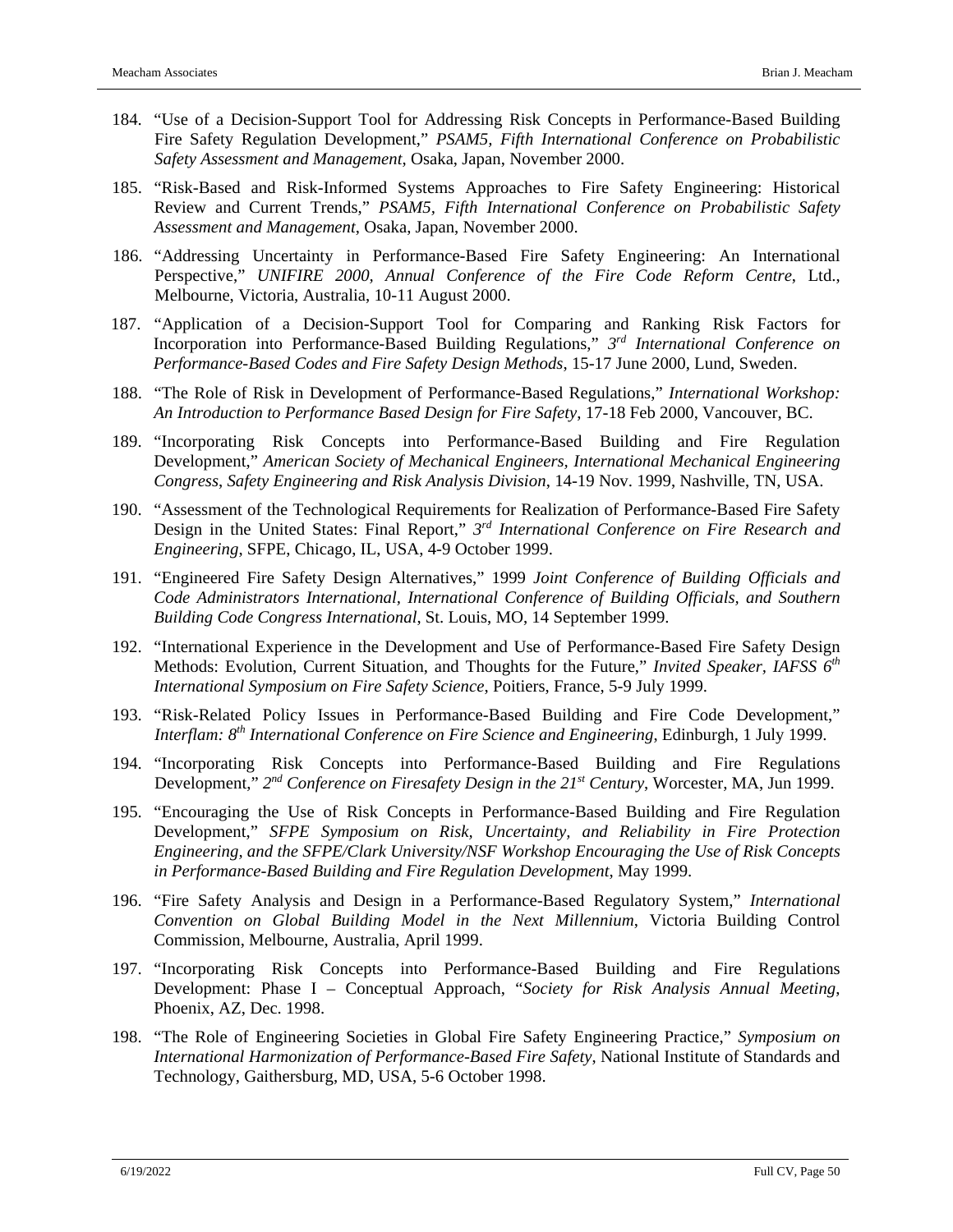- 199. "A Performance-Based Building Regulatory System: Providing a Means to Streamline the Building Regulatory Process, Promote Innovation in the Construction Industry, and Improve International Economic Competitiveness," *The NCSBCS/NIST/HUD Joint Technical and Research Conference*  NCSBCS, Dana Point, CA, 4-7 November 1998. (Best Paper Award)
- 200. "Integrating Human Factors Issues into Engineered Fire Safety Design," *Keynote Speaker*, *1st International Symposium on Human Behaviour in Fire*, University of Ulster, Antrim, Northern Ireland, 31 August - 2 September 1998.
- 201. "Risk-Informed Decision-Making in Performance-Based Building and Fire Code Development," *NFPRF Fire Risk and Hazard Assessment Research Application Symposium*, San Francisco, CA, USA, 24-26 June 1998.
- 202. "Introduction to Performance-Based Codes and Fire Safety Design," *Invited Speaker, Nuclear Energy Institute, Fire Protection Information Forum*, Santa Fe, NM, USA, 24 March 1998.
- 203. "Engineered Fire Protection Alternatives and Introduction to Computer Modeling for Building Officials," *International Conference of Building Officials, Colorado Chapter, Educational Institute*, Denver, CO, USA, 6 March 1998.
- 204. "Performance-Based Codes and Fire Safety Design Methods: Application of Fire Research and Codification of Performance," *Invited Speaker, Australian Building Codes Committee,* Surfers Paradise, Queensland, Australia, 4 February 1998.
- 205. "Performance-Based Codes and Fire Safety Design Methods: Current Situation and Future Needs," *Invited Speaker, AIA Center for Building Performance & Regulations Conference on Performance Codes: How Will They Happen,* San Francisco, CA, USA, 17 October 1997.
- 206. "Engineered Fire Protection Alternatives and Introduction to Computer Modeling for Building Officials," *International Conference of Building Officials, 1997 Annual Meeting*, Phoenix, AZ, 25 September 1997.
- 207. "Assessment of the Technological Requirements for Realization of Performance-Based Fire Safety Design in the United States: Phase I - Fundamental Requirements," *2nd International Conference on Fire Research and Engineering, NIST*, Gaithersburg, MD, 12 August 1997.
- 208. "Identifying and Addressing Uncertainty in Fire Protection Engineering," *2nd International Conference on Fire Research and Engineering, NIST*, Gaithersburg, MD, 12 August 1997.
- 209. "Concepts of a Performance-Based Regulatory System for the United States," *Invited Speaker, AIA Center for Building Performance & Regulations,* Washington, DC, USA, 19 April 1997.
- 210. "An Introduction to Performance-Based Fire Safety Design with Applications to Structural Fire Safety Analysis and Design," *ASCE Structures Conference,* Portland, OR, USA, 15 April 1997.
- 211. "Concepts of a Performance-Based Regulatory System for the United States," *International Association for Fire Safety Science, 5th Symposium,* Melbourne, Australia, 5 March 1997.
- 212. "Uncertainty in Fire Safety Engineering," *VUT CESARE and SFPE Workshop on Performance-Based Fire Safety Design, Victoria University of Technology*, Melbourne, AUS, 28 Feb. 1997.
- 213. "An Introduction to Performance-Based Fire Safety Design," *Fire Protection Research Foundation Fire Risk and Hazard Assessment Symposium,* San Francisco, CA, June 1996.
- 214. "Performance-Based Fire Safety Codes and Engineering Methods: Projects and Perspectives of the SFPE," *NFPA Annual Meeting,* Boston, MA, USA, 20 May 1996.
- 215. "Performance-Based Fire Safety Codes and Engineering Methods: Projects and Perspectives of the SFPE," *Interflam '96*, *Cambridge University,* Cambridge, U.K., 26-28 March 1996.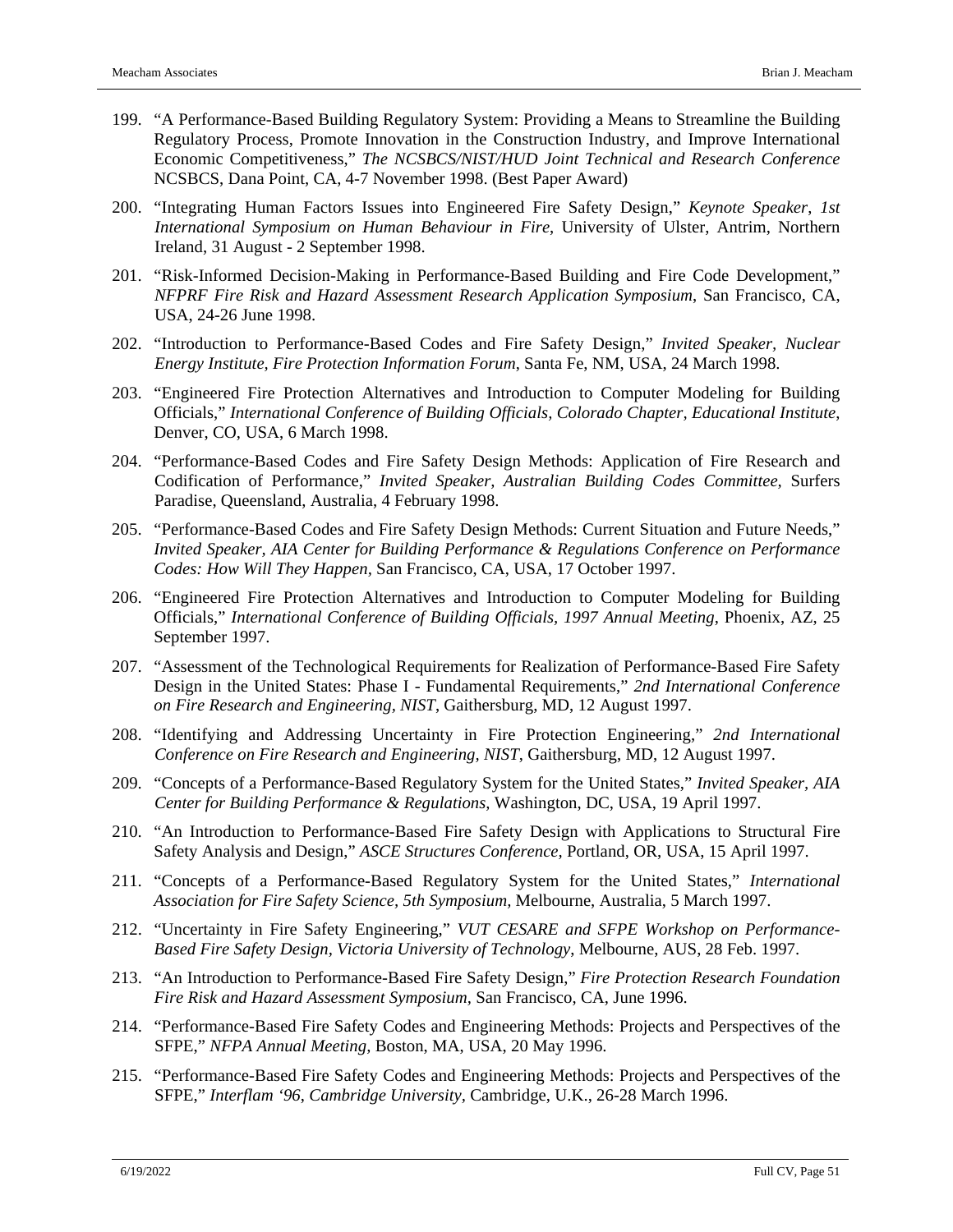- 216. "SFPE Perspectives on Performance-Based Fire Safety Design," *U.S./Japan Government Cooperative Program on Natural Resources (UJNR), Fire Research and Safety, 13th Joint Panel Meeting*, March 13-20, 1996, Gaithersburg, MD.
- 217. "Performance-Based Codes and Design Methods: An Overview," *Build Boston,* World Trade Center, Boston, MA, USA, 16 November 1995.
- 218. "Application of Fire Dynamics to Fire Detection System Design," *SFPE Technical Symposium on Applications of Fire Dynamics*, University of British Columbia, Canada, 10-11 July 1995.
- 219. "The Development and Use of Performance-Based Fire Safety Engineering Criteria in International Codes and Standards," *Joint Meeting of the NFPA's Lodging Industry and Industrial Sections*, NFPA Fall Meeting, Toronto, Ontario, Canada, 15 November 1994.
- 220. "Benefits of Emergency Voice Communication in Hotels," *The Confederation of Fire Protection Associations (Europe) Symposium on Hotel Fire Safety*, Conference Centre of The European Commission, Luxembourg, 1-2 March 1994.
- 221. "Challenges in Computer Simulation of Low Energy Fires for Smoke Detector Activation Modeling," *EUSAS Workshop on Simulation Techniques as a Background for and Aimed to Fire Detection*, University of Duisburg, Germany, 13-14 January 1994.
- 222. "Fire Protection in Cable and Service Tunnels: A Goal Oriented Approach," *International Conference on Safety in Cable and Service Tunnels*, London, England, 15-16 November 1993.
- 223. "Fire Safety in Nuclear Facilities: A Performance-Based Approach," *Post SMiRT Conference No. 6, Fire Safety in Nuclear Facilities*, Heidelberg, Germany, 22-23 August 1993.
- 224. "International Issues and Developments in Fire Detection and Signaling Systems," *SFPE Engineering Seminars on Issues in International Fire Protection Engineering Practice*, Orlando, FL, USA, May 1993.
- 225. "Factors Affecting the Early Detection of Fire in Electronic Equipment and Cable Installations," *International Telecommunications Fire Protection Symposium*, New Orleans, LA, USA, May 1992.
- 226. "Application of State of the Art Detection and Alarm Technology: New Promises, New Problems," *SFPE Engineering Seminar on Engineering Methods in Building Firesafety Design*, Montréal, Québec, Canada, November 1991.
- 227. "Characterization of Smoke from Burning Materials for the Evaluation of Light Scattering Type Smoke Detector Response," *SFPE Engineering Seminar on Advancing Fire Detection and Alarm Technology*, San Antonio, TX, USA, May 1990.

#### **Workshop, University, Grant and Professional Presentations and Lectures (101)**

- 1. "Applying Sociotechnical and Safety Systems Approaches to PBD for Fire, Seminar, Imperial College London, 25 May 2022.
- 2. "Practical Considerations for Fire Risk Assessments," Lecture, IMFSE Program, Lund, University, 10 May 2022 (virtual).
- 3. "Overview of Research on Reimagining the ICCPC," NRCC Workshop on Performance-Based Building Codes, 9 March 2022 (virtual).
- 4. "Practical Considerations for Fire Risk Assessments," Lecture, IMFSE Program, Lund, University, May 2021 (virtual).
- 5. "The Importance of Trial Designs in PBD for Fire," Lecture, IMFSE Program, Lund, University, November 2020 (virtual).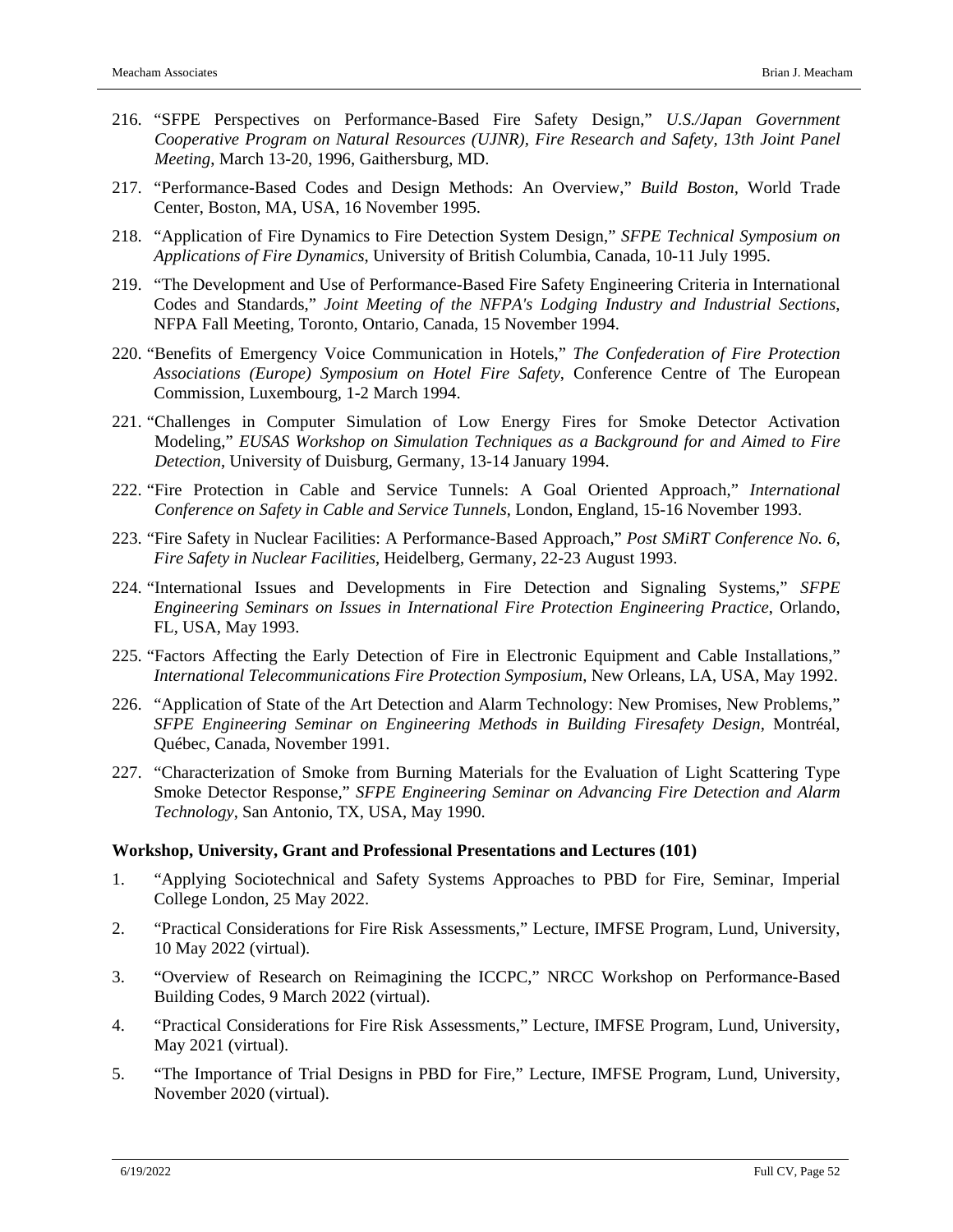- 6. "HOLIFAS A Holistic Approach for Fire Safety Requirements and Design of Façade Systems," Webinar, Brandforsk, Stockholm, Sweden, May 2020 (virtual, with P. van Hees & M. Stromgren).
- 7. "Practical Considerations for Fire Risk Assessments," Lecture, IMFSE Program, Lund, University, May 2020 (virtual).
- 8. "International Perspective on Performance-Based Building Regulatory Systems," AIA Building Codes Committee, Workshop on the ICC Performance Code (ICCPC), April 2020.
- 9. "Development of the ICC Performance Code for Buildings & Facilities," AIA Building Codes Committee, Workshop on the ICC Performance Code (ICCPC), April 2020.
- 10. "Building Regulatory System Assessment," Webinar, Modern Building Alliance, February 2020.
- 11. "Building Regulatory Systems, Building Design and Building Products," Knauf Insulation, Regulatory Workshop, Munich, February 2020.
- 12. "SFPE 'State of the Society' Update: Current Activities and Strategies for the Future," SFPE British Columbia Chapter, December 2019.
- 13. "Urban Fire Risk Assessment and Mitigation Evaluation (Urban FRAME) Tool Concepts," World Bank, Washington DC, September 2019.
- 14. "SFPE 'State of the Society' Update: Current Activities and Strategies for the Future," SFPE Japan Chapter, May 2019.
- 15. "Emerging Societal Issues and Associated FPE Research, Innovation, Technology & Education Needs," SFPE Northern California and Nevada Chapter, April 2019.
- 16. "SFPE 'State of the Society' Update: Current Activities and Strategies for the Future," SFPE Southern Nevada Chapter, March 2019.
- 17. "Introduction to Performance-Based Design for Fire," UNC Charlotte, February 2019.
- 18. "Need for a Mission in Fire Safety Fire Safety Engineering Perspective," Workshop to Define a Fire Safety Mission for Europe, IAFSS, Brussels, Belgium, 3 December 2018.
- 19. "Potentially Conflicting Objectives of Fire Safety and Sustainability," *IRCC – OIB Workshop on Sustainability in the Construction Sector*, Vienna, Austria, 23 May 2018.
- 20. "Incorporating Risk Concepts into Performance-Based Design," Lecture, *International Masters in Fire Safety Engineering (IMFSE) Program*, Lund University, 16 May 2018.
- 21. "Factors Affecting the Acceptability or Tolerability of Risk," Lecture, *Fire Safety Engineering Program*, Lund University, 14 May 2018.
- 22. "Sustainable Design and Resilient Design Competing Objectives or Design Opportunity?," Lecture, *Master's Degree Program in Environmental Design and Building Management, School of Architecture*, University of Navarra, 9 October 2017.
- 23. "Sustainable Design and Resilient Design Concepts and Codes (Regulations)," Lecture, *Master's Degree Program in Environmental Design and Building Management, School of Architecture*, University of Navarra, 9 October 2017.
- 24. "Post-Earthquake Fire Performance of Buildings," Lecture, *Fire Safety Engineering Program*, Lund University, Lund, Sweden, September 12, 2017.
- 25. "Better Linking Fire Safety Science and Fire Safety Engineering: Research Priorities for Fire Safety Engineering," *IAFSS 12, Pre-Symposium Workshop*, Lund, Sweden, 11 June 2017.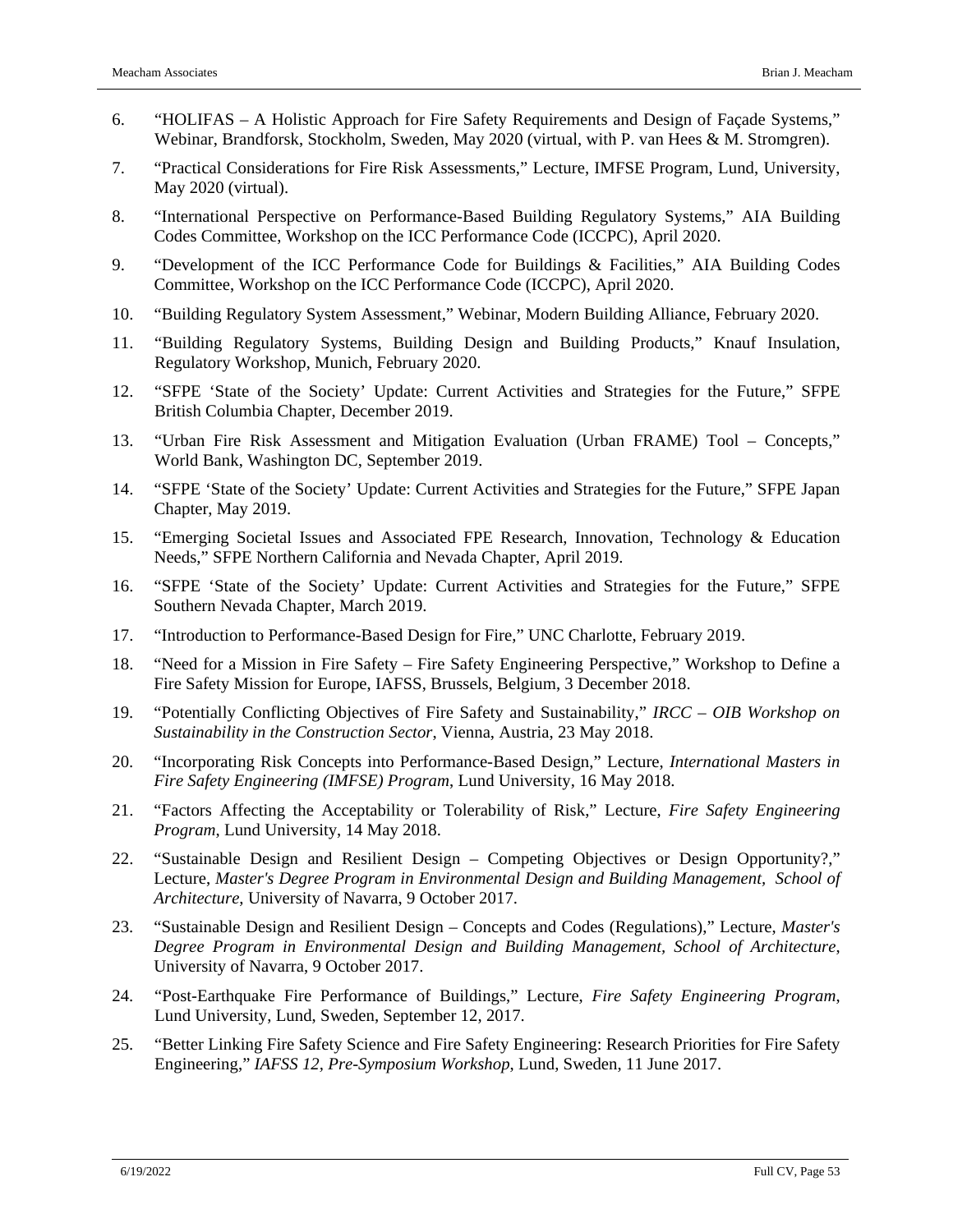- 26. "Structural Fire Performance of Earthquake-Damaged Cold Formed Steel Framed Walls: Undamaged Baseline Test," *Joint Usage Research Award Seminar*, Tokyo University of Science, Japan, 22 May 2017.
- 27. "Situation with Fire Safety Engineering in Countries with Performance-Based Building Regulatory Systems" *SFPE Japan Chapter*, Tokyo, Japan, November 2016.
- 28. "Fire Safety Challenges of Tall Timber Buildings," *SFPE Japan Chapter*, Tokyo, Japan, Nov 2016.
- 29. "Risk-Informed Performance-Based Approach for Achieving Sustainable and Resilient Architecture," *Arup Workshop on Resiliency*, Madrid, Spain, 31 October 2016.
- 30. "Building Codes and "Green" Building Design: Challenges and Opportunities," Lecture, *Master's Degree Program in Environmental Design and Building Management, School of Architecture*, University of Navarra, 19 October 2016.
- 31. "Risk-Informed Performance-Based Approach for Achieving Sustainable and Resilient Architecture," Invited Lecture, *Master's Degree Program in Environmental Design and Building Management, School of Architecture*, University of Navarra, 19 October 2016.
- 32. "Research into the Situation with Fire Safety Engineering in Spain," *Instituto de Ciencias de la Construcción Eduardo Torroja*, Madrid, Spain, 6 October 2016.
- 33. "Toward Next Generation Performance-Based Building Regulatory System," *Magisterial Presentation, Minesterio de Fomento*, Madrid, Spain, 5 October 2016.
- 34. "Fire Safety Challenges with Sustainable Buildings, Materials & Systems," *FORUM of Fire Research Laboratory Directors*, SP, Boras, Sweden, 26 September 2016.
- 35. "Toward Next Generation Performance-Based Building Regulatory System," *TNO Seminar*, TNO, Delft, the Netherlands, 25 July 2016.
- 36. "Research in Support of Improvement in Verification of Fire Engineered Solutions: Initial Findings & Discussion," *Scottish Government, Building Standards Division, Stakeholder Workshop*, Scottish Fire and Rescue Services Facilities, Cambuslang, Scotland, 16 June 2016.
- 37. "Regulations for Existing Buildings: Situation in Australia and New Zealand," *IRCC Workshop on Regulation for Existing Building*s, Oslo, Norway, 20 May 2016.
- 38. "Fire Safety Challenges with Sustainable Buildings, Materials & Systems" *Australian Building Codes Board Seminar*, Canberra, ACT, Australia, March 2016.
- 39. "Trends in Performance-Based Building Regulation and Elevators for Evacuation," *Invited Lecture, SFPE Japan Chapter / Tokyo University of Science*, Tokyo, Japan, 8 December 2015.
- 40. "Post-Earthquake Fire Performance of Buildings: Full-Scale Test Outcomes and Suggestions for Performance-Based Design," *Invited Lecture, Tokyo University of Science*, Tokyo, 4 Dec. 2015.
- 41. "Overview of Building Regulatory System and Performance-Based Design for Fire in the USA," *Invited Lecture, Fire and Disaster Management Agency*, Tokyo, Japan, 3 Dec. 2015.
- 42. "Fire Safety Challenges with Sustainable Buildings, Materials and Systems," *Course Lecture – Disaster Risk Management*, Graduate School of Global Fire Science and Technology, Tokyo University of Science, Tokyo, Japan, 3 December 2015.
- 43. "Post-Earthquake Fire Performance of Buildings: Full-Scale Test Outcomes and Suggestions for Performance-Based Design," *Invited Public Lecture, Tokyo University of Science*, Tokyo, Japan, 27 November 2015.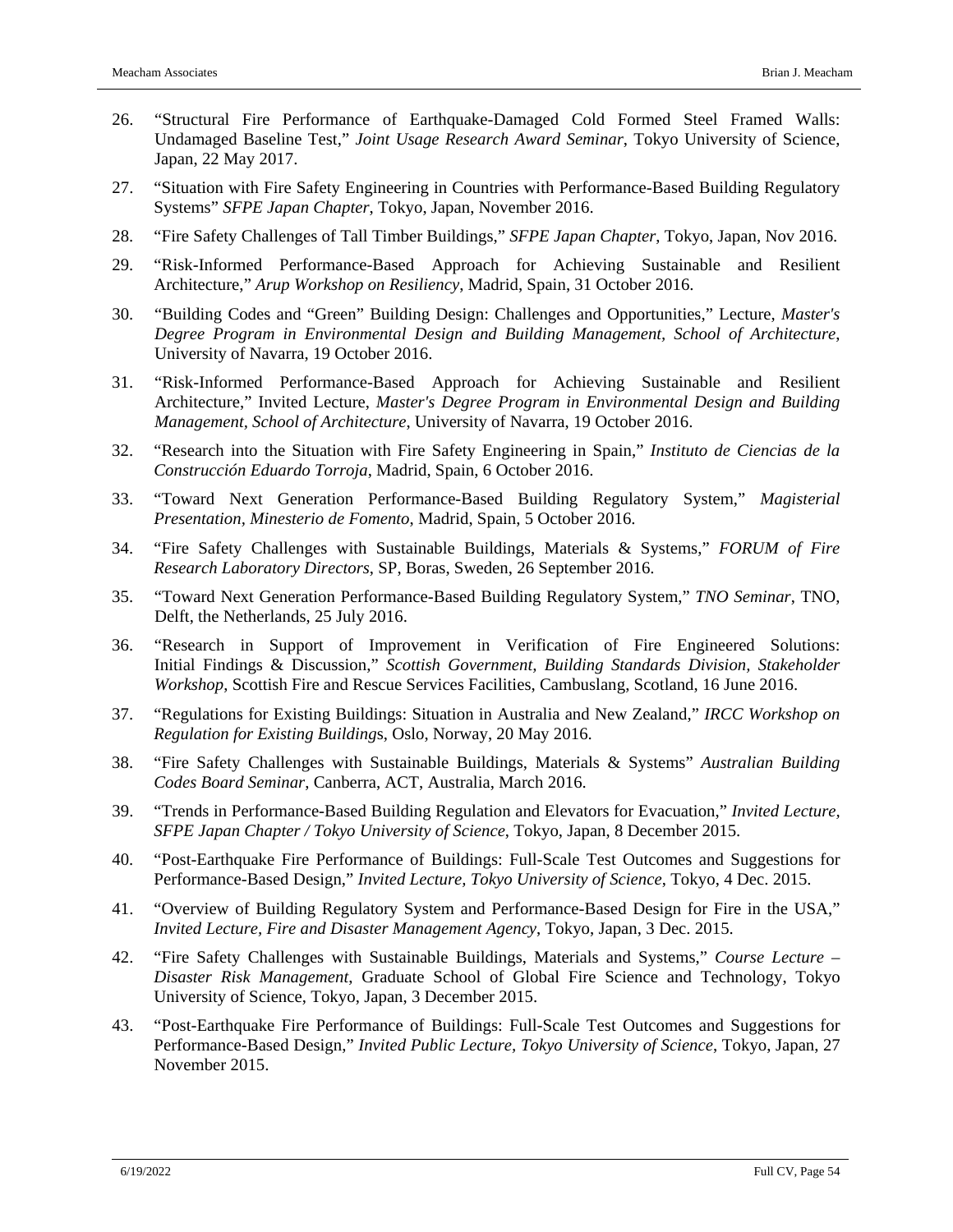- 44. "US Perspective on Verifying Fire Engineered Solutions as part of a Building Regulatory System," *IRCC Workshop on Verifying Fire Engineered Solutions as part of a Building Regulatory System*, Edinburgh, Scotland, 10 June 2015.
- 45. "Impact of Green Building Features on Firefighter Safety," *MA Dep. of Fire Services Senior Fire Officer Forum: Green Buildings: The Fire Service Challenge*, MA Fire Academy, Stow, May 2015.
- 46. "Fire Performance of Full-Scale Building Subjected to Earthquake Ground Motion: Overview and Key Outcomes from BNCS Project," *Operation Tomodachi – Fire Research*, A Joint Japan-USA Workshop on Large Outdoor Fires and Fire and Structure Interaction, NIST, Gaithersburg, MD, March 2015 (with Park, H-J., and Kim, J-K., presented by Meacham).
- 47. "Lessons Learned from the Fire and Collapse, Faculty of Architecture Building, Delft University of Technology," *Operation Tomodachi – Fire Research*, A Joint Japan-USA Workshop on Large Outdoor Fires and Fire and Structure Interaction, NIST, Gaithersburg, MD, March 2015 (with Engelhardt, M., Meacham, B.J., Kodur, V., Kirk, A., Park, H., van Straalen, I., Maljaars, J., van Weeren, K., de Feijter, R. and Both, K., presented by Engelhardt.)
- 48. "A Risk-Informed Performance-Based Approach for Achieving Sustainable and Resilient Architecture," *Invited Lecture, School of Architecture*, University of Navarra, 16 February 2015.
- 49. "Regulatory Challenges to Achieving Sustainable and Resilient Architecture," Lecture, *Master's Degree Program in Environmental Design and Building Management, School of Architecture*, University of Navarra, 16 February 2015.
- 50. "Overview of Qualification and Building Control During the Design Phase in the USA," *IRCC Workshop: Verification, Documentation and Control of Building Regulations in the Design Phase*, Malmo, Sweden, 4 June 2014.
- 51. "Assessment of Post-Earthquake Building Fire Performance," *ISO TC92 SC4 Workshop on Issues in Fire Risk*, Lund, Sweden, 6 April 2014.
- 52. "Outcomes of BNCS Test Program," *CUREE Workshop on Multi-Hazard Response of Structures: Earthquake and Fire*, NIST, Gaithersburg, MD, 7 January 2014.
- 53. "Fire Safety Challenges of Insulation Materials and Systems," MA Office of Technical Assistance & Technology, *Safe Spraying and Intelligent Insulation Workshop*, Stow, MA, 11 December 2013.
- 54. "Fire Challenges of Large Timber Structures," IRCC Workshop, *Use of Timber in Larger Buildings*, Vienna, Austria, 7 June 2013.
- 55. "New Developments in Building Control Systems," Invited Lecture, Ministry of Land, Infrastructure, Transportation and Tourism (MLIT), Institute for International Harmonization of Building and Housing (IIBH) PB Building Regulation Workshop, March 2013, Tokyo, Japan.
- 56. "Fire Safety Challenges of Green Buildings," *U.S. Fire Administration Invited Workshop on Changing Severity of Home Fires*, 11-12 December 2012, MFRI, College Park, MD.
- 57. "Web-based Resource for Advancing Performance-Based Analysis and Design for Fire," Workshop at the *SFPE Annual Meeting and Technical Conference*, Savannah, GA, 13 October 2012 (with A. Alvarez and M. Ferreira, presented by Alvarez and Ferreira).
- 58. "A New Paradigm and Framework for Risk-Informed Performance-Based Fire Safety Design," NIST, Gaithersburg, MD, July 2012 (with A. Alvarez, presented by Alvarez).
- 59. "Evacuation Modeling: Benefits and Challenges," SFPE Minnesota, Minneapolis, MN, May 2012.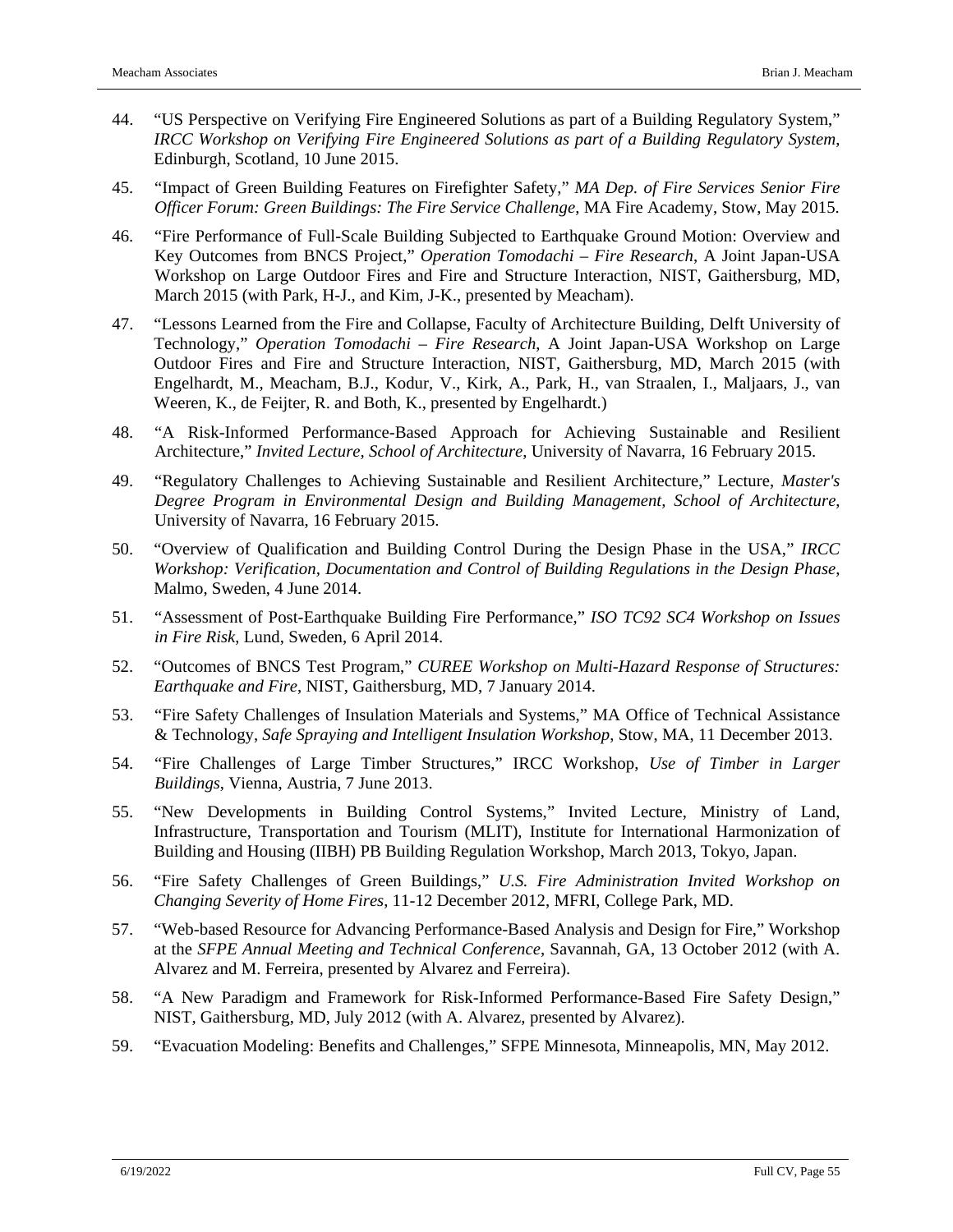- 60. "Building Regulatory and Control System in the United States," Invited Lecture, Ministry of Land, Infrastructure, Transportation and Tourism (MLIT), Institute for International Harmonization of Building and Housing (IIBH) and Architectural Institute of Japan (AIJ) workshop on Performance-Based Building Regulation, 15 December 2011, Tokyo, Japan.
- 61. "The Purpose and Meaning of Building Control: Is it Meeting Needs and Expectations," Invited Lecture, Ministry of Land, Infrastructure, Transportation and Tourism (MLIT), Institute for International Harmonization of Building and Housing (IIBH) and Architectural Institute of Japan (AIJ) workshop on Performance-Based Building Regulation, 17 Dec 2011, Tokyo, Japan.
- 62. "Characterization of Risk and Quantification of Design Fires," NIST, Gaithersburg, MD, 18 August 2011 (with A. Alvarez, presented by Alvarez).
- 63. "An International Perspective on the Regulation of 'Sustainability' in the Built Environment," Boston Society of Architects, Boston, MA, 20 April 2011.
- 64. "Risk Approaches and Performance Expectations," *ASTM E 05.14.01 Workshop on Exterior Fire Exposure Quantification*, Richmond, CA, 3 February 2011.
- 65. "Characterization of Risk and Quantification of Design Fires Year 1 Status Report," NIST Award 60NANB10D228, NIST, 21 January 2011 (with A. Alvarez, presented by Alvarez).
- 66. "Research to Support Performance-Based Design in Korea," presentation on outcomes from research conducted under award from Korean Institute for Construction Technology, Gyeonggi-Do, Republic of South Korea, 18 November 2010 (with H. Park and N. Dembsey).
- 67. "Rail Vehicle Fire Hazard Guidance," presentation on final outcomes, DHS Award 2009-ST-108- 000013, DHS, Washington, DC, June 2010 (with N. Dembsey and J. Tubbs).
- 68. "Rail Vehicle Fire Hazard Guidance," presentation on interim findings, DHS Award 2009-ST-108- 000013, WPI, Worcester, MA, February 2010 (w/ N. Dembsey, J. Tubbs, and M. Johann).
- 69. "International Collaboration on Performance-Based Building Codes," *IRCC/WFTAO/NRC Workshop on Objective and Performance-Based Codes: Impacts and Lessons Learned*, Calgary, Sep. 29, 2009.
- 70. "International Perspectives on Performance-Based Building Codes Issues Which Have Resulted in Change," *IRCC/WFTAO/NRC Workshop on Objective and Performance-Based Codes: Impacts and Lessons Learned*, Calgary, September 29, 2009.
- 71. "Performance-Based Codes and Fire Protection Design: A Global Perspective," monthly meeting, *New England Chapter, Society of Fire Protection Engineers*, 2 February 2009.
- 72. "Towards a Risk-Informed Performance-Based Approach to Fire Engineering and Regulation," *Invited Lecture, Civil and Environmental Engineering*, MSU, Lansing, MI, February 22, 2008.
- 73. "An International Overview of Performance-Based Codes and Design for Fire Safety," Invited Lecture, Instituto Ciencias de la Construccion "Eduardo Torroja,' Madrid, Spain, May 9, 2007.
- 74. "Trends in Building Safety and Security since September 11, 2001," Invited Lecture, VTT (National Research Laboratory), Espoo, Finland, October 12, 2005.
- 75. "Use of Risk Concepts in Performance-Based Fire Engineering," *Wellington NZ Chapter of the Society of Fire Protection Engineers*, (Invited Speaker), Wellington, New Zealand, Mar 2005.
- 76. "The Current Situation of Performance-Based Fire Protection Design in the United States," *Madrid Chapter of the Society of Fire Protection Engineers*, Madrid, Spain, 15 Feb 2005.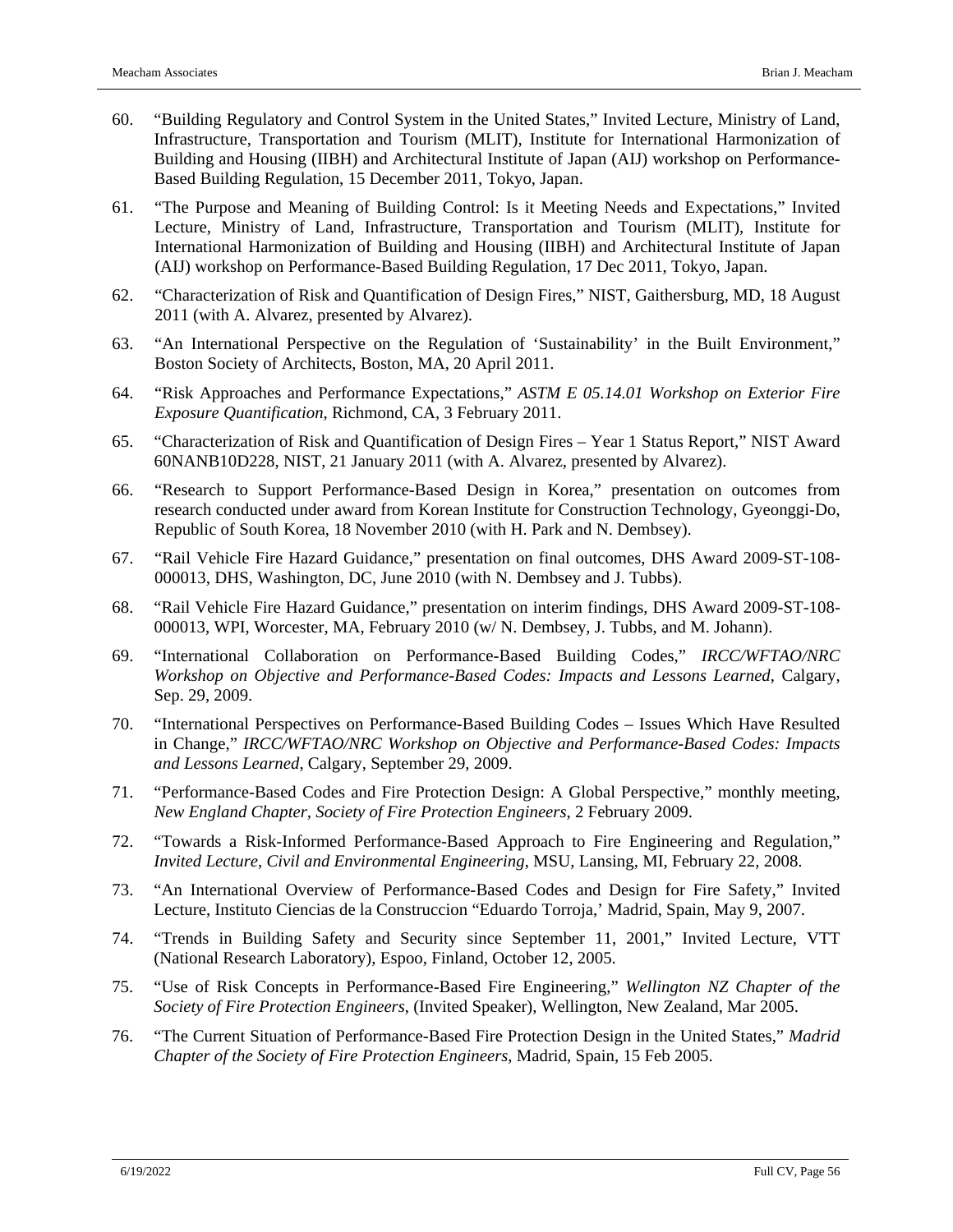- 77. "The Use of Risk Concepts in Building Regulation," *Workshop on Risk in Building Regulation*, (Invited Speaker), National Institute for Land and Infrastructure Management, Ministry of Land, Infrastructure and Transport, Tokyo, Japan, 3 February 2005.
- 78. "Fire Protection Engineering and Consulting," *Japan Chapter of the Society of Fire Protection Engineers*, (Invited Speaker), Tokyo, Japan, 2 February 2005.
- 79. "The Underlying Similarities of Existing Performance-Based Codes: A Global Perspective," EduCode 2002, Las Vegas, NV, 4 April 2002.
- 80. "The Underlying Similarities of Existing Performance-Based Codes," EduCode, Las Vegas, NV, 1 February 2001.
- 81. "Update on SFPE Technical Activities," *Invited Speaker, SFPE Connecticut Valley Chapter Meeting,* Hartford, CT, USA, 15 September 1997.
- 82. "Update on SFPE Technical Activities and Performance-Based Code and Fire Safety Design Method Development," *Invited Speaker, SFPE Central Ohio and Northeast Ohio Chapter Meeting,* Mansfield, OH, USA, 14 May 1997.
- 83. "Update on SFPE Technical Activities and Performance-Based Code and Fire Safety Design Method Development," *Invited Speaker, SFPE Pacific Northwest Chapter,* Seattle, WA, Apr 1997.
- 84. "Update on SFPE Technical Activities and Performance-Based Code and Fire Safety Design Method Development," *SFPE Portland Chapter Meeting,* Portland, OR, USA, 14 April 1997.
- 85. "Performance-Based Fire Safety Analysis & Design: An Overview," *Invited Speaker, SFPE New England Chapter Annual Seminar,* Norwood, MA, USA, 10 April 1997.
- 86. "Update on SFPE Technical Activities and Performance-Based Code & Fire Safety Design Method Development," *Invited Speaker, SFPE NEC Meeting,* Norwood, MA, 3 Feb. 1997.
- 87. "SFPE Technical Activities," *Invited Speaker, SFPE Philadelphia/Delaware Valley Chapter Meeting*, Philadelphia, PA, USA, 14 January 1997.
- 88. "Structure of a Performance-Based Regulatory System," *Invited Speaker, International Conference of Building Officials, Performance Advisory Committee,* St. Paul, MN*,* USA, 12 September 1996.
- 89. "An Introduction to Performance-Based Codes," *Invited Speaker, International Code Council Performance Committee,* Kansas City, MO, USA, 28 August 1996.
- 90. "An Introduction to Performance-Based Codes," *International Association of Fire Chiefs Fire Prevention Showcase,* Kansas City, MO, USA, 27 August 1996.
- 91. "Concepts of Performance-Based Fire Safety Design," *Invited Speaker, SFPE New England Chapter Seminar: Fire Risk Management*, Norwood, MA, USA, 11 April 1996.
- 92. "Performance-Based Codes and Design Methods: An Overview," *Invited Speaker, SFPE Dallas/Fort Worth Chapter Meeting*, Dallas, TX, USA, 29 January 1996.
- 93. "Performance-Based Codes and Design Methods: An Overview," *Invited Speaker, SFPE San Diego Chapter Meeting*, San Diego, CA, USA, 25 January 1996.
- 94. "Performance-Based Codes and Design Methods: An Overview," *SFPE Northern California/Nevada Chapter Seminar: Fire Safety Today*, San Francisco, CA, 23 January 1996.
- 95. "Technical Initiatives of the Society of Fire Protection Engineers," *Invited Speaker, SFPE Southern California Chapter Meeting*, Los Angeles, CA, USA, 22 January 1996.
- 96. "Performance-Based Codes and Design Methods: An Overview," *Guest Lecture - FPE 580J: Fire Standards in Codes,* Center for Firesafety Studies, WPI, Worcester, MA, USA, 7 December 1995.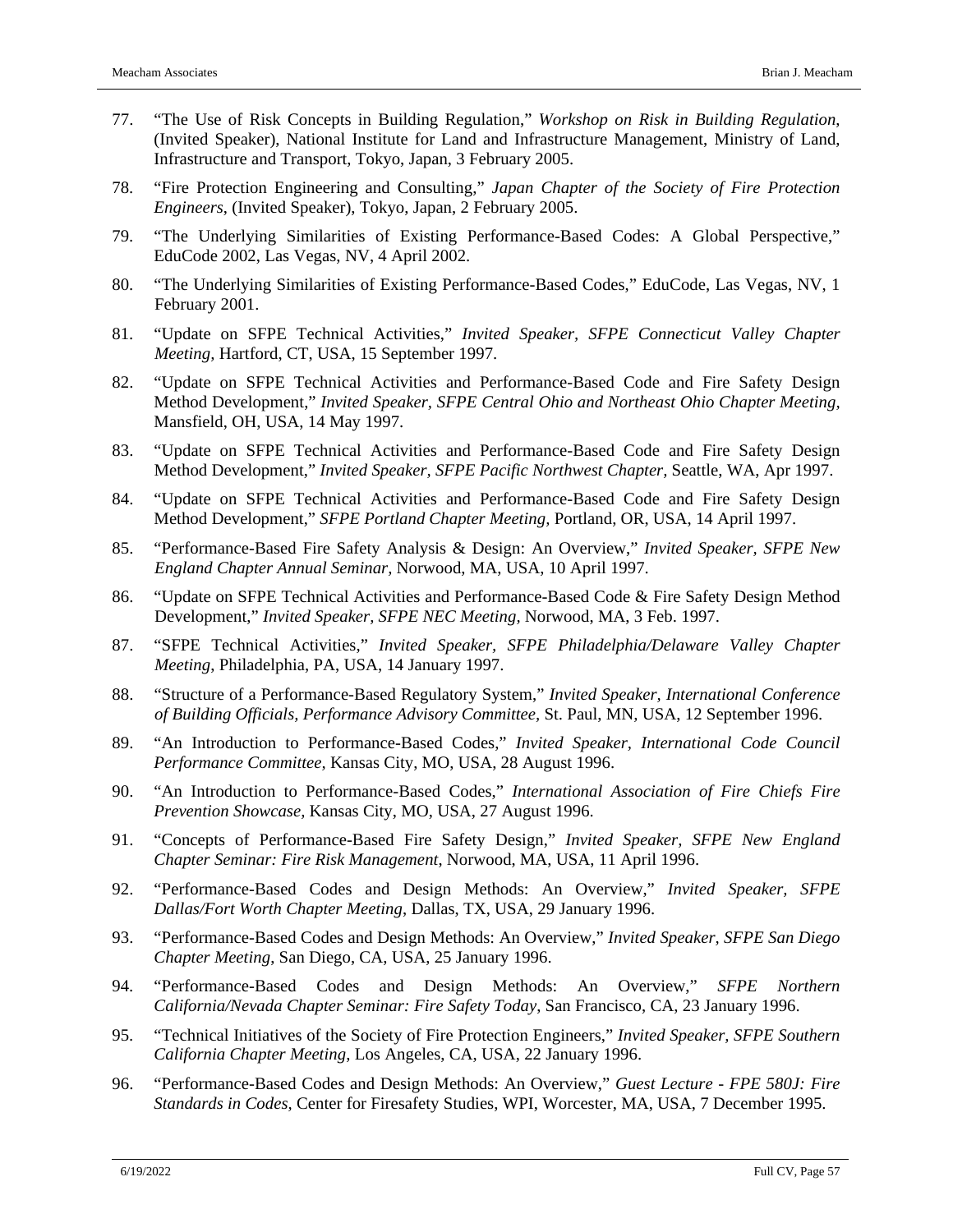- 97. "Technical Initiatives of the Society of Fire Protection Engineers," *Invited Speaker, SFPE New Jersey Chapter Meeting*, East Hanover, NJ, USA, 4 December 1995.
- 98. "Technical Initiatives of the Society of Fire Protection Engineers," *Invited Speaker, SFPE Chicago Chapter Breakfast,* NFPA Fall Meeting, Chicago, IL, USA, 15 November 1995.
- 99. "Technical Initiatives of the Society of Fire Protection Engineers," *Invited Speaker, Department of Fire Engineering,* University of Canterbury, Christchurch, New Zealand, 2 November 1995.
- 100. "Technical Initiatives of the Society of Fire Protection Engineers," *Invited Speaker, Society of Fire Safety*, Melbourne, Australia, 31 October 1995.
- 101. "Application of State-of-the-Art Detection and Alarm Technology: New Promises, New Problems," *SFPE New England Chapter Meeting*, Wayland, MA, USA, November 1991.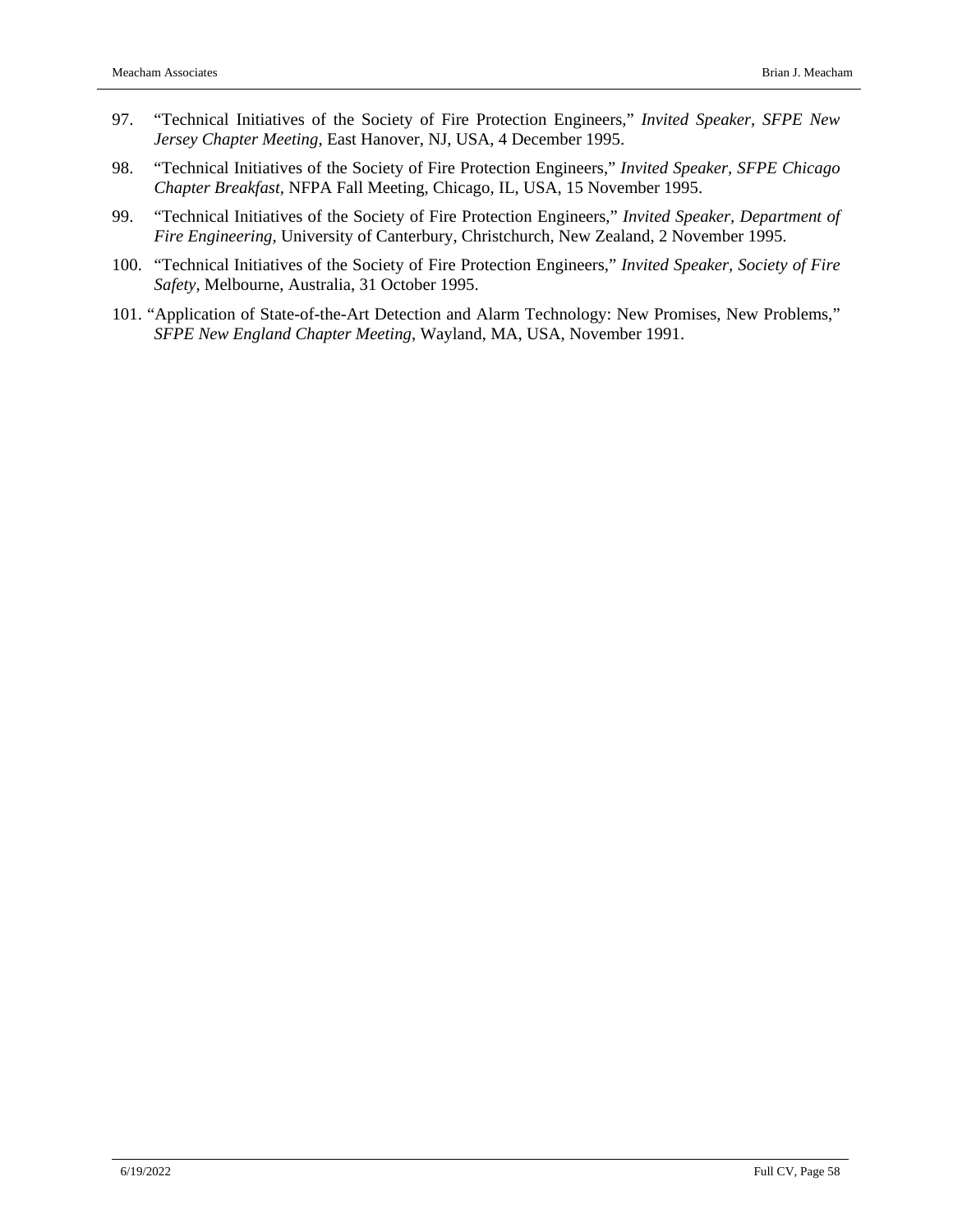### **CONFERENCE ORGANIZING AND PROGRAM COMMITTEE SERVICE**

*14th International Symposium on Fire Safety Science*, Symposium Planning Committee, International Association for Fire Safety Science, Tsukuba, Japan, October 2023.

*13th International Symposium on Fire Safety Science*, Special Applications Track, International Association for Fire Safety Science, University of Waterloo, Waterloo, ON, Canada, April 2021.

*SFPE 2019 Annual Conference*, Chandler, AZ, USA, Co-Chair Program Committee. October 2019.

*SFPE Europe 2019 Conference*, Malaga, Spain, Member, Program Committee, May 2019.

*10th Biennial Congress on Fire Safety Engineering: Performance-Based Design in Buildings, Industry and Transport,* Member – Organizing and Program Committees. Organized by the Association of Fire Protection Engineering Professionals (APICI), Madrid, Spain. October 2019.

*Workshop on Agenda 2030 for a Fire Safe World,* CEN/CENELEC Building, Brussels, Belgium, December 2018.

*3rd International Conference on Safety in Ports (SIP),* A Coruna, Spain. Organized by CESCI. Member Program Committee. May 2018.

*Fire Engineering Design Solutions: the 12th International Conference on Performance-Based Codes and Fire Safety Design Methods,* Honolulu, HI, USA. Co-Chair – Program Committee*.* Society of Fire Protection Engineers. April 2018.

*9th Biennial Congress on Fire Safety Engineering: Performance-Based Design in Buildings, Industry and Transport,* Member – Organizing and Program Committees. Organized by the Association of Fire Protection Engineering Professionals (APICI), Madrid, Spain. October 2017.

*FIRE SAFETY 2017, International Conference on Research and Advanced Technology in Fire Safety*, Santander, Spain, Organized by the Fire Safety Engineering Group (GIDAI), University of Cantabria. Member of the Scientific Committee. 20-21 October 2017.

*2nd International Fire Safety Symposium – IFireSS 2017*, University of Naples, Italy. Member – International Scientific Committee. Organized by the International Council for Research and Innovation in Building and Construction (CIB) Working Group 14 (CIB W014) and Department of Structures for Engineering and Architecture, University of Naples, June 2017.

*12th International Symposium on Fire Safety Science*, Topic Co-Leader – Special Applications (General Session) and Organizer, Pre-Conference Workshop, Linking Fire Safety Science to Fire Safety Engineering, International Association for Fire Safety Science, Lund, Sweden, June 2017.

*6th International Symposium on Human Behavior in Fire*, Cambridge, England, Member –Program Committee. Organized by Interscience Communications Ltd, September 2015.

*8th Biennial Congress on Fire Safety Engineering: Performance-Based Design in Buildings, Industry and Transport,* Member – Organizing and Program Committees. Organized by the Association of Fire Protection Engineering Professionals (APICI), Madrid, Spain. Feb. 2015.

*International Fire Safety Symposium*, University of COIMBRA, Portugal. Member – International Scientific Committee. Organized by the International Council for Research and Innovation in Building and Construction (CIB) Working Group 14 (CIB W014), ISO TC 92, the University of Coimbra and Luso-Brazilian Fire Safety Association (ALBRASCI). April 2015.

*World Sustainable Buildings Conference SB14*, Barcelona, Spain. Member – International Scientific Committee, Organizer – Special Joint Session of IRCC / CIB TG79. Organized by the CIB, the International Institute for Sustainable Built Environment (iiBSE), the Green Building Council España (GBCE), and the Ministry of Housing, Spain. October 2014.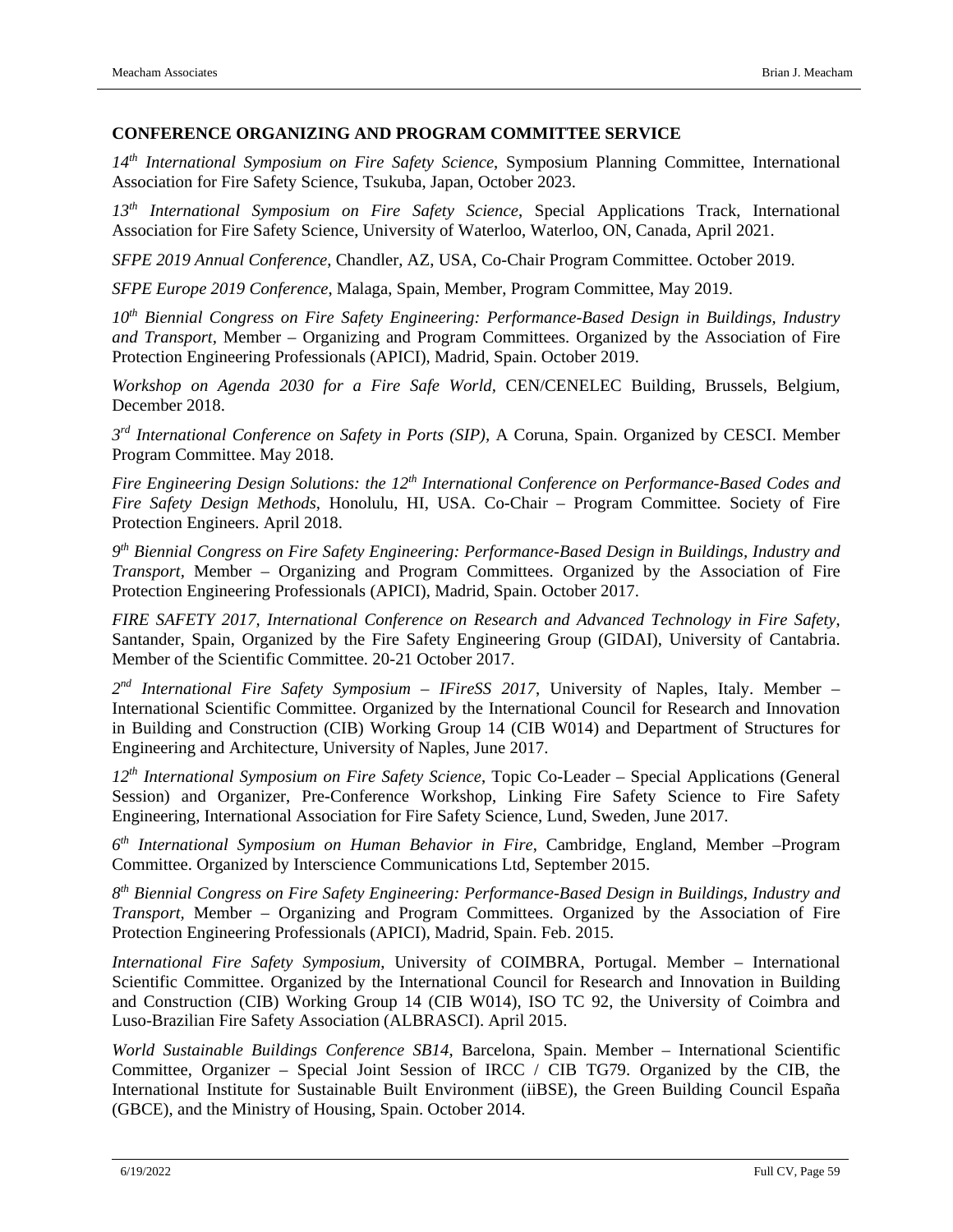*10th International Conference on Performance-Based Codes and Fire Safety Design Methods,* Brisbane, Australia. Member – Program Committee*.* Conference organized by the Society of Fire Protection Engineers and the Society of Engineers Australia. November 2014.

*11th International Symposium on Fire Safety Science*, Topic Leader – Special Applications (General Session) and Co-Organizer, Pre-Conference Workshop, Multi-Objective Fire Safety System Design – Economy, Sustainability and Aesthetics, International Association for Fire Safety Science, Christchurch, New Zealand. March 2014.

*7th Biennial Congress on Fire Safety Engineering: Performance-Based Design in Buildings, Industry and Transport,* Member – Organizing and Program Committees, APICI, Madrid, Spain. Feb. 2013.

*9th International Conference on Performance-Based Codes and Fire Safety Design Methods,* Hong Kong, SAR China, Member – Program Committee. Organized by SFPE. June 2012.

*5th International Symposium on Human Behavior in Fire*, Cambridge, England, Member –Program Committee. Organized by Interscience Communications Ltd, 2012.

*6th Biennial Congress on Fire Safety Engineering: Performance-Based Design in Buildings, Industry and Transport,* Member – Organizing and Program Committees. Organized by the Association of Fire Protection Engineering Professionals (APICI) Madrid, Spain. February 2011.

*IRCC and ICC Workshop on International Perspectives on the Role of Building Regulation in Responding to the Challenges of Climate Change*, Boston, MA, Workshop organizer. Oct. 2010.

*8th International Conference on Performance-Based Codes and Fire Safety Design Methods*, Lund, Sweden, Member – Program Committee. Society of Fire Protection Engineers. June 2010.

*Suppression and Detection Research and Applications (SupDet)*, Orlando, FL. Member –Program Committee. Organized by Fire Protection Research Foundation. February 24-26, 2009.

*5th Biennial Congress on Fire Safety Engineering: Performance-Based Design in Buildings, Industry and Transport,* Program Committees. APICI, Madrid, Spain. February 2009.

*CRS Perspectives on Broadening Risk Considerations for Infrastructure Design*. Workshop organizer. At Society for Risk Analysis 2008 Annual Meeting, Boston, MA. December 2008.

*Architectural Heritage and Performance-Based Building Codes: Approaches and Experiences,* Madrid, Spain. Workshop co-organizer with Mr. Javier Serra, Spanish Ministry of Housing. Presented by the IRCC and the Spanish Ministry of Housing. November 2008.

*IRCC Session: Global Perspectives – Policy and Practice, World Sustainable Buildings Conference SB08,* Melbourne, Australia. Session organizer. September 2008

*IRCC Workshop on Fire Safety Criteria in Performance-Based Building Regulation*, Vienna, Austria. Workshop co-organizer with Dr. Rainer Mikultis, Austrian Institute for Building Construction (OIB), Presented by the IRCC and the OIB. October 2007.

*IRCC-PEER Workshop on Performance-Based Building Codes for Design*, Berkeley, CA. Workshop coorganizer with Prof. Jack Moehle, PEER / University of California, Berkeley. IRCC/PEER. Oct 2006.

*IRCC Invited Workshop on the Use of Risk in Regulations*, San Francisco, CA. Workshop organizer. Presented by IRCC. October 2006.

*IRCC Global Summit on Sustainability and Building Regulation*, Gold Coast, Australia. Workshop coorganizer with Mr. Mike Balch, Australian Building Codes Board (ABCB). Presented by IRCC and ABCB. September 2005.

*3rd International Symposium on Human Behavior in Fire*, Belfast, Northern Ireland. Member –Program Committee. Organized by Interscience Communications, Ltd. September 2004.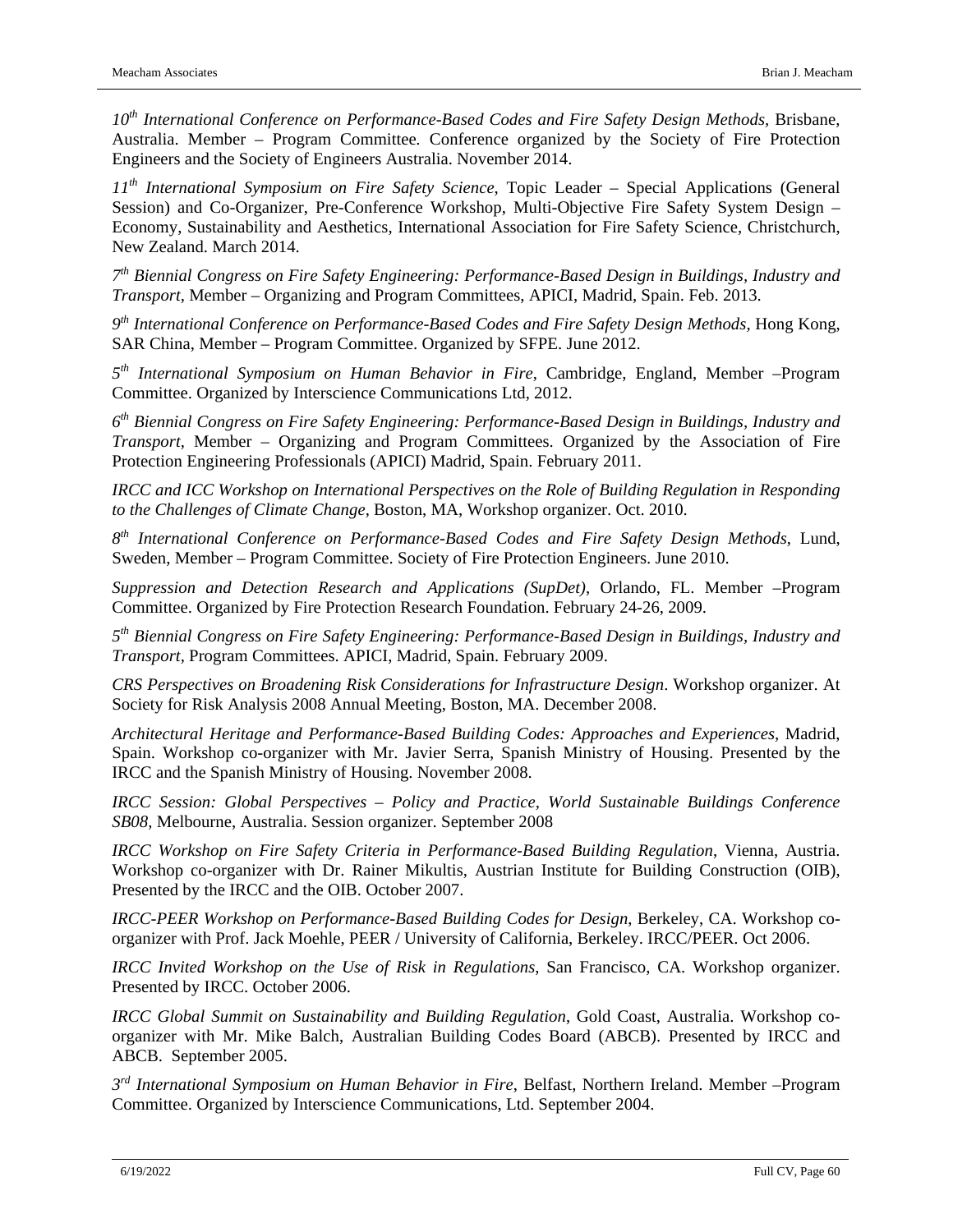*IRCC Global Policy Summit on the Role of Performance-Based Building Regulations in Addressing Societal Expectations, International Policy, and Local Needs*, National Research Council, Washington, DC. Chair of Organizing and Program Committees. Nov. 2003.

*SFPE Symposium, Issues in Fire Risk Assessment and Management*, New Orleans, LA. Chair of Organizing and Program Committees. Presented by SFPE and NSF. March 2002.

*2nd International Symposium on Human Behavior in Fire*, Cambridge, MA. Member –Program Committee. Organized by Interscience Communications, Ltd. March 2001.

*SFPE Symposium, Risk, Uncertainty, and Reliability in Fire Protection Engineering*, Baltimore, MD. Chair of Organizing and Program Committees. Presented by SFPE. March 1999.

*1st International Symposium on Human Behavior in Fire*, Ulster, Northern Ireland. Member –Program Committee. Organized by University of Ulster. September 1998.

*2nd International Conference on Performance-Based Codes and Fire Safety Design*, Maui, Hawaii. Member – Program Committee. Presented by SFPE and ICBO. May 1998.

*Second International Conference on Fire Research and Engineering*, Gaithersburg, MD. Member – Program Committee. Organized by SFPE. August1997.

*SFPE Focus Group on Concepts of a Performance-Based System for the U.S*., Arlington, VA. Organizer. Supported by SFPE and NIST. 1996.

*1st International Conference on Performance-Based Codes and Fire Safety Design*, Ottawa, Canada. Member – Program Committee. Presented by SFPE. September 1996.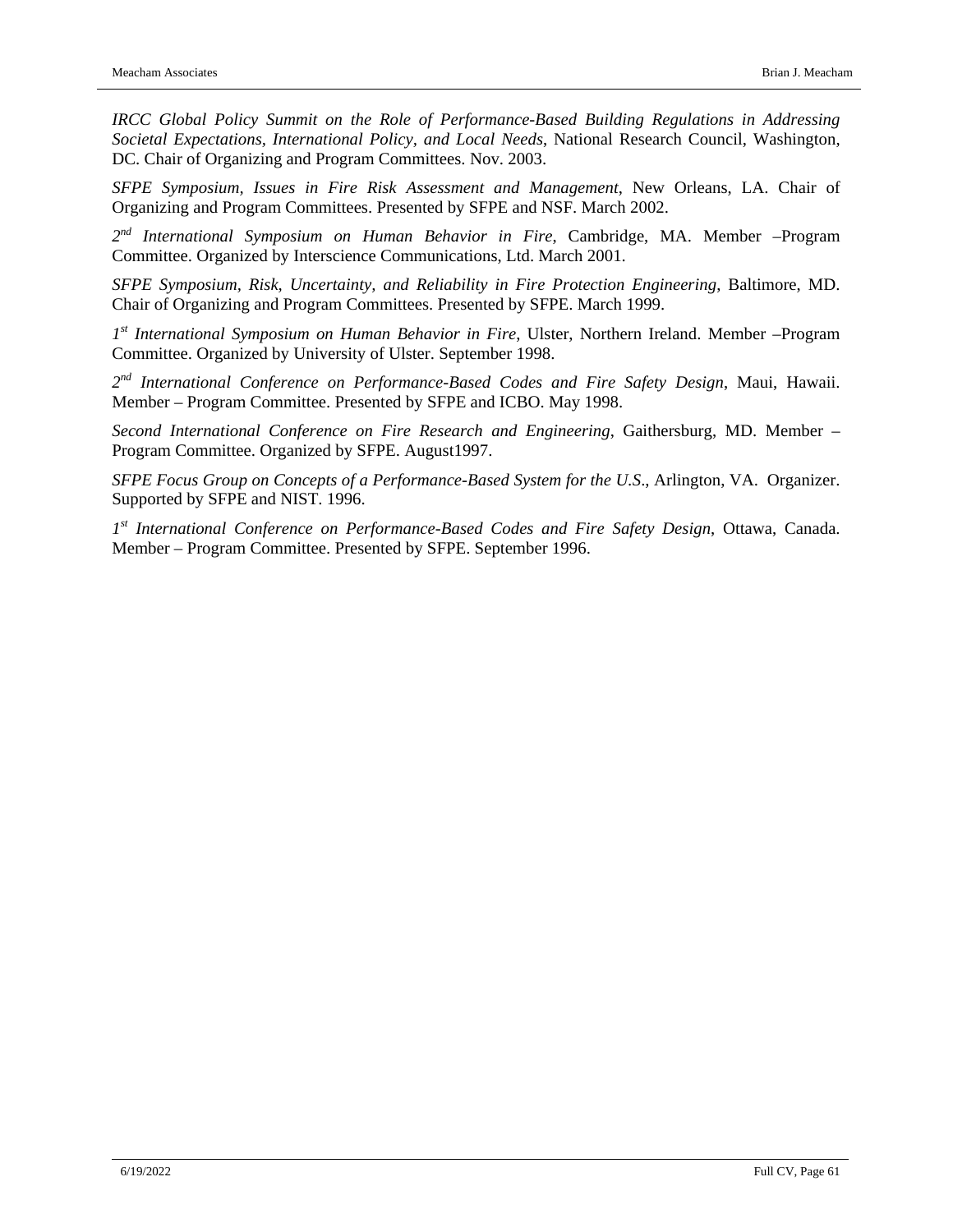### **REFEREE / REVIEWER FOR CONFERENCE ABSTRACTS / PAPERS**

*st SFPE International Conference on Performance-Based Codes and Fire Safety Design Methods nd SFPE International Conference on Performance-Based Codes and Fire Safety Design Methods rd SFPE International Conference on Performance-Based Codes and Fire Safety Design Methods th SFPE International Conference on Performance-Based Codes and Fire Safety Design Methods th SFPE International Conference on Performance-Based Codes and Fire Safety Design Methods th SFPE International Conference on Performance-Based Codes and Fire Safety Design Methods th SFPE International Conference on Performance-Based Codes and Fire Safety Design Methods th SFPE International Conference on Performance-Based Codes and Fire Safety Design Methods International Fire Safety Symposium (IFireSS), Coimbra, Portugal 2015 st International Symposium on Human Behavior in Fire* 

*nd International Symposium on Human Behavior in Fire*

*rd International Symposium on Human Behavior in Fire*

*th International Symposium on Human Behavior in Fire*

*th International Symposium on Human Behavior in Fire*

*th International Symposium on Human Behavior in Fire*

*th IAFSS International Symposium on Fire Safety Science*

*th IAFSS International Symposium on Fire Safety Science*

*th IAFSS International Symposium on Fire Safety Science*

*th IAFSS International Symposium on Fire Safety Science*

*th IAFSS International Symposium on Fire Safety Science,* 

*th IAFSS International Symposium on Fire Safety Science,* 

*th IAFSS International Symposium on Fire Safety Science,* 

*th IAFSS International Symposium on Fire Safety Science,* 

- *FIRE SAFETY 2017, International Conference on Research and Advanced Technology in Fire Safety, Santander, Spain*
- *th Biennial Congress on Fire Safety Engineering: Performance-Based Design in Buildings, Industry and Transport*
- *th Biennial Congress on Fire Safety Engineering: Performance-Based Design in Buildings, Industry and Transport*
- *th Biennial Congress on Fire Safety Engineering: Performance-Based Design in Buildings, Industry and Transport*

*8th Asia-Oceania Symposium for Fire Science and Technology* 

*9th Asia-Oceania Symposium for Fire Science and Technology* 

*ASHRAE Transactions*

*Suppression and Detection Research and Applications – A Technical Working Conference (SupDet 2009)*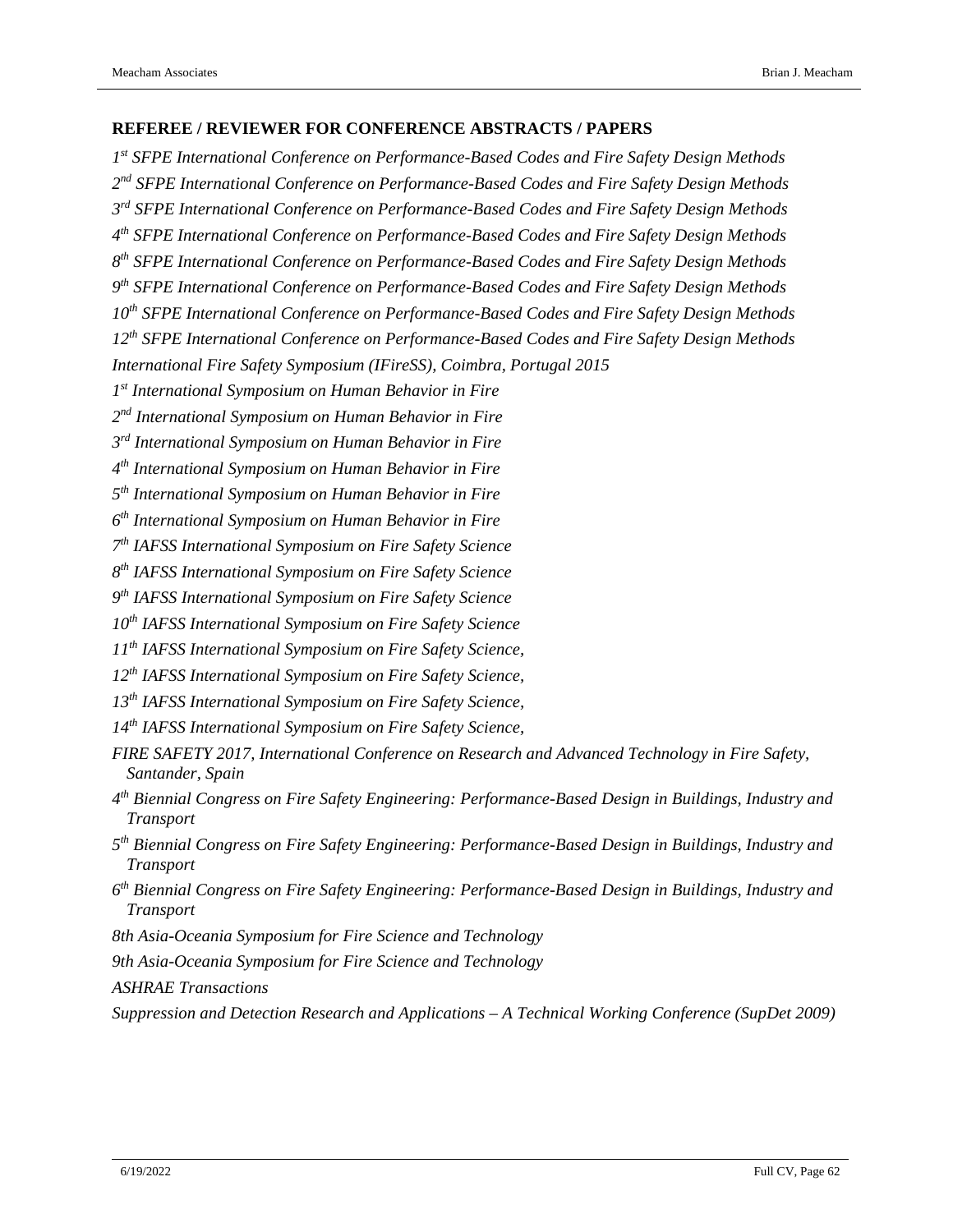#### **EXTERNAL EXAMINER / OPPONENT FOR PHD DISSERTATIONS**

*Fire Safety Design of Road Tunnels,* Jonatan Gehandler, Ph.D. Dissertation, Lund University, Lund, Sweden. Opponent. February 2020.

*Multiple Vehicles Design Fire Scenarios in Car Parking Buildings*, Mohd Zahirasri bin Mohd Tohir, Ph.D. Dissertation, University of Canterbury, Christchurch, New Zealand. External Examiner. Sep. 2015.

*Rail Tunnel Evacuation*, Karl Fridolf, Ph.D. Dissertation, Lund University, Lund, Sweden. Member of Examination Committee. June 2015.

*Engineering Safety. Application to Fire Safety Design of Buildings and Road Tunnels*, Henrik Bjelland, Ph.D. Dissertation, University of Stavanger, Stavanger, Norway. Served as First Opponent. Nov. 2013.

*The Real Cost of Fire in Australia*, Brian Ashe, Ph.D. Dissertation, Macquarie University, Sydney, New South Wales, Australia. External Examiner. February 2012.

### **PHDS, MS THESES, AND GRADUATE RESEARCH PROJECTS**

#### **PhD Dissertations**

Honggang Wang, PhD (2021), Worcester Polytechnic Institute. *An Introduction to Fire Performance Monitoring for Buildings*. Co-advisor. Primary advisor N. Dembsey (FPE). Dissertation Committee includes Shichao Liu (CEE), Albert Simeoni (FPE).

Antonio Leiras, PhD. (2019). University of Coimbra, Portugal. *Development of Fire Risk Assessment Method for Buildings Using a Risk Index Approach*, Co-Supervisor. Primary supervisor Prof. Joao Paulo Rodriques.

Jugs Ale, Ph.D. (2019). Worcester Polytechnic Institute. *Social enterprises in the supply chain – A Case Study in Fire Prevention*, Department of Management, Foise School of Business. Co-advisor. Primary advisor Prof. Joseph Sarkis, Prof. Sharon Johnson and Prof. Frank Hoy co-advisors.

William Ivans, (2017), WPI. *A Framework for Assessing the Technical Quality and Adequacy of Performance-Based Design approaches to Fire Safety Engineering*. Primary advisor. Co-advisors: N. Dembsey, WPI, and Dr. Stephen Unwin, Pacific Northwest National Laboratories.

Amaya Osacar (2017), University of Navarra. *Establishing a Performance-Based Fire Safety Strategy Approach for Existing Buildings*, Ph.D. research, University of Navarra, Pamplona, Spain. Co-Supervisor. Primary supervisor Prof. Juan Echevarria, University of Navarra.

Gregory Gorbett (2015), WPI. *Development and Assessment of a Decision Support Framework for Enhancing the Forensic Analysis and Interpretation of Fire Patterns*. Primary advisor. Dissertation Committee included Prof. N. Dembsey, FPE and Christopher Wood, FPE (adjunct) and Firelink LLC.

Haejun Park (2014), WPI. *Increasing Building Fire Safety by Bridging the Gap between Architects and Fire Safety Engineers*. Primary advisor. Dissertation Committee included Prof. N. Dembsey, FPE and Prof. Mark Goulthorpe (MIT Architecture).

Alberto Alvarez (F2012). *An Integrated Framework for the Next Generation of Risk-Informed Performance-Based Design Approach used in Fire Safety Engineering*. Primary advisor. Dissertation Committee included Nicholas Dembsey (WPI FPE) and J. Russell Thomas, Head of Fire Research, National Research Council, Canada.

#### *In Progress*

Paulo Prata Ramos, PhD Candidate, University of Coimbra, *Prospects for the implementation of a fire safety performance-based code in Portugal*, Co-Supervisor. Primary supervisor Prof. Joao Paulo Rodriques.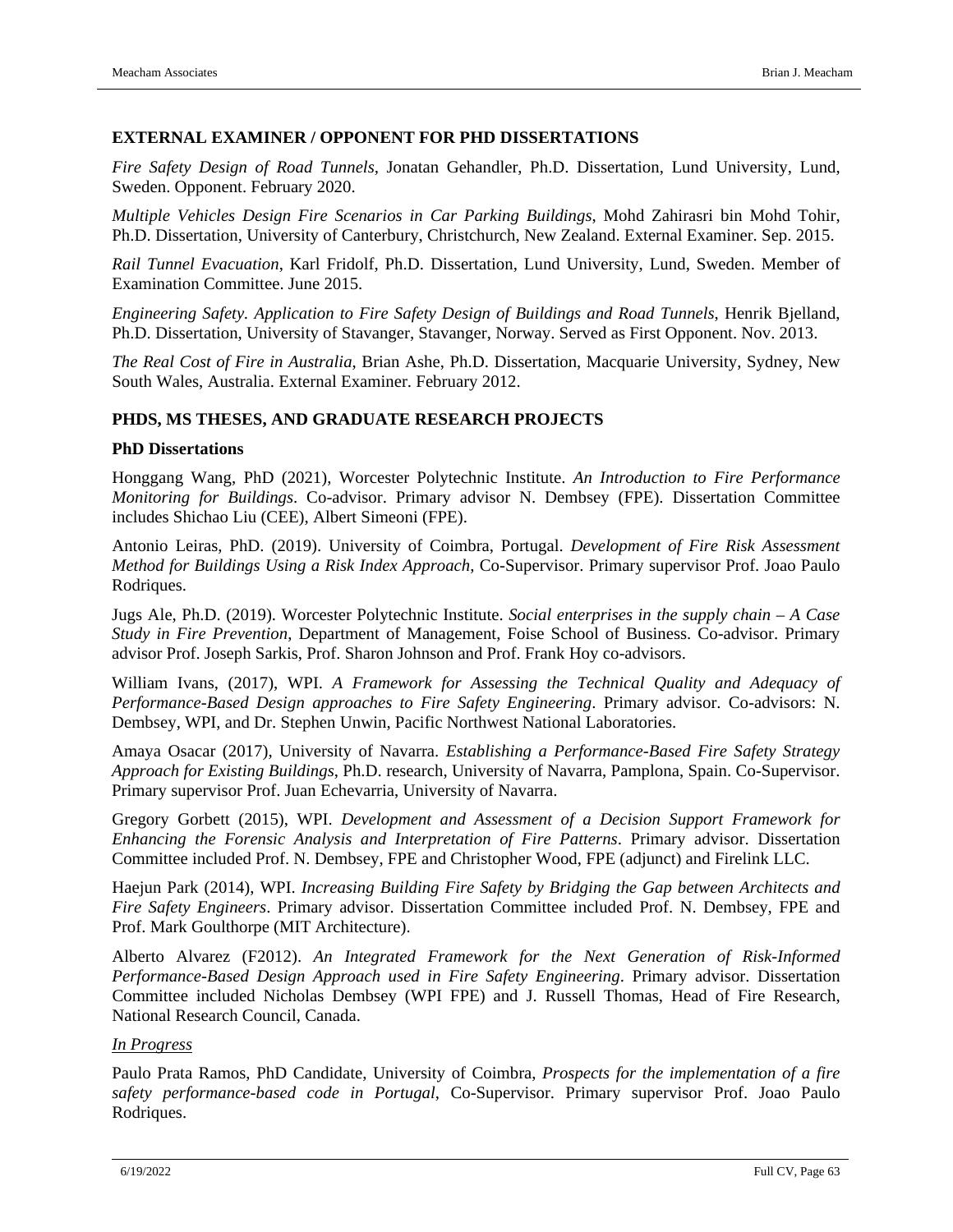Majed Almejmaj, PhD Candidate, Worcester Polytechnic Institute. *Investigation of Cultural Factors Impacting Emergency Evacuation in Saudi Arabia*, Primary advisor. Dissertation Committee includes Prof. N. Dembsey, FPE, Jeanine Skorinko, SSPS, Michael Radzicki, SSPS.

#### **MS/MA Theses**

Jin Kyung Kim (May 2014), MS, WPI. *Seismic Performance of Fire Protection Systems and Post-Earthquake Fire Performance of Buildings*. Advisor. Reader N. Dembsey.

Robert Neale (May 2013), MA, Naval Post Graduate School and U.S. Department of Homeland Security, Center for Homeland Defense and Security. *Evaluating the Arson Scenario: A Policy Option Analysis of the Physical Security Criteria for Federal Facilities Design Basis Threat*. Reader. Advisor Dr. Tom Mackin, Professor, California Polytechnic, San Luis Obispo.

Adam Tracy (May 2010), WPI. *The Implementation of Residual Risk Analysis for Explosion Protection Systems*. Co-advisor. Prof. K. Notarianni, FPE, advisor, and Randal Davis (Fenwal), co-advisor.

Matthew A. Johann (May 2002), WPI. *Fire-Robust Structural Engineering: A Framework Approach to Structural Design for Fire Conditions*. Co-advisor. Prof. L. Albano and Prof. R. W. Fitzgerald, advisors.

Scott Laramee (May 1999), WPI. *Performance-Based Approach for Analysis and Evaluation of Aircraft Hangars and Similar High Ceiling Spaces*, Co-advisor. Prof. N. Dembsey, advisor.

Armin Wolski (May 1999), WPI. *Addressing Building Fire Safety as an Acceptable Risk Problem – A Guide for Developing Performance-Based Fire Safety Regulations*. Co-advisor. N. Dembsey, advisor.

#### **Graduate Independent Study Projects (ISGs)**

Woojung Park (July 2017). *Marina Risk Reduction*. Graduate Independent Study Project. Advisor.

Mai Tomida (December 2015). *Case Studies on Building Fire Impacts to the Environment*. Advisor.

Mary Long (May 2015). *Impact of Smoke Compartment Size on Horizontal Evacuation Time in Healthcare Facilities*. Advisor.

Camille Levy (May 2015). *Assessing Variability in Engineer Selection of Tenability Criteria*. Advisor.

Ian Jutras (May 2015). *A Framework for Performance-Based Design and the Development of Objective-Criteria-Scenario Triplets.* Advisor.

Drew Martin (May 2015). *Quantification of Green Building Features on Firefighter Safety: Test Rig Development and Risk-Based Safety Assessment Tool*. Advisor.

Manuel Hurtado (October 2014). *Development of Design Fire Heat Release Rate Catalog and Database*. Graduate Independent Study Project. Advisor.

Ian Jutras (August 2014). *A Proposed Approach for Developing and Presenting Fire Scenarios, Design Fires and Criteria for Regulation and Design*. Advisor.

Drew Martin (May 2014). *Quantification of Green Building Features on Firefighter Safety*. Graduate Independent Study Project. Advisor.

Minchao Yin (December 2013). *Quantification of Green Building Features on Firefighter Safety*. Graduate Independent Study Project. Advisor.

James Grimard and Samantha Sinapi (December 2013). *Characterization of Aging, Overweight and Disabled Populations and Impacts on Evacuation from High-Rise Buildings*. Advisor.

Jin Kyung Kim (May 2012). *Seismic Performance of Fire Protection Systems and Post-Earthquake Fire Performance of Buildings*. Advisor. (Transitioned to MS thesis in 2012).

William Ivans (May 2012). *Characterization of Building Types and Quantification of Design Fires*. Advisor.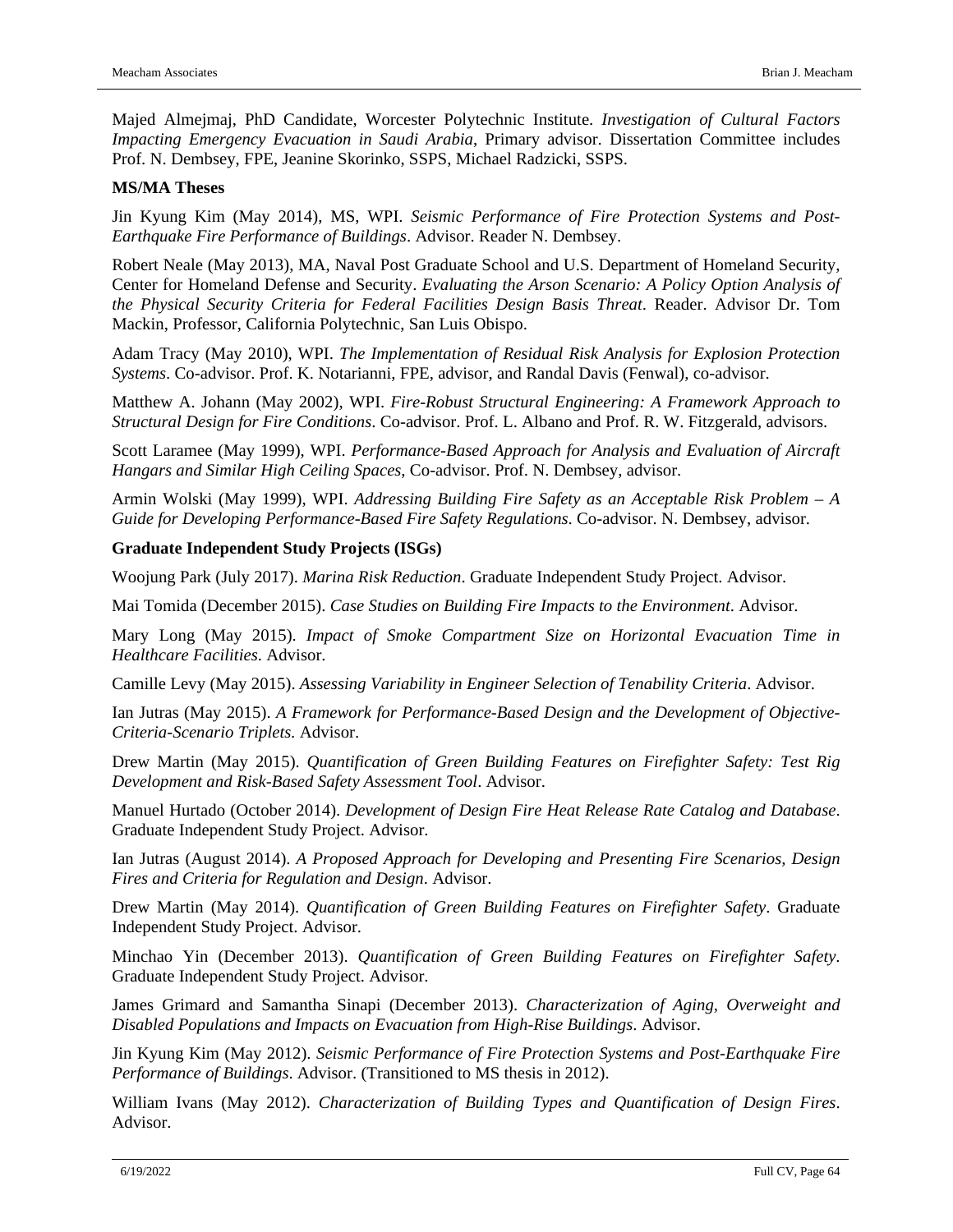Juan Echeverria (May 2011). *Development of a Performance-Based Approach to Addressing Fire Safety in Existing Buildings*. Advisor.

Shane Cherney (May 2011). *Characterization of Building Types and Quantification of Design Fires*. Graduate Independent Study Project. Advisor.

Arthur Gager (May 2011). *Quantification of Design Fires* (S11). Advisor.

Donald Havener (May 2011). *Data for Validation, Verification and Algorithm Development of the Egress Model Pathfinder*. Advisor. Co-advisor Charlie Thornton, Thunderhead Engineering.

Kevin Black (May 2011). *People and Fires*. Advisor.

Kurt Schebel (December 2009 and May 2010). *Rail Vehicle Fire Hazards*. Advisor. Co-advisors Prof. N. Dembsey, WPI, and Mr. J. Tubbs, Arup. Mr. Schebel was awarded the *2011 SFPE Education and Scientific Foundation Student Scholar Award* for his work.

Christine Chioffi (May 2010). *VID System Development to Improve Fire Detection for Fire Protection Engineering Applications*. Advisor. Co-advisors Prof. Ali Rangwala, FPE, Prof. Humi, Math, Dr. Daniel Gottuk, Hughes Associates.

Mohammed Saleh (May 2010). *Fire Risk Assessment in a Petroleum Processing Facility*. Advisor.

Alberto Alvarez (May 2009). *Fire Risk Assessment in French Petrochemical Facilities*. Advisor.

Robert Accosta (December 2008 and May 2009). *The Effect of Sprinkler Sprays on Fire Induced Mass Flow Rates*. Graduate Independent Study Project. Advisor. Co-adviser Prof. N. Dembsey.

Alberto Alvarez (December 2008). *New Perspective on Performance-Based Design for Fire*, Graduate Independent Study Project. Advisor.

Amanda Moore (May 2003). *Development of Design Fires for Structural Fire Protection*. Graduate Independent Study Project. Co-advisor. Primary advisors Prof. L. Albano, and Prof. R. W. Fitzgerald.

Jennifer Sapochetti (May 2000). *Evaluating the Usability of Performance-Based Codes and Engineering Guides.* Co-advisor. Primary advisor Prof. N. Dembsey.